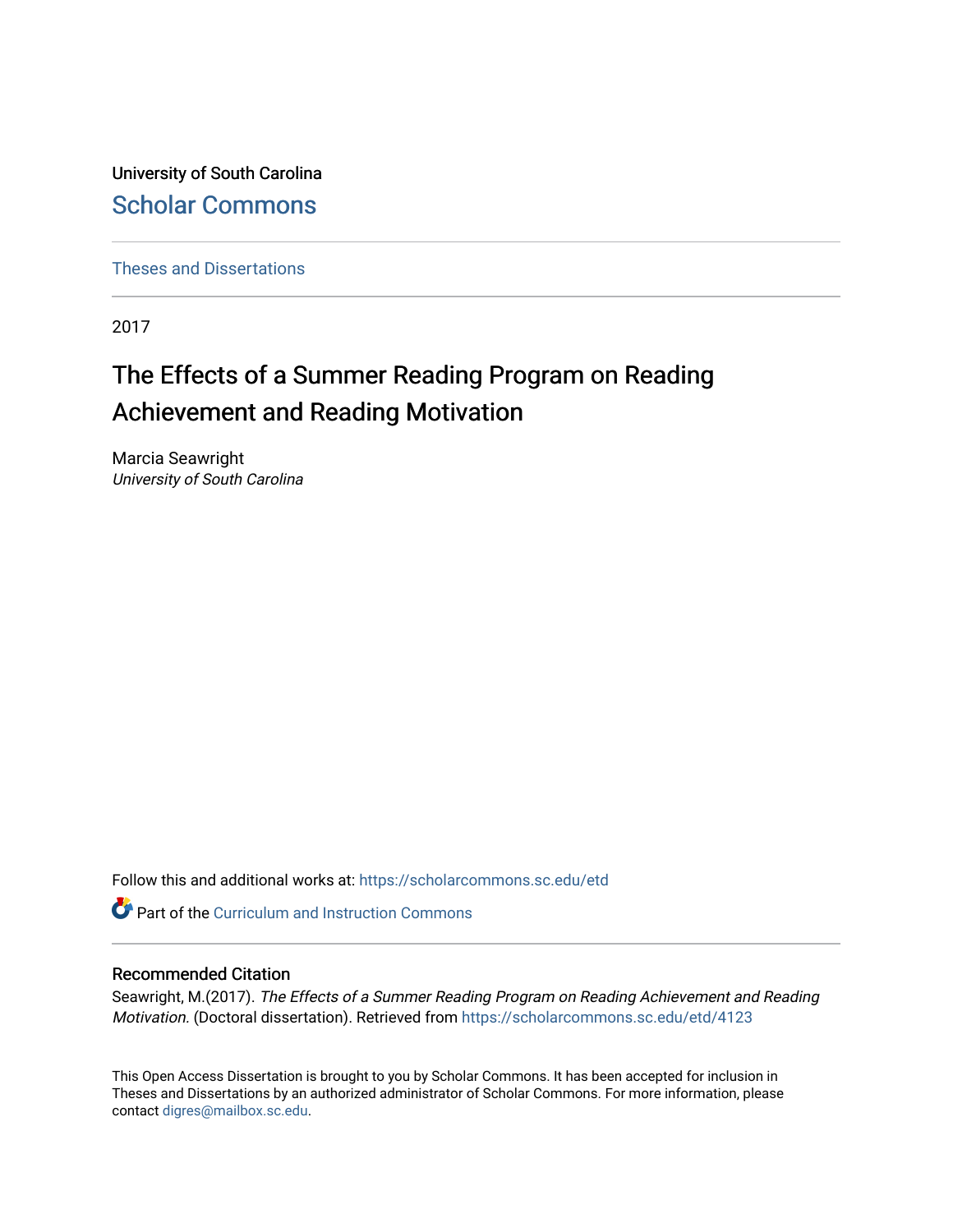# **THE EFFECTS OF A SUMMER READING PROGRAM ON READING ACHIEVEMENT AND READING MOTIVATION**

by

Marcia Seawright

Bachelor of Science University of South Carolina, 2000

Master of Business Administration Webster University, 2002

> Education Specialist Webster University, 2009

Education Specialist University of South Carolina, 2009

Submitted in Partial Fulfillment of the Requirements

For the Degree of Doctor of Education in

Curriculum and Instruction

College of Education

University of South Carolina

2017

Accepted by:

Rhonda Jeffries, Major Professor

Lemuel Watson, Committee Member

Erik Drasgow, Committee Member

Peter Duffy, Committee Member

Cheryl L. Addy, Vice Provost and Dean of the Graduate School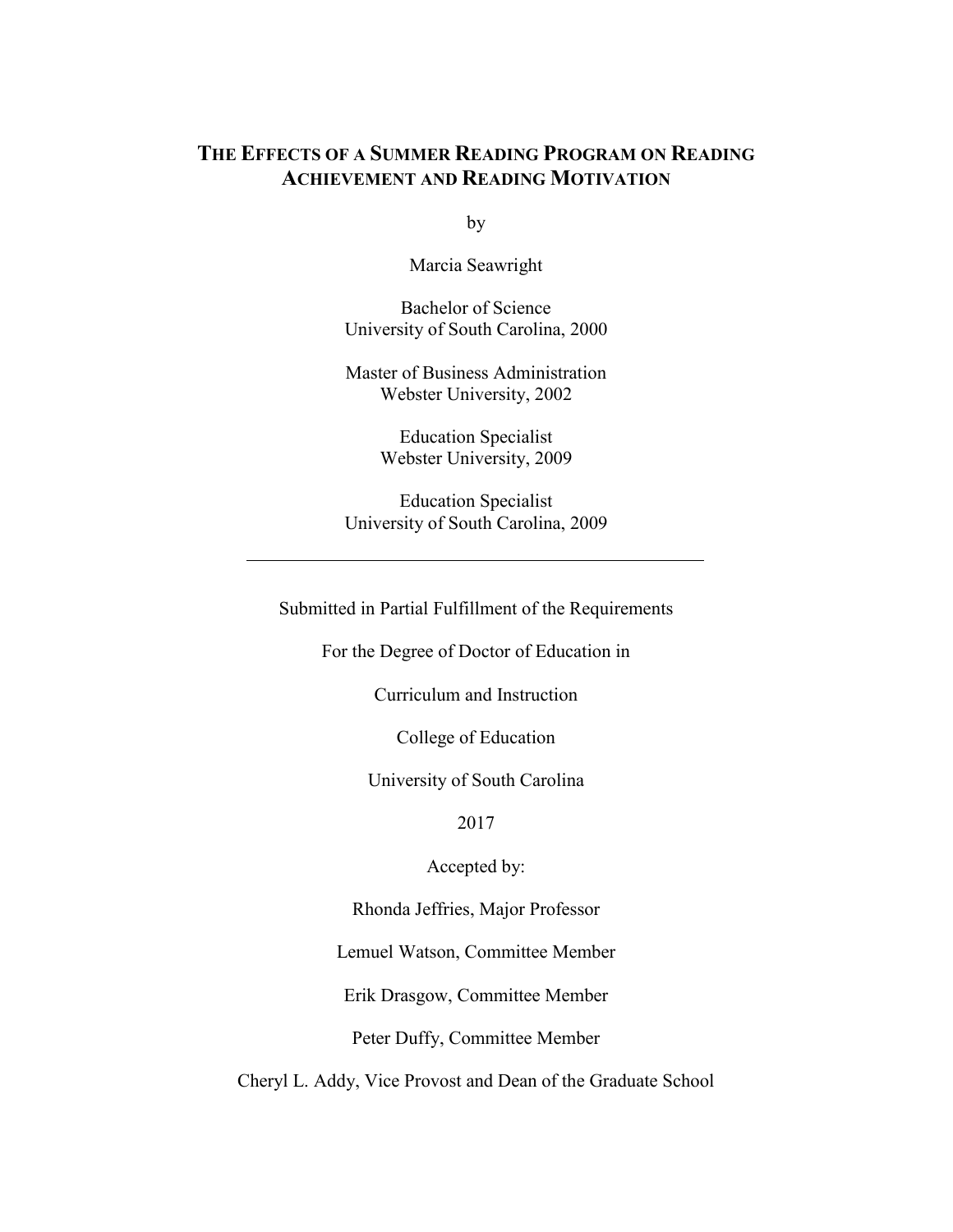© Copyright by Marcia Seawright, 2017 All Rights Reserved.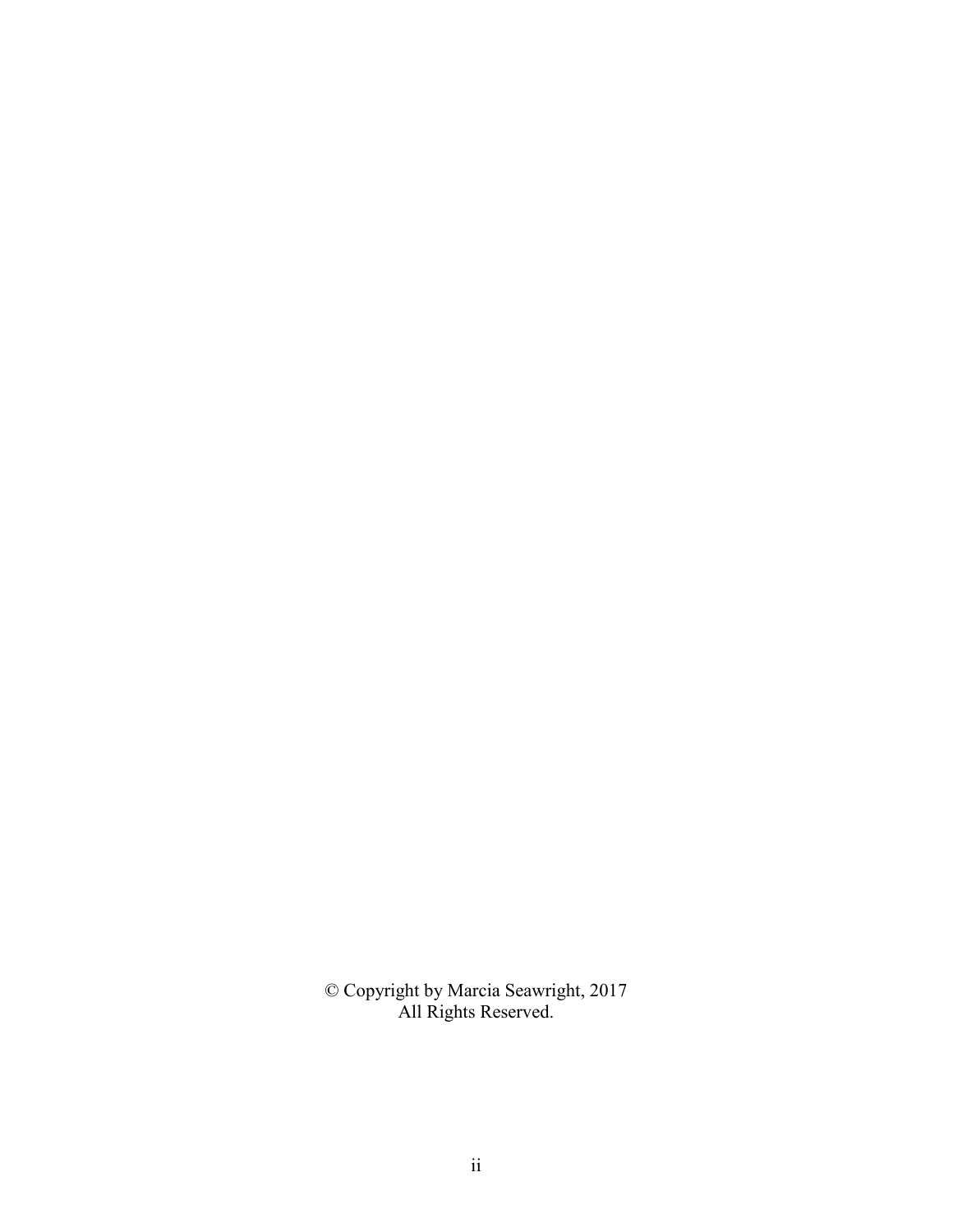#### **ACKNOWLEDGEMENTS**

First, I give thanks to my Lord and Savior Jesus Christ whose perfect love, grace, and mercy are the sources of strength behind my journey and all of my accomplishments.

Second, I am eternally grateful to my dedicated mother and father, not only for their love, constant source of encouragement and support throughout this journey, but for instilling in my brothers and me the importance of education and to never, never give up on our dreams. I thank them for the countless sacrifices they made to ensure that the four of us earned our college degrees and beyond. I also thank my three brothers for their love, support and being my biggest fans. My extended family members' love and support is also deeply appreciated. Next, I would like to thank my super, amazing friends for their endless encouragement, inspiration, and immeasurable support during all of the challenges I faced while completing this study. I will never forget them for all that they have done for me during this process.

As for my committee members, I would like to express the deepest appreciation to my committee chair, Dr. Rhonda Jeffries for her time, guidance, support, and mentorship. Her unwavering commitment made the experience one to remember. In addition, I would like to express a sincere thanks to my committee member, Dr. Lamuel Watson, for his time, listening, understanding, and commitment to see me through to the end of this process. I thank my other committee members, Dr. Drasgow and Dr. Peters, for willing to serve on my committee, devoting their time to guide my research. I am very thankful for their time and outstanding support.

iii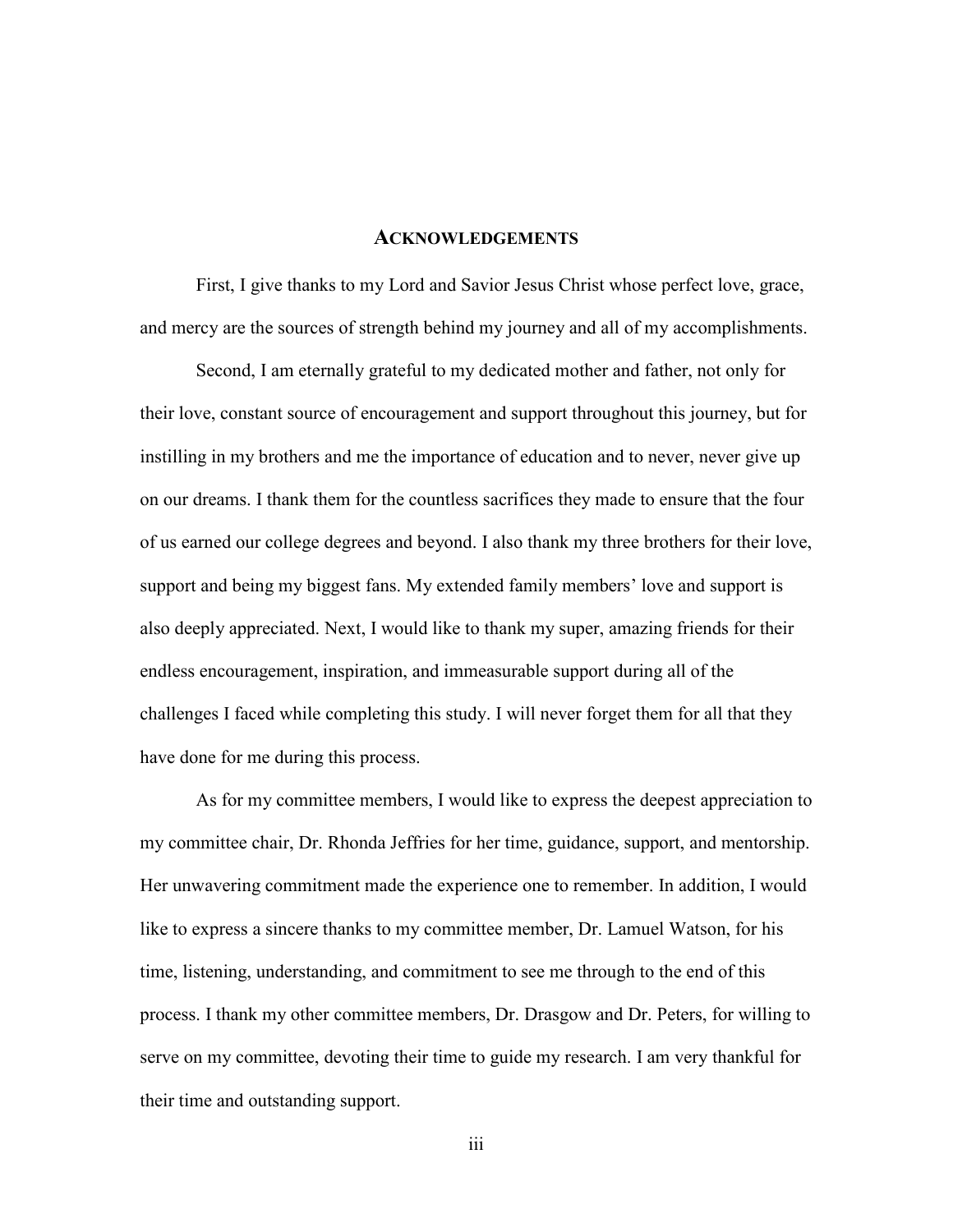I sincerely thank my editor, Dr. Caryn Austen, who mentored, educated, guided, and supported me in countless ways. The time, guidance, patience, expertise, and excellent support she provided me was priceless. She was instrumental in this process.

I would like to acknowledge and express genuine thanks to the school district and school that allowed me to conduct my research. I am forever grateful for the extraordinary support they provided me throughout the process. Heartfelt thanks goes to the teachers, literacy coach, and principal of the school who assisted me with this study. Their time and willingness to support me made this journey successful. Finally, I would like to express a special thanks to the district administrator of the district in which I conducted my study. Words cannot adequately express my appreciation for his time, resources, support, encouragement, mentoring, guidance, and being a source of inspiration from the beginning of my journey with this study to the end.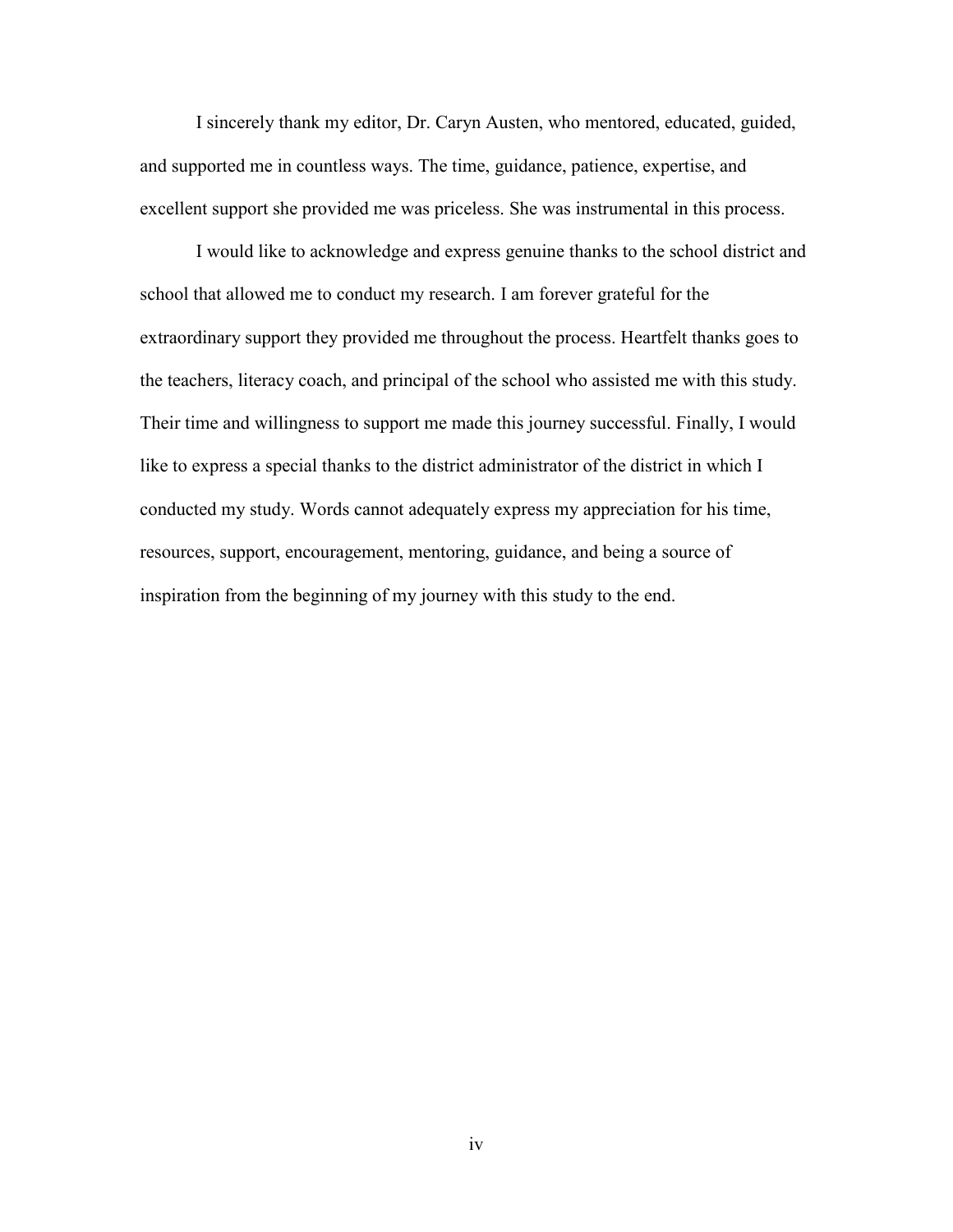## **ABSTRACT**

Research shows that children who read books often, both in and out of school, are likely to develop better reading skills than children who have fewer opportunities to read. (Allington, 2012). While many school districts are successfully implementing various opportunities to support students' reading development during the academic year, problems arise when students are away from school during the summer months. Studies also show that students who read below grade level at the end of third grade are six times more likely to eventually leave school without a high school diploma (National Research Council, 1998). The purpose of this combined methods study was to determine the impact of the summer reading program, *Hot Summer, Cool Books* (HSCB) implemented over the summer of 2015 on third grade children in a rural, high-poverty school district in South Carolina. For this study, the impact on students' reading achievement and their motivation to read were the focus.

The survey portion of the Motivation to Read Profile Survey (Gambrell et al., 1996) examined the impact of the HSCB Program on students' reading motivation. The Northwest Evaluation Association (NWEA) Measures of Academic Progress (MAP) reading scores were used to examine the impact of the HSCB's impact on these students' reading achievement. Purposeful sampling was used to select the sample for the study. Results of the study show how the HSCB affected students' motivation to read and their achievement scores.

v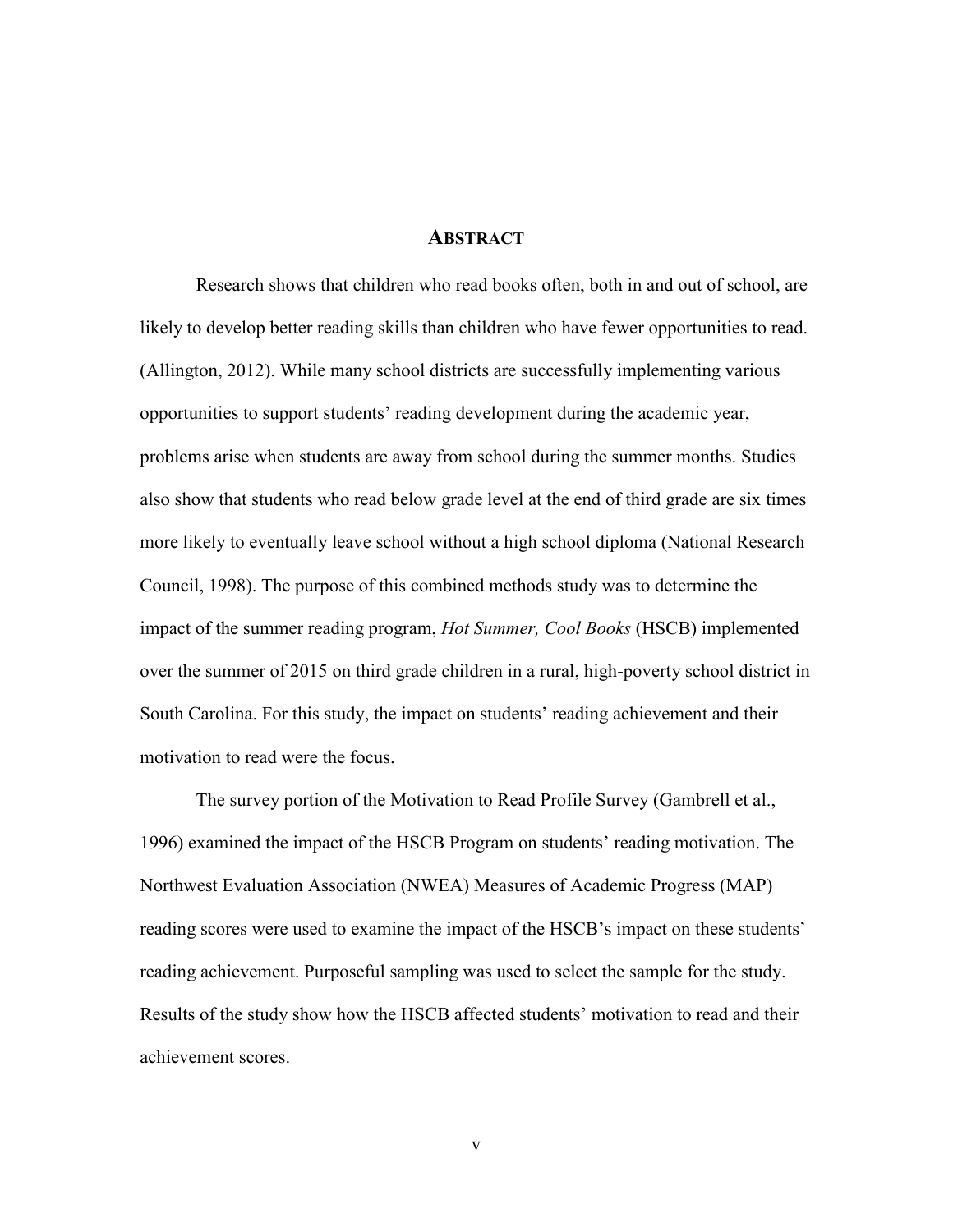# **TABLE OF CONTENTS**

| CHAPTER ONE: READING ACHIEVEMENT: INTRODUCTION TO THE STUDY1 |  |
|--------------------------------------------------------------|--|
|                                                              |  |
|                                                              |  |
|                                                              |  |
|                                                              |  |
|                                                              |  |
|                                                              |  |
|                                                              |  |
|                                                              |  |
|                                                              |  |
|                                                              |  |
|                                                              |  |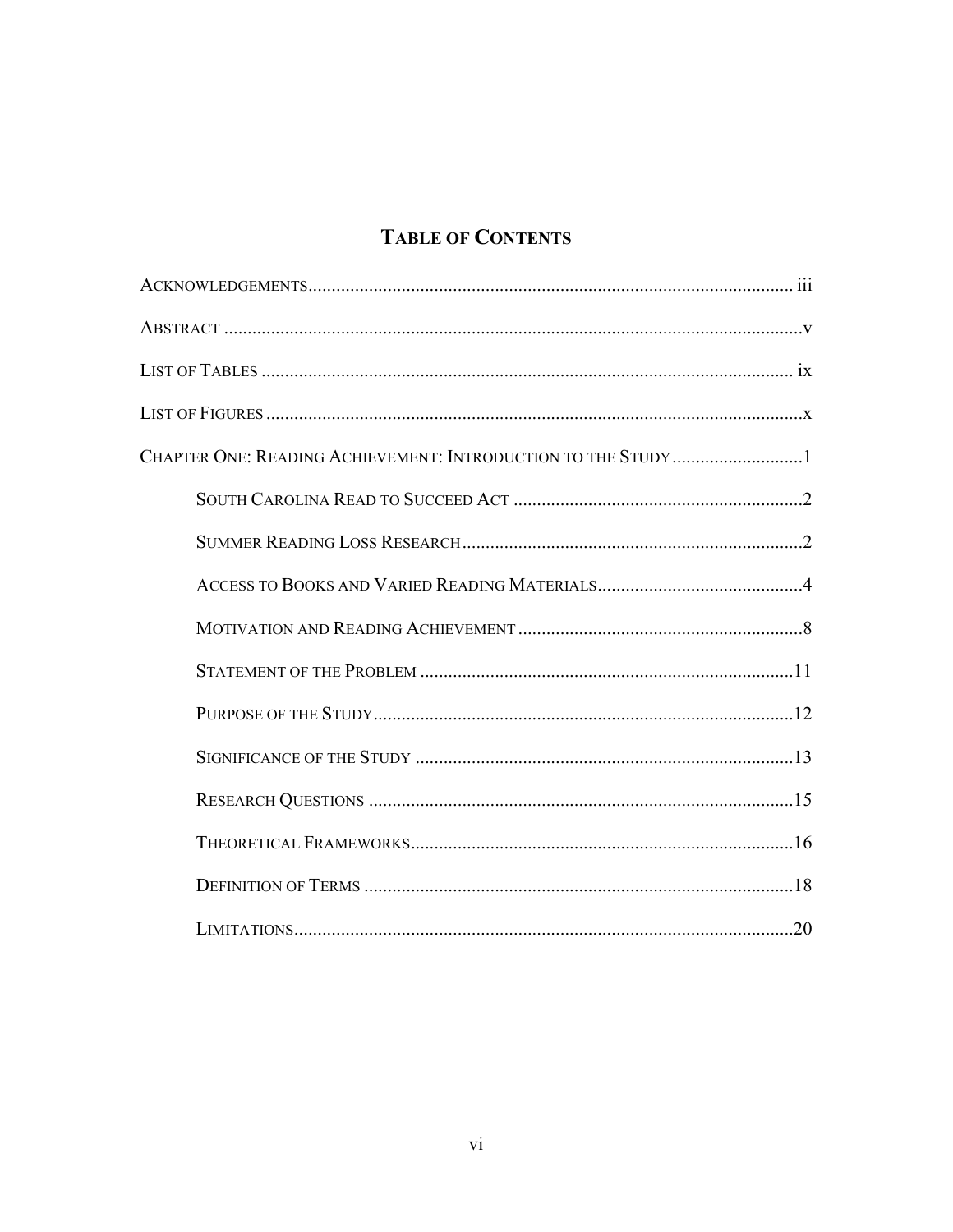| <b>INTRINSIC AND EXTRINSIC MOTIVATION IMPACTS</b>          |  |
|------------------------------------------------------------|--|
|                                                            |  |
|                                                            |  |
| THE IMPACT OF SOCIO-ECONOMIC STATUS ON SUMMER              |  |
| <b>SUMMER READING PROGRAMS PROVIDING ACCESS TO BOOKS39</b> |  |
|                                                            |  |
|                                                            |  |
|                                                            |  |
|                                                            |  |
|                                                            |  |
|                                                            |  |
|                                                            |  |
|                                                            |  |
|                                                            |  |
|                                                            |  |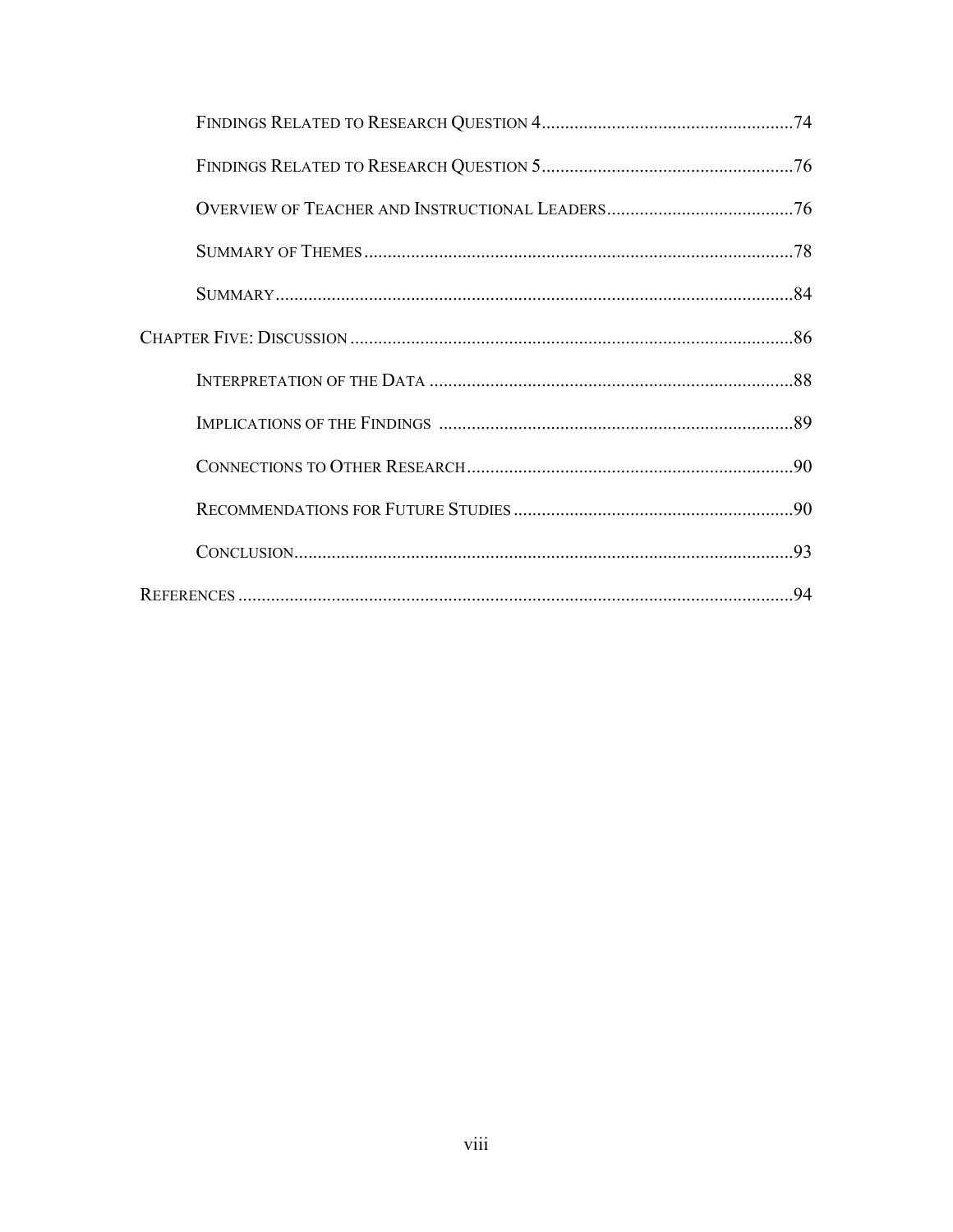# **LIST OF TABLES**

| Table 4.1 Differences in Change of Scores on Spring 2015 and |  |
|--------------------------------------------------------------|--|
|                                                              |  |
|                                                              |  |
| Table 4.4 Differences in Change of Scores on Spring 2015 and |  |
|                                                              |  |
|                                                              |  |
| Table 4.7 Difference in Change of Scores on Spring 2015 and  |  |
|                                                              |  |
|                                                              |  |
| Table 4.10 Difference in Change of Scores on Spring 2015 and |  |
|                                                              |  |
|                                                              |  |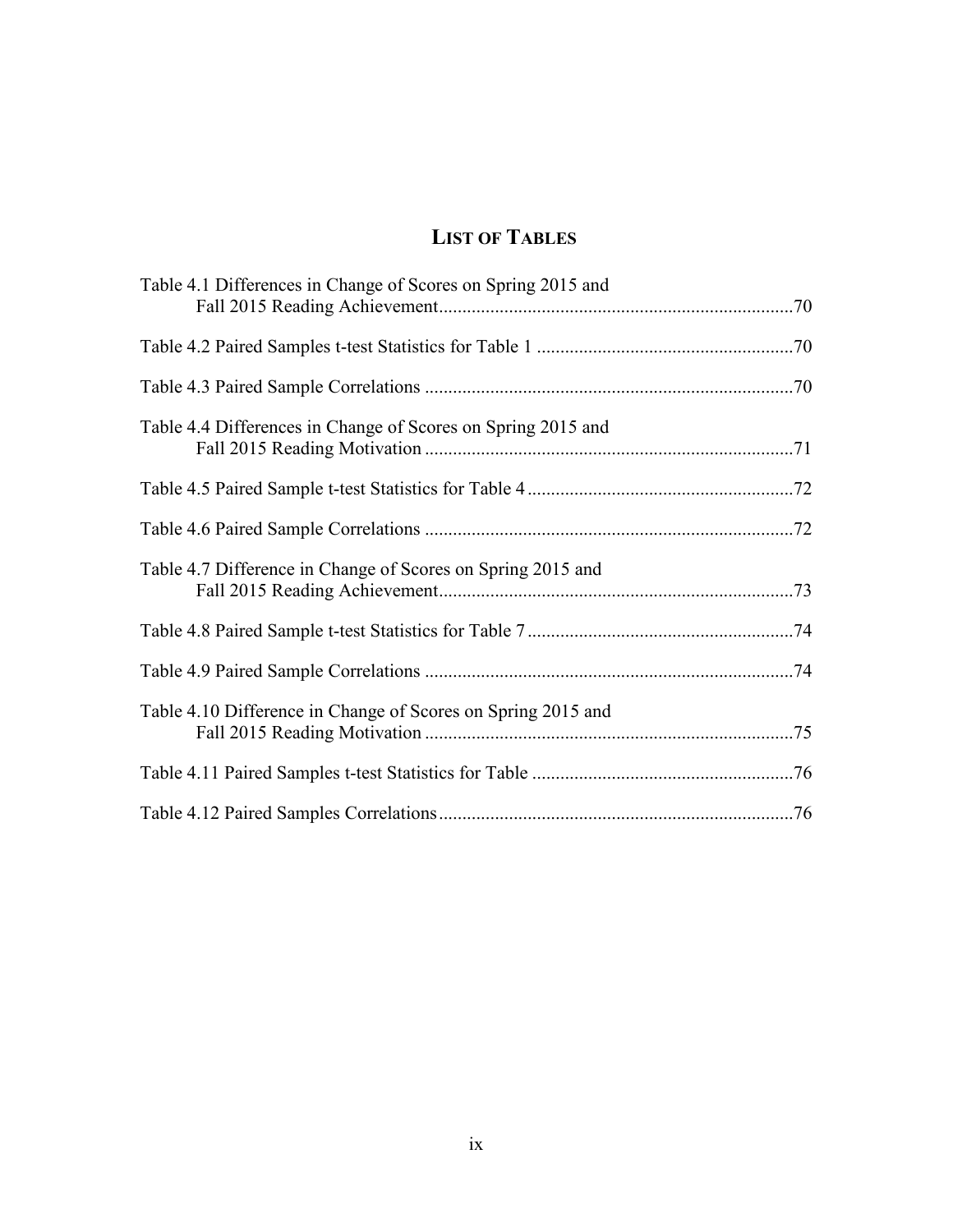# **LIST OF FIGURES**

| Figure 1.1 Model of Achievement Behavior Highlighting |  |
|-------------------------------------------------------|--|
|                                                       |  |
|                                                       |  |
|                                                       |  |
|                                                       |  |
|                                                       |  |
|                                                       |  |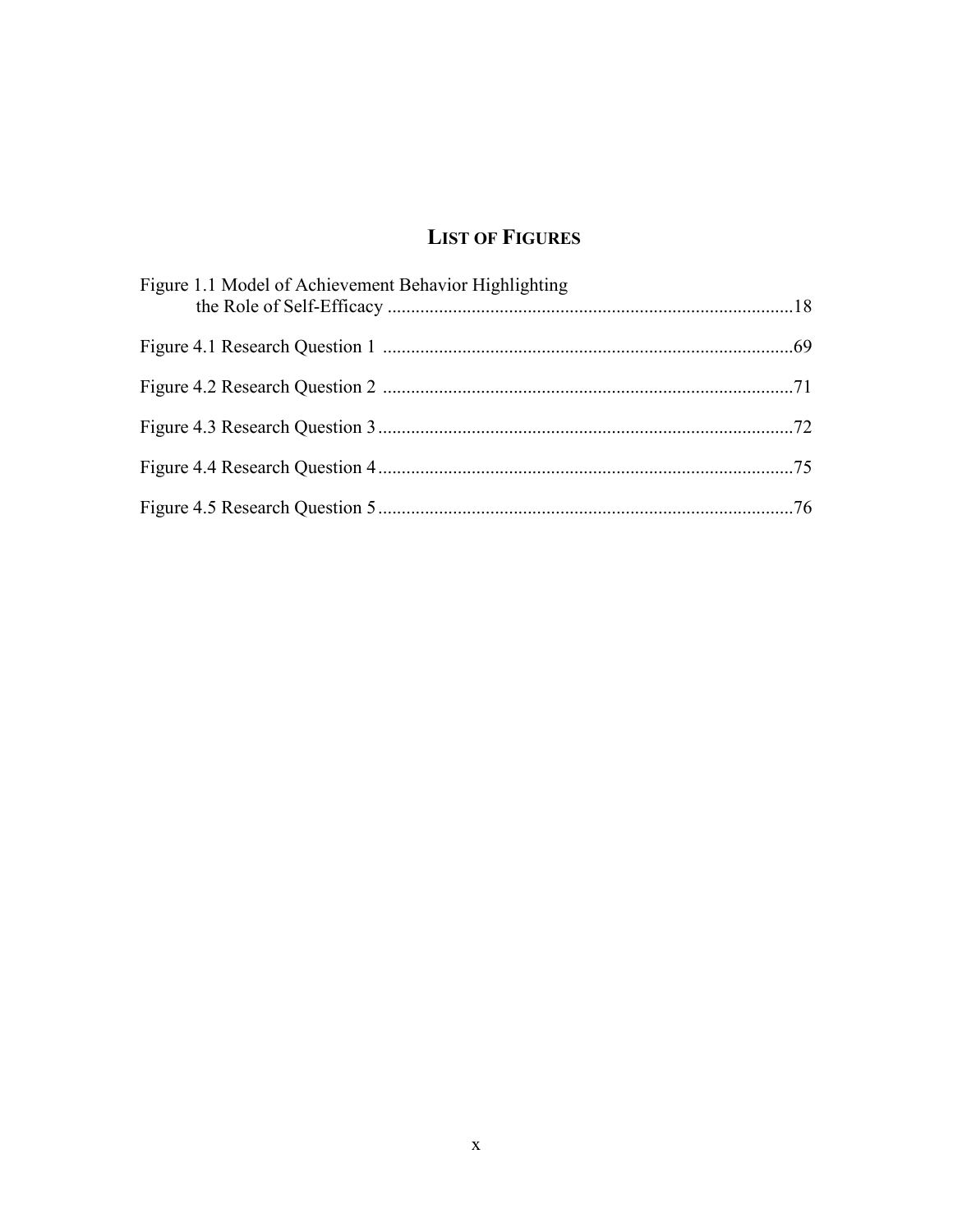# **CHAPTER ONE**

## READING ACHIEVEMENT: INTRODUCTION TO THE STUDY

The ability to read English is highly valued and critically essential to educational and economic success in today's society in the United States. School districts throughout the country are integrating programs to improve reading achievement for students, especially for students who demonstrate low reading achievement. Some of the approaches to address students' reading achievement include after-school reading programs in addition to interventions during the school day. Studies show that students who read below grade level at the end of third grade are six times more likely to eventually leave school without a high school diploma (National Research Council, 1998).

Chapter 1 provides the background of reading achievement and the impact of the Hot Summer, Cool Books summer reading program hosted by a high poverty rural school district in South Carolina. The topics of summer reading loss, access to books, and motivation to read and their impact on reading achievement is discussed relevant to the combined methods study. This chapter presents the problem, the basis for the study, the statement of purpose, the significance of the study, guiding research questions, and an overview of the theoretical framework for the study. The chapter concludes with a presentation of relevant terms, limitations, and delimitations of the study.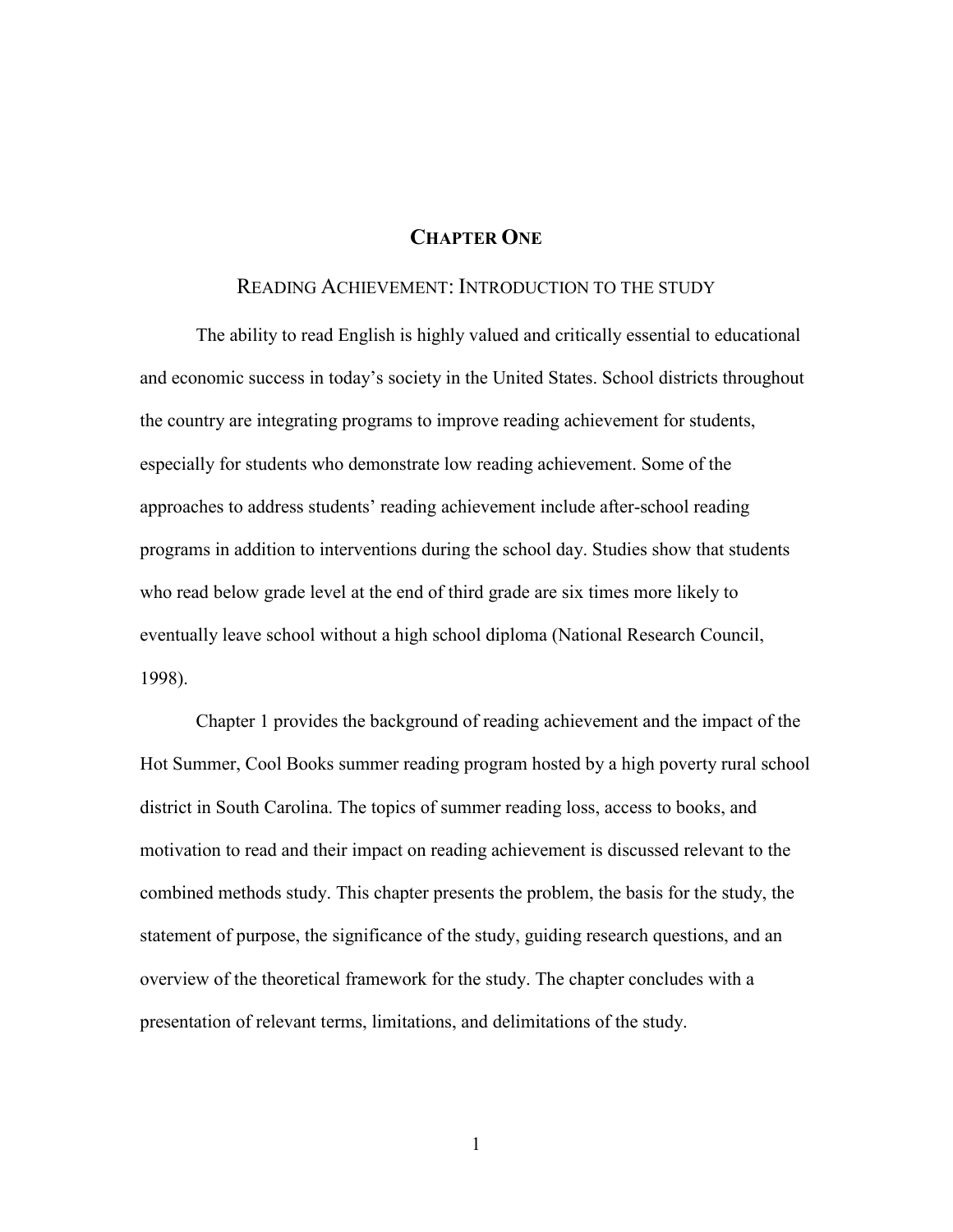#### **South Carolina Read to Succeed Act**

To combat the trend of poor reading achievement, the South Carolina House signed into law Bill Act 284, also known as Read to Succeed, which focuses on improving literacy achievement for all students (SC Department of Education Read to Succeed, 2015). According to Read to Succeed (2015), a student must be retained in the third grade if s/he does not demonstrate reading proficiency as measured by the State's reading assessment at the end of the school year ( SC Department of Education Read to Succeed Act, 2015). The reading proficiency level is determined by scoring at the lowest achievement on the State's summative reading assessment known as the Palmetto Assessment of State Standards (PASS) (SC Department of Education Read to Succeed, 2015). If third grade students score at the lowest proficiency level on the state assessment, which equates to "Not Met," they must be offered appropriate interventions and an opportunity to attend a summer reading camp to address their deficiencies (Read to Succeed, 2015). According the Read to Succeed Act (2015) the summer reading camp must be offered four days per week for at least six weeks. Each day, the student must receive four hours of instruction or "the equivalent minimum hours of instruction in the summer" (SC Department of Education Read to Succeed, 2015).

#### **Summer Reading Loss Research**

Research shows that children who read often, both in and out of school are likely to develop better reading skills than children who have fewer opportunities to read (Allington, 2012). While many school districts are successfully implementing various opportunities to support students' reading development during the normal school year, problems arise when students are away from school during the summer months.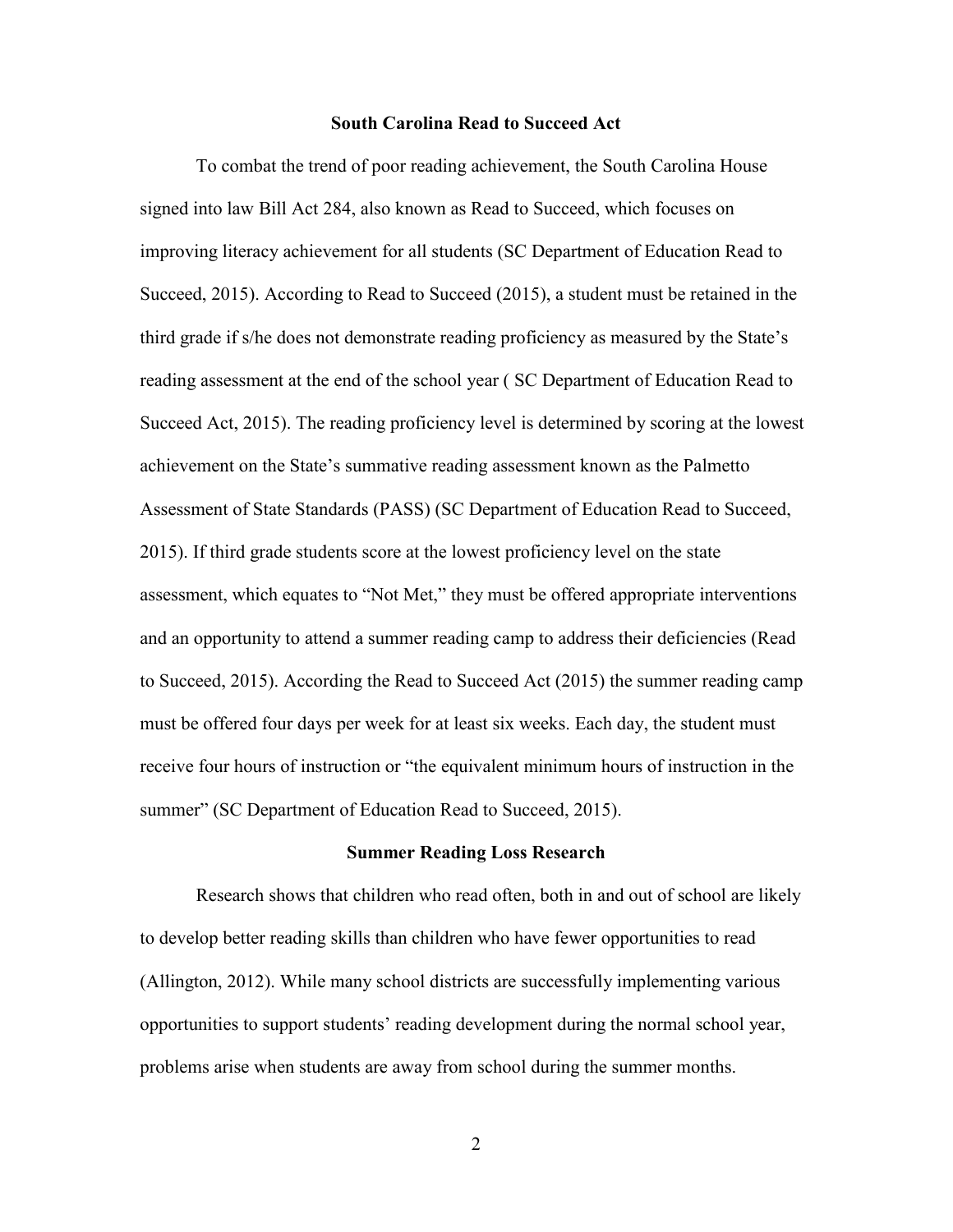Alexander, Entwisle, and Olson (2001) found that while students are in school, all children gain skills at the same rate, and each school year, children make gains in classrooms. However, the decline in children's reading skills that can occur during summer vacation is known as summer reading loss (Allington & McGill-Franzen, 2003). Consequentially, students impacted by summer reading loss continue to lose ground each summer. The further behind the student is in the fall, the less likely they will be to succeed throughout the regular school year. Researchers sought to determine whether summer achievement loss is more pronounced among some groups of students (Allington & McGill-Franzen, 2013). Research indicates that achievement disparities may have a stronger relationship with students' socioeconomic status (SES) putting some children at greater risk of decline in reading skills than others (Alexander, Entwisle, & Olson, 2001). Economically disadvantaged students in this study are rural students who experience the greatest loss in reading achievement during the summer months. When school is out, low SES students do not have the resources of their wealthier urban and suburban peers who increase their reading level over the summer (Allington & McGill-Franzen, 2003).

Entwisle and Alexander (1992) hypothesized that the differential impact of the summer period on students from different socioeconomic backgrounds is the result of "fewer learning opportunities, and/or less support" for lower income students (p. 72). More specifically, Burkham, Ready, Lee, and LoGerfro (2004) found that high-SES students participated in more summer activities including: books read to them by their parents/guardians, more visits to bookstores and libraries story hours, less television, more summer trips, more dance and music activities, and more team sports, swimming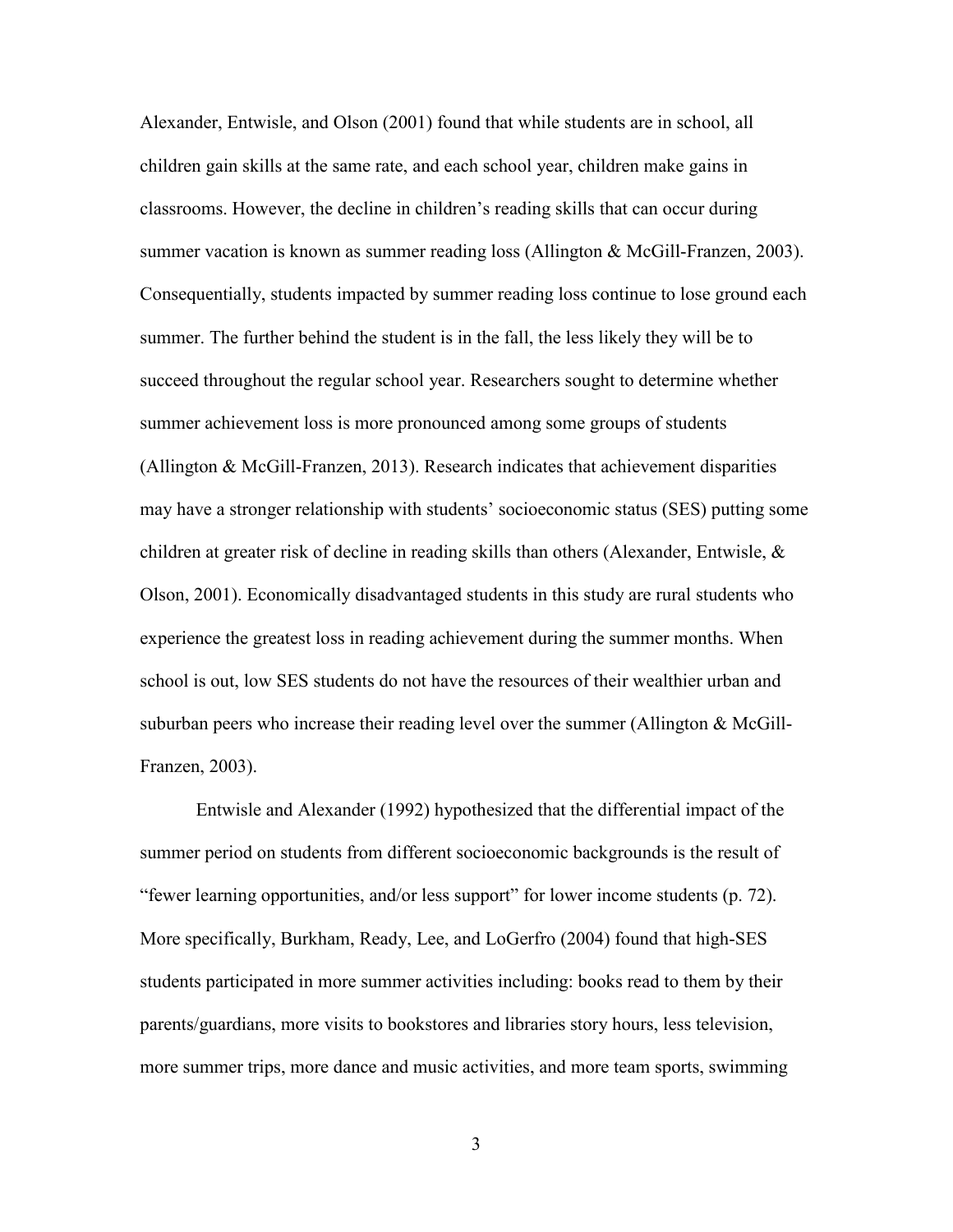lessons, and scouting. In addition, higher SES students were also more likely to have a computer at home. Condron's (2009) research found that students, from poor working class backgrounds, were disadvantaged when compared with upper and middle class students on almost all non-school related environmental factors that were measured in the study. Those factors included: lower birth weight, higher disabilities, higher food insecurity, poorer health, greater absence from school, fewer students living with biological parents, more students living in a single-parent home, fewer extracurricular activities, fewer books in the home, and less parental involvement at school.

#### **Access to Books and Varied Reading Materials**

Not only does research point to a lack of summer reading activity as one source of summer reading setback, another problem that impacts students' reading development is students' lack of access to books (Allington & McGill-Franzen, 2010). The more access children have to books, the better readers they become; without access to books, a child is less likely to read and become a proficient reader. Anderson, Wilson, and Fielding (1988) found that "reading books was the out–of–school activity that proved to have the strongest association to reading proficiency" (p. 297). Additionally, evidence suggests that the only behavior measure that correlates significantly with reading scores is the number of books in the home (Evans, Kelley, Sikorac, & Tremand, 2010). When children have access to books in their homes, they are led to read more often and for longer periods of time (McGill Franzen & Allington, 2009). Similarly, access to a wide variety of reading material communicates the message that reading is a valued activity and spending time reading varied material such as, newspapers, magazines, or books at home is a critical variable affecting reading acquisition (McQuillian, 1998). As the available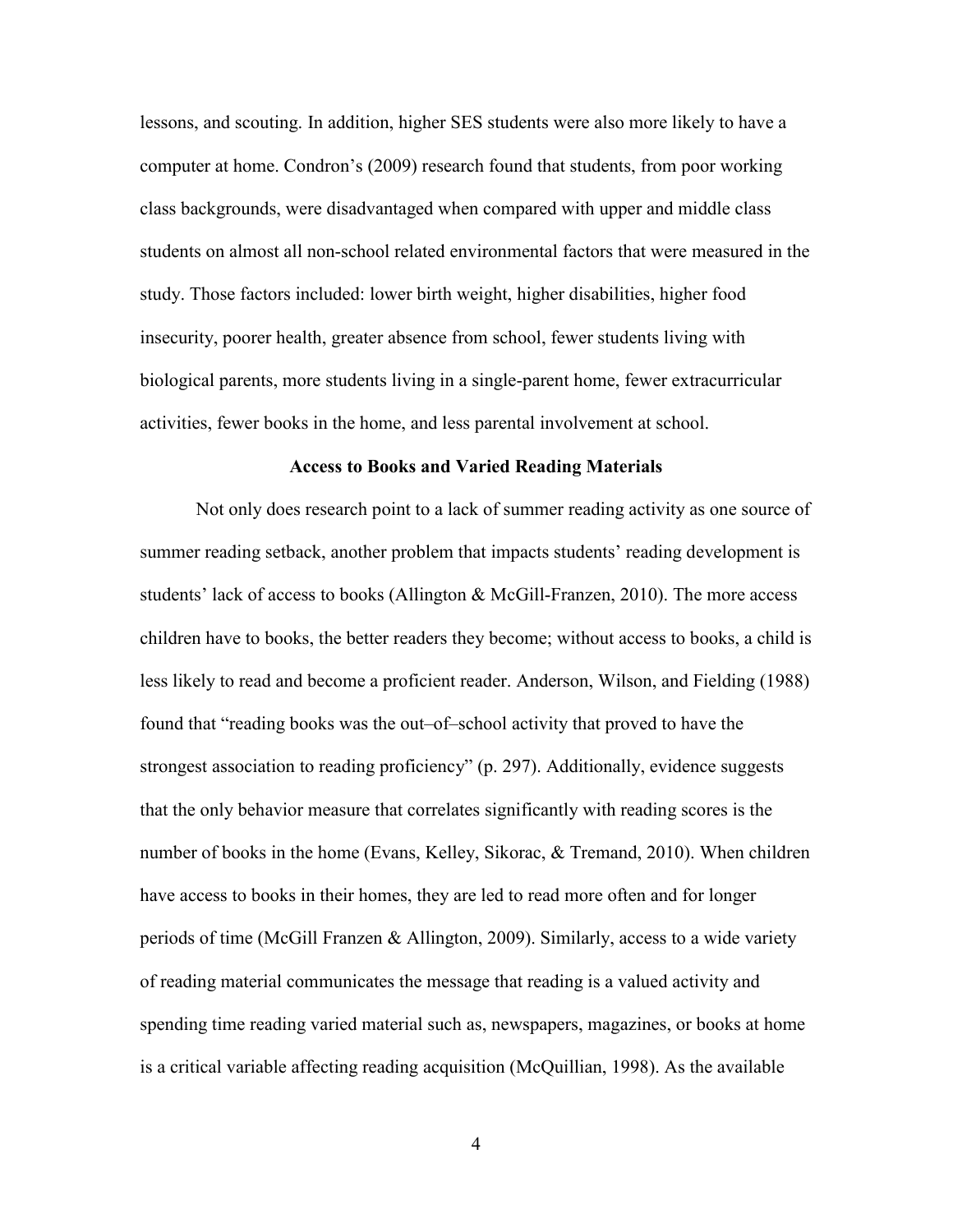reading material is frequently used, the practice becomes a natural part of the home and everyday lives.

According to McQuillan (1998), sixty-one percent of low-income families have no children's books at all in their homes, while children of middle class families have access to an abundance of books. Often, the only book in low SES homes is a Bible. Furthermore, in some low-income neighborhoods, there is only one book available for every 300 children (McQuillian, 1998). Another issue facing children of low SES families is the lack of transportation to visit and check out books from a local library for reading at home.

Not only is it a hindrance for low-income families to access books at home, but children living in some low-income, rural areas are at an even greater disadvantage (Evans et al., 2010). Unlimited access to electronic books are available online (Evans et al., 2010). However, in some low income and rural areas, internet access is sometimes unavailable (Horrigan, 2015). The Pew Research Center found that while many homes in the U.S. with school-age children do have broadband internet access, of approximately 29 million households with children between the ages of 6 and 17, almost 5 million live in homes that do not have high-speed internet service (Horrigan, 2015). Low-income households are included in that 5 million. A Pew Research report also suggested that the lowest-income households have the lowest rates of home broadband subscriptions (Horrigan, 2015). Therefore, children living in low-income homes are four times more likely to be without internet access than their middle or upper-income peers are. Without internet access, children cannot take advantage of free electronic books to read at home.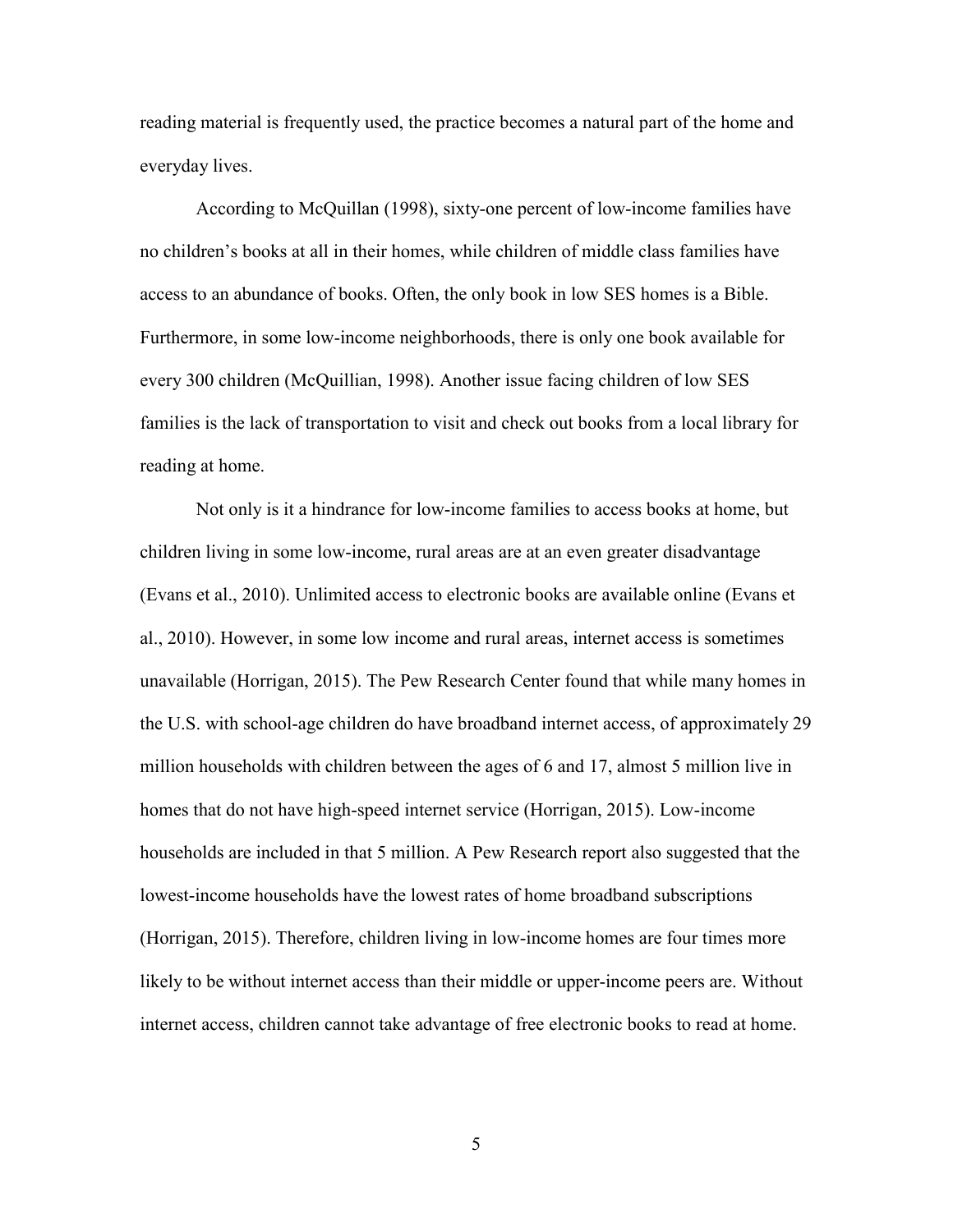Neuman and Celano (2012) found that when the same library resources were available in both a high socio-economic and low socio-economic area, the support the children received from their caregivers differed and significantly affected the children's access to print. Early literacy research conducted by Durkin (1966), Bus, van Ijezendoorn, and Pellegrini (1995), and Neuman and Celano (2006), provides evidence that younger children's experiences with their caregivers such as being read aloud to and engaging in conversations about reading have a significant impact on the children's academic success as well as other areas of their lives. They also found that children who are read aloud to at home develop a stronger vocabulary, more background knowledge, better expressive and receptive language abilities, stronger phonological awareness and early literacy skills. Research shows that oftentimes, low-income children do not experience the stimulating adult-child interactions with books and stories, in particular, the read-aloud experience (Neuman & Celano, 2006). Without reading experiences such as the read-aloud, children will not be exposed to the opportunity of acquiring higher levels of vocabulary beyond their everyday language (Neuman & Celano, 2006). Likewise, they will not have an opportunity to understand how to decontextualize language, which is the beginning of abstracting information from print. Low SES children are more likely to be reading below their grade level, while students in a high SES neighborhood are more likely to be reading at or above their third -grade level. Similarly, students from low-income households are less likely to have a range of books at their reading level in their home, and were therefore more likely to suffer even greater loss of ability during the summer break. Not only do poor children have fewer books in their homes, but they also live in communities that have few books in the classroom,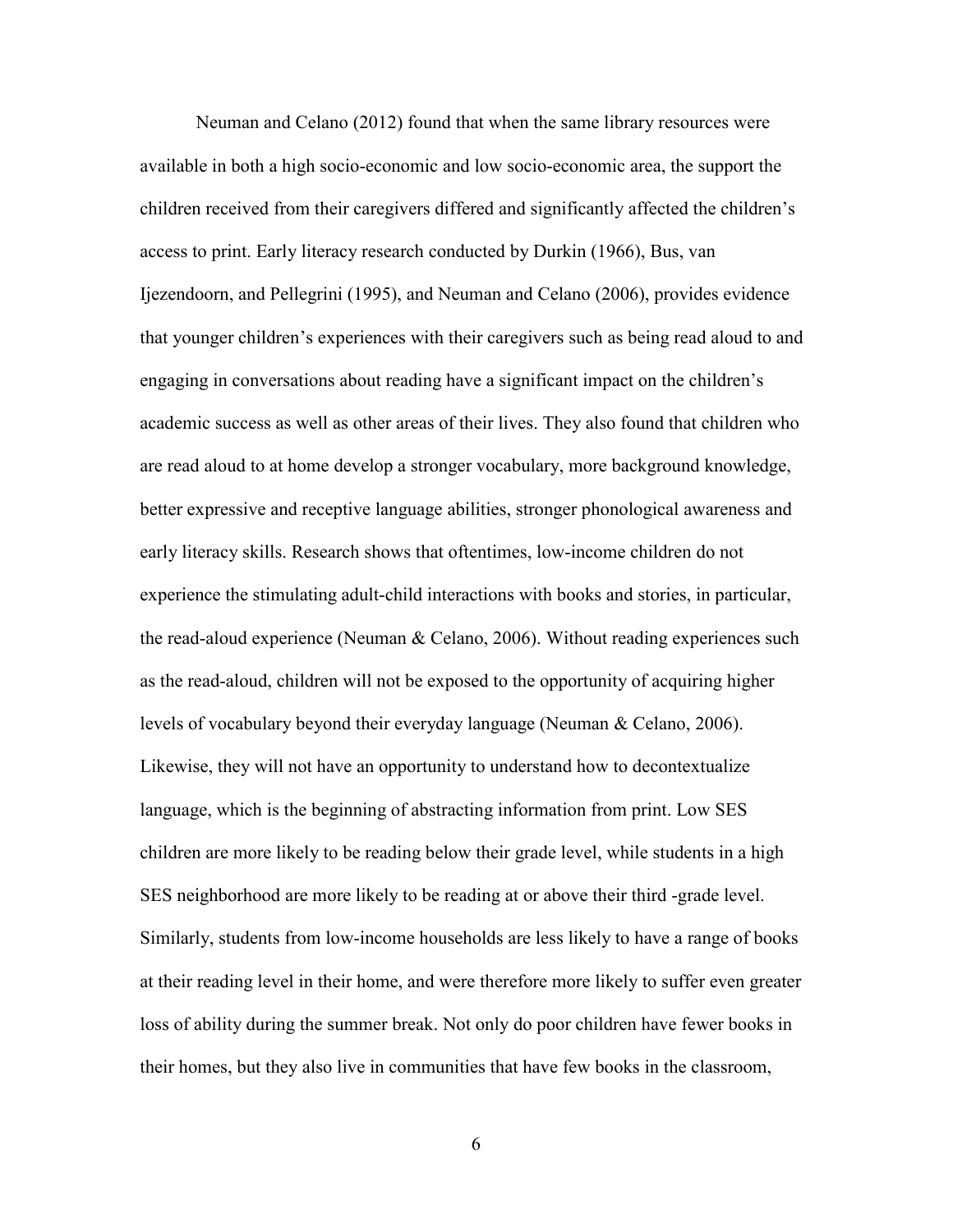school, and public library. If their neighborhood even has a public library, they are likely to encounter reduced hours and limited funding for replenishing and updating the collection (Krashen, 2012; Neuman & Celano, 2001). With school budget cuts and more rigorous academic standards, schools must find even more effective, inexpensive ways to address the problem of summer reading loss which is exacerbated by a lack of access to print, that influences the widening achievement gap.

This relationship between books at home and proficient reading holds true for the lives of children living in middle-class, and upper-class suburban and urban homes. Middle class families usually have access to a variety of resources, which supports their well-being. These children have access to quality childcare, stimulating toys, and a variety of books in their homes. Likewise, they have necessary resources for learning, participate in summer activities that enhance their learning, and have various experiences that allow them to gain new learning. As a result of being exposed to ongoing learning opportunities and having access to resources such books at home, middle-class and upper-class children are usually proficient readers; evidence shows that their home environments support and value reading (McQuillan, 1998). For example, bookshelves with numerous books, newspapers, magazines, encyclopedias, and a variety of other reading materials are present in their home. Likewise, other evidence that shows the value of reading in many middle-class and upper-class families include: areas in the home designated for family reading, reserved times in the daily schedule for reading, shared reading opportunities among the family members, and activities that demonstrates reading is significant to the family. A child from a family rich in books is more likely to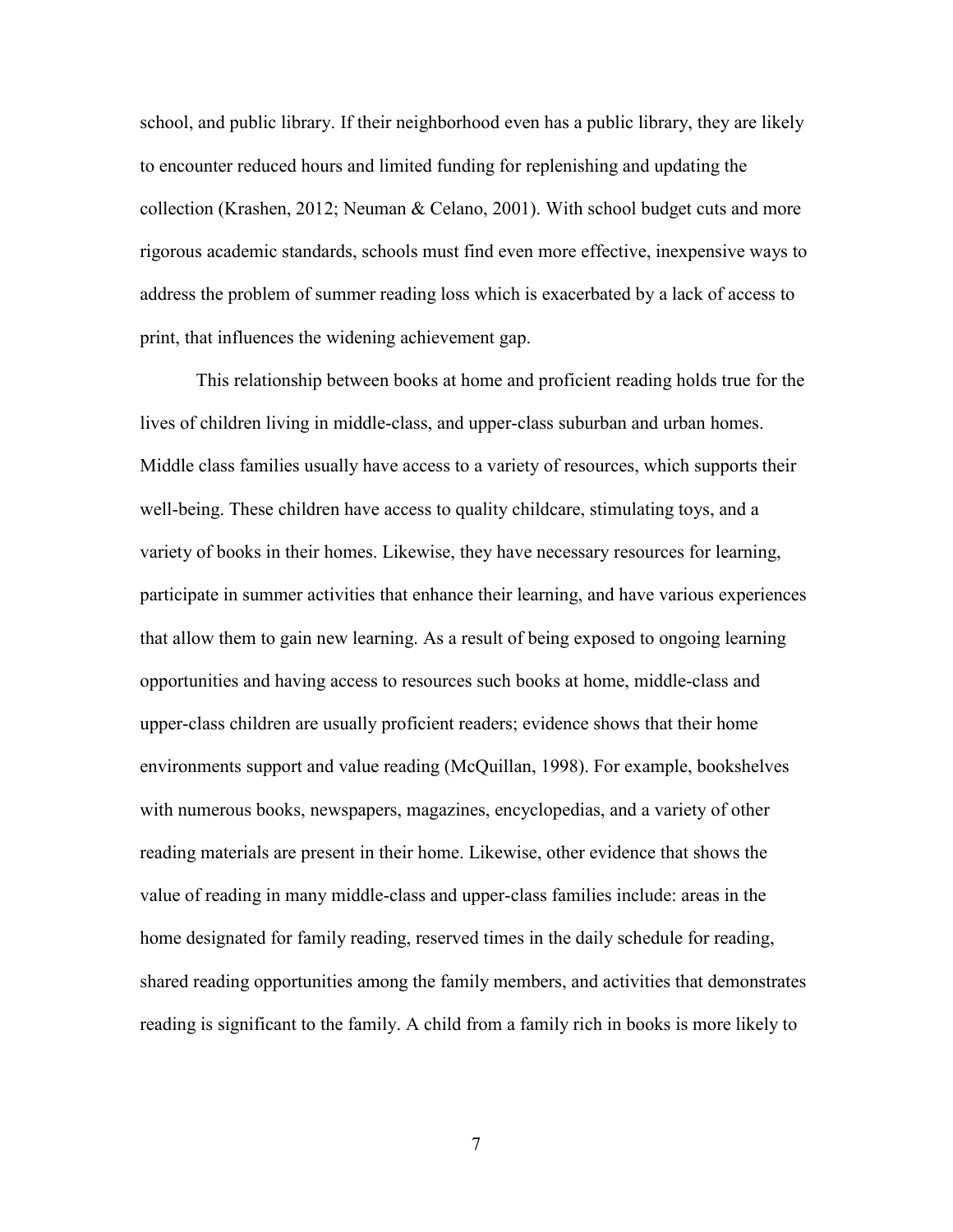successfully obtain a college degree than a comparable child growing up without a home library (Evans et al., 2010).

#### **Motivation and Reading Achievement**

The presence of books in a home is an indicator of a scholarly culture, which is described as a "way of life in homes where books are numerous, esteemed, read and enjoyed" (Evans et al., 2010, p. 171). However, just the presence of books in a home is not the only factor that makes the difference in a child's reading achievement. Along with having access to books at home, other important factors that foster good reading habits include: motivating students to be interested in reading, providing them with materials of interest to them, creating opportunities for them to read, and having role models who are readers (Evans et al., 2010).

There is a significant research base supporting the connection between motivations and reading achievement. For example, children are motivated to read when they see other people reading and talking about what they have read (Cambria & Guthrie, 2010). Furthermore, parents serve as teachers and role models for their children and children are motivated to read if they witness their parents reading (National Research Council, 1998). Along with limited access to books, having role models at home who avoid reading leads to missed interactions with books. Rasinski and Fredericks (1991) emphasize that it is crucial that children see their parents/guardians use reading for a variety of purposes, from entertainment to maintaining a job or building a career. When children witness their family members taking time to read different types of reading material for various reasons, they perceive reading as being an important activity other than just for school. Furthermore, research shows that children who have family members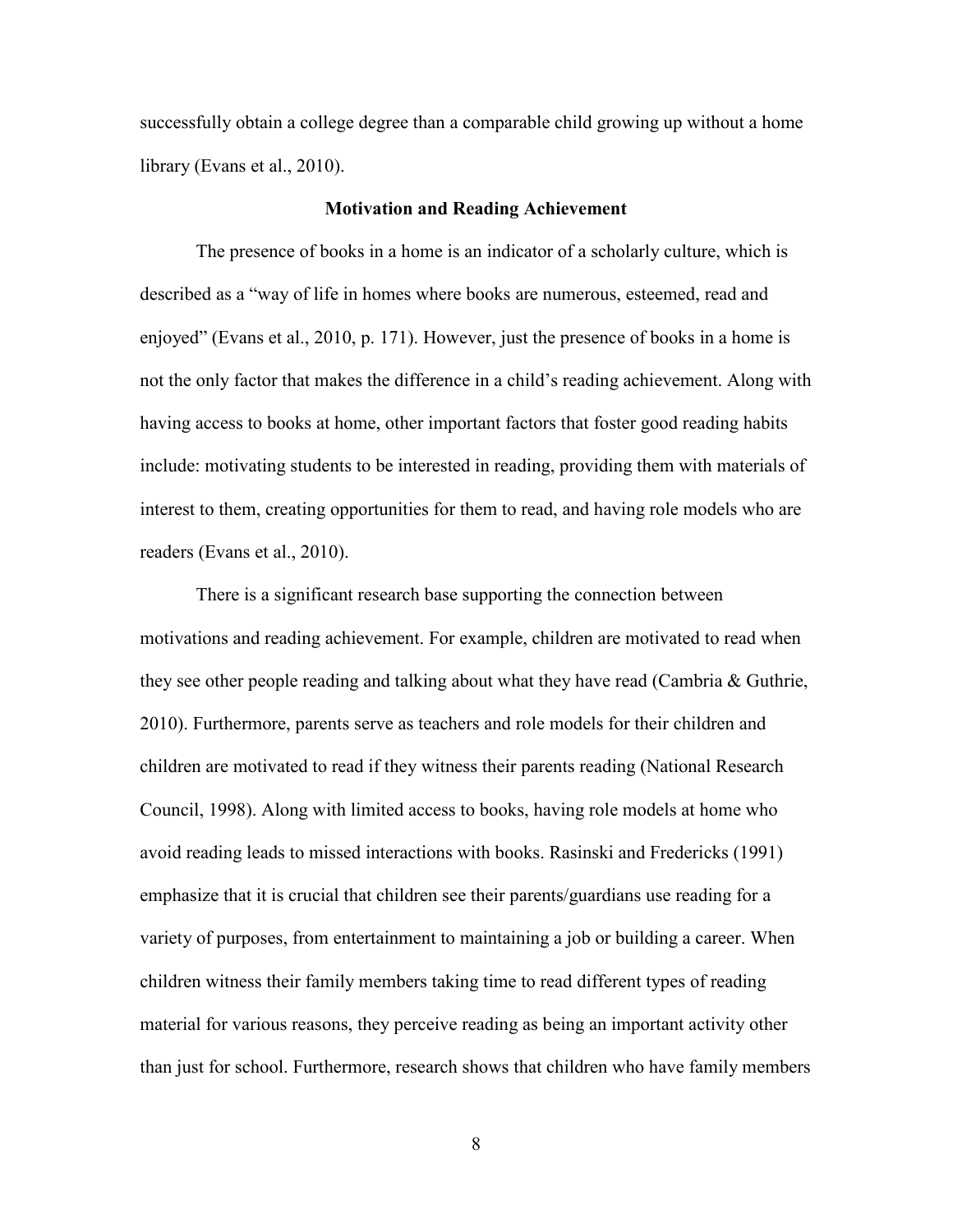reading to them at least three times a week are almost twice as likely to score in the top twenty-five percent in reading as to children who were read to less than three times a week (Denton, Kristen, & West, 2002).

Although having reading role models at home is important to a child's reading success, some children do not have them. Many children of low SES homes do not see parents/guardians or other family members and friends spending time reading, purchasing books, subscribing to magazines, or visiting libraries to check out books. Thus, they often do not have role models of good reading practices that lead to success in school.

Scholars have identified lack of motivation as being the greatest challenge of many reading and learning difficulties that children experience (Asher, Hymel,  $\&$ Wigfield, 1978; Coley & Hoffman, 1990; Covington, 1984; Csikszentmihalyi, 1990; Zimmerman, Bandura, & Martinez-Pons, 1992). Evidence from theory and research support the idea that high motivation to read is associated with positive self-concept and high value assignment, while low motivation to read is associated with poor self-concept as a reader and low value assignment (Eccles, 1983; Henk & Melnick, 1995). Therefore, the link between motivational constructs and achievement indicates a need to increase our understanding of how children acquire motivation in order to help them develop into more active readers (Gambrell, Palmer, Codling, & Mazzoni, 1996).

Research has shown that motivation for reading predicts reading achievement on standardized tests (Gottfried, 1985) and academic performance (Sweet, Guthrie, & Ng, 1998). Generally, when children have positive attitudes towards reading they enjoy reading thus, they are motivated to read. Motivation to read is described as "the likelihood of engaging in reading or choosing to read" (Gambrell, 2009, 2011). Wigfield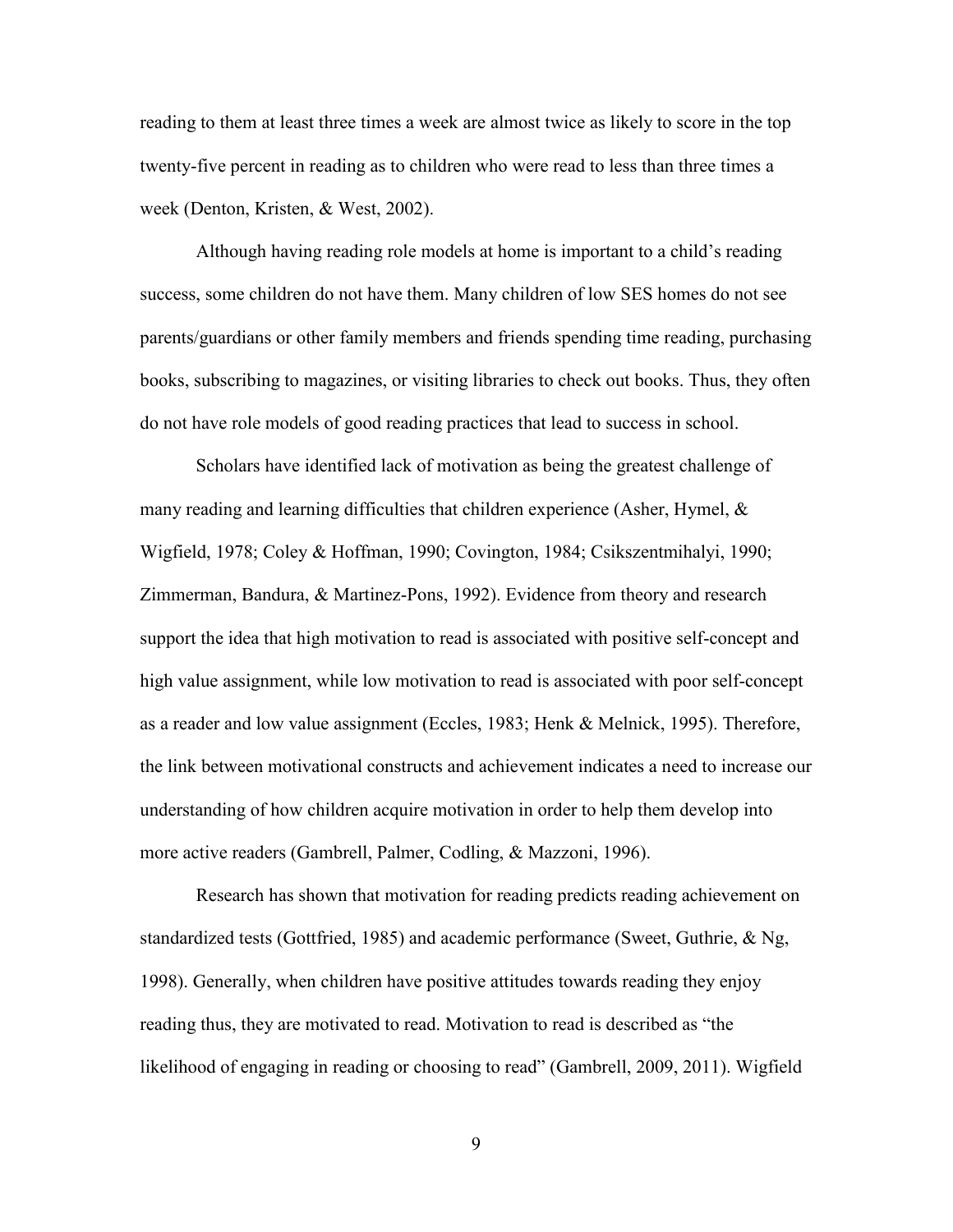and Guthrie (1997) argue that motivation is the link between reading and reading achievement. Motivation to read or developing positive attitudes towards reading play a significant role in teaching young children to read. Increasing motivation leads to motivated readers who will engage more in reading (Oldfather & Wigfield, 1996). In the same way, increasing motivation will help students develop positive attitudes toward reading (Greaney & Hegarty, 1987; Mathewson, 1994; McKenna, Kear, & Ellsworth, 1995). Wang (2000) posited that children's literacy development determines how successful they will be in the future with reading and whether or not their attitudes toward reading determine if they will read. In the same vein, it is argued that reading attitudes are established early in the life of an individual (McKenna et al., 1995). Research suggests that attitudes are a 'stable construct' among children, emphasizing the importance of developing positive reading attitudes early in the life of a child (Smith, 1990).

It is further argued that reading attitudes are more positive for students in lower grades than in the higher grades (McKenna et al., 1995). Helping a reader develop a positive attitude towards reading is important for increasing reading habits thus improving reading development. A child who has low motivation for reading spends less time reading, exerts lower cognitive effort, and is less dedicated to full comprehension than a reader who has higher motivation for reading. Additionally, children who like to read and believe they are good readers read more often and have higher reading achievement than their peers who are less positive (Guthrie et al., 2006; Wang & Guthrie, 2004; Wigfield & Guthrie, 1997). Wigfield and Guthrie (1997) posited that children who read consistently for their own interest are often proficient readers. They concluded that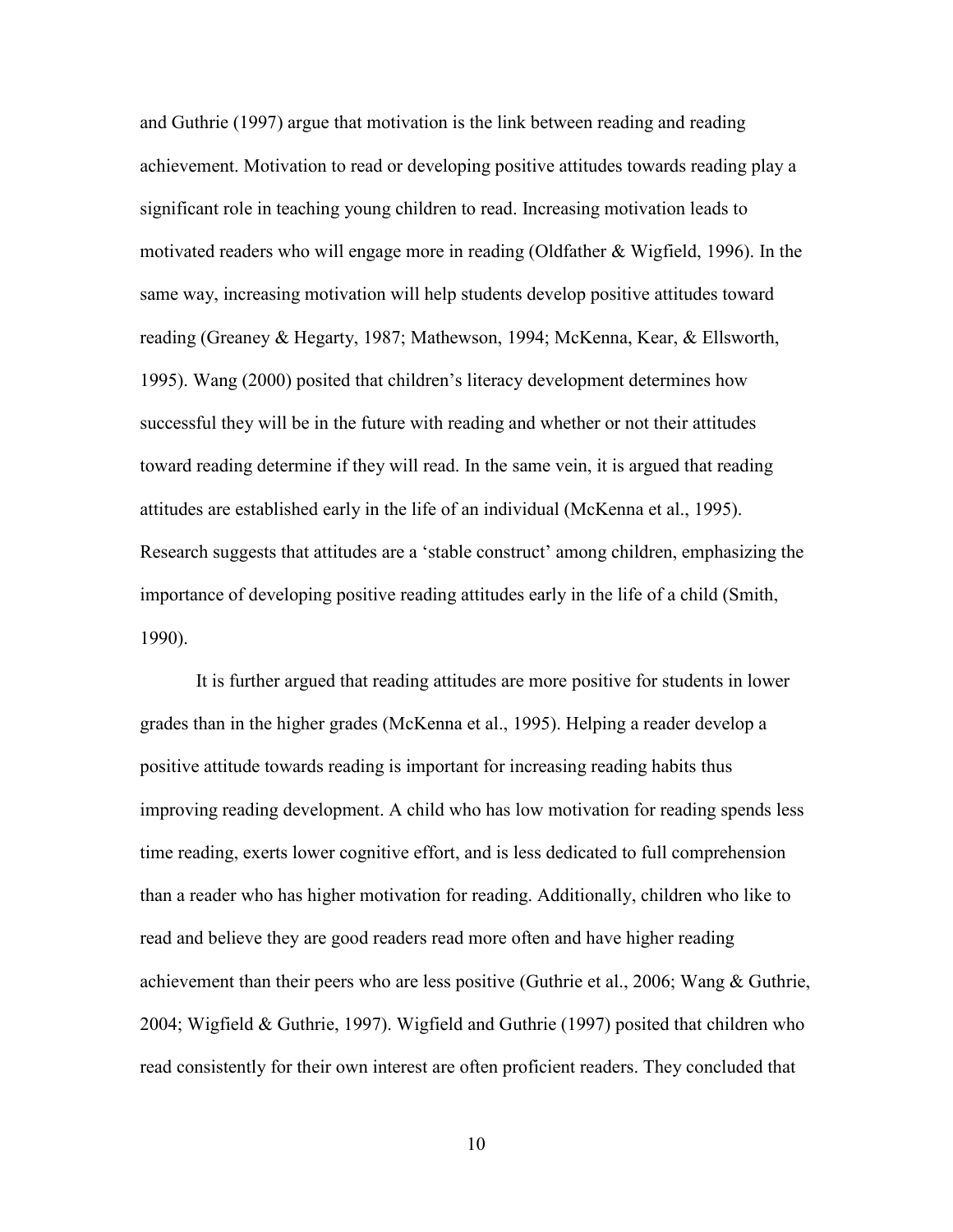children who are intrinsically motivated spend more time reading than students who are not as intrinsically motivated to read (Wigfield & Guthrie, 1997). Likewise, they found that intrinsic motivation for reading was most highly associated with whether or not students read extensively and frequently for their own purposes (Wigfield & Guthrie, 1997). Guthrie et al. (1997) concluded that reading motivation is strong predictor for reading volume and reading comprehension. Findings further suggested that reading attitudes are affected by factors such as SES, home environment, amount of time not engaged in educational activities, amount of time spent watching television, quality of kindergarten instruction, quality of library facilities, and availability of reading material at home (Walberg  $&$  Tsai, 1985). The validity of this relationship is supported by research studies that documented the link between motivation and achievement (Elley, 1992; Gambrell & Morrow, 1996; Guthrie, Schafer, Wang, & Afflerbach, 1993; Walberg & Tsai, 1985; Wixson & Lipson, 1991). Students' value of reading is an important predictor of their engagement in reading activities. A longitudinal study (Healy, 1965) on the effects of changing children's attitudes toward reading revealed that favorable attitudes produce significant achievement and more reading.

#### **Statement of the Problem**

Summer reading loss is well documented and negatively influences the success of low SES students (Cooper et al., 1996; Entwisle & Alexander, 1992; Heyns, 1978). Based on reading achievement data, elementary students in rural high-poverty school districts continuously demonstrate low levels of reading proficiency on reading achievement assessments. Students in grades one through four in a rural high-poverty school district in South Carolina experience reading regression due to a lack of academic stimulus over the summer months. Many of these southern, rural students struggle with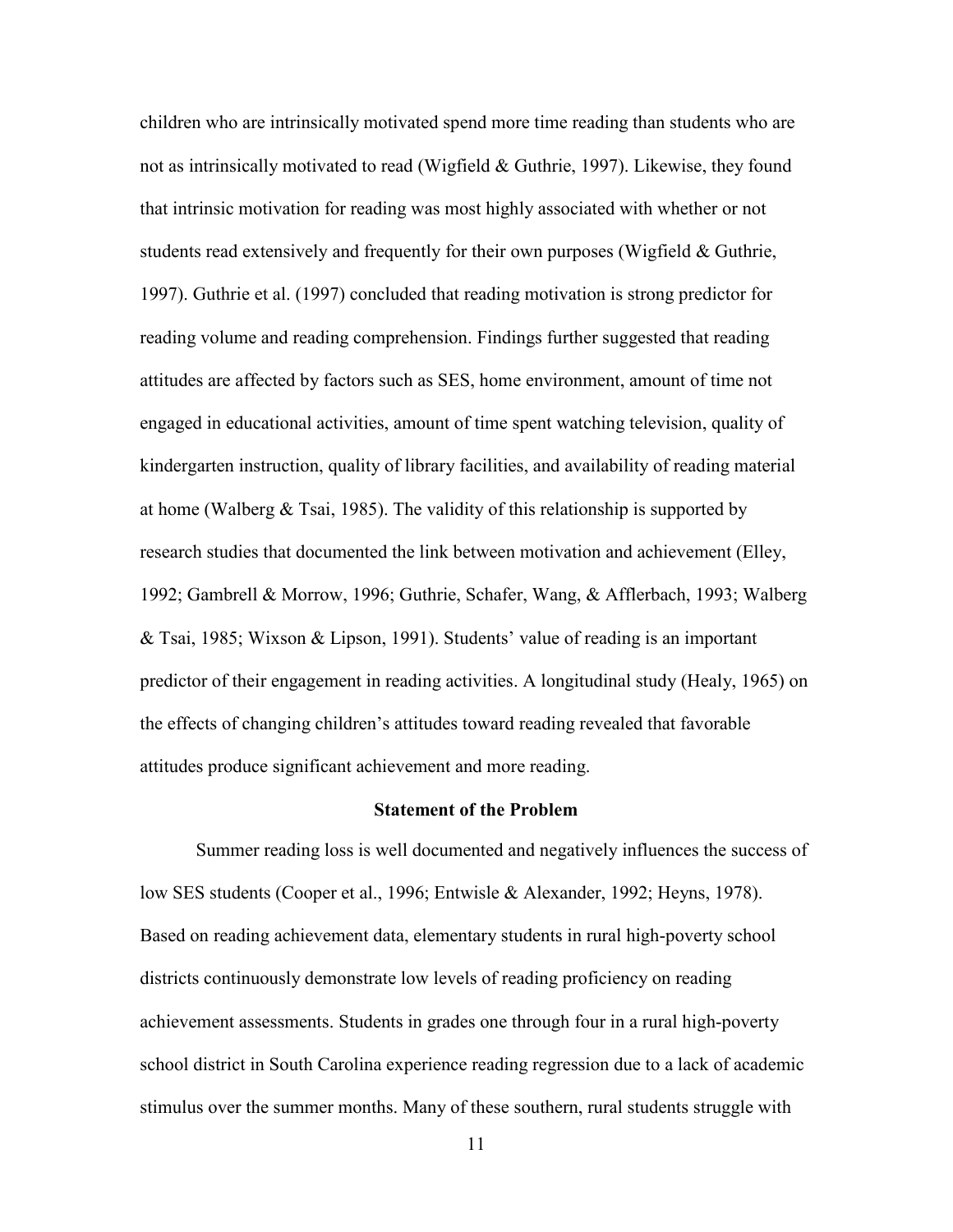reading, especially during the extended summer months. Because they live in poverty, they are vulnerable to circumstances such as lack of exposure to structured educational activities, lack of access to books in their homes, lack of transportation to access books and educational resources, and other factors that hinder their reading development over the summer. The long-term impact of low reading achievement in early grades is often associated with low middle-school and high-school achievement (Mraz  $\&$  Rasinski, 2007).

#### **Purpose of the Study**

The purpose of the study was to examine the effects of a summer reading program on third grade students' reading achievement and reading motivation after one year of participation. Third grade students over the summer of 2015 were specifically targeted due to efforts made to ensure that those students were able to read on grade level by the end of third grade.

This combined methods study was designed to combine quantitative and qualitative research in order to determine the impact of a voluntary summer reading intervention program on students' reading achievement and reading motivation. Furthermore, the study adds to the body of evidence that providing students' with access to books matched to their independent reading level and reading interest combats summer reading loss, especially those children living in lower socio-economic conditions.

In an effort to mitigate summer reading loss and increase summer voluntary reading and reading motivation over the summer, students self-selected eight new books that were matched to their independent reading level and reading interest for the voluntary summer reading intervention program, *Hot Summer, Cool Books*. The summer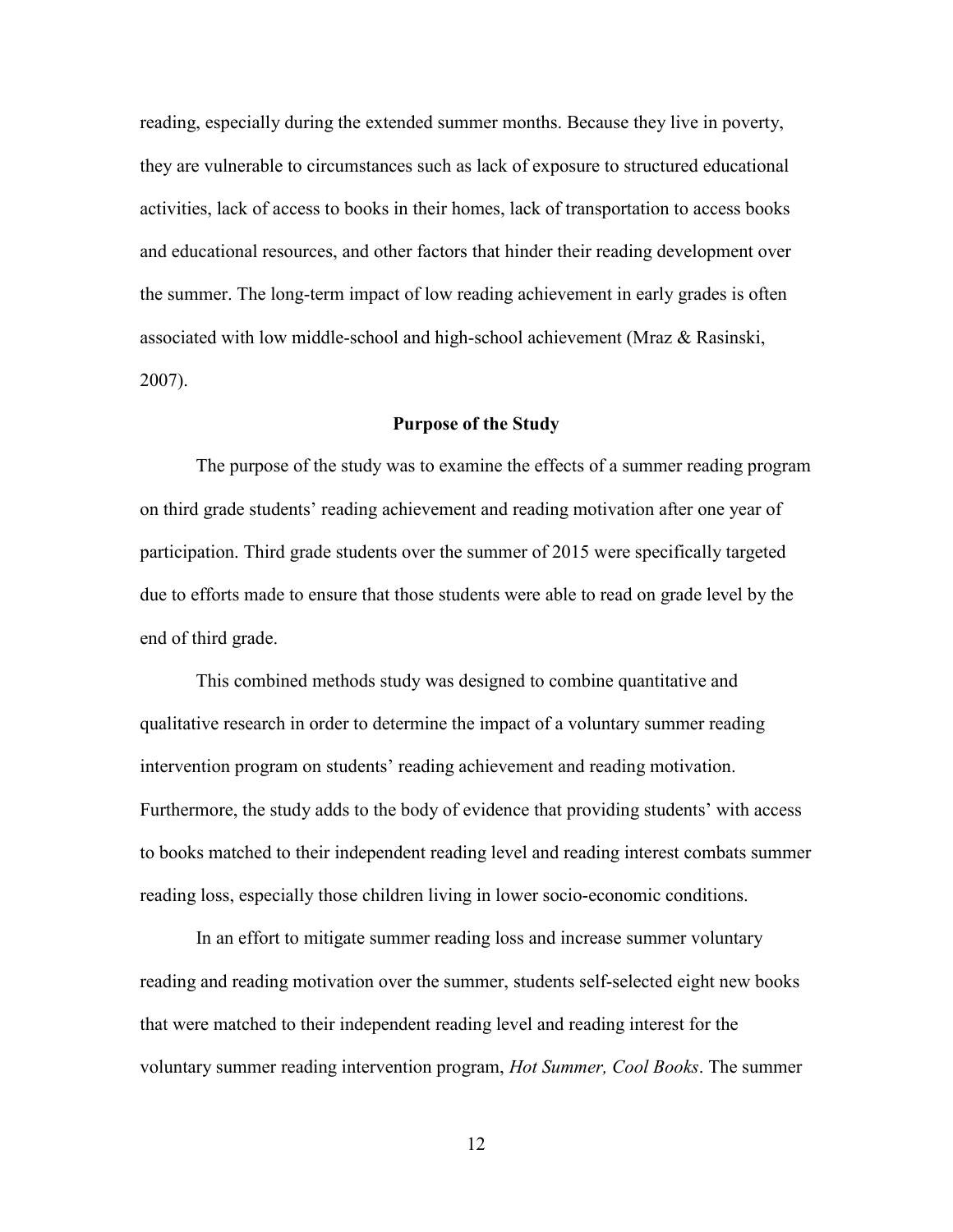reading program was designed to randomly assign students to three different groups. Students selected for this study were randomly assigned to one of three groups. The following describes the two groups: one group received eight self-selected books on their independent reading level and interest while the other group received eight books on independent their reading level and interest and periodic encouragement phone calls. Data were collected from three third grade teachers, a literacy coach, and a district administrator/instructional leader in the school district who were willing to be interviewed for the study. Interviews requesting information about the impact of the summer reading program were conducted for this combined methods study. Through interviews with teachers, literacy coach, and district administrator, analysis of pre- and post-reading achievement scores and post- motivation to read profile survey scores, this study aimed to determine the impact of the summer reading program, *Hot Summer, Cool Books* (HSCB) implemented over the summer of 2015 on third grade students in a rural, high-poverty school district. The goal of the study was to examine how students' reading achievement and reading motivation were impacted by participating in the summer reading intervention program as well as how teachers and instructional leaders viewed the summer reading program's impact on students' reading achievement and reading motivation.

#### **Significance of the Study**

Alexander, Entwisle, and Olson (2007) showed that the declines in academic achievement during summer vacation is more prevalent and consistent for students from low socioeconomic backgrounds compared to students from middle and higher socioeconomic classes. During the school year, all students likely improve their learning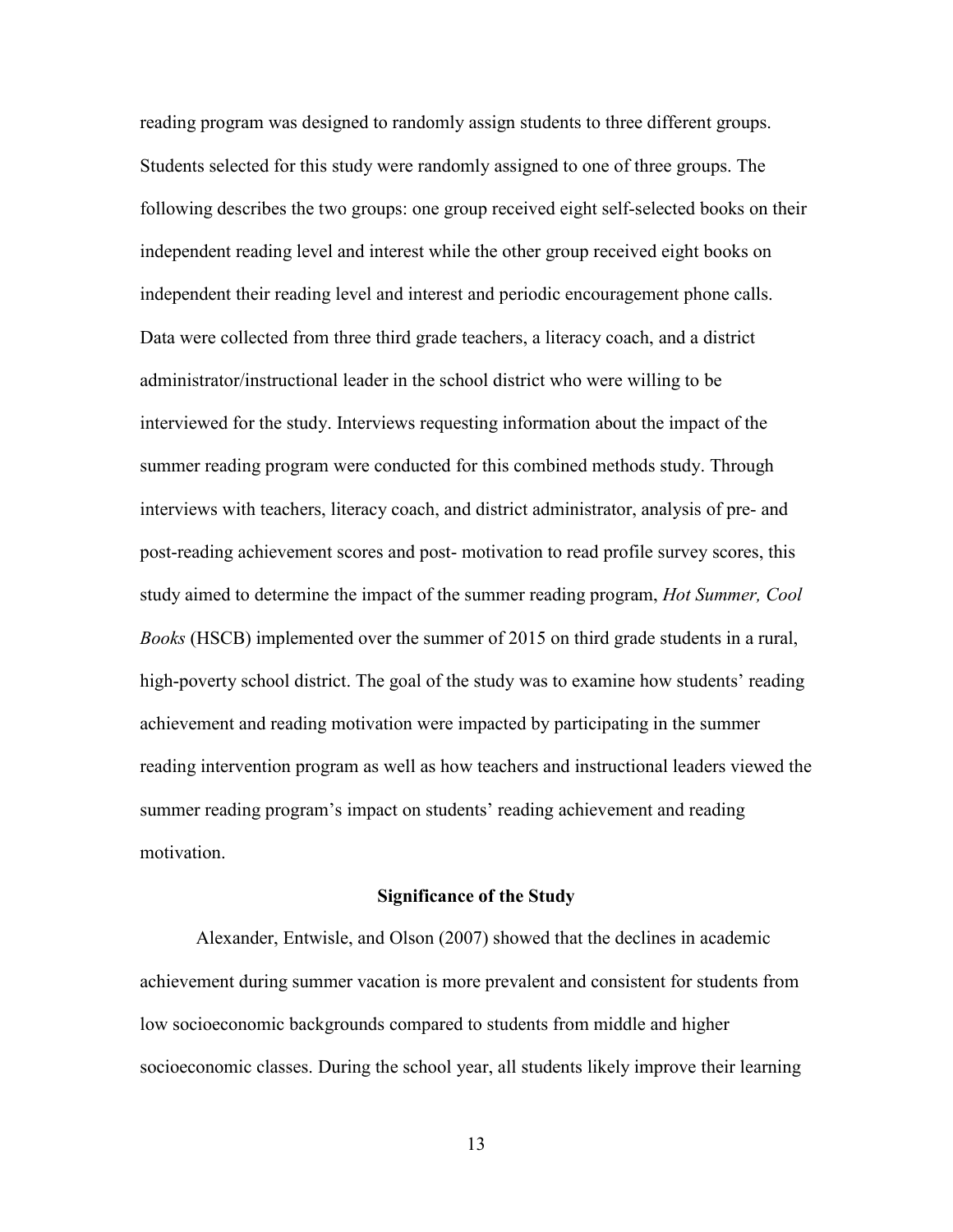at about the same rate. However, students from low SES homes tend to fall further behind their peers each summer. Over time, the gap widens and leads to an achievement gap among students from different socioeconomic backgrounds. As a result, low SES students will have difficulty with gaining the same opportunities as their peers who are from middle and higher socioeconomic backgrounds.

Furthermore, investigating the predictors of success in reading can lead to improving academic achievement in schools. Research shows that reading motivation has a significant impact on reading achievement (Cunningham & Stanovich, 1997; Gottfried, 1990; Guthrie, Schafer, & Huang, 2001). These findings suggest that if a child is not motivated to read, his or her reading achievement is negatively affected. Results from a national survey (Gambrell, 1996) revealed that teachers would benefit from additional research on reading motivation in order to effectively support students. Applegate and Applegate (2010) contended motivation is a key factor in the overall success that a student experiences in reading. Similarly, the value placed on literacy in the home, time spent reading with children, and the availability and use of reading materials have been identified as key elements in children's reading success (Snow, Burns, & Griffin, 1998).

A desired outcome for the study was to understand the impact that the HSCB summer reading intervention program had on students' reading achievement and reading motivation. Increased awareness of the significance that summer reading intervention programs had on reading motivation and reading achievement provided the impetus for implementation of other summer reading programs in the high poverty rural school district. The study reinforces theories and contributes to existing bodies of literature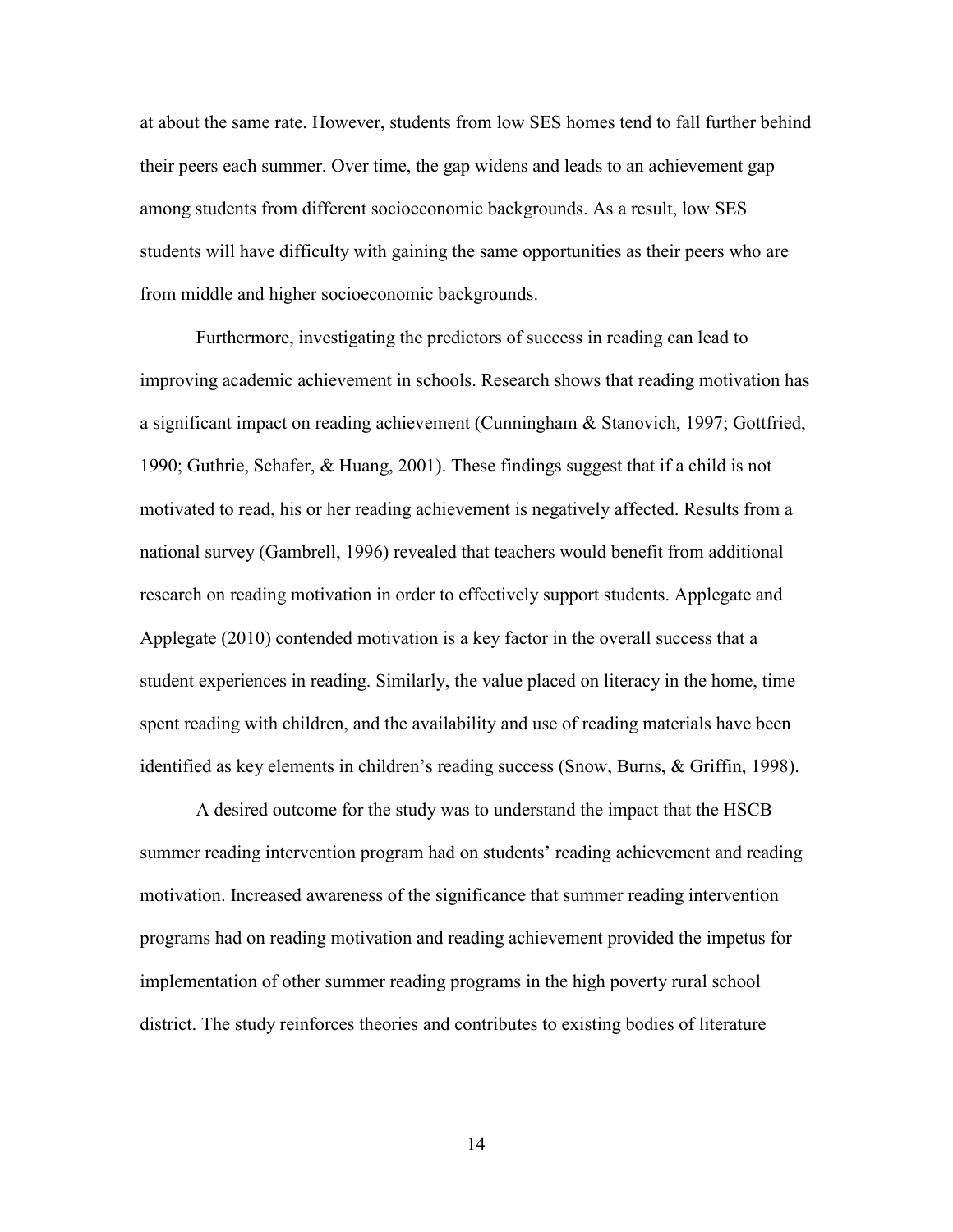addressing reading achievement and summer reading loss with rural, southern students who are from low SES backgrounds.

#### **Research Questions**

According to Merriam (2009), research questions reflect the researcher's thinking about the most significant factors to study. They guide the inquiry and determine the methodology for data collection and analysis. The research questions that follow, guided this study. The first four questions provided the overall foundation for the research; the additional question further refines the focus.

RQ1. What is the impact of the HSCB summer reading intervention program consisting of eight books on the reading achievement of third grade students in a rural school district?

RQ2. What is the impact of HSCB summer reading intervention program consisting of eight books on the reading motivation of third grade students in a rural school district?

RQ3. What is the impact of the HSCB summer reading intervention program consisting of eight books and phone calls on the reading achievement of third grade students in a rural school district?

RQ4. What is the impact of the HSCB summer reading intervention program consisting of eight books and phone calls on the reading motivation of third grade students in a rural school district?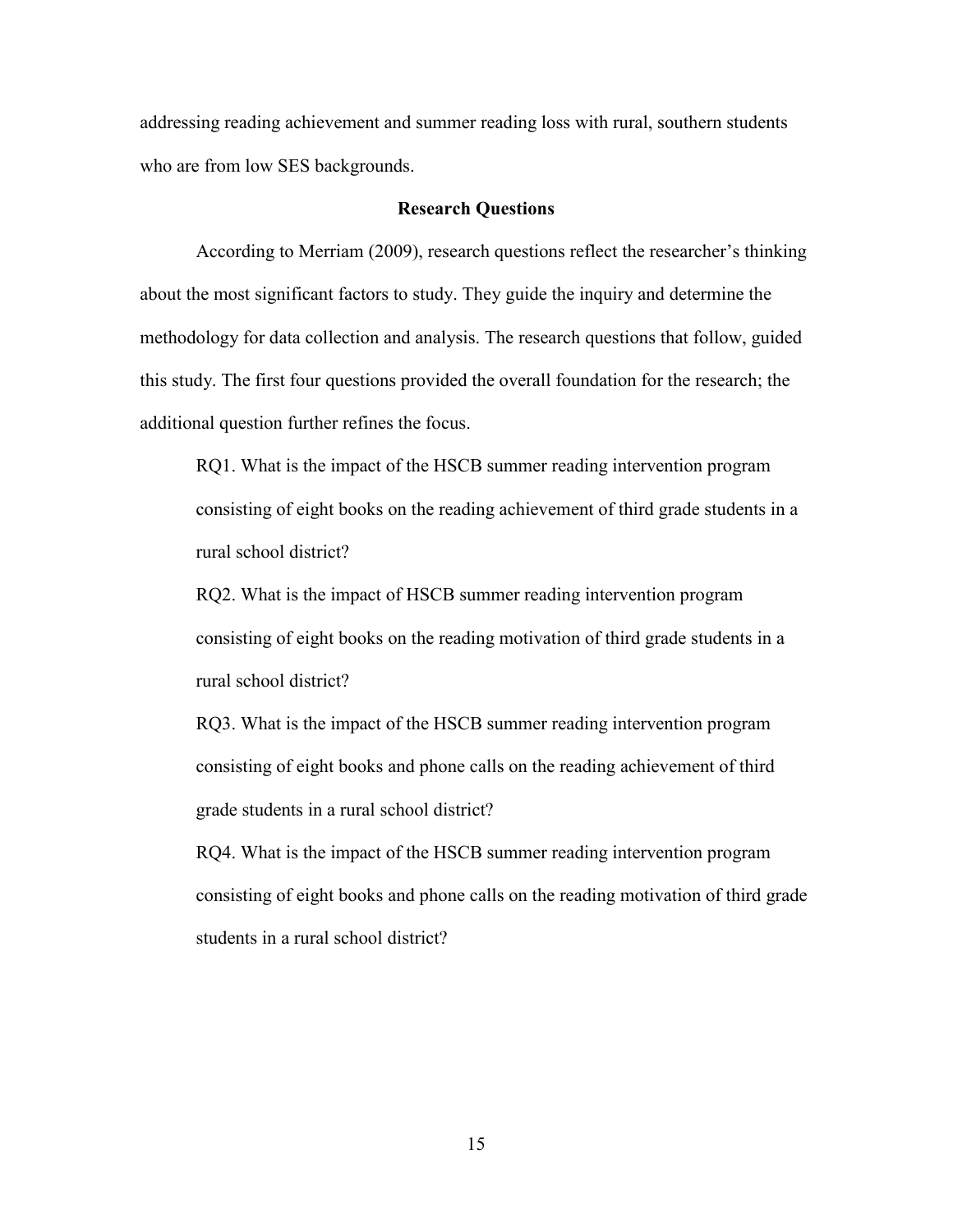#### **Theoretical Frameworks**

In order to better understand third grade students' reading motivation and reading achievement after participating in a summer reading intervention program, the faucet theory and self-efficacy theory were used as a framework for the research.

#### **The Faucet Theory**

Entwisle, Alexander, and Olson (2001) developed the "faucet theory" to explain the phenomenon of summer learning loss. The "faucet theory" (Entwisle, Alexander,  $\&$ Olson, 2001) suggest that opportunities to learn and access educational resources are "turned on" during the school year for all students. As a result, learning gains are made for students (Kim, 2004). However, when school is not in session, during the extended summer recess, the school resource faucet is "turned off," which creates inequalities in educational opportunities and outcomes (Kim, 2004).

Furthermore, from the point of view of Entwisle, Alexander, and Olson (2001), when the school faucet is turned on, which is the time when school is in session, students of every economic background benefit almost equally. On the other hand, when the school faucet is considered to be "turned off" during summer vacations, reading proficiency among children from more economically advantaged families, continues to develop, while similar growth is not observed in economically disadvantaged children (Entwisle, Alexander, & Olson, 2001). This framework is more thoroughly articulated in Chapter 2, the review of the literature

## **Self-Efficacy Theory**

Self-efficacy affects learners' beliefs about their capabilities to participate in and succeed in learning situations (Cole, 2002). Moreover, the way students perceive their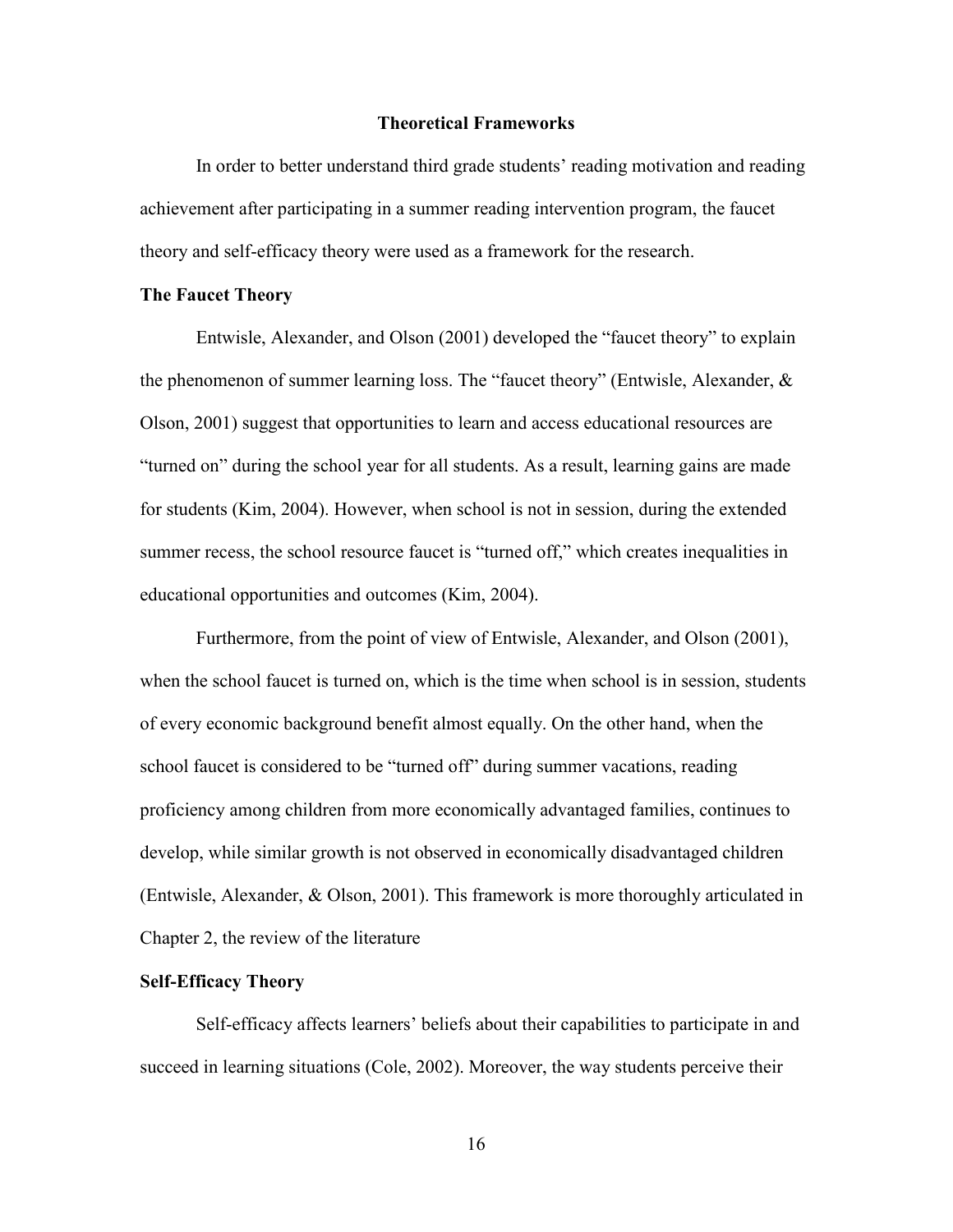abilities influence their behaviors, thought patterns, and emotional reactions to difficult situations (Bandura, 1984). In the same way, students' self-efficacy influences their choice of activities and shapes their learning experiences. When students have a strong sense of self-efficacy, they are more likely to work toward completing a task or goal, regardless of the level of difficulty. When students have low self-efficacy, they do not believe they can be successful and put forth little to no effort towards the task.

The theoretical standpoint of Albert Bandura (1986) provides a way to examine students' motivation to read. Self-efficacy is described as one of the most significant parts of the social cognitive model (Bandura, 1986, 1997). Bandura (1997) posited that self-efficacy is a construct that varies in strength, generality, and level of difficulty. Pajares (1997) noted that self-efficacy could influence choices made, efforts expended, and perseverance executed when confronted with obstacles, stress, and anxiety.

Because self-efficacy is a construct that affects motivation, it promotes or inhibits learning (Evans, 1989). Bandura's (1982) self-efficacy theory states that efficacy is the major determinant of effort, persistence, and goal setting. In addition, research supports this idea, suggesting that individuals with higher self-efficacy are likely to be more motivated and successful when given task (Pintrich & DeGroot, 1990). Bandura (1993) argued, "Hence, a person with the same knowledge and skills may perform poorly, adequately, or extraordinarily depending on fluctuations in self-efficacy thinking" (p. 119). Bandura (1997) continuously demonstrated the impact of how, when students have high self-efficacy for a certain learning task, they will put forth more effort to accomplish the task. Similarly, Schunk (2000) asserted that when individuals have high self-efficacy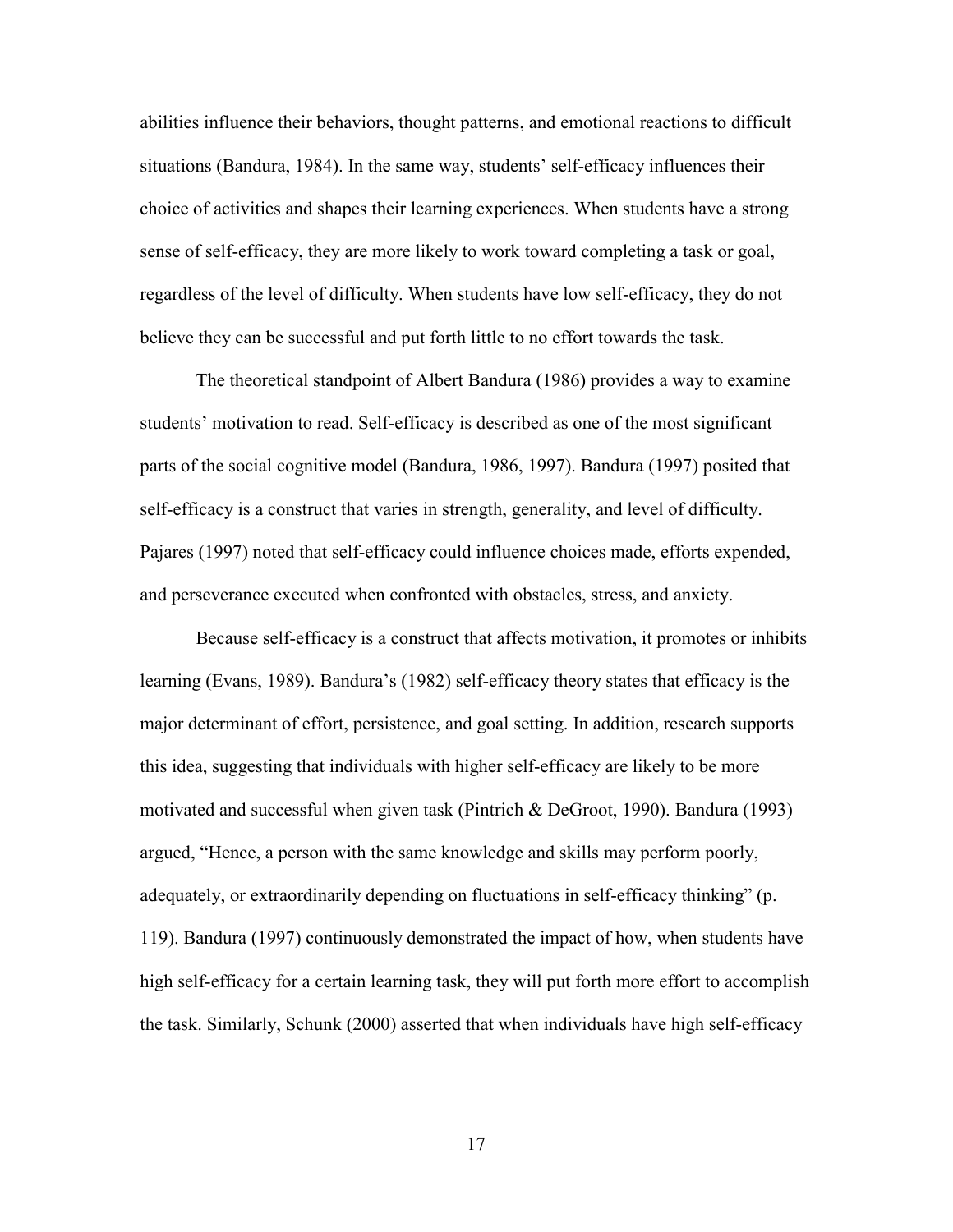and positive beliefs about their ability to complete a task, they usually perform in a successful way on the task.

When a student believes he or she can control success in school, performance is improved (Skinner, Wellborn, & Connell, 1990). As students experience success, selfefficacy increases and students feel empowered. While motivation continues to increase, students repeat the cycle again, each time feeling even more in control of their learning.

Bandura's (2000) Self-Efficacy Model is commonly used to demonstrate how an individual's achievement related choices and performance is determined by two sets of beliefs: the individual's expectations for success and the value they place on that choice (see Figure 1.1). This framework is thoroughly articulated in Chapter 2, the review of the literature.



*Figure 1.1.* Model of Achievement Behavior Highlighting the Role of Self-Efficacy.

#### **Definition of Terms**

This section lists and defines key terms used in the study.

**Faucet theory.** The faucet theory explains the summer slide phenomenon and is the premise that when the school faucet is "turned on," that is when schools are in session and instruction and resources are readily available for all students, children of all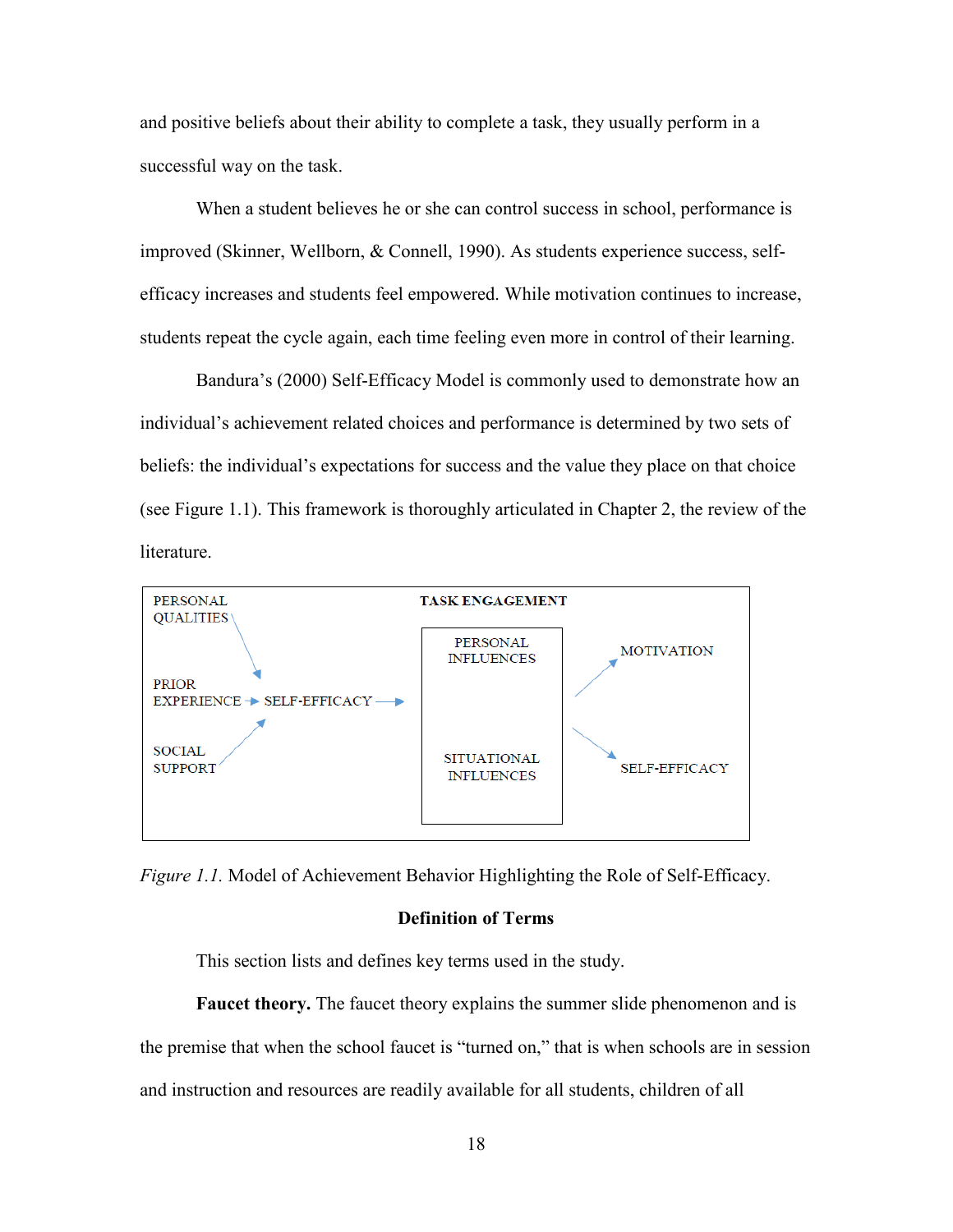economic backgrounds benefit equally (Entwisle et al., 1997, 2001). However, when school is not in session, the school faucet is "tuned off" as during summer vacation (Entwisle et al., 1997, 2001).

**Summer learning loss.** Summer learning loss refers to the decline in student performance levels in identified subject areas that occur over the summer break that is part of the traditional school calendar. Students experience summer learning loss when they do not engage in educational activities while they are away from school during the summer vacation (Cooper, 1996; Downey et al., 2004; Entwisle & Alexander 1992; Heyns, 1978; White, 1906).

**Summer reading loss.** Summer reading loss is the decline in students' reading achievement that typically occurs throughout the summer when children are away from their organized educational environment and are not participating in literacy based activities (Allington & McGill-Franzen, 2003).

**Summer learning programs.** Summer learning programs refer to a set of organized activities designed to provide enrichment, remediation, or other learning opportunities for students during the summer vacation between regular school years or meet a specific need (Terzian & Moore, 2009).

**Socio-economic status (SES).** SES is measured as a combination of education, income, and occupation. It is referred to as the social standing or class of an individual or group (American Psychological Association, Retrieved from http://www.apa.org/pi/ses/resources/publications/factsheet-education.aspx). SES is also described as the combination of social and economic factors including: family income, levels of parental education, types of parental employment, and whether social networks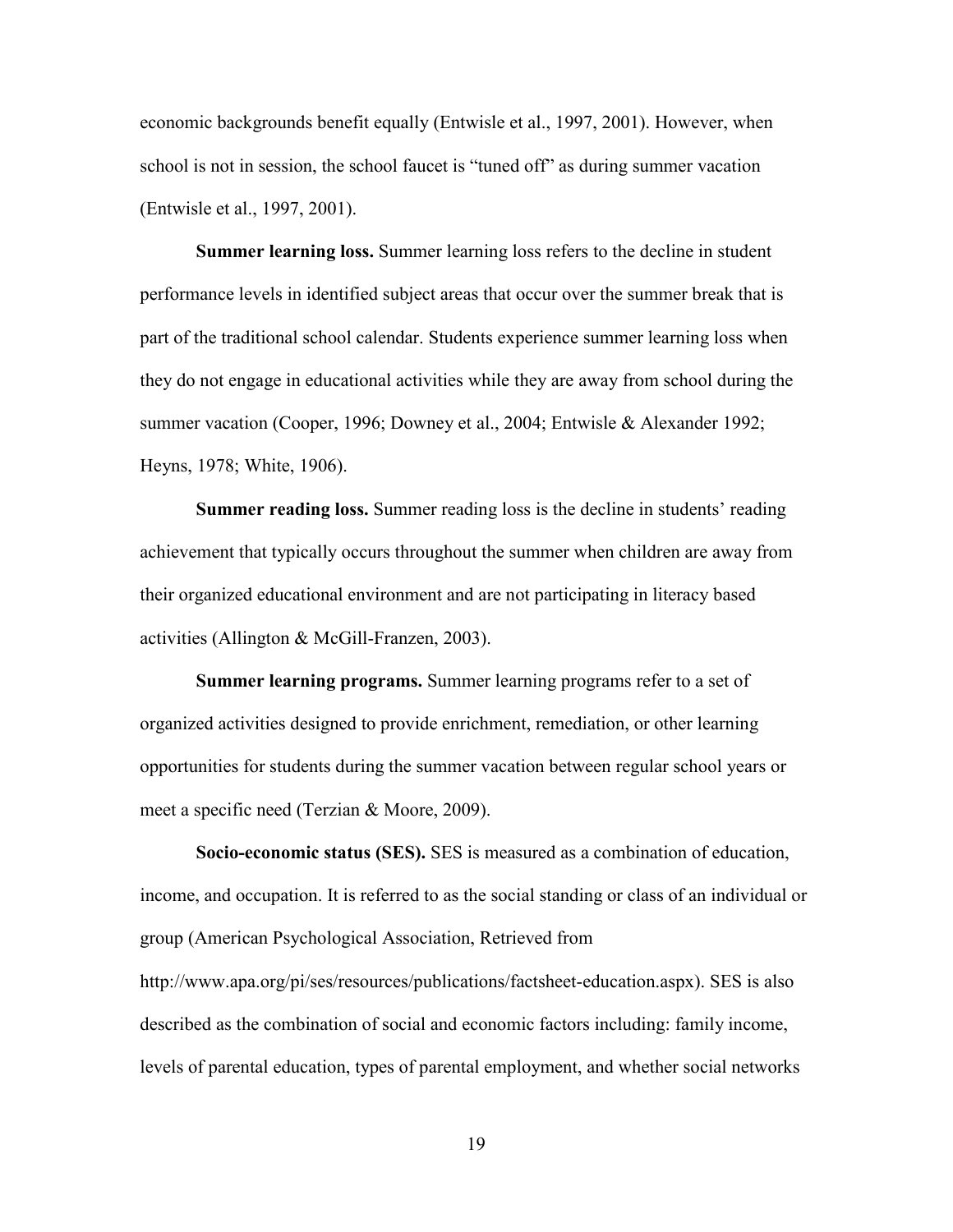and resources are available and to what extent. SES is defined within the educational organization, as well as for this study, by students' eligibility for programs providing free or reduced-price lunches based upon state and federal regulations and guidelines (American Psychological Association, Retrieved from

http://www.apa.org/pi/ses/resources/publications/factsheet-education.aspx).

#### **Limitations**

This study had limitations. First, the sample limited the ability to generalize the results of this study. This study relied on a limited purposeful population sample (third grade) within a single school district in a rural area. Due to the small population sample, this study may not be generalizable to a larger student population or one with different demographics and socioeconomic make up. Similarly, the summer reading intervention program that was implemented included the following three groups: 1) received books only, 2) received books and periodic encouragement postcards mailed home, or 3) books, periodic encouragement postcards mailed home, and lessons. There was a relatively small sample of participants from the summer reading involved in the study. Although there were participants from three groups involved in the summer reading intervention program, two of the three groups for the summer reading intervention program are represented in this study.

Second, the interview data for this study was not gained from multiple sources such as interviews with students and parents. Therefore, insight into students and parents perceptions of the impact of the program was not included. Future studies that include participants from multiple locations and sources of data would reveal whether or not findings remained the same. An additional data limitation of this study was available data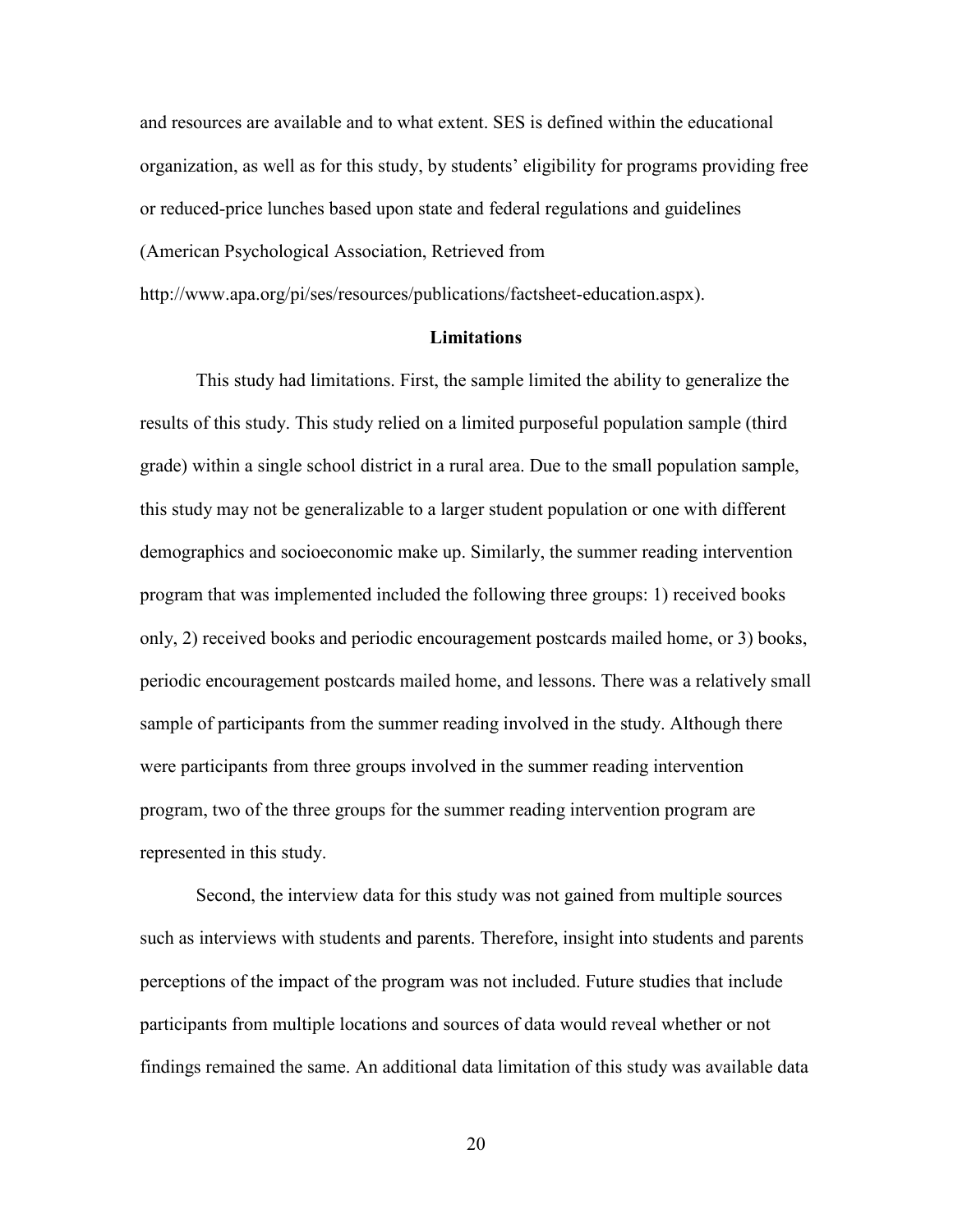on how teachers prepared students for reading over the summer and participation in the summer reading intervention program. Finally, the study did not attempt to gather data that measured the quality and effectiveness the summer reading program's components that were implemented as well as how they were monitored and evaluated. This study relied on data collected on the growth of reading skills and reading motivation from a single group of students where the assessments were administered during specific time periods (spring and fall of the year), the instrumentation used in the study. Utilizing a single instrument to measure student reading achievement limited the ability to gather a comprehensive measure of students reading skills and abilities. Another limitation of this study was the reliability of the student self-reported responses due to the age of the students whose understanding of the questions about their motivation to read may have been less than that of older students. A threat to the internal validity of the study included the instrumentation. The pre- and post- surveys were administered using different procedures. The pre Motivation to Read survey was administered using paper and pencil while the post Motivation to Read survey was administered electronically using Chromebooks.

#### **Delimitations**

The scope of the study fall within delimitations determined largely by the curricular and programming model that had been established by the district. The delimitations that characterize this study include the following: (a) exclusive focus on students between their third and fourth grade years of school, (b) timeframe of the summer reading intervention program, (c) reliance on a single measure of reading achievement and reading motivation, and (d) emphasis on examining the impact that a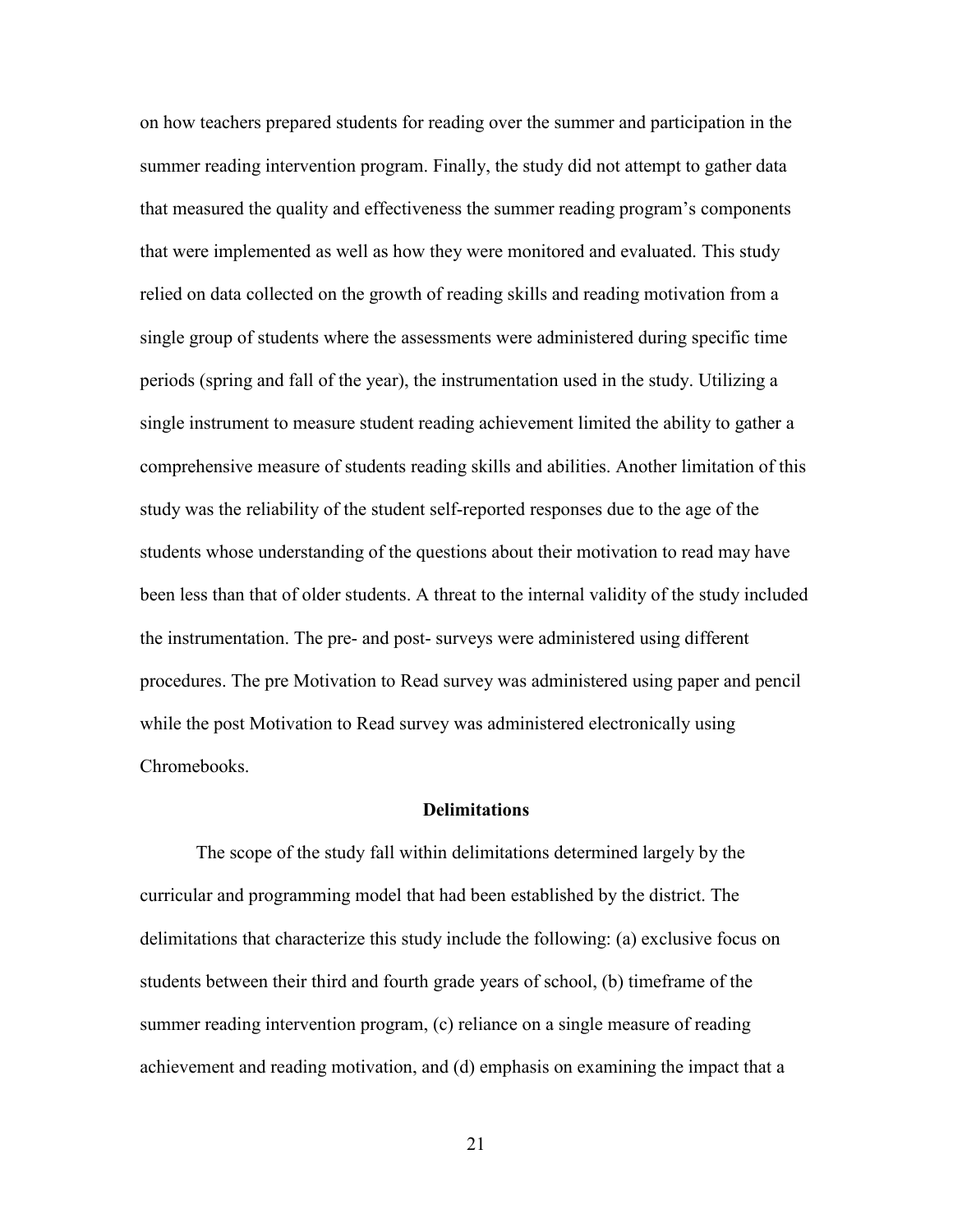single summer reading intervention program makes on reading achievement and reading motivation.

#### **Summary**

Chapter One presented information on the implementation of summer reading intervention programs to supporting students' reading achievement and reading motivation. In addition, descriptive information pertaining to the study was provided. Included in this information were the statement of the problem, purpose of the study, significance of the study, and definitions of pertinent terms. Chapter Two will provide a review of literature related to the support of reading skills and literacy, as well as the application of relevant theories supporting learning outcomes in this area. The relationship between reading achievement and reading motivation is explored, and strategies that support students' reading achievement and reading motivation in elementary grades are discussed. Chapter Three details the methods used to examine the impact of a summer reading intervention program on third grade students' reading achievement and reading motivation in a high poverty rural school district. The Measures of Academic Progress (MAP) Assessment and Motivation to Read Profile Survey, which will provide the instrumentation for the study, will be also discussed. A detailed overview of the procedures for both data collection and analysis will be provided. Chapter Four discusses the results of the study focusing on the research questions. Chapter Five presents an analysis and discussion of the findings and implications of the study. Conclusions and recommendations for future studies and for practical improvements are also described.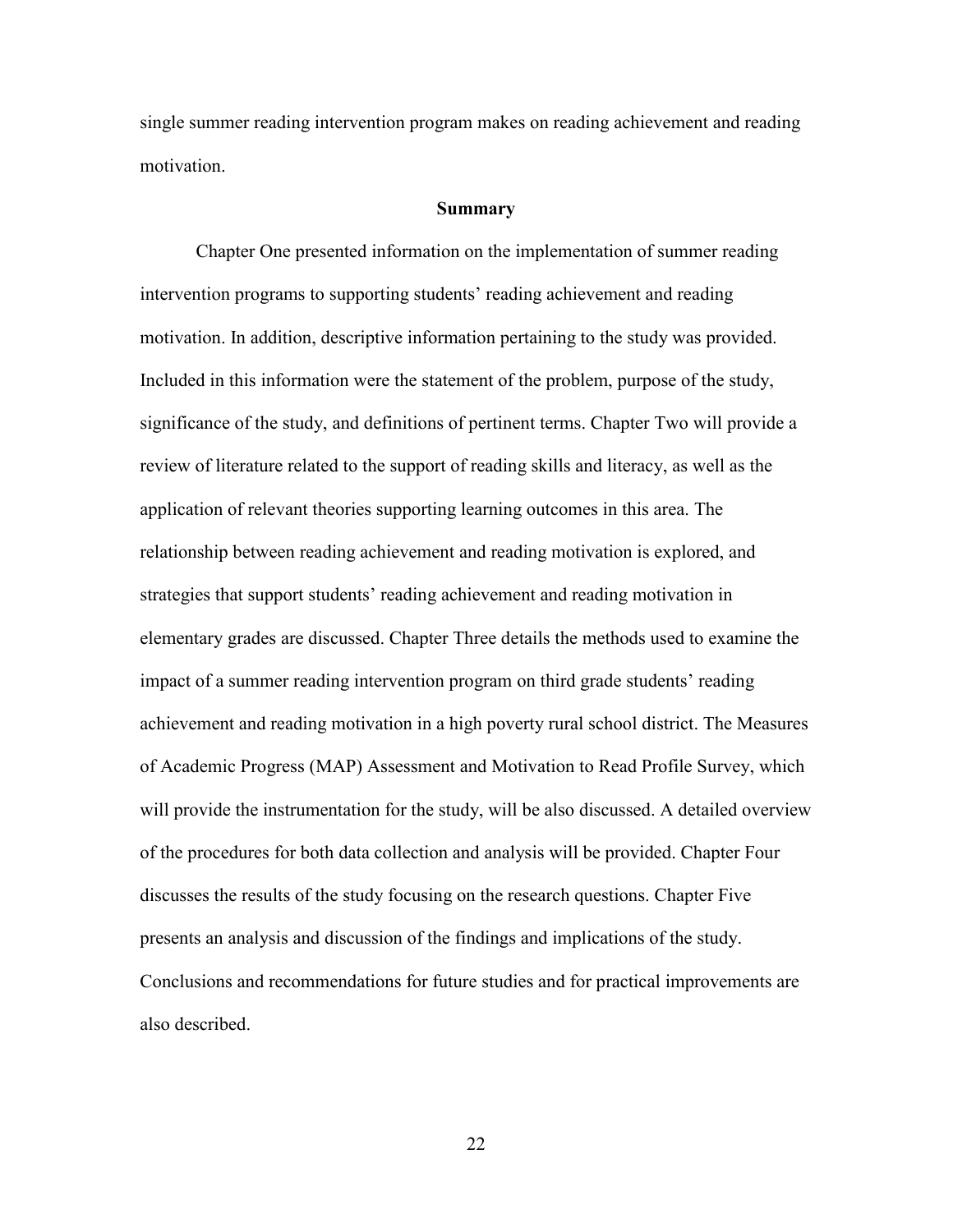# **CHAPTER TWO**

## REVIEW OF THE LITERATURE

Chapter Two reviews existing research on motivation to read, summer reading loss, reasons for summer reading programs, access to books, and the effects each have on mitigating summer reading loss, and improving students' reading achievement. The literature selected for review deals with reasons for a summer reading programs such mitigating summer reading loss and improving students' reading achievement. Studies in Chapter Two regarding motivation to read, summer reading loss, summer reading programs, and access to books will reveal the impact that each have on students' reading achievement and attitudes towards reading.

#### **The Faucet Theory**

Entwisle, Alexander, and Olson (2001) developed the "faucet theory" to explain the phenomenon of summer learning loss. The "faucet theory" suggests that opportunities to learn and access educational resources are "turned on" during the school year for all students (Entwisle, Alexander, & Olson, 2000). As a result, students make learning gains (Kim, 2004). However, when school is not in session, during the extended June to August summer recess, the school resource faucet is turned off, creating inequalities in educational opportunity and outcomes (Kim, 2004).

Furthermore, according to Entwisle, Alexander, and Olson (2001) when school is in session and the faucet is turned on, students of every economic background usually benefit equally. On the other hand, during summer vacation when the school faucet is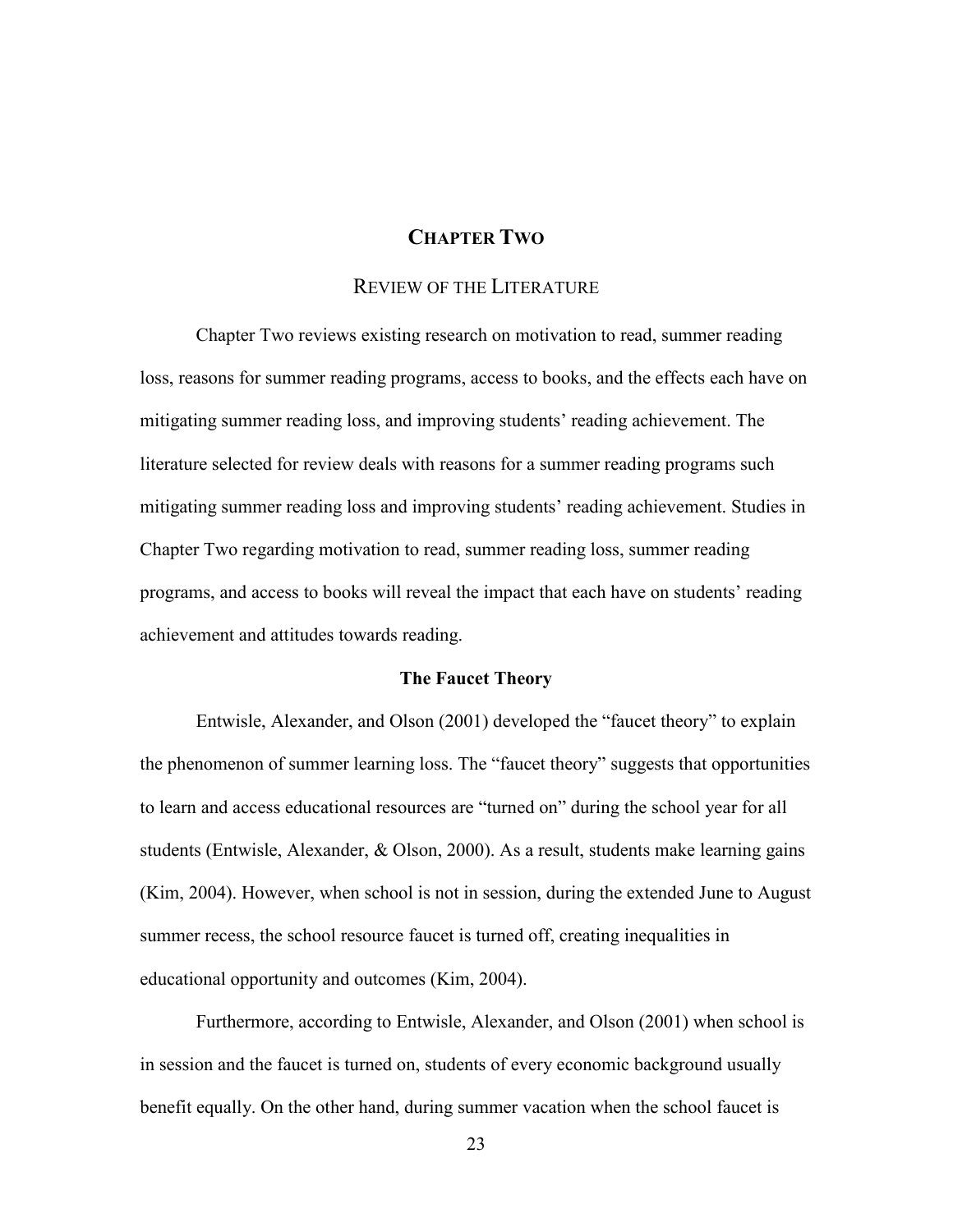considered to be turned off, reading proficiency among children from more economically advantaged families continues to develop, but similar growth is not observed in economically disadvantaged children.

### **Self -Efficacy Theory**

Bandura (1995, 1997) suggests that an individuals' perceived self-efficacy is a crucial component in human functioning. Perceived self-efficacy is determined by four sources: previous performance, vicarious learning, verbal persuasion, and one's physiological reactions. Likewise, Schunk (2003) believed that perceived self-efficacy or students' personal beliefs about their capabilities to learn or perform behaviors at designated levels, plays an important role in their motivation and learning. Zimmerman (1997) suggested that how students' perceive self-efficacy directly and indirectly influences their ability to gain skills and learn. Such impact lie in Bandura's (1993) argument that perceived self-efficacy plays a key role in self-regulation of motivation. Self-efficacy influences self-regulation in learners (Bong & Skaalvik, 2003; Pintrich  $\&$ Schunk, 2002). Students with high self-efficacy are more likely to engage in selfregulatory processes including: goal setting, self-monitoring, self-evaluation, and effective strategy use (Zimmerman, 2000). Bandura et al., (1996) concluded that students' belief in their self-efficacy is a great predictor for engagement and accomplishment in school tasks. Through self-reflection, the way individuals perceive their performance changes their self-beliefs. As a result, their future performance is affected. Through self-efficacy perceptions, one chooses what to do, how much effort to spend, and how to persevere at a particular task (Bandura & Cervone, 1983).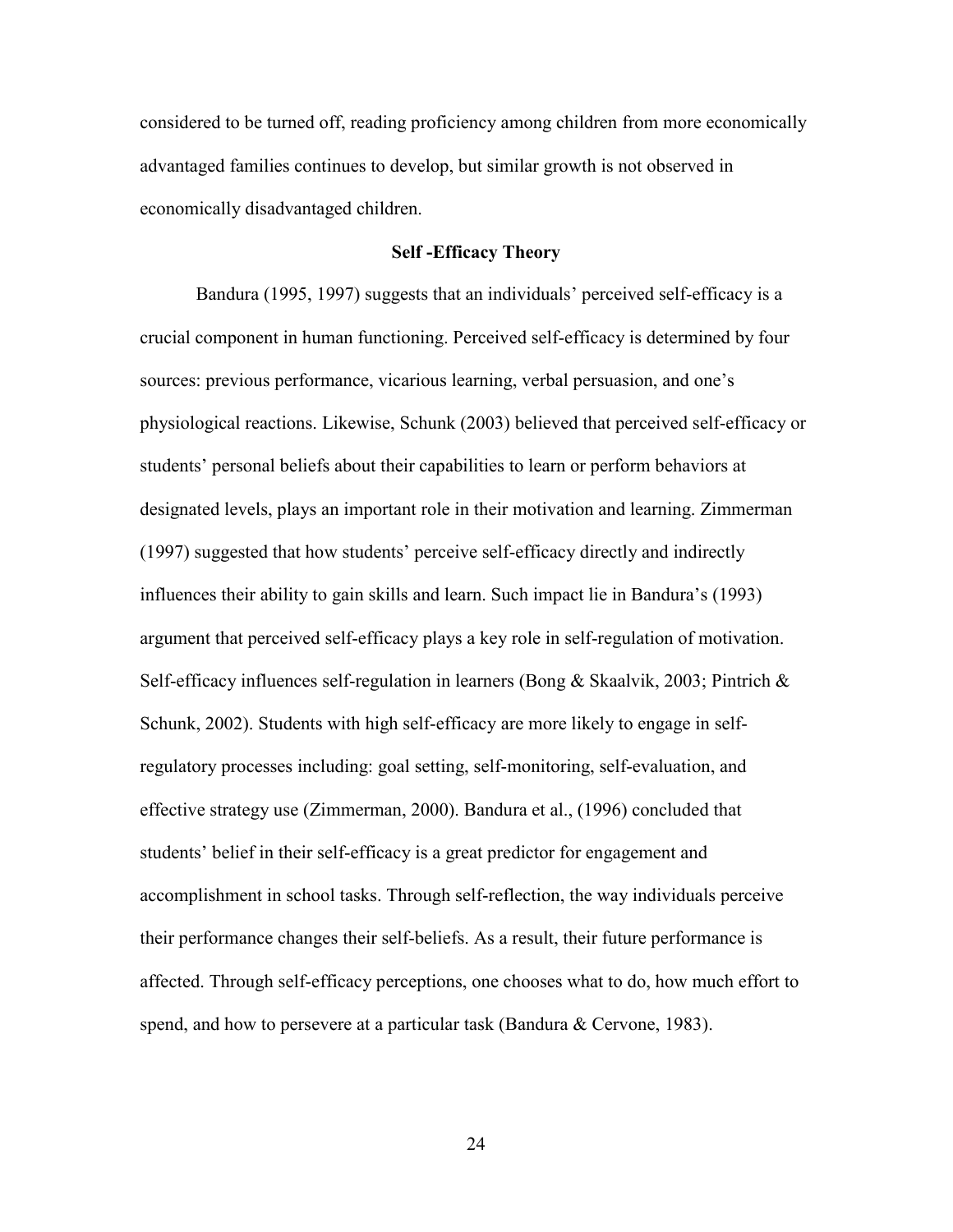A child's self- perceptions of efficacy are critical because it determines how a student will approach opportunities, how they will engage, the effort they invest, their degree of perseverance, and the level of anxiety or confidence with which they approach the task (Bandura, 1986 ). Students who have high self-efficacy beliefs are persistent when faced with challenges and are more successful in academic achievement (Schunk, 1990; Wang Pape, 2007). They work hard and persist longer with any learning task. Students with positive self-efficacies feel in control of their learning and believe they have the ability to succeed. As a result, these students are more likely to be successful than students with lower self-efficacy. Students with low efficacy and outcome expectations are easily discouraged by failure or setbacks and therefore are not motivated to learn (Bandura & Schunk, 1981; Bouffard-Bouchard et al., 1991). They do not believe in their capabilities and often refuse to put forth any effort towards difficult tasks. These students demonstrate low aspirations and little commitment towards their goals. When exposed to difficult or challenging tasks, rather than concentrating on how to perform successfully, they concentrate on their personal weaknesses, possible obstacles, and any possible adverse outcomes. In addition, they put forth little effort and give up easily as they face difficult situations. In the same way, it is more difficult for them to recover their sense of efficacy after they experience failure or setbacks. They fear failure and view inadequate performance as lacking ability. Therefore, any experience of failure causes them to lose hope in their capabilities. Equally, they also tend to give up when faced with such tasks. Such experiences indicate that the higher the sense of efficacy, the greater the effort, persistence, and resilience (Pjares, 1997).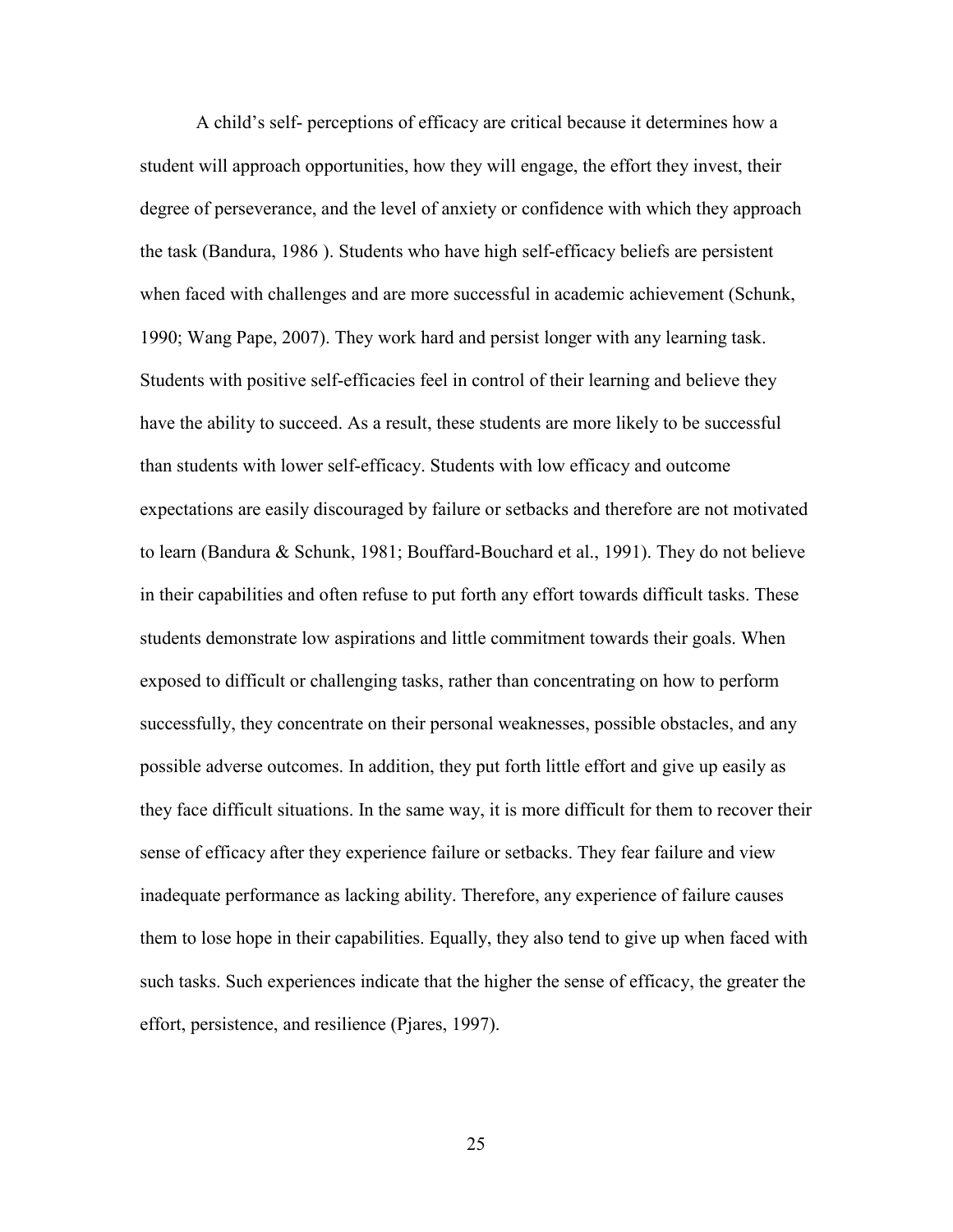# **Self-Efficacy Impacts Readers' Confidence**

Students who have high self-efficacy respond to reading differently than students with low self-efficacy. Students who possess high self-efficacy are confident in their reading skills and anticipate successful experiences with reading. Students who have low self-efficacy, lack confidence in their reading skills and see lack of success even before they begin to read. Struggling readers have or will develop low self-efficacy. As a result, they usually end up having poor reading skills. Through personal experiences with students, teachers find that students, who believe they will not be successful with reading, will avoid reading in general (Baker & Wigfield, 1999).

With regard to reading achievement, self-efficacy is described as "confidence in one's own capacity as a reader" (Bokhorst-Heng & Pereira, 2008). A reader's view of self-efficacy directly affects their desire to read and the way they perceive themselves as a reader. Students' perceptions about themselves as readers effects the motivation students have to participate in literacy activities (Baker & Wigfield, 1999; Sweet  $\&$ Guthrie, 1994). When students possess positive attitudes towards reading, they are more motivated to read, while students with negative attitudes are less likely to read (Baker & Wigfield, 1999). Readers who have positive beliefs about their capabilities approach difficult reading material with confidence that they will succeed and will not avoid reading it. As a result, they develop intrinsic interest.

Self-efficacy informs students' goal aspirations. Bandura (1993) argued individuals with high self-efficacy set challenging goals and remain committed to them. When they are confronted with failure or setbacks in working toward their goals, they recover their sense of efficacy. They associate the outcome as lack of effort or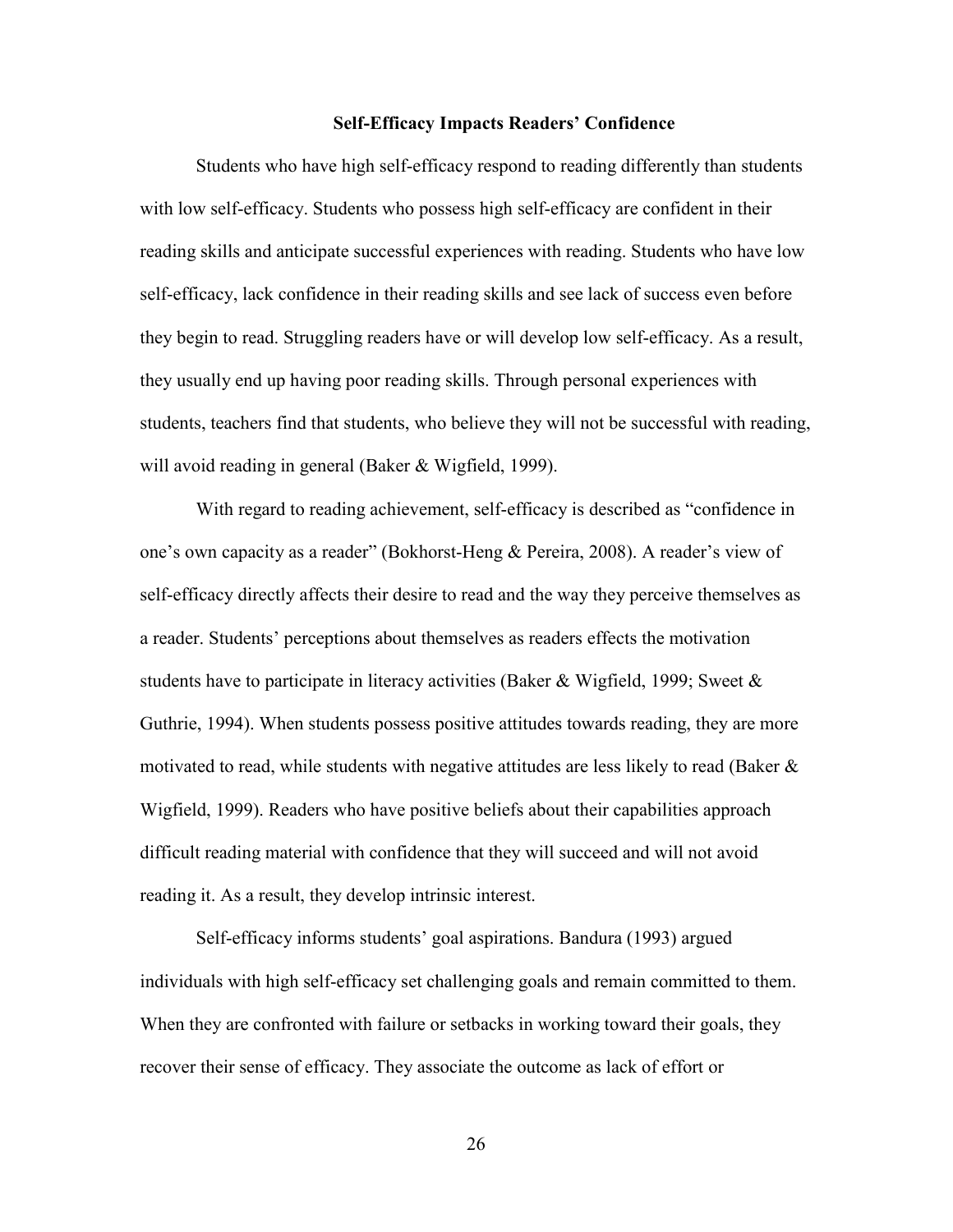insufficient knowledge and skills. These individuals approach challenging situations with confidence that they have the ability to master them. This perception leads to personal fulfillment.

Baker and Wigfield (1999) defined reading efficacy as the belief or expectation that one can be successful at reading. A reader's self-efficacy beliefs help foster the outcome he or she expects as a reader. A reader with high self-efficacy will always be ready to read, put forth great effort towards improving reading skills, spend great amounts of time engaged in reading, and rarely experience adverse emotional reactions when encountering difficulties while reading. In contrast, a reader who has poor selfefficacy, escapes reading activities, puts forth little to no efforts to read and have doubts his or her reading capabilities. Guthrie, McRae, and Kluada (2007) and Zimmerman (2000) examined the influence exerted by students' confidence in their own reading abilities. They found that students who have low self-efficacy try to avoid challenging reading activities and have a tendency to withdraw from tasks they perceive as too difficult. Schunk and Rice (1993) found that providing clear goals for reading tasks, in addition to providing feedback on progress toward success helped to increase selfefficacy and strategies for text comprehension. Schunk and Rice (1993) also found that students who had self-efficacy and strategy-use training improved their reading achievement. Schunk and Zimmerman (1997) reviewed research showing students with high self-efficacy see difficult reading tasks as challenging and work diligently to master them, using their cognitive strategies productively. Research studies show that children's reading efficacy is closely associated with reading skill (Chapman & Tunmer, 1995, 1997; Logan & Medford, 2011; Retelsdorf, Koller, & Moller, 2011). Furthermore,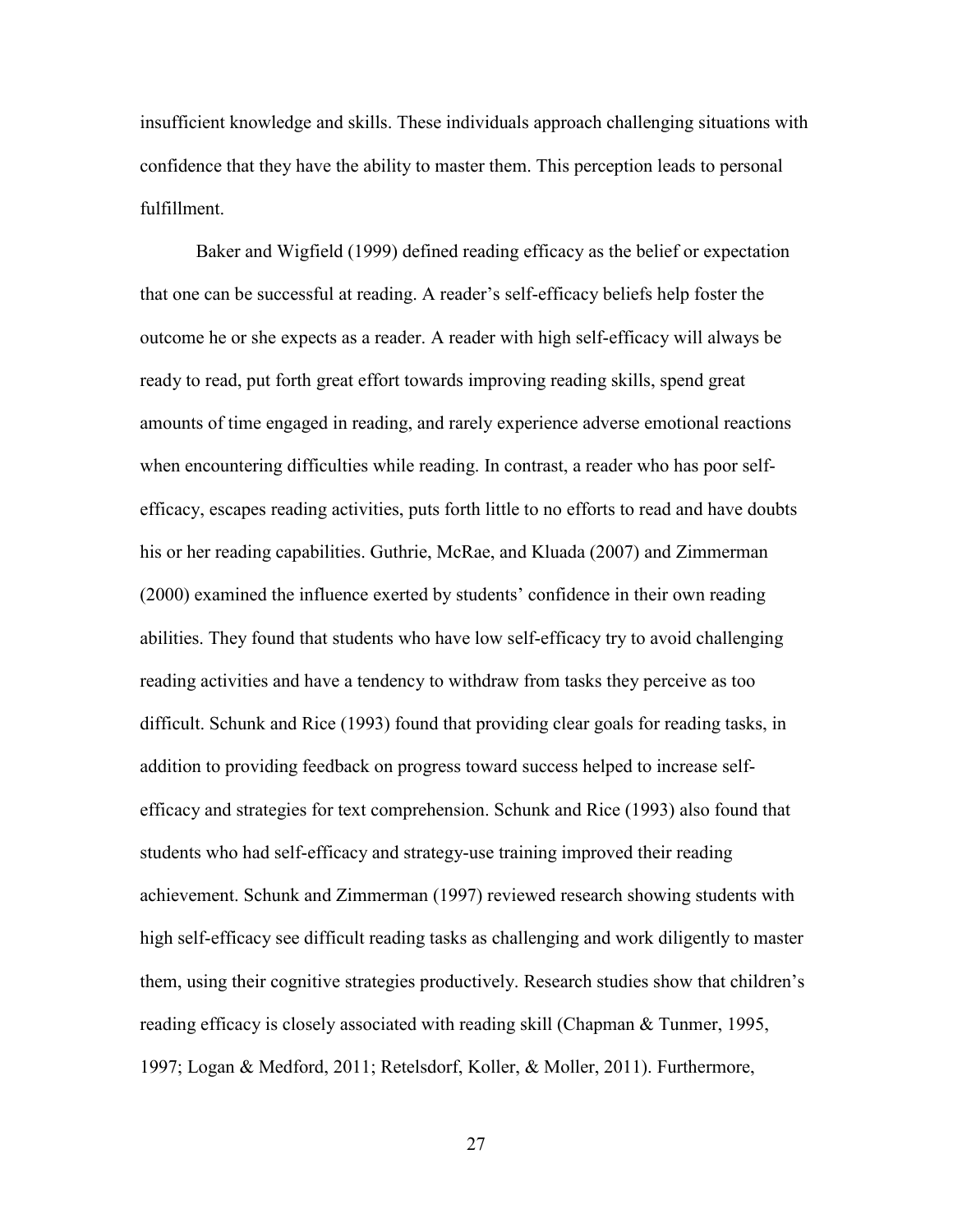research shows that children's reading efficacy is a predictor for variance in their reading comprehension when controlling for word reading and verbal abilities (Katzir et al., 2009). In addition, studies show that there is a correlation to children's reading efficacy and their reading skills when controlling for intrinsic motivation (Bouffard et al., 2003). Given the relationship between reading efficacy and reading attainment, there are differences between good and poor readers' reading efficacy (Butkowsky & Willows, 1980; Lau & Chan, 2003).

### **Motivation Affects Reading Achievement**

Motivation and self-efficacy are critical to reading achievement. Motivation theorists suggest that individuals' competence and efficacy beliefs, intrinsic and extrinsic motivation, and desire for achievement play a vital role in their choice of activities, how long they will do an activity, and the amount of effort they will use towards an activity (Bandura, 1997; Eccles, Wigfield, & Schiefele, 1998; Pintrich & Schunk, 1996; Wigfield, Eccles, & Rodriguez, 1998). As a result, readers who are motivated will engage in more reading (Guthrie, van Mater, et al., 1996; Oldfather & Wigfield, 1996) and have more positive attitudes towards reading (Athey, 1982; Greaney & Hegarty, 1987; Matthewson, 1994; McKenna et al., 1995).

Students' lack of motivation, leads to decreased efforts to read frequently, which results in low reading development and achievement. Likewise, students who lack motivation to read have low self-efficacy due to their constant patterns of low reading achievement. According to Alexander and Filler (1976), children's attitudes toward reading are generally defined as their feelings about reading. These feelings about reading should influence how much children involve themselves in reading thus, attitudes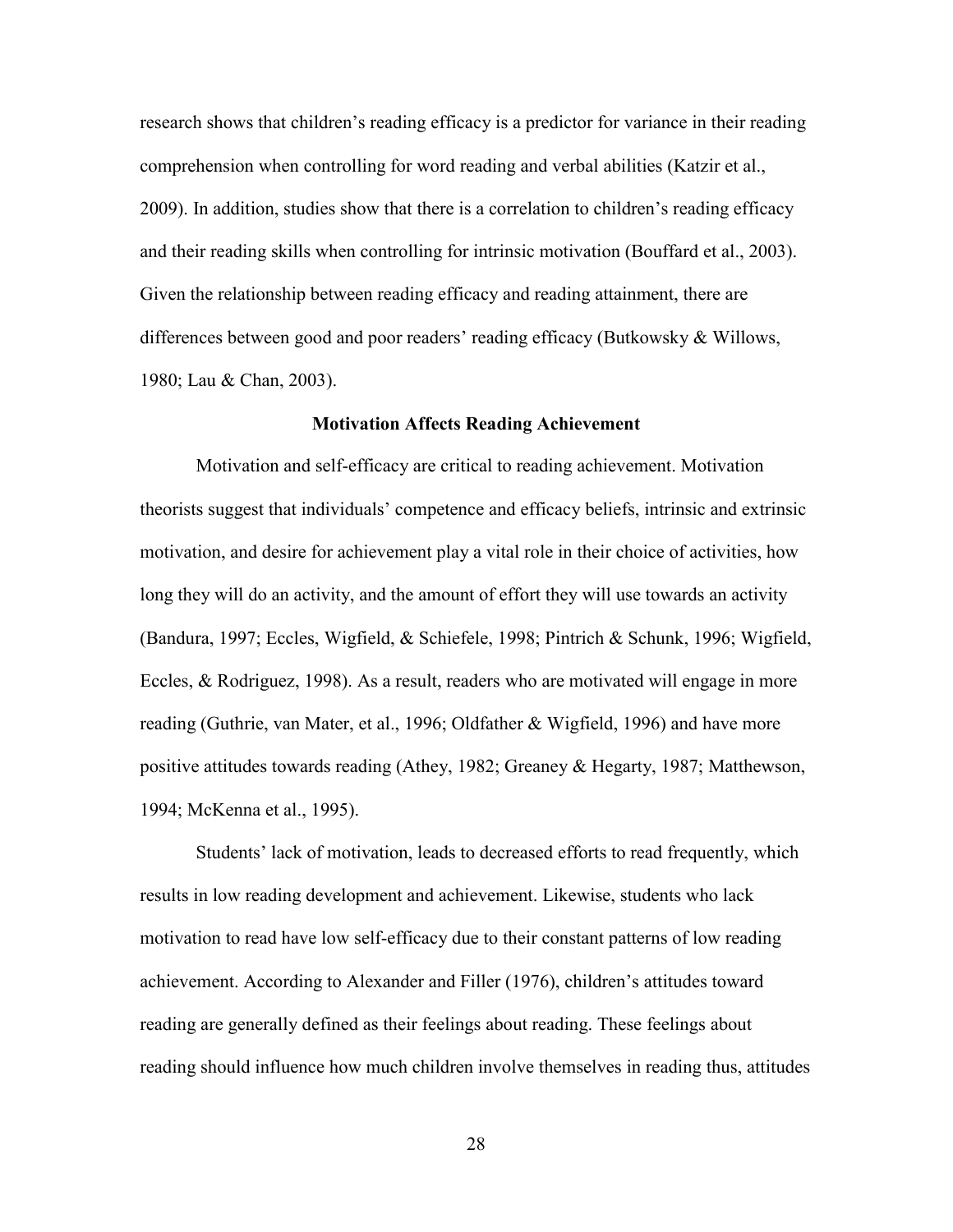about reading should relate to children's motivation to read (Alexander & Filler, 1976). Instilling positive attitudes towards reading is just as fundamental as teaching decoding skills and comprehension strategies (Cosgrove, 2003).

# **Intrinsic and Extrinsic Motivation Impacts Reading Achievement**

Motivation is considered a multi-dimensional construct and within the field of reading research, a popular distinction used is that of intrinsic and extrinsic reading motivation (Wang & Guthrie, 2004; Wigfield & Guthrie, 1997). These dimensions of motivation provide insight as to why a child would choose to read, or persevere through a difficult reading task. In addition, these dimensions would suggest how to improve a child's reading motivation.

#### **Intrinsic Motivation**

Intrinsic motivation refers to engaging in an activity for its own enjoyment or inherent satisfaction, and reflects "the inherent tendency to seek out novelty and challenges" (Ryan & Deci, 2000, p. 70). Deci & Ryan (2000) described intrinsic motivation as the act of engaging in an activity for its own sake, for the pleasure and satisfaction derived from participating in it. Intrinsically motivated individuals engage in activities that interest them. They put forth efforts in a free manner, with a full sense of volition and without the necessity of material rewards or constraints (Deci & Ryan, 1985). Intrinsic motivation is reading purely for the positive enjoyment obtained from reading the material (Becker, McElvany, & Kortenbruck, 2010).

Extrinsic motivation occurs when the motivating factor is found not from within the child, but from an outside reward, meaning that the child completes the task to obtain the reward (Fawson & Moore, 1999).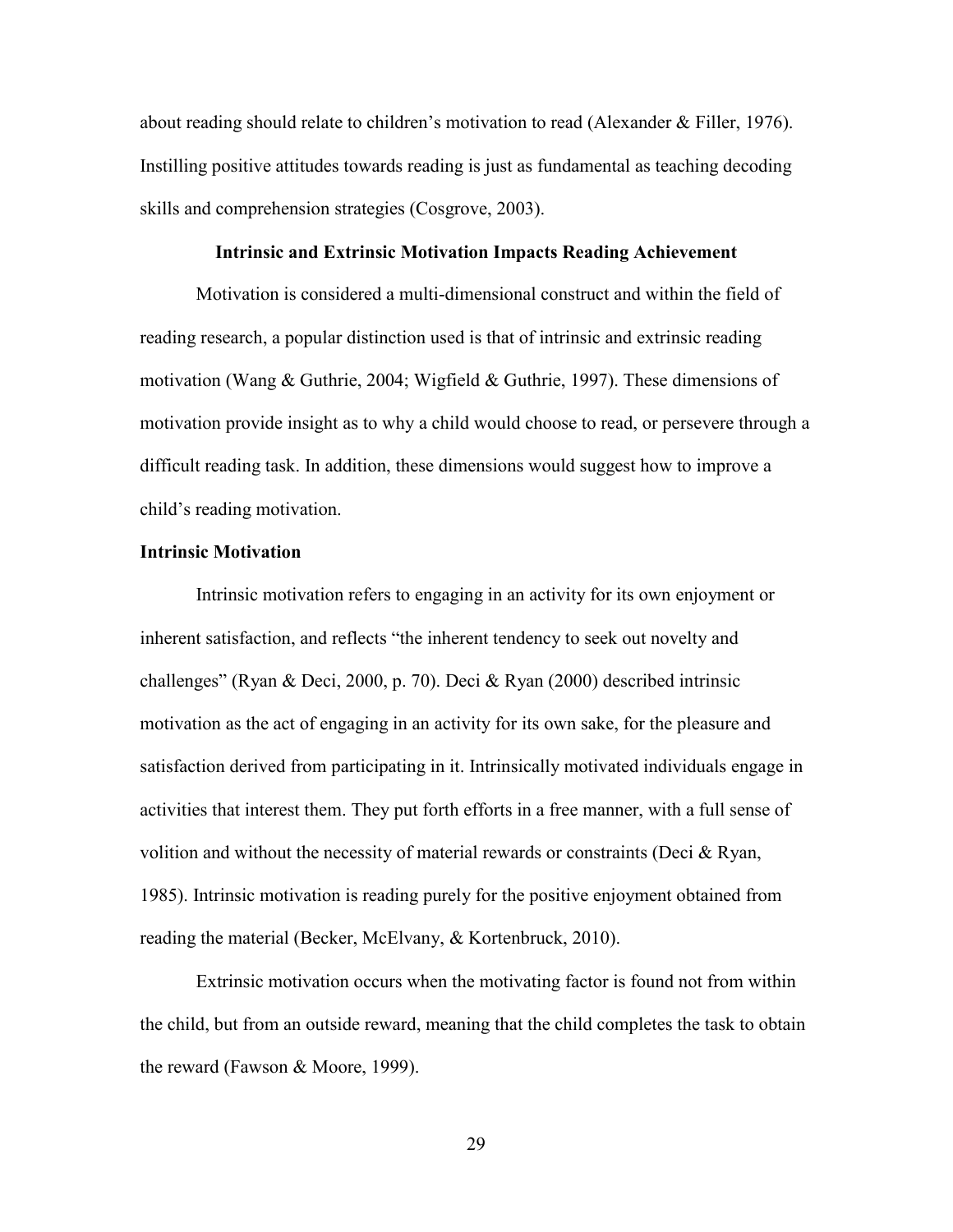Intrinsic motivation has been associated with developing proficient readers. Children who choose to read books for pleasure are intrinsically motivated to read (Wigfield & Guthrie, 1997). Students who are intrinsically motivated are more persistent and cognitively involved in their tasks, experience more positive emotions and have better grades (Guay et al., 2008). An intrinsically motivated student will spend more time on cognitive tasks that are slightly above their skill level, showing high levels of intrinsic motivation, and exhibiting joy and pride when they master the tasks (Harter, 1978; McMullin & Steffen, 1982).

When a student is intrinsically motivated, he or she will choose to engage in an activity such as reading because it is interesting or enjoyable to them. Such intrinsically motivated behavior is an example of self-determination because it develops from within the student. Earning a good grade on a reading assignment will lead a student to be intrinsically motivated, particularly if they believe that their actions were by choice. In contrast, if a student studies and prepares for a reading assignment as a result of his or her parents' expectations of him or her doing well on it, or a reward will be given, he or she will be extrinsically motivated. Characteristics of highly autonomous students include being more engaged in school, achieving higher academic performance, and attending school until graduation (Grolnick et al., 2002; Hardre & Reeve, 2003).

Intrinsic motivation is considered the desired type of motivation in students (Ryan & Deci, 2000) and it has been shown to be associated with deep learning, better performance, and well-being (Deci & Ryan, 2000) in comparison to extrinsic motivation. Furthermore, intrinsic motivation also is more likely to flourish when students feel relatedness (Ryan & Deci, 2000). When students have a sense of security in their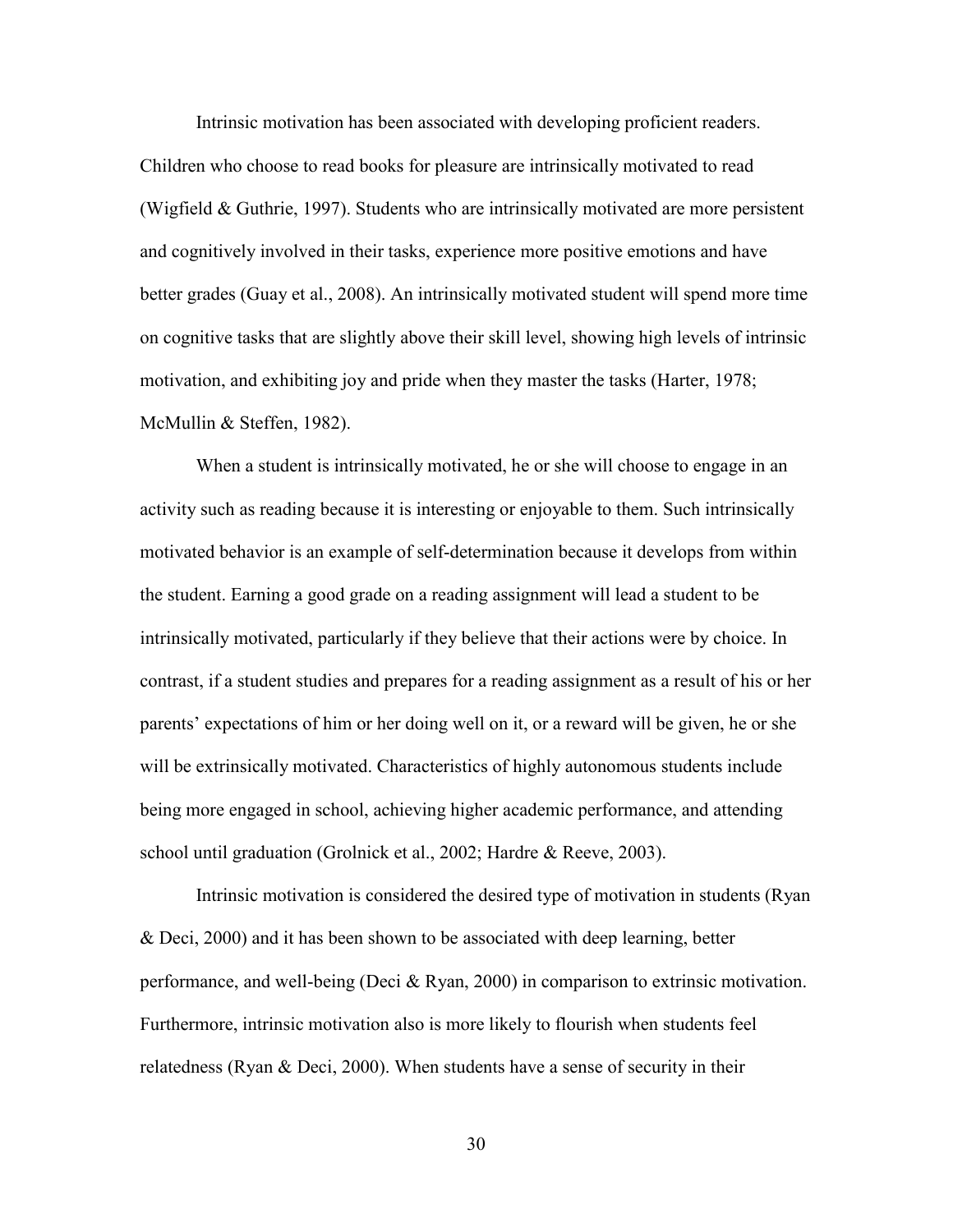environment and are connected to others, they tend to seek out mastery experiences, which helps them develop a sense of competence. Likewise, they are likely to develop intrinsic motivation for academic tasks and other activities if such behaviors are modeled or valued by others with whom they feel or want to feel connected to (Ryan & Deci, 2000). For example, students may become intrinsically motivated to read if they have made a connection with a teacher who shows them the value of reading.

Intrinsic motivation, the most self-determined form of motivation, has been found to produce better reading outcomes (Gottfried, 1990; Guthrie et al., 2007; Lau & Chan, 2003; Wang & Guthrie, 2004; Wigfield & Guthrie, 1997). Fostering intrinsic motivation should be a goal of teachers in order to help students find enjoyment and fulfillment through reading (Cambria & Guthrie, 2010). Providing students with ongoing opportunities to be successful with reading in addition to allowing students to choose what they read, when, and where they read are possible ways to foster intrinsic motivation. Such types of experiences positively reinforce students' beliefs about themselves as readers and increase the likelihood that they will be intrinsically motivated to engage in subsequent reading opportunities. Additionally, self-determination theory suggests that the more self-determined students' motivations are, the more likely they are to develop and sustain their learning ability (Deci & Ryan, 2000). Students, who are intrinsically motivated, will continue to read long after they are out of school when there are no more grades or rewards (Bokelman, 2005). Likewise, students who are highly intrinsically motivated to read, read frequently and the breadth of their reading is high (Guthrie et al., 1998).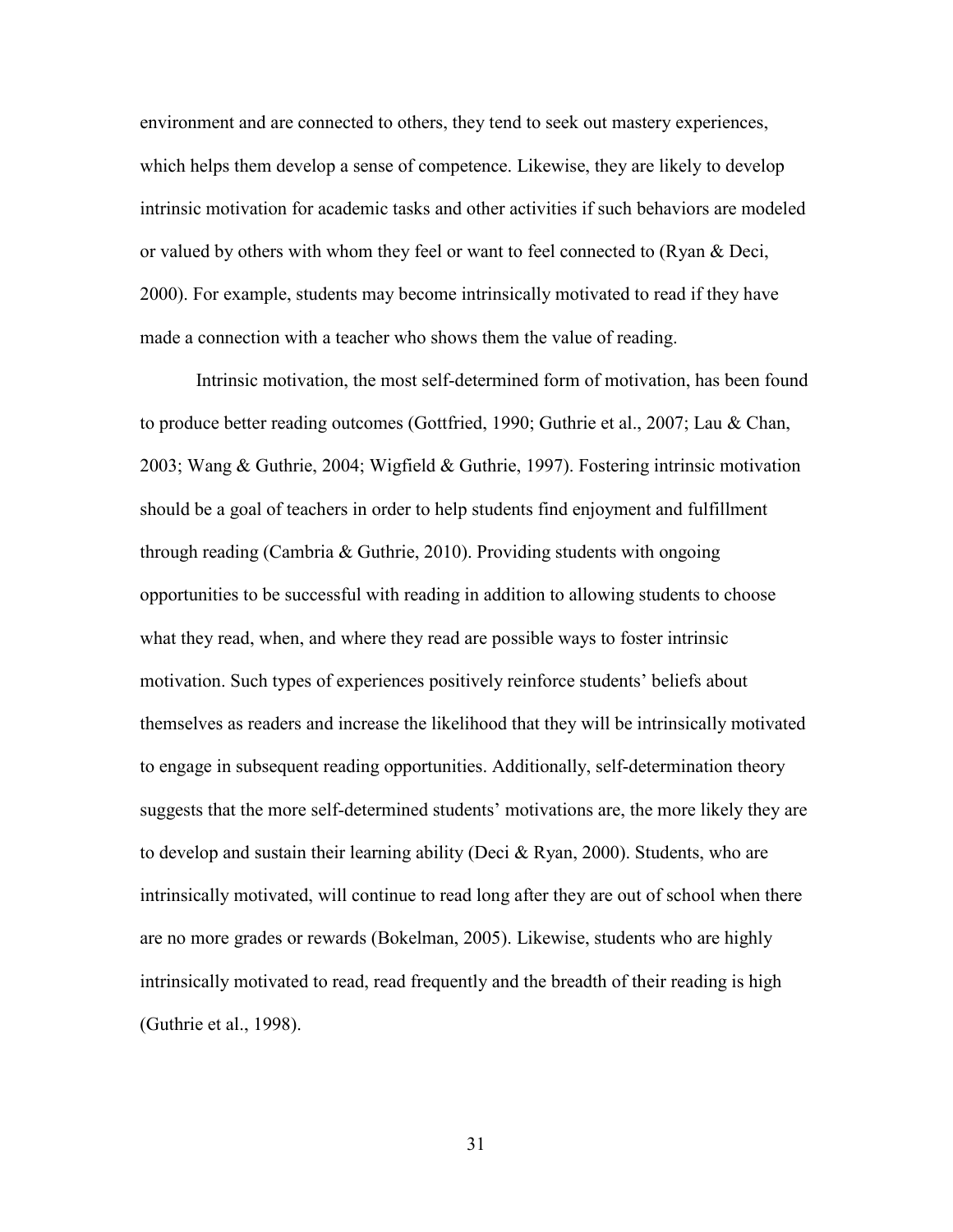# **Extrinsic Motivation**

In contrast to intrinsic motivation, extrinsic motivation is demonstrated when one engages in an activity to gain a particular benefit or because of pressure from others (Ryan & Deci, 2000). Students, who are extrinsically motivated, carry out a learning task to achieve some instrumental end, such as earning a reward or avoiding a punishment. Extrinsically motivated students read to gain something whether it is good grades, to satisfy the teacher or their parents, or to get an incentive.

Various reading incentive programs are designed to get students motivated to engage in reading (Pavonetti et al., 2002). Participating in reading incentive programs encourages students to read frequently, read more, and engage in reading thus help students improve his or her reading skills. Intrinsically motivated students will participate because they enjoy reading. On the other hand, extrinsically motivated readers will participate in a reading program with the expectation of receiving some type of tangible reward or a program incentive. The students are not motivated enough to engage in reading because they find reading interesting or enjoyable. The value of the act of reading for enjoyment is diminished when extrinsic rewards are provided thus leading to decreased motivation to read (Carter, 1996).

According to the self-determination theory, there are different types of extrinsic motivation that vary in terms of self-determination. The self-determination theory's ideas explain people's inherent and innate tendencies and psychological needs. Ryan and Deci's (1985) theory of self-determination suggested that some types of extrinsic motivations are low and some are high.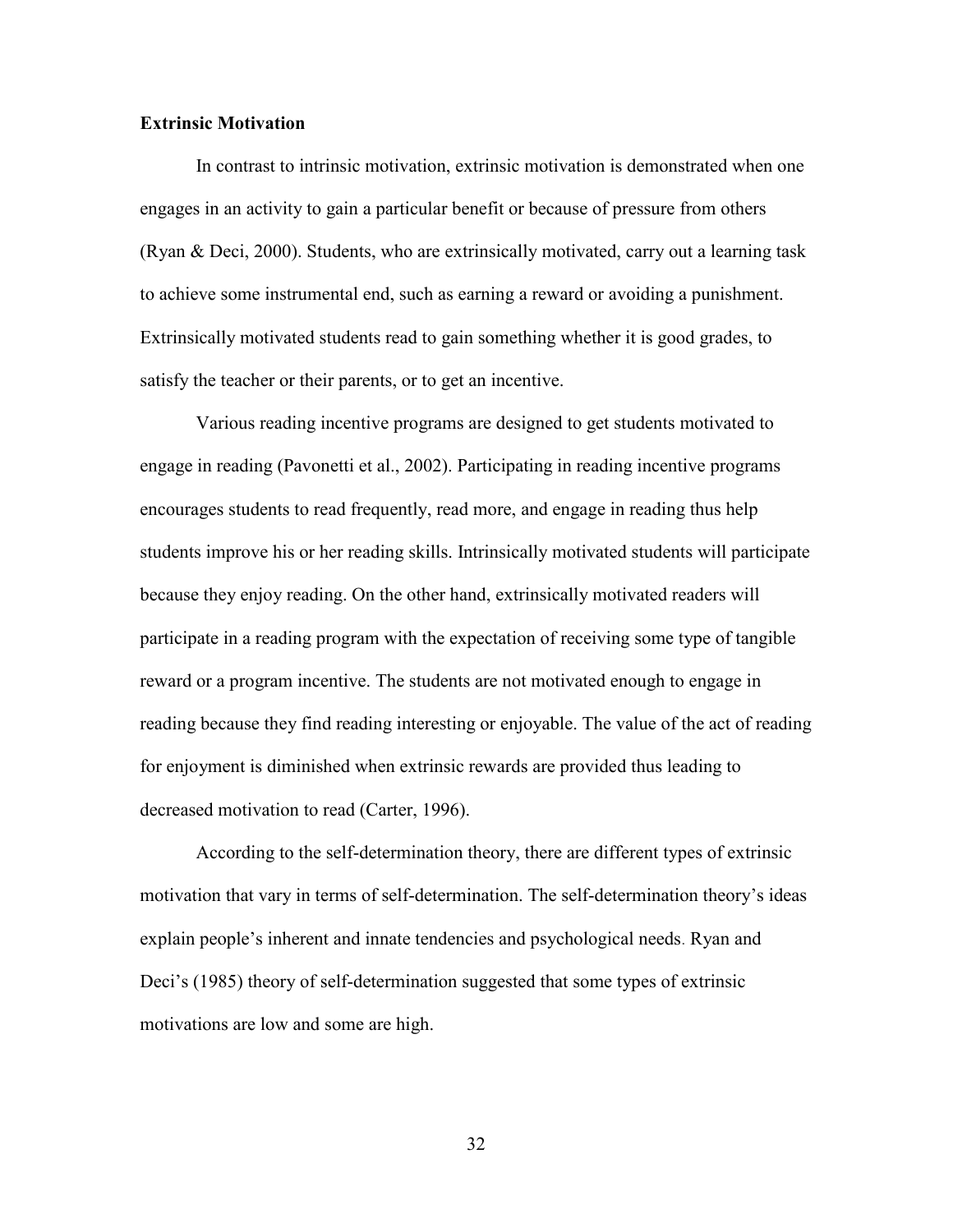#### **Summer Learning Loss**

Each school year when students return to school from summer break, many educators continuously recognize that some students' learning from the previous school year declined over the summer months. As the new school year progresses, patterns emerge, indicating that time away from school for summer vacation has impacted students' academic performance in a negative way. Researchers argue that the summer vacation, time away from school, causes students to forget the material taught to them during the previous school year (Cooper, 2003). Studies have proven that if students are not engaged in educational activities while they are away from school for summer vacation, they experience summer learning loss (Cooper et al., 1996; Downey et al., 2004; Entwisle & Alexander 1992; Heyns, 1978; White, 1906). Research spanning over 100 years has shown that students' scores typically declined on standardized tests at the end of summer vacation from those on the same tests at the beginning of the summer (Cooper et al., 1996; Downey et al., 2004; Entwisle & Alexander 1992; Heyns, 1978; White, 1906). As a result, teachers have to spend a significant amount of time at the beginning of the school year re-teaching the previously taught curriculum. Such unanticipated needs prevent teachers from moving forward with new expectations and teaching new curriculum for the new school year. At the same time, some students never catch back up to where they left off in the previous school year. Furthermore, these students continue to fall behind academically.

The reality of summer reading loss is severely harmful to students' academic achievement. Summer reading loss refers to the decline in children's reading skills that can occur during summer vacation times when children are away from the classroom and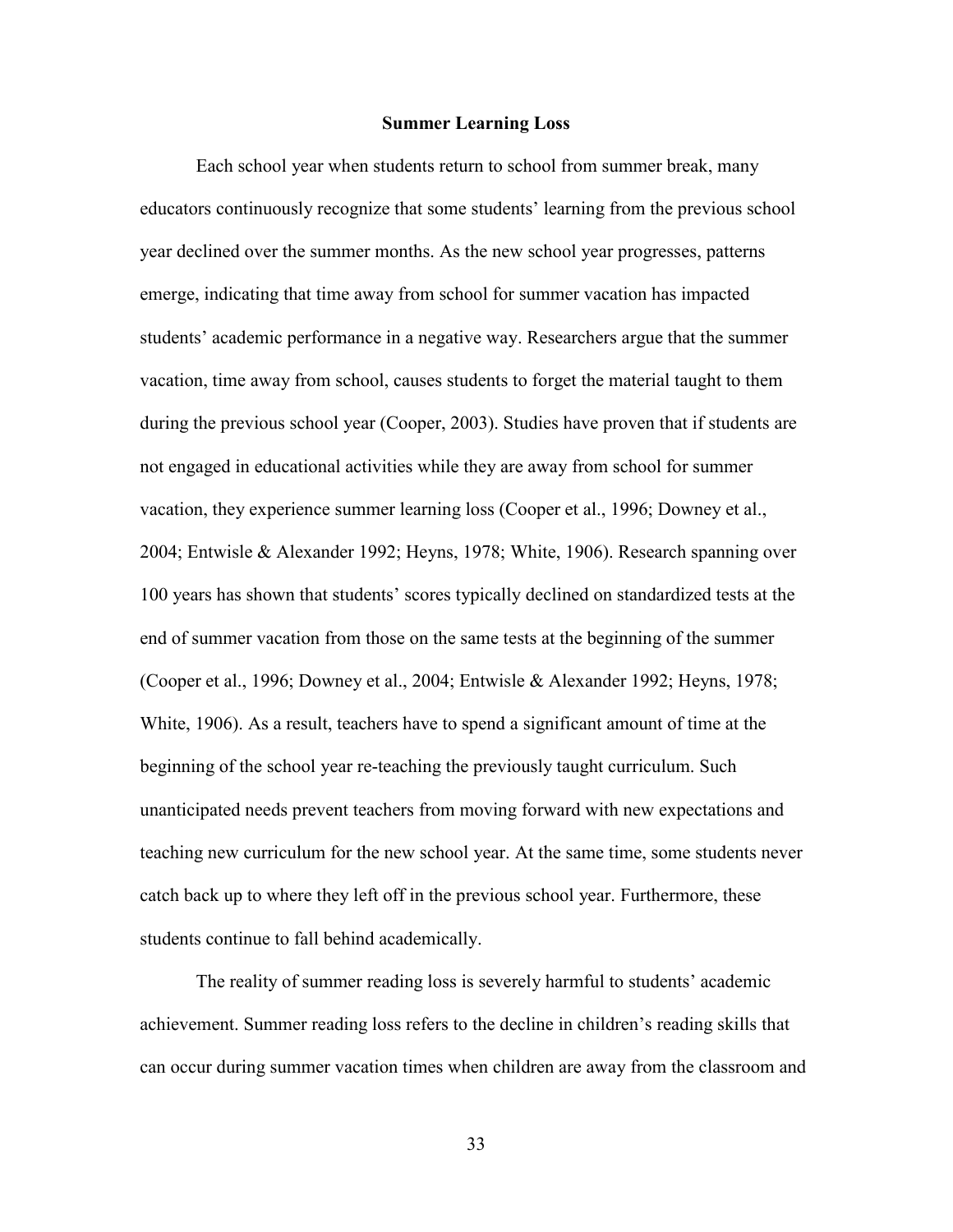not participating in formal literacy programs or lack adequate reading practice (Allington & McGill-Franzen, 2003). Researchers find evidence to suggest that the impact of summer reading loss on students in general and on at-risk students in particular, is significant (Mraz  $\&$  Rasinski, 2007). In the same way, summer reading loss is known to be more persistent among students from lower socioeconomic backgrounds. Factors contributing to summer setback can be largely explained by the lack of summer reading activity (Allington & McGill-Franzen, 2008).

Student reading achievements during the school year are somewhat similar for students from different social and economic backgrounds (Kim, 2007). On the other hand, research on summer learning loss provides reliable evidence that the reading achievement of socioeconomically disadvantaged students slide back a few months each summer (Kim, 2007). Evidence suggests that summer vacation has larger negative effects on reading achievement for low-income children and children from minority families, which explains a large portion of the gap in reading skills between low-income and middle-income children by the end of elementary school (Alexander, Entwisle, & Olson, 2001; Cooper et al., 1996). According to a study, data consistently depict summer reading setback as the reason for the widening of the reading achievement gap between rich children and poor children across the span of the elementary years (Allington & McGill-Franzen, 2003). The reading achievement gap between children from more and less economically advantaged families is substantial and has been persistent (Allington, 2007). While children from higher socioeconomic families holds steady or increases in their academic skills modestly over the summer (Allington & McGill-Franzen, 2003), Kim and White (2011) emphasized that low-income children lose ground to middle-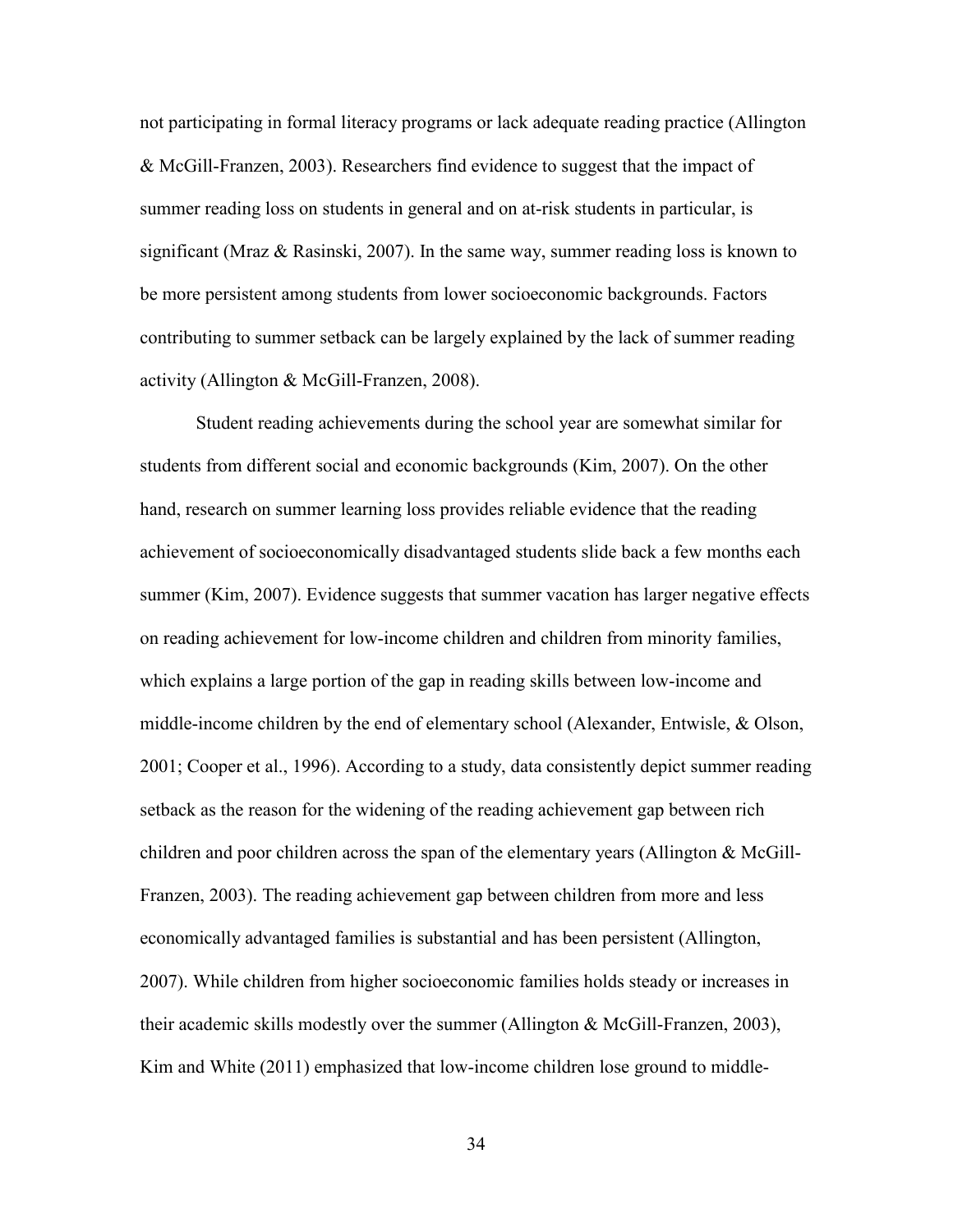income kids in reading and continue to fall behind academically. The widening gap in reading achievement between low socioeconomic students and their peers is due in large part, to different rates of learning during the summer months (Kim  $\&$  White, 2011).

# **Research Studies on Summer Learning Loss**

Numerous studies document the ongoing issues of summer learning loss (Allington & McGill-Franzen, 2008; Cooper et al., 1996; Entwisle & Alexander, 1992; Heyns, 1978; Kim, 2007). In Heyns' (1978) foundational study, she concluded in her pioneering work on summer learning in Atlanta, GA, that the number of hours spent on any single activity or a combination of activities is only marginally related to students' background including socio-economic status; only reading is related to achievement (Kim, 2004).

Heyns (1978) conducted a study of summer learning among a sample of 1,128 sixth and seventh-grade students and found that the number of books read and time spent reading were both positively related to vocabulary scores after controlling for prior achievement and family background characteristics (Kim, 2007). Heyns (1978) first raised this hypothesis when she suggested, "the unique contribution of reading to summer learning suggests that increasing access to books and encouraging reading may well have substantial impact on achievement" (p. 172).

Available research points to summer reading activity, or the lack of it, as one source of summer reading setback. Heyns (1978) found that reading activity was the only factor that was consistently correlated to reading gains during the summer. Findings show the number of books students read, the amount of daily leisure reading students engaged in, and the frequency of students' visits to library during summer vacation had a greater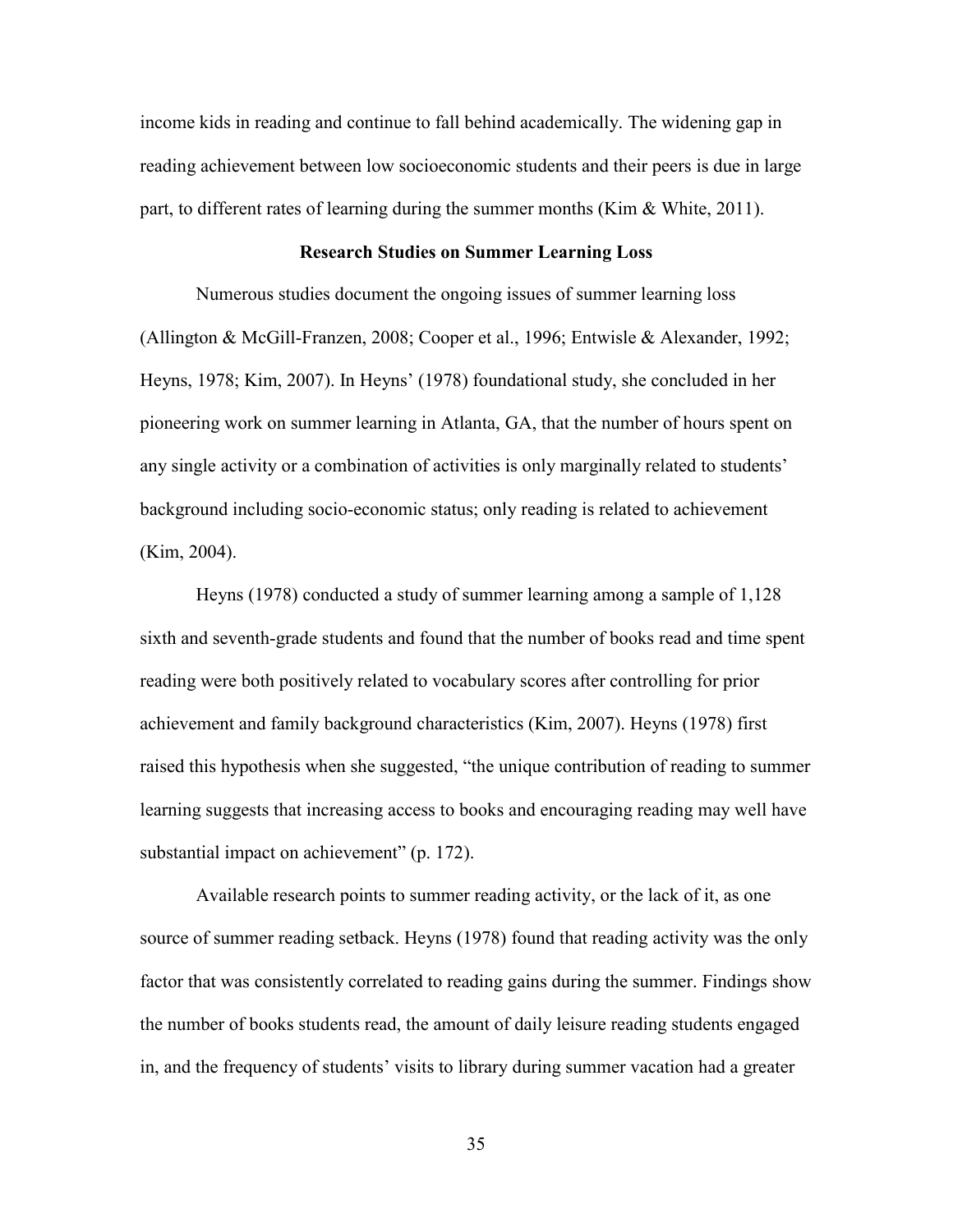impact on a standardized test of word recognition than other recreational and enrichment summer activities (Heyns, 1978). Heyns (1978) argued that students' reading during summer vacation is the one activity that most strongly and consistently affects summer learning (Allington & McGill-Franzen, 2008).

A research synthesis conducted by Cooper, Nye, Charlton, Lindsay, and Greathouse (1996) contributed to the topic of summer loss. Researchers, Cooper, Nye, Charlton, Lindsay and Greathouse (1996) performed a meta-analysis of 39 existing research studies that measured the effects of summer vacation on school achievement. The results of the meta-analysis showed that all students, regardless of economic group, lost roughly equal amounts of math skills over summer. Furthermore, significant differences were found when examining reading skills. Reading comprehension scores of both income groups declined, but more so for disadvantaged students (Cooper et al., 1996). Thus, income differences are related to differences in opportunities to practice and learn reading skills over summer and more books and reading opportunities are available to middle-class children (Cooper, Charlton, Valentine, & Muhlenbruck, 2000).

Cooper et al. (1996) included a study in their review that was conducted by Entwisle and Alexander (1992) on the effects of summer vacation on student achievement. Rather than reading achievement, they compared the effects of summer vacation on math achievement from different demographic areas. The study concluded that at the beginning of first grade, there was little change in summer regression between African-American and white students (Entwisle & Alexander, 1992). As the students grew older, the achievement gap increased between the groups. However, during the school year there were gains in achievement, which were similar among the groups,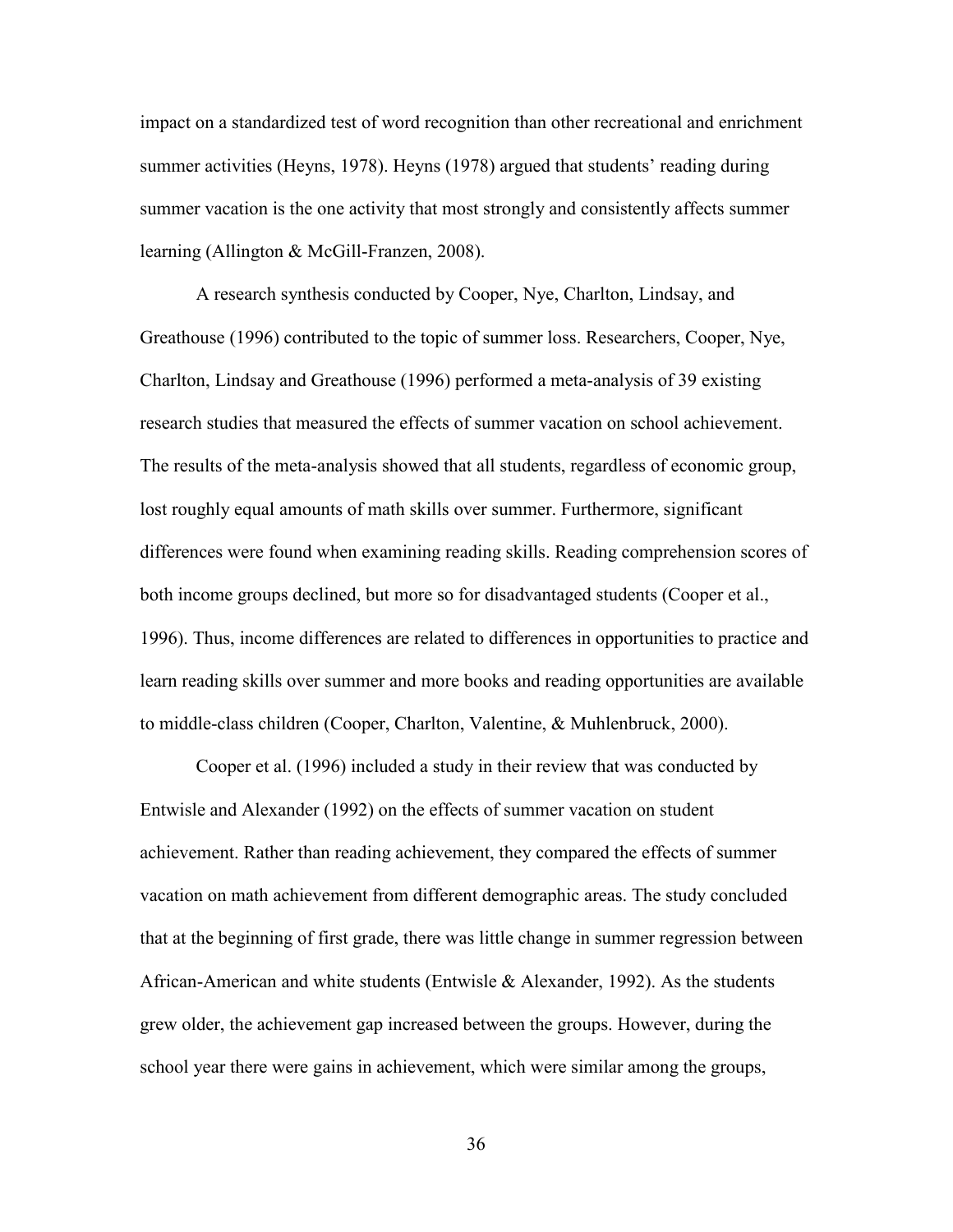showing that the gap may be associated with varying summer experiences (Entwisle  $\&$ Alexander, 1992). For children who lived in poverty, there was a loss each summer while there was a gain each summer for children who did not live in poverty (Entwisle  $\&$ Alexander, 1992).

Specifically, the study concluded that students' test scores were at least one month lower when they return to school in fall than their scores were when they left in spring (Cooper et al., 1996). Therefore, students lost an average of one month of instruction over summer vacation. Some students, particularly those from disadvantaged households, lost up to three months of learning. The findings showed that effects for the achievement levels were greater for math than for reading. Overall, the effects from the summer vacation were most detrimental to math and spelling. Cooper et al. (1996) found that students from middle-class backgrounds made gains in reading during the summer break while students from low socioeconomic backgrounds decreased in reading achievement (Cooper et al., 1996). Middle-class students appeared to gain on grade-level equivalent reading recognition tests over summer while lower-class students showed losses on them. Specifically, the study concluded that on average, summer vacations showed an annual reading achievement gap of about three months between students from middle and low-income families (Cooper et al., 1996). Overall, the study revealed little evidence to suggest that student intelligence had an impact on the effect of summer break. Again, there were no moderating effects for gender or race in the study. Therefore, neither the student's gender nor ethnicity appeared to have a consistent influence on the summer learning loss (Cooper et al., 1996).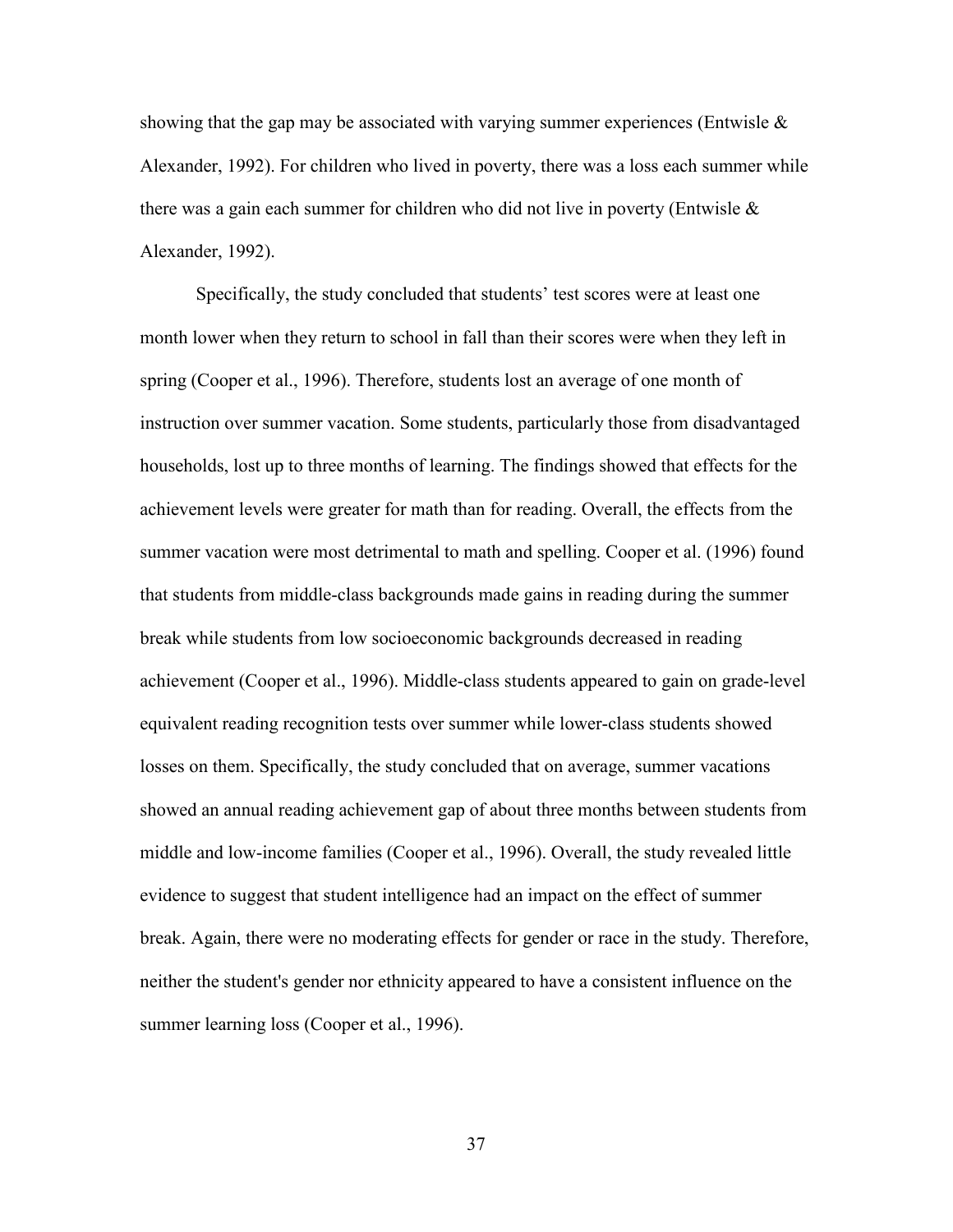The patterns of learning loss associated with summer vacation are well-

documented (Allington & McGill-Franzen, 2003; Bracey, 2002; Heyns, 1987). Cooper et al. (1996) analyzed 39 studies on summer reading loss and conducted a meta-analysis of 13 studies on summer learning loss. Eleven of the studies examined the relationship between gender, ethnicity, socioeconomic status, and summer reading loss for over 40,000 students (Cooper et al., 1996). Based upon the results, gender and ethnicity did not have an impact on students' summer reading loss. However, family socioeconomic status was a contributing factor. While middle-income students showed gains in reading achievement over the summer, economically disadvantaged students consistently showed losses. Studies that are more recent support these findings (Alexander, Entwisle, & Olson, 2007).

# **The Impact of Socio-Economic Status on Summer Reading Loss**

The effects of socioeconomic status have been deemed a primary cause for the persistence of the reading achievement gap between economically disadvantaged and non-disadvantaged students (Alexander, Entwisle, & Olson, 2007; Cooper et al., 1996; David, 1979). In addition to low socioeconomic status, other related variables have been identified as the possible cause of summer reading loss for disadvantaged students including: less exposure to complex language at home, and fewer materials in the home that stimulate learning (Neuman et al., 2001). Likewise, limited summer reading activity is a contributing factor to declines in summer reading loss (Storch &Whitehurst, 2001; Vernon-Feagans et al., 2001). Multiple studies have further demonstrated that for socioeconomically disadvantaged students limited access to books is a significant cause of summer reading loss (Allington et al., 1995; Anderson & Stokes 1984; Constantino,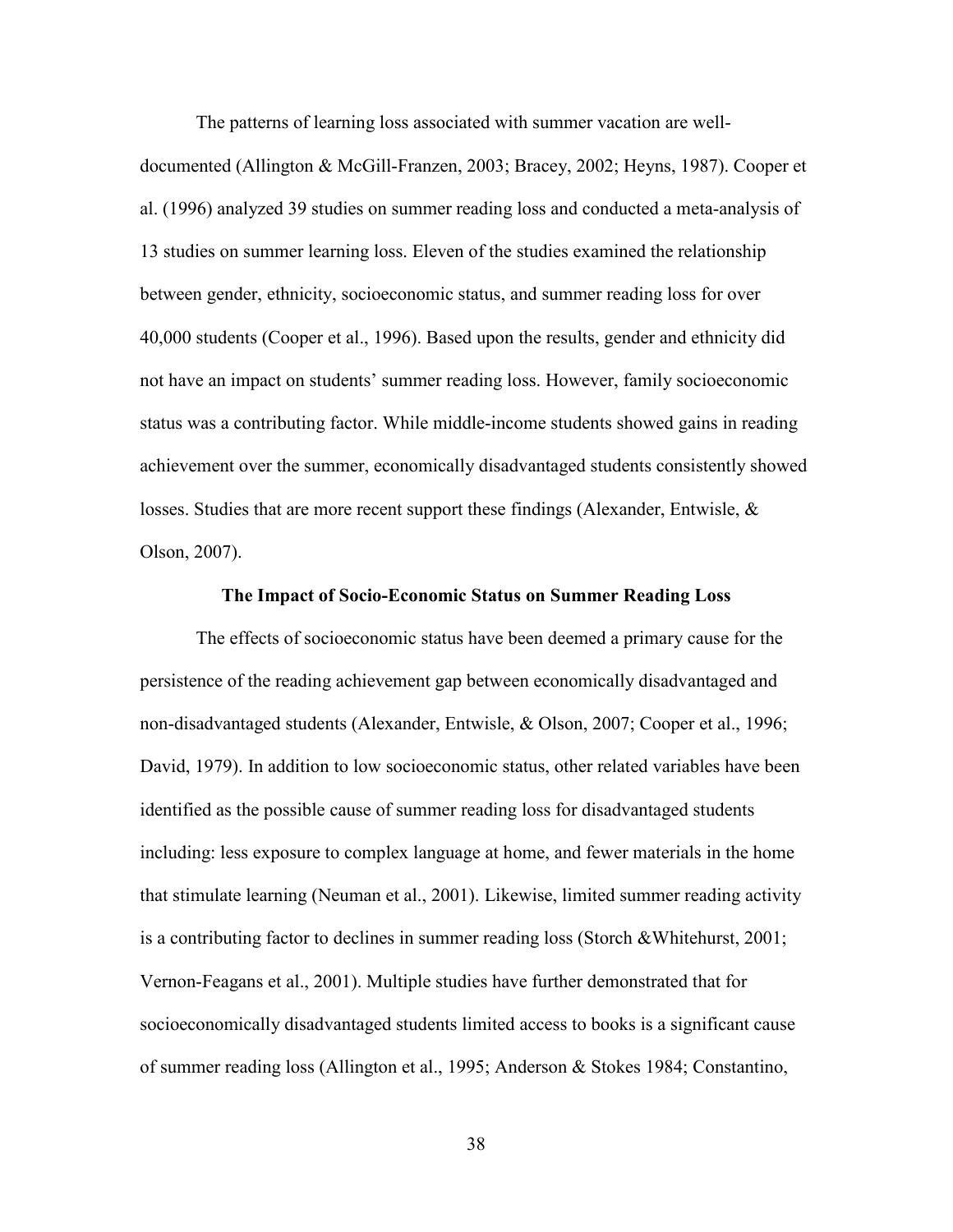2005; Fryer & Levitt, 2002; Heyns, 1978; McGill-Franzen, Lanford, & Adams, 2002; McGill-Franzen et al., 2005; Neuman et al., 2001).

The effects of socioeconomic status on reading achievement, limited access to books, and poor reading skills stimulate concerns about the impact of summer reading programs designed as an intervention, particularly for disadvantaged students. Despite existing evidence linking reading books during the summer to improved reading skills, there have been few experimental studies, which have examined whether a well-designed voluntary reading intervention that provides access to books encourages more reading and improves reading achievement among elementary children (Kim, 2007). Drawing from available recommendations, the purpose of this study is to examine the impact that providing free books through a voluntary summer reading program will have on economically disadvantaged students.

#### **Summer Reading Programs Providing Access to Books**

Existing bodies of research on the implementation of summer reading programs have documented summer reading programs as an intervention to improve reading and mitigate summer reading loss (Allington, 2012). Kim's (2006) research focused on the effects of a summer reading program using two methods. One method investigated and compared the effects of a voluntary summer reading intervention program and a mandatory summer school program. The other method examined the effectiveness of individual components of a summer reading program including parent or teacher instruction and encouragement activities prior to the summer reading program or throughout the summer, and providing students with books for summer reading. Kim (2007) conducted another study on investigating the effects of changes in teacher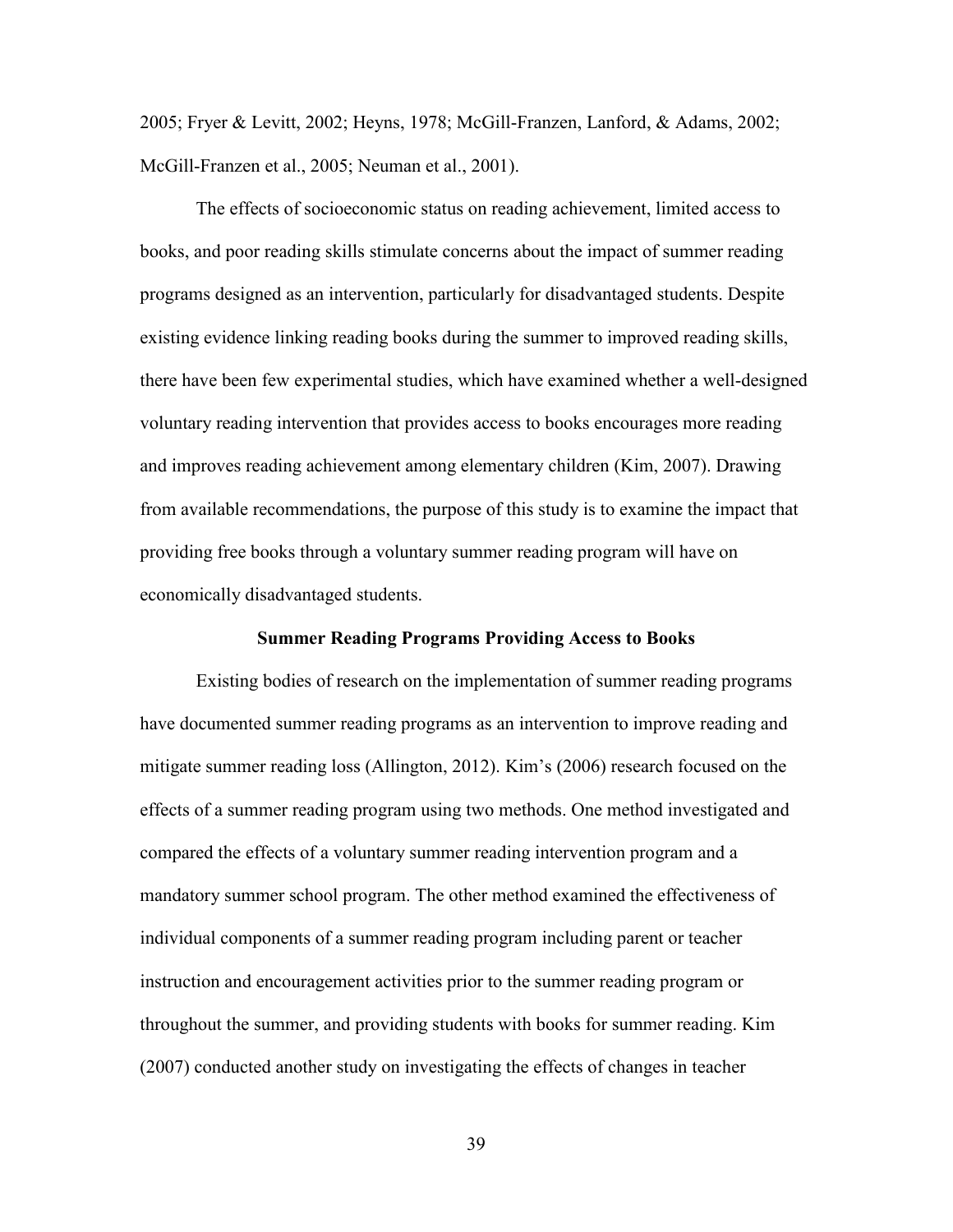instruction and encouragement activities while maintaining a consistent provision of books for summer reading (Kim 2007; Kim & Guryan 2010; Kim & White, 2008).

Similarly, Allington (2010) conducted a study that focused on a summer reading program, which provided students with books only. Allington's (2010) study concentrated on the effects of students receiving free books to read over the summer for three consecutive years.

The number of books students read for summer reading programs and the frequency of leisure reading is most consistently and strongly related to improving reading (Kim, 2007). Increasing access to books and reading material over the summer has long been advocated for reducing summer reading loss (Neuman et al., 2001). Kim (2007) supported the notion that reading books will promote improvements in reading skills through correlation evidence. Likewise, evidence shows that summer reading programs may have the potential to raise the reading achievement of economically disadvantaged students over the summer (Allington, 2012).

Research into summer reading programs indicate that providing books to students in the home environment is limited (Allington et al., 2010; Butler, 2010; Crowell & Klein, 1981; Kim, 2006; Kim, 2007; Kim & Guryan, 2010; Kim & White, 2008). Furthermore, studies confirm that there are significant differences in the number of books in the homes of poor and non-poor children (Allington & McGill-Franzen, 2008). Students from low-income families are likely to have more restricted access to reading material at home, than their more advantage peers (Allington & McGill-Franzen, 2008). Increasing low-income students' access to books during the summer months seems likely to stimulate reading activity and thereby minimize summer reading loss (Allington &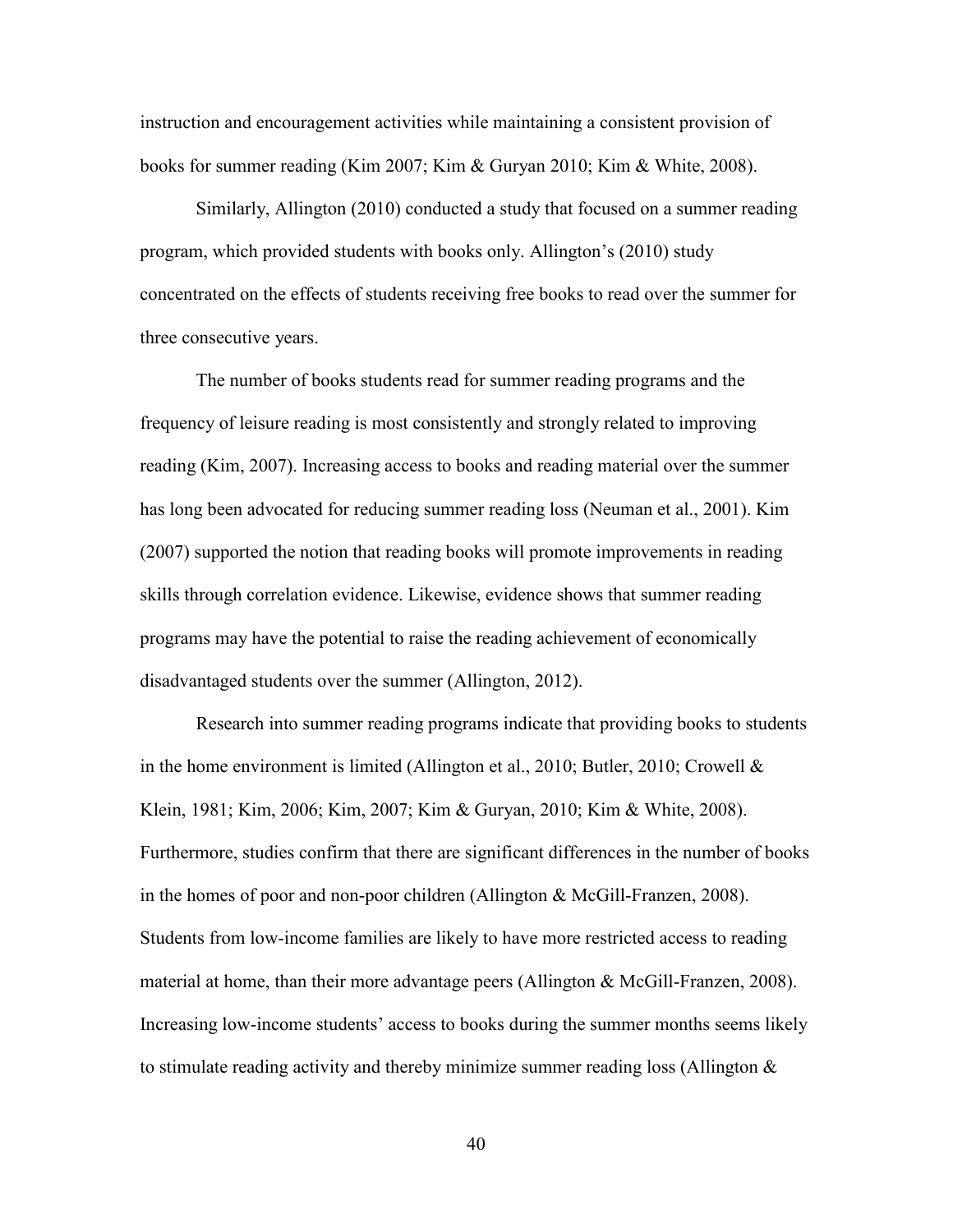McGill-Franzen, 2008). A study on fifth-grade students' reading habits beyond school, found that reading books outside of school was an activity that had the greatest influence on reading proficiency (Kim, 2007). Allington (2010) argued that a possible solution to this issue is to provide more books for low-income children. Two randomized field experiments supported the hypotheses that: (a) providing low-income students with easy access to appropriate books would increase the amount of summer reading, and (b) increasing the amount of reading would ameliorate summer reading setback (Allington & McGill- Franzen, 2008). Overall, bodies of research suggest that increasing low-income students' access to books during the summer months fosters reading activity and thus minimize summer reading loss (Allington & McGill-Franzen, 2008). In contrast, Kim and White (2011) argue that just providing low-income children with books to read over the summer would cost much less than summer school or a targeted summer intervention. Providing students with books to read away from school over summer vacation eliminates the need to have teachers or tutors, provide transportation, and maintain facilities throughout the summer (Kim  $&$  White, 2011).

Kim (2006) conducted a study on a single summer intervention that provided 252 randomly selected low-income fourth grade students in ten different schools with books to read during the summer. The students in the study received eight books to read during the summer. The books along with postcards were mailed to the students every other week throughout July and August (Kim, 2006). The postcards served as a source of encouragement to the students and a way to inspire them to practice reading aloud and silently. In addition, during the last two weeks of school, students' teachers taught them how to use comprehension strategies with their reading. Kim (2006) found small positive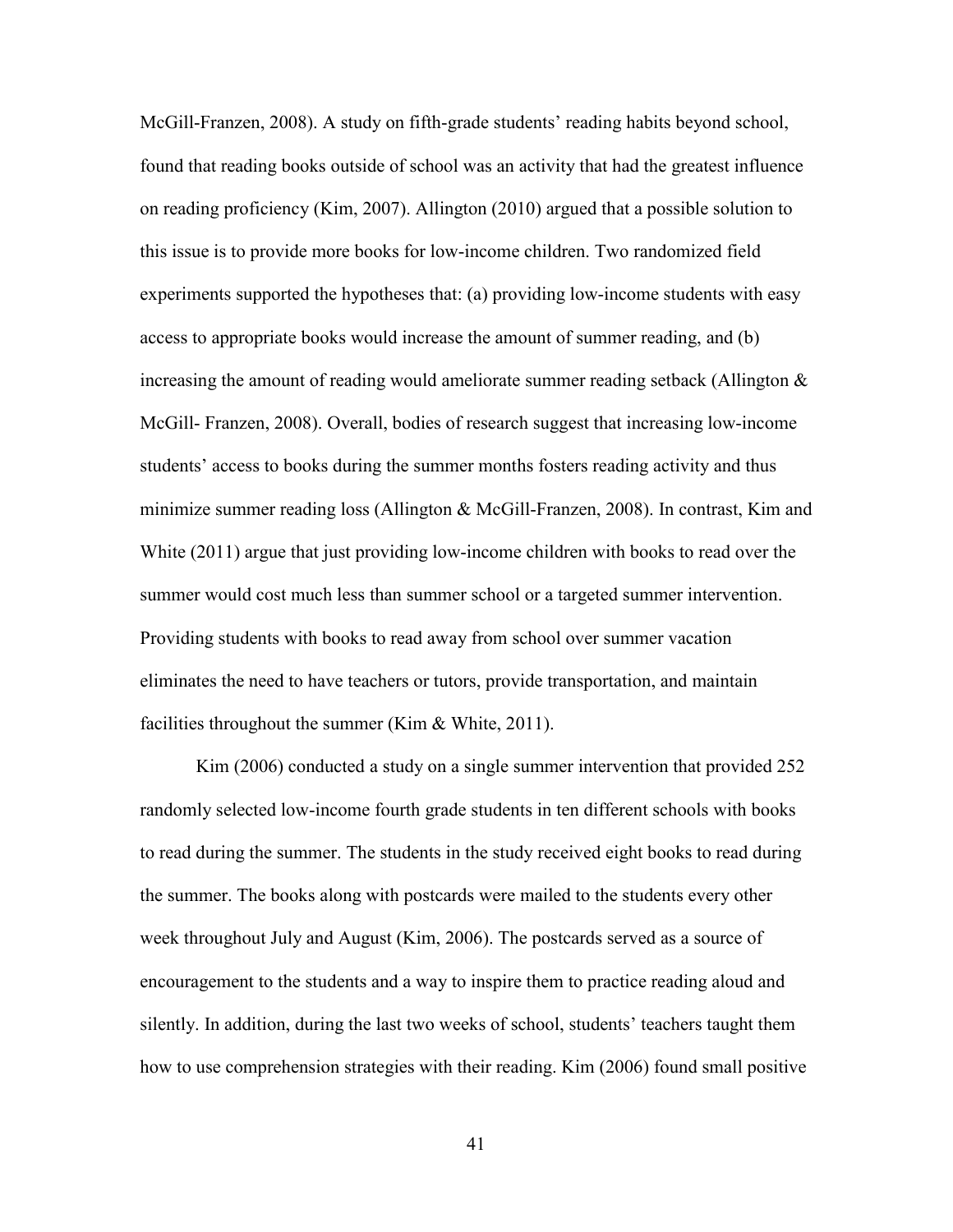effects on reading achievement, which was measured by a state assessment. The assessment compared the reading achievement of the students who received the books to a control group. The findings from this study showed that there were gains among African American students (Kim, 2006). Following this study, a similar longitudinal study that consisted of a larger sample was conducted from 2001-2004. However, the study consisted of a larger sample of students and a longitudinal design (Allington et al., 2007). The students in this larger study were provided twelve books each summer. The sample included 842 primary-grade students who were randomly selected from 17 highpoverty elementary schools. The students were eligible for free or reduced price meals (Allington et al., 2007). The books were self-selected by the students at book fairs that were organized over three consecutive years (Allington et al., 2007). After three years of participation, the reading achievement levels measured by the state assessment compared scores for the experimental group with a control group of 428 low-income students from the same schools who received no books (Allington et al., 2007). The study concluded that the reading achievement levels for the students who received the summer books for three years was significantly higher than that of the control group students (Allington  $\&$ McGill-Franzen, 2007).

Allington et al. (2010) conducted a study that consisted of low-income children who were provided with books to read for three consecutive summers. The sample included 1,330 participants who were predominantly Black or Hispanic children (Allington, 2010). At the beginning of the study, the participants were in the first and second grades from 17 high-poverty elementary schools (Allington, 2010). The participants were randomly assigned to a treatment group and a control group (Allington,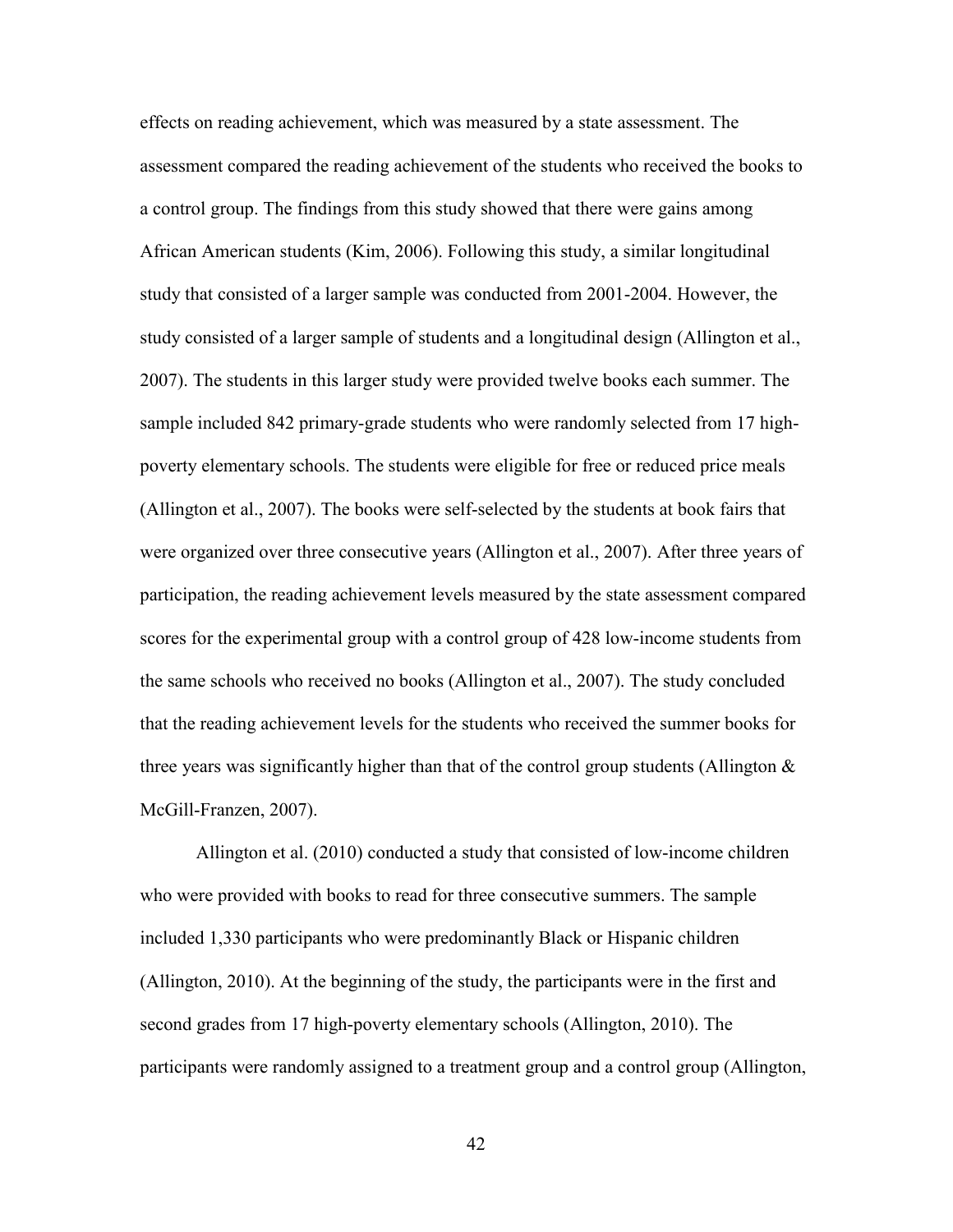2010). While the treatment groups received twelve books during the summer for three years, the control groups did not receive any books. According to the study, the participants selected their books (Allington, 2010). During the spring of each year, the participants of the treatment group attended a book fair in order to choose books from a large selection of books (Allington, 2010). The results of this study showed a small but statistically significant improvement in the students' reading skills. Low socioeconomic students showed the greatest gains (Allington, 2010). Various studies have well documented that a substantial and persistent reading achievement gap exists between children from more and less economically advantaged families is substantial and persistent (Allington & McGill, 2007).

The presence of books in the home has a greater influence on a child's level of education than does the parents income, nationality, or level of education (Evans et al., 2010). Evans' (2010) 20-year study shows how an investment in books for children makes a significant difference in the lives of children. The study reveals that the presence of books in the home is the largest predictor of a child's academic success (Evans et al., 2010). Evans (2010) argues that regardless of nationality, level of education, or parents' economic status, children who grew up with books in their homes reached a higher level of education than those who did not. According to the study (Evans et al., 2010), having at least 20 books in a home has an influence on a child's path to higher levels of education. Evans (2010) argued that the more books in the house, the greater the benefit for children. The study's comparison of a bookless home to a home with books found that there was a significant difference between being raised in a bookless home compared to being raised in a home with a 500-book library (Evans et al., 2010). Both factors, having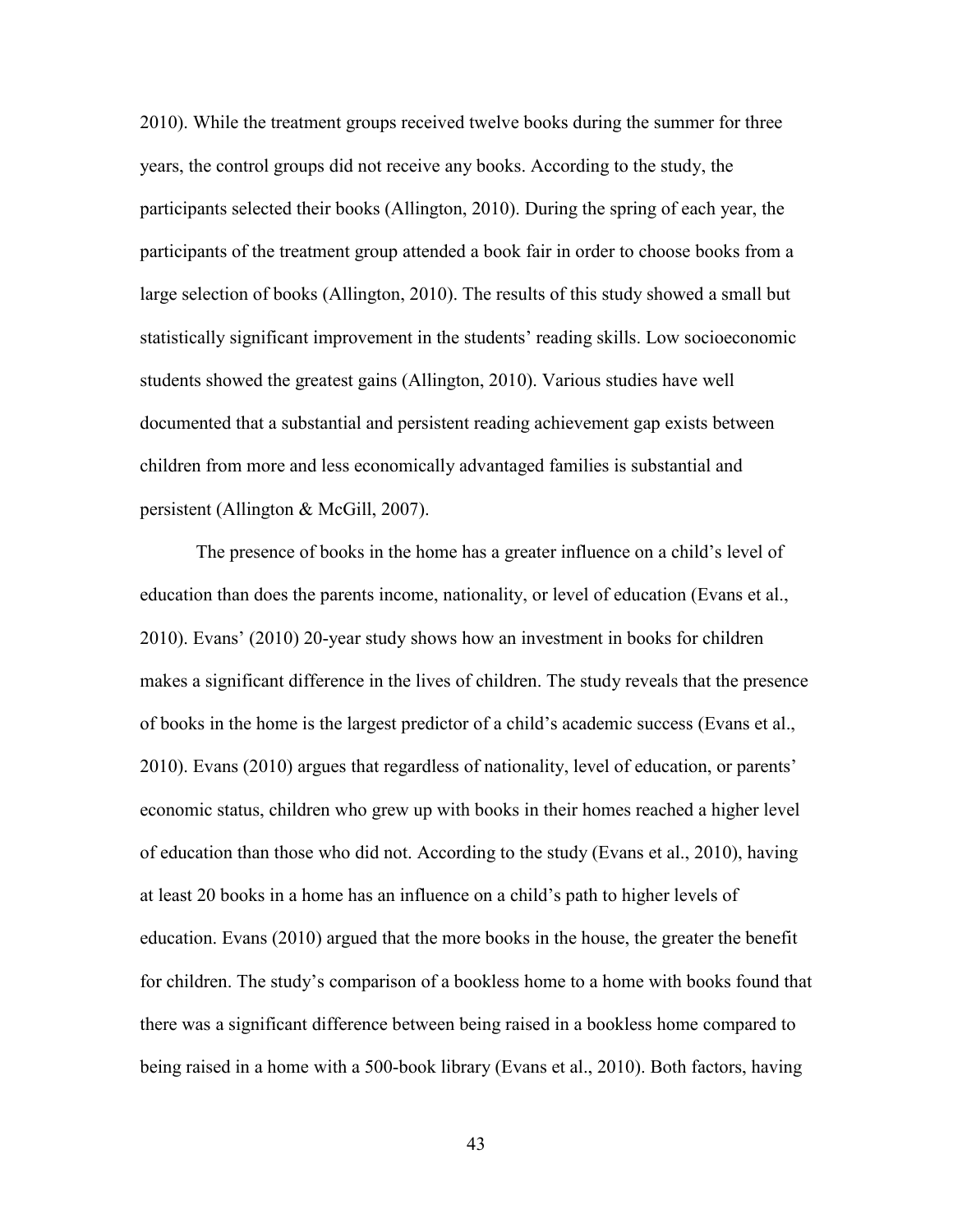a 500-book library or having university-educated parents, propel a child 3.2 years further in education, on average (Evans et al., 2010).

# **Matching Books**

Although research emphasizes that a critical component of summer reading programs is providing access to books, the methods for determining which books to provide varies (Fountas & Pinnell, 1996, 2001). According to Fountas & Pinnell, (1996) books should be matched to students based on two dimensions: book reading level and student interest. Numerous studies have examined effects of summer reading programs that supply students with books matched on reading level, interest area, or both, on student reading achievement (Allington et al., 2010; Kim, 2006; Kim, 2007; Kim & Guryan, 2010; Kim &White, 2008). The method to match participants with books varied across all studies. Some studies matched students and books based on both reading level and interest, while others matched students and books only on one of these dimensions. In contrast, the studies focused on different student populations that were examined as well as the additional components provided to students. In What Really Matters for Struggling Readers: Designing Research-based Programs, Allington (2000) recommended that to learn to read well students need books that are matched to their reading levels so they can practice reading independently. Students who read below grade level, however, often have progressively fewer opportunities to read because they are exposed only to grade-level materials, which they do not have the ability to read. This scenario is described as the Mathew Effect; good readers become even better readers because they are able to read and have access to many more books they can read while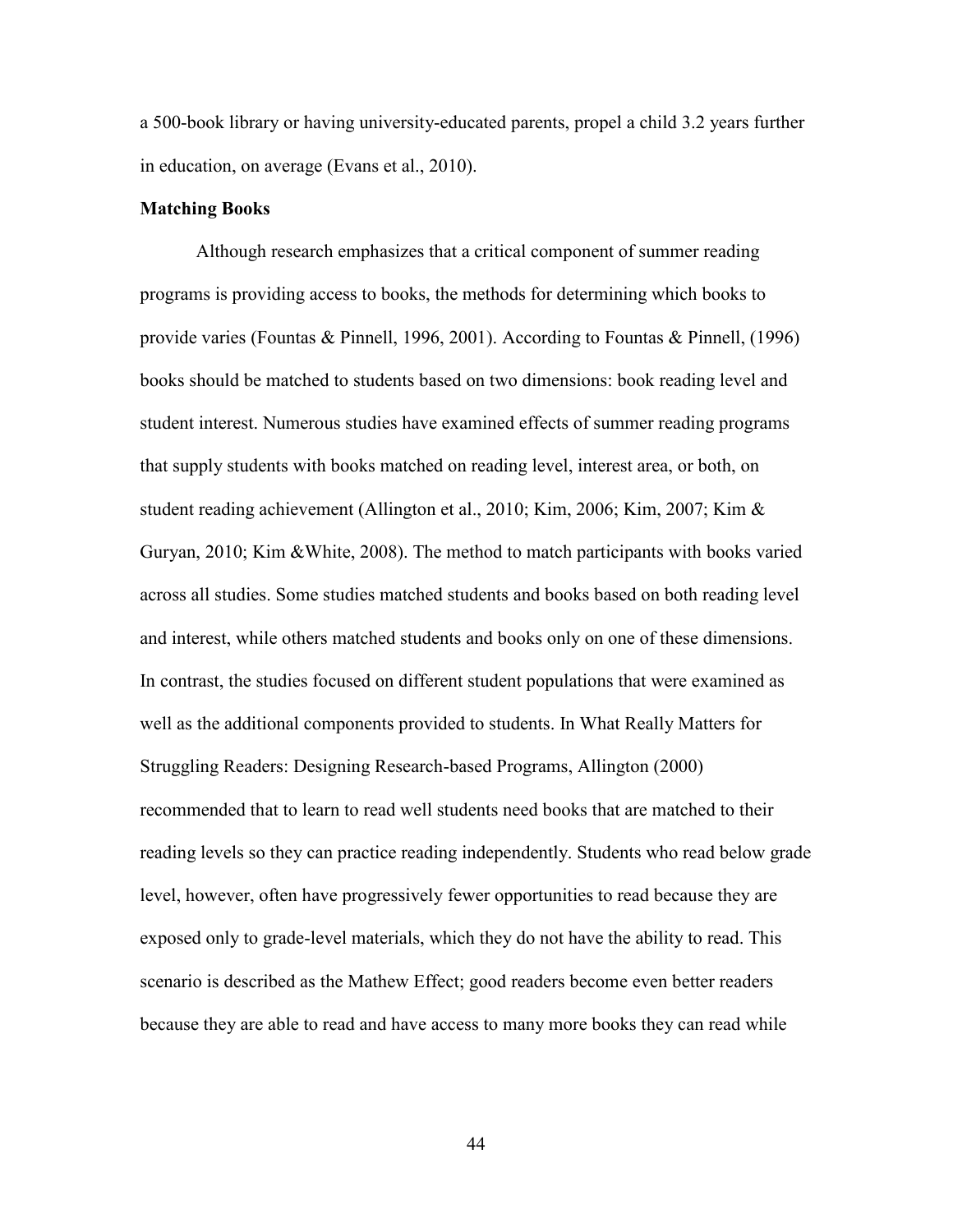poorer readers get farther and farther behind, often due to limited access to books they are able to read (Stanovich, 1984).

# **Matching Books by Reading Levels**

Crowell and Klein (1981) evaluated a summer reading program that matched students to books on reading level rather than interest. The sample consisted of fifty first and second grade students (Crowell & Klein, 1981). Teachers and a periodic criterionreferenced test (Crowell & Klein, 1981) determined the students' reading levels. Students were randomly assigned into a treatment or comparison group (Crowell & Klein, 1981). The treatment and comparison groups included the same number students (Crowell  $\&$ Klein, 1981). Students in the treatment groups were sent ten books on their reading levels (Crowell & Klein, 1981). The parents of students in the treatment group were instructed to encourage their children to read over the summer (Crowell & Klein, 1981). The two outcomes that were examined included vocabulary and reading comprehension scores (Crowell & Klein, 1981). The study also examined first and second grade students of treatment groups separately, and combined (Crowell & Klein, 1981). The results showed improvements in vocabulary for students who received books for both the combined treatment and the treatment group (Crowell & Klein, 1981). On the other hand, the treatment and comparison students in the second grade sample showed no gains (Crowell & Klein, 1981). No impact on reading comprehension was observed for any group (Crowell & Klein, 1981).

# **Matching Books by Student Interest**

Allington et al. (2010) conducted a summer reading program that matched students to books on interest but not reading level. The time frame for the study was three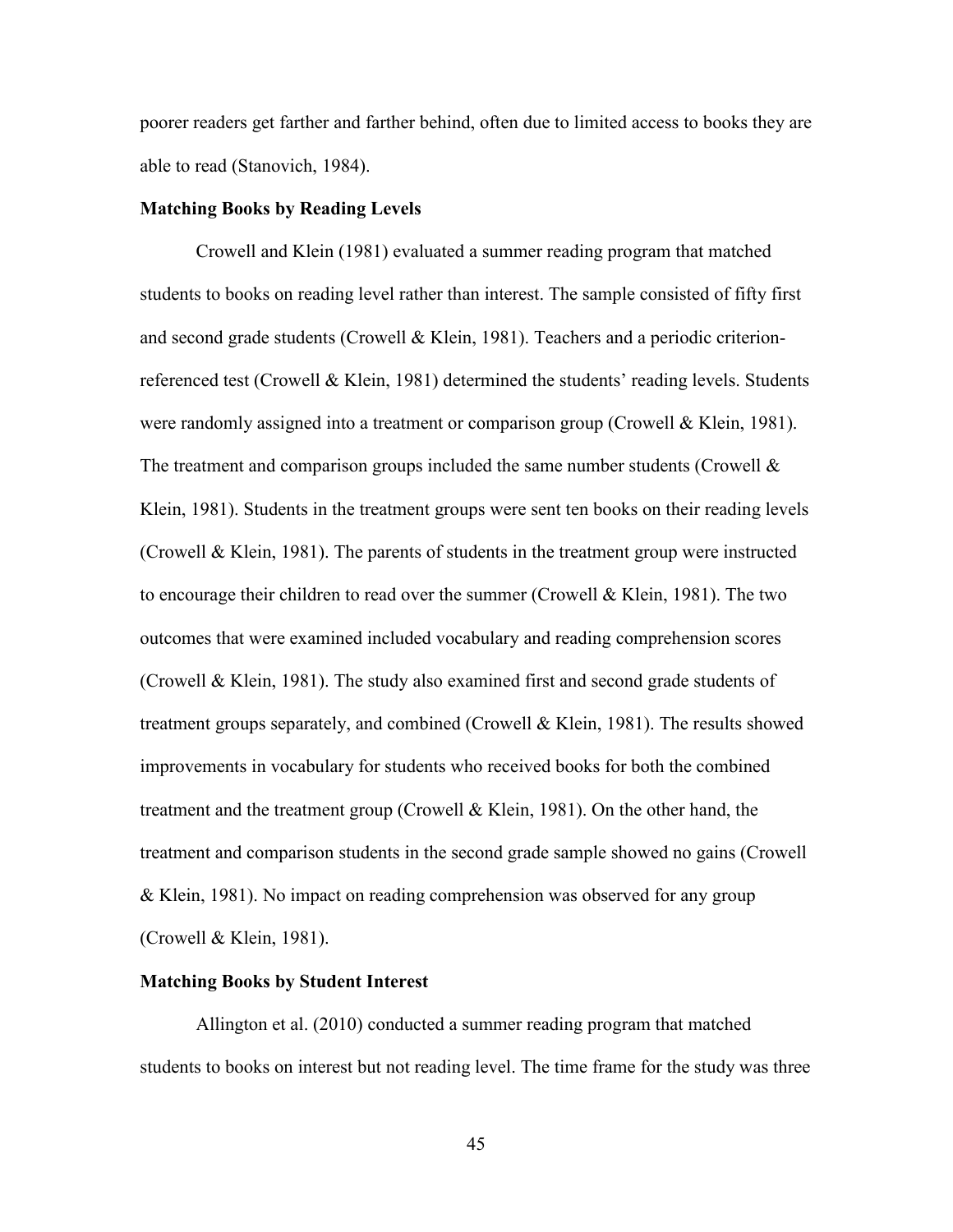years (Allington et al., 2010). The sample consisted of 1,330 first and second grade students. By the end of the study, students were in the fourth or fifth grades. Due to retention and promotion, small populations of the students were in third or sixth grade (Allington et al., 2010). Students in the treatment group were sent twelve self-selected books per summer. An effect was identified for the treatment students at the end of the third year (Allington et al., 2010). There was also a positive and statistically significant effect for the students' reading achievement (Allington et al., 2010).

# **Matching Books by Reading Level and Student Interest**

Researchers have examined summer reading programs that provided students with books matched on both independent reading level and interest (Butler, 2010; Kim, 2006, 2007; Kim & Guryan, 2010; Kim &White, 2008).

Butler's (2010), study examined the effects of three summer programs on the reading achievement of disadvantaged English language learners (ELLs) and disadvantaged students who speak English as a first language (EL1s). The groups consisted of one control group and two treatment groups (Butler, 2010). Students in one treatment group received ten books on their reading levels and interest (Butler, 2010). In addition, these students had teachers visit them throughout the summer (Butler, 2010). All other students were randomly assigned to the control group or the second treatment group, which received ten books based upon their reading levels and interest (Butler, 2010). The control group received no books (Butler, 2010). Students in all three groups received reading logs to record the dates they read and amount of time they spent reading (Butler, 2010). Students in the two treatment groups were provided with books matched to their reading levels and interest (Butler, 2010). For students who were in guided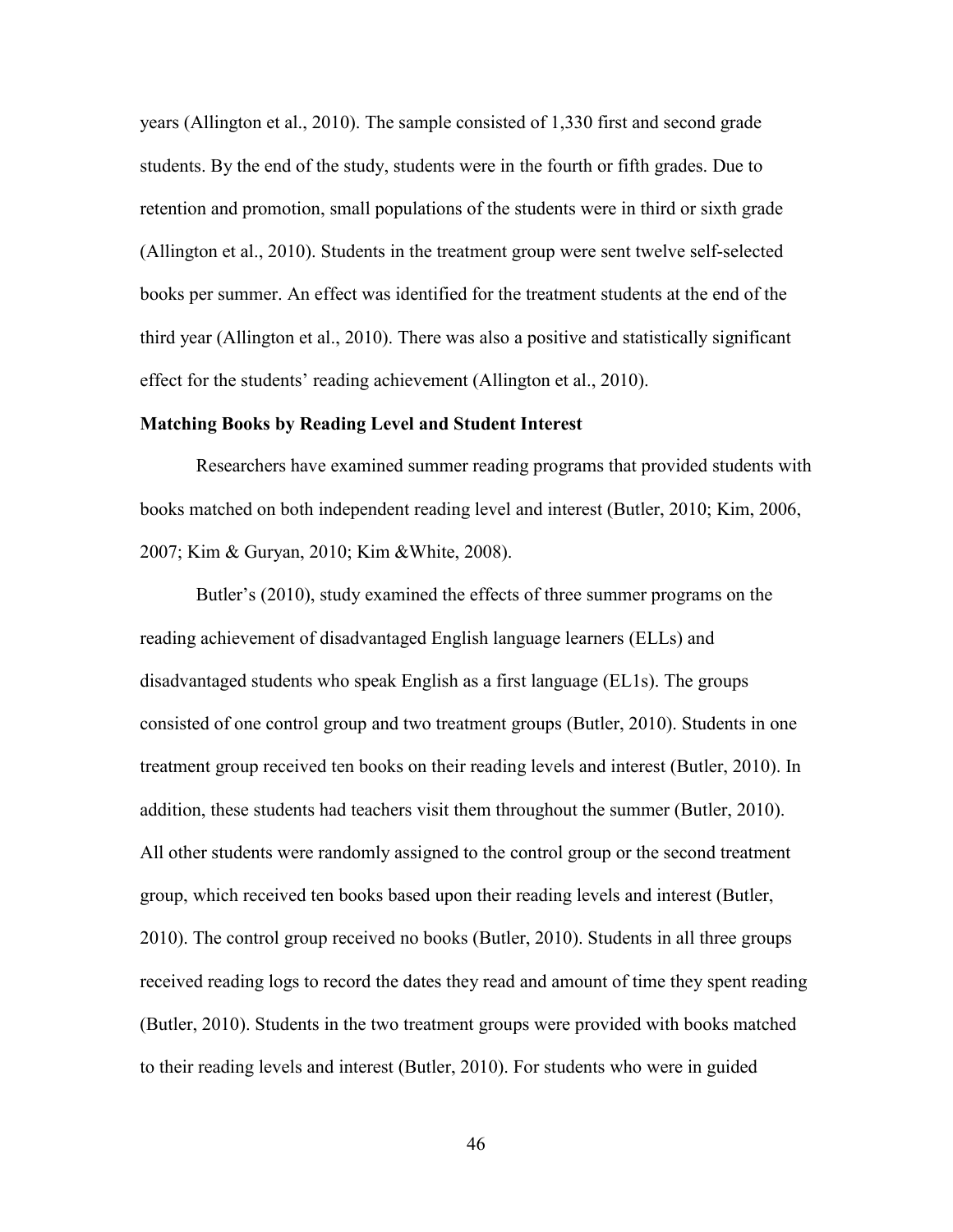reading groups, books were matched to their reading level using Fountas and Pinnell's (1996) guided reading levels. Students who were not in guided groups were matched based upon teacher input and books that the students were currently reading in the classroom (Butler, 2010). Students self-selected books from a collection of books on their reading level and interest area (Butler, 2010). At the end of the school year, students in the one treatment group were given their chosen ten books (Butler, 2010). Students in the second treatment group were visited by a school staff member once a week and chose one or two books from a selection matched on reading level during the visit (Butler, 2010). Teachers also reviewed these students reading logs during these visits (Butler, 2010).

Butler's (2010) study presented findings on six comparisons. Four of the six students who received books were compared with those who did not. The four comparisons showed that the students who were matched to books based on both reading level and interest shared the following characteristics: (a) they were each conducted in a single district, (b) used the same method to match students and books on reading level as indicated by Lexile measures, (c) postcards were mailed to students and letters to parents explaining the program, and (d) teacher provided support to encourage reading over the summer (Butler, 2010). Reading achievement was measured using DIBELS Oral Reading Fluency and Oral Retelling subtests (Butler, 2010). Results showed that both treatment groups made statistically greater gains over the control group in both Oral Reading Fluency and Oral Retelling (Butler, 2010). According to Butler (2010), there were no significant differences found between disadvantaged English language learners (ELLs) and disadvantaged students who speak English as a first language (EL1s) when controlling for first language. The results suggested that first language was not a factor in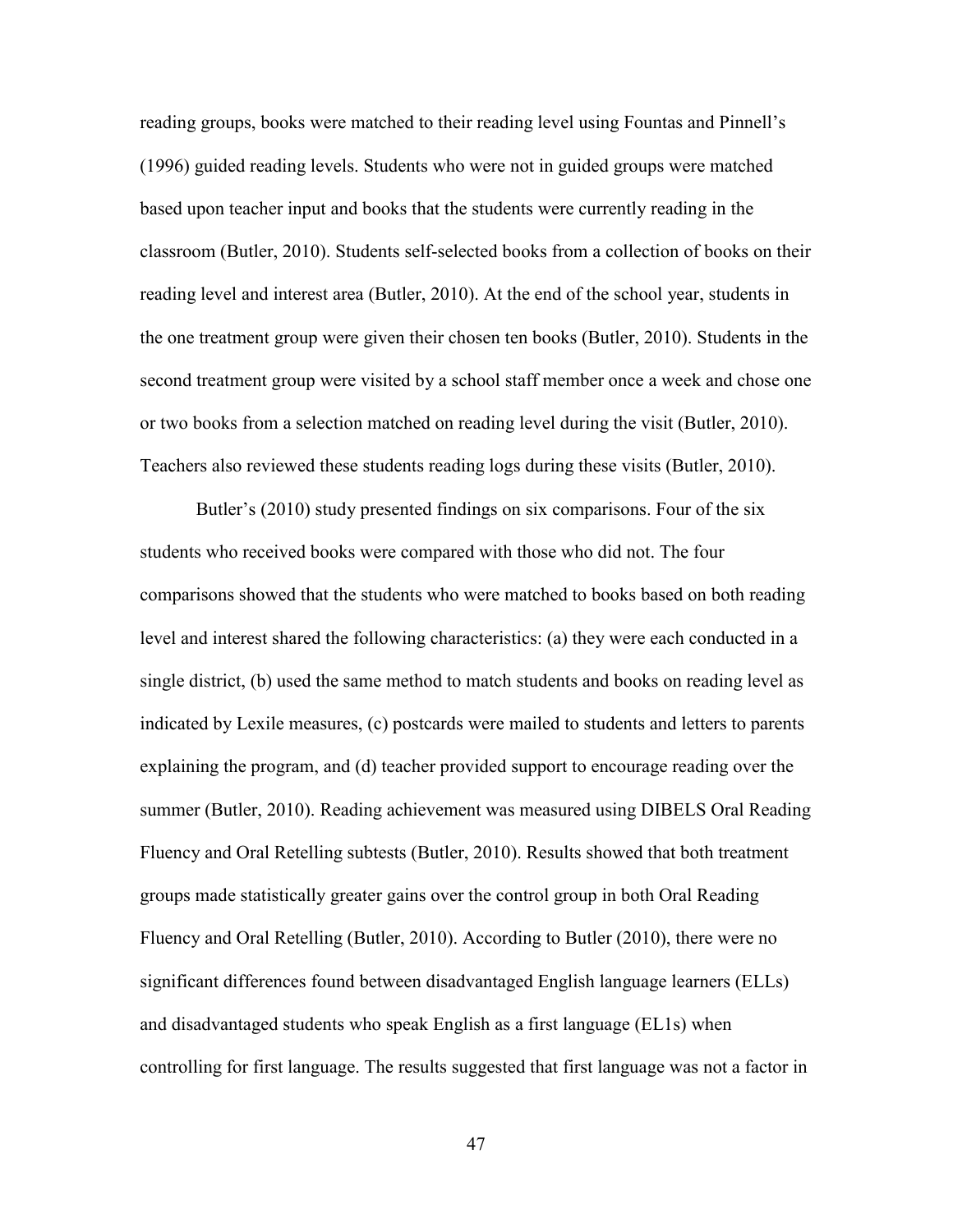the success of the program (Butler, 2010). The study's findings concluded that access to books lessened summer reading loss, but increased reading achievement for disadvantaged English language learners (ELLs) and disadvantaged students who speak English as their first language (EL1s) (Butler, 2010).

#### **Summary**

The review of literature in this chapter presented several themes related to the research questions in this study. First, various theories, and components exist attempting to describe an individual's motivation to complete a task. Self-efficacy theory in particular (Atkinson, 1957; Eccles, 1983) states that in order for students to be motivated and succeed, they must believe in their capabilities to complete a task. Past research utilized this theory to examine student's level of motivation to read. Results confirm that a student's motivation to read is somewhat concerning during later elementary years; research discovered low levels of reading motivations in students of this age. The next theme explored the research question on summer reading loss and its impact on reading motivation. Research shows that during summer months, students lose ground in reading skills. In addition, studies confirm that economically disadvantaged students experience the greatest loss in reading achievement during the summer months. The next theme in relation to reading achievement was summer reading programs and providing access to books. The last theme concerns the research question that combines reading motivation and achievement to determine if a relationship exists between the two. Findings show that a positive correlation between reading motivation and achievement is present (Baker & Wigfield, 1999; De Naeghel et al., 2012; Guthrie et al., 2006; Guthrie et al., 2007; Logan et al., 2011; Wang & Guthrie, 2004). However, few studies have examined summer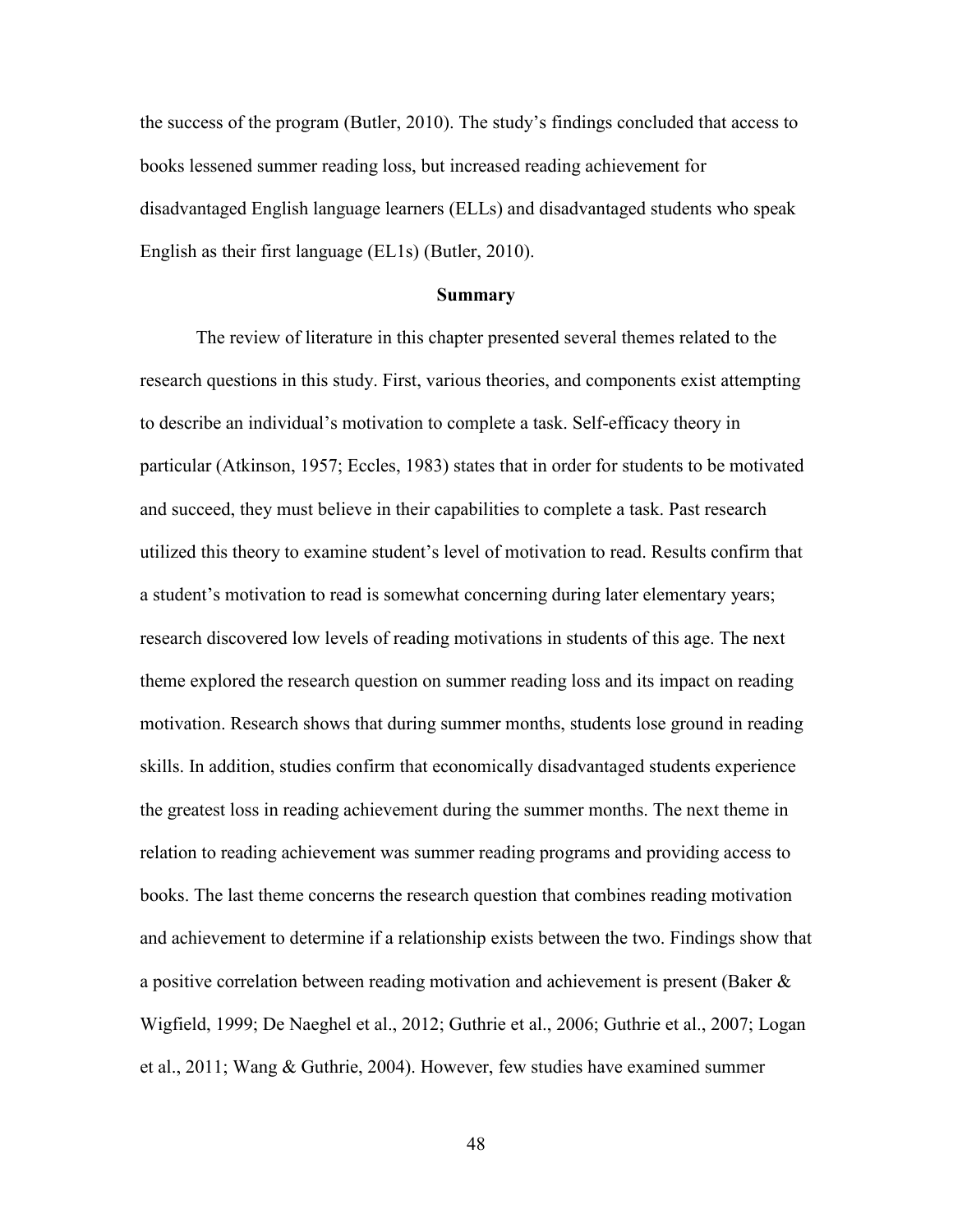reading programs and motivation to read. Therefore, further research was needed to investigate the differences summer reading programs have on motivation to read and reading achievement for specific grade levels. In order to meet the need for further investigations into motivations to read, reading achievement, and summer reading programs, quantitative measures were used in this study. The following chapter outlines the research design, participant selection, sources of data, procedures, and data analysis procedures that were used in this study.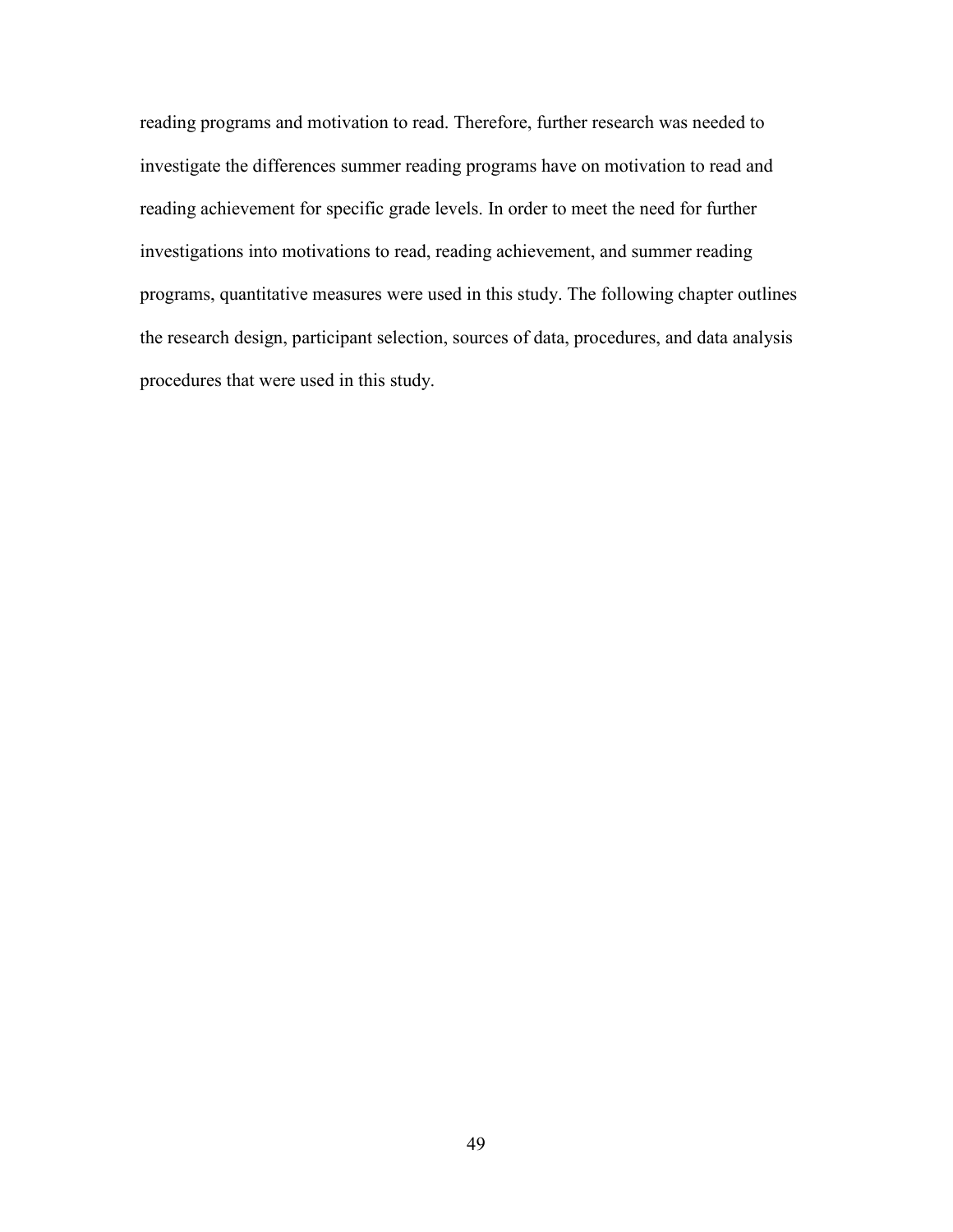# **CHAPTER THREE**

# **METHODOLOGY**

Chapter Three discusses in detail the survey research design and specific methodology used in this study. This chapter presents the following: discussion of the methodology used in the study and the rationale for its use, a description of the participants in the study and the selection criteria used, an overview of the data collection process, a discussion of how the data was analyzed, and a discussion of the ethical considerations of the research and its potential problems and limitations.

#### **Methodology and Research Design**

Combined methodology was used to determine the impact of the *Hot Summer, Cool Books* (HSCB) Reading program on third-grade students' motivation and achievement after receiving free books over the summer of 2015 in rural high-poverty school district. This school district is located in a rural area of South Carolina with over 80% of students on free or reduced meals identifying them as low socioeconomic status (SES). Most of these students do not have books, magazines, and other reading materials in the home and as such, are at a disadvantage among the more wealthy peers.

Many researchers conceptualize research designs as descriptive or causal (Worthen, Sanders, & Fitzpatrick, 1997). Because the study sought to gain thorough information about third grade participants and information from teachers, a literacy coach and district administrator in a school district's summer reading program, it employed a combined methods study design.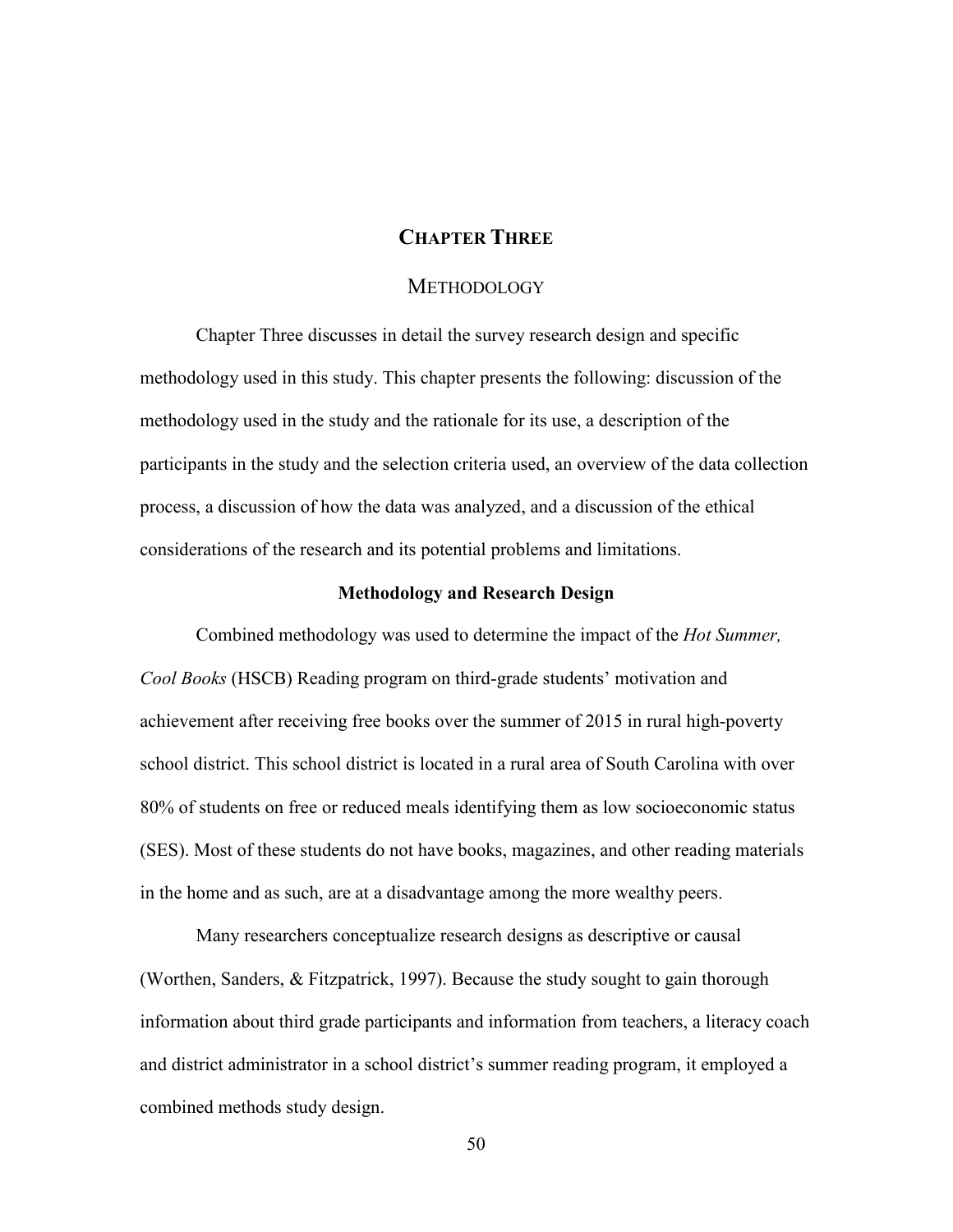A combined methods design was used in order to gather data through quantitative and qualitative methods. By using a combined methods design, the researcher was able to understand differences using quantitative data and further explain outcomes using qualitative data (Gall et al., 2006). Additionally, qualitative data allowed the researcher an opportunity to triangulate the data in order to gain a well-rounded understanding of it. The researcher gathered quantitative and qualitative data through multiple sources including pretest/posttest of Motivation to Read Surveys and MAP Test scores (difference in raw scores) and responses (interviews with teachers, a literacy coach and district administrator) to describe the summer reading program's impact on participants' reading achievement and reading motivation.

#### **Participants**

From existing data, third grade students who attended School X in a rural high poverty school district and participated in a summer reading intervention program for summer 2015 was selected for the combined methods study. The students were in the third grade for the 2014-15 school year, and advanced to the fourth grade in the 2015- 2016 school year. The sample consisted of 40 students. Once the participants were identified and the gatekeeper was secured, the researcher requested permission from the University of South Carolina's Institutional Review Board (IRB) to conduct the study in the summer of 2015. The researcher then contacted the gatekeeper of the district and the principal of the school in order to distribute the required IRB documentation, including parent/guardian permission forms.

The sample selection criteria was that the students share common demographics and participated in the entire summer reading intervention program. Participants who did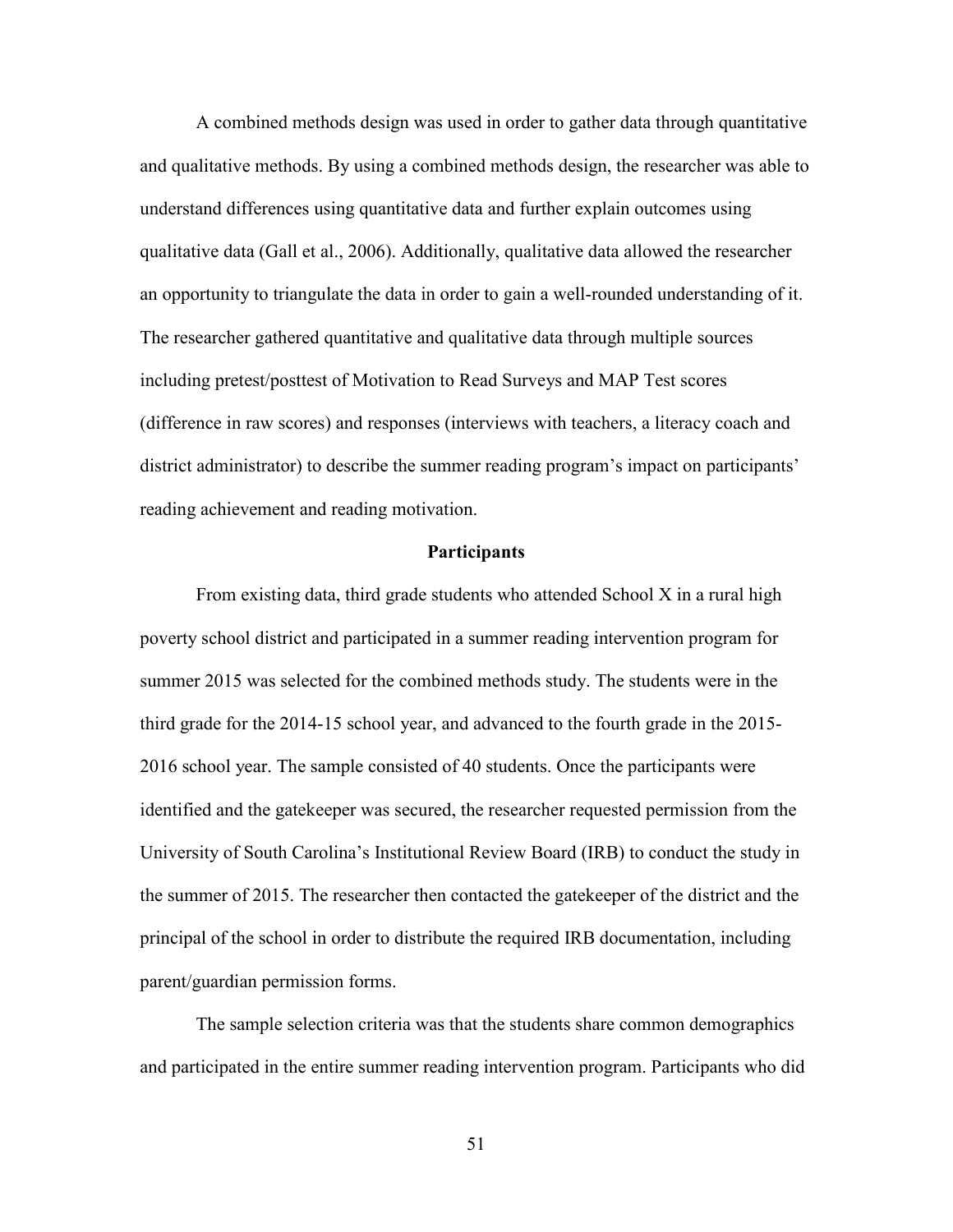not complete the program in its entirety were not included in the sample because they did not experience the complete program.

Sampling in field research involves the selection of research sites, time span, participants, and activities; the two basic types of sampling are probability and purposeful (Merriam, 2009). Purposeful sampling was used to select participants to interview. Teachers who taught students who participated in the summer reading intervention program were selected to interview. A literacy coach and district administrator/instructional leader who were directly involved with the summer reading program for the past 4 years were selected to interview. After establishing the initial email contact with the participants, those interested in participating responded to the invitation.

Criterion or purposeful sampling is used when researchers want to discover, understand, and gain insight and therefore must select a sample from which the most can be learned (Merriam, 2009). Because the purpose of this study is to determine the impact of the summer reading program, *Hot Summer, Cool Books* (HSCB) implemented over the summer of 2015 on third grade children in a rural, high-poverty school district, the researcher carefully selected participants, and purposive sampling was used for the sample.

With the approach of purposeful sampling, the researcher was able to draw a sample based on specified purposes. Purposeful sampling is based on the assumption that the researcher wants to gain insight, and therefore, select a sample from which the most can be learned (Patton, 2002). Likewise, with purposeful sampling, researchers intentionally select individuals and sites to learn or understand the central phenomenon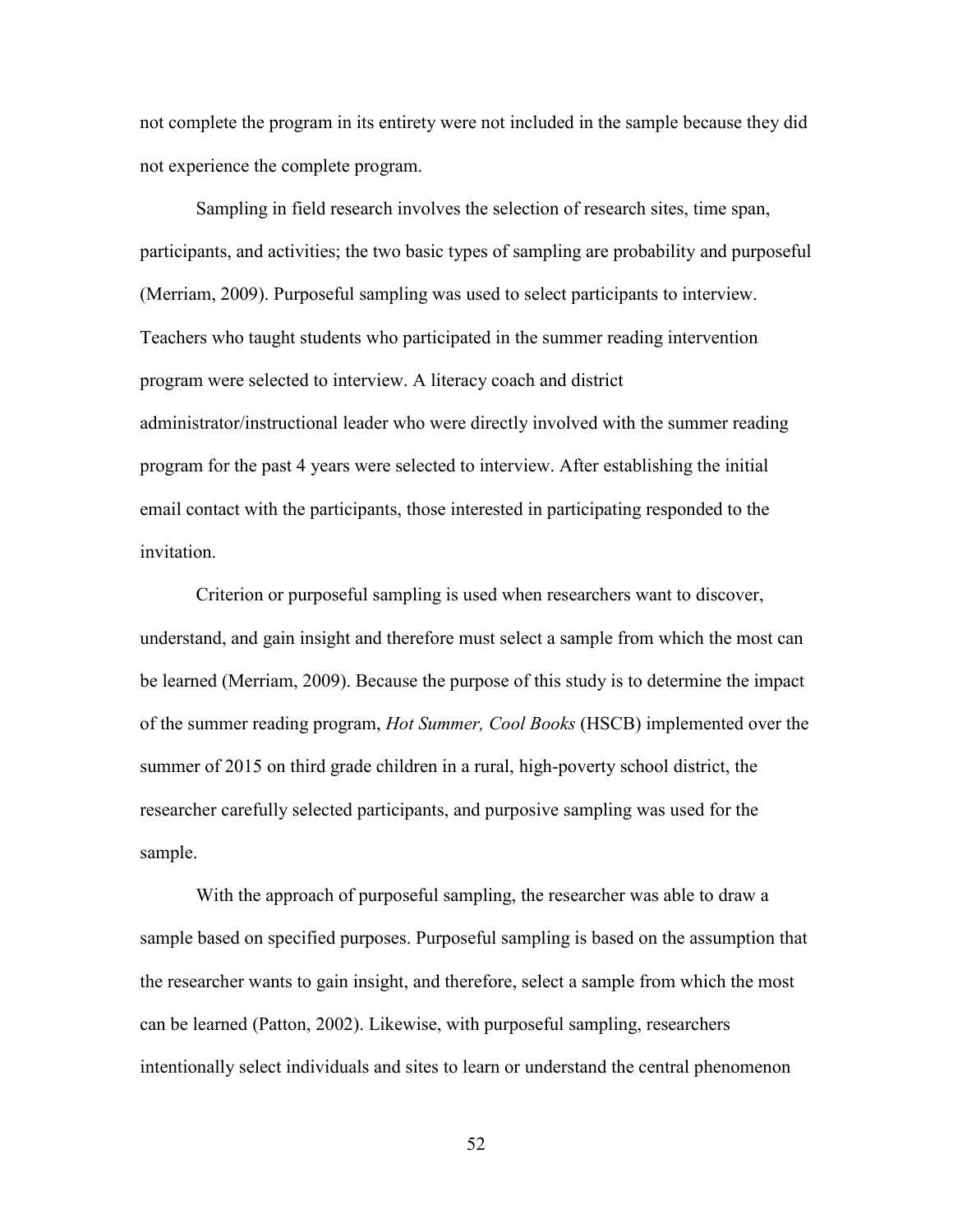(Creswell, 2011). This method requires the determination of selection criteria to identify units of analysis that directly reflect the purpose of this study to gather information that is both valuable and valid. The logic and power of purposeful sampling leads to the selection of information-rich cases for in depth study. The standard used in choosing participants is whether they are information-rich cases and are those from which one can learn a great deal about issues of central importance to the purpose of the research (Patton, 2002).

# **Research Context**

This study took place in a high poverty rural school district in South Carolina. This district is a small, rural, socioeconomically deprived district that serves approximately 3500 students, preschool to grade twelve. According to the South Carolina State Department of Education (2013) and the poverty index calculation, poverty levels in the district increased from 67 % in 2001 to 86 % in 2014.

The district strives to address three factors that foster students' success including school readiness, school attendance, and negating summer reading loss (Fiester, 2010). The district made an effort to address school readiness by opening an Early Childhood Center (ECC). All three- and four-year- old students at the ECC are served in a full day Montessori program. Ongoing parenting programs and opportunities are in place to educate families about the importance of reading, provide strategies to support reading, and support children with choosing books that they want to read and are able to read. The district also has a variety of initiatives in place to improve school attendance. Attempts to improve attendance include quarterly attendance incentives and ongoing student and parent educational opportunities. Likewise, school counselors and interventionists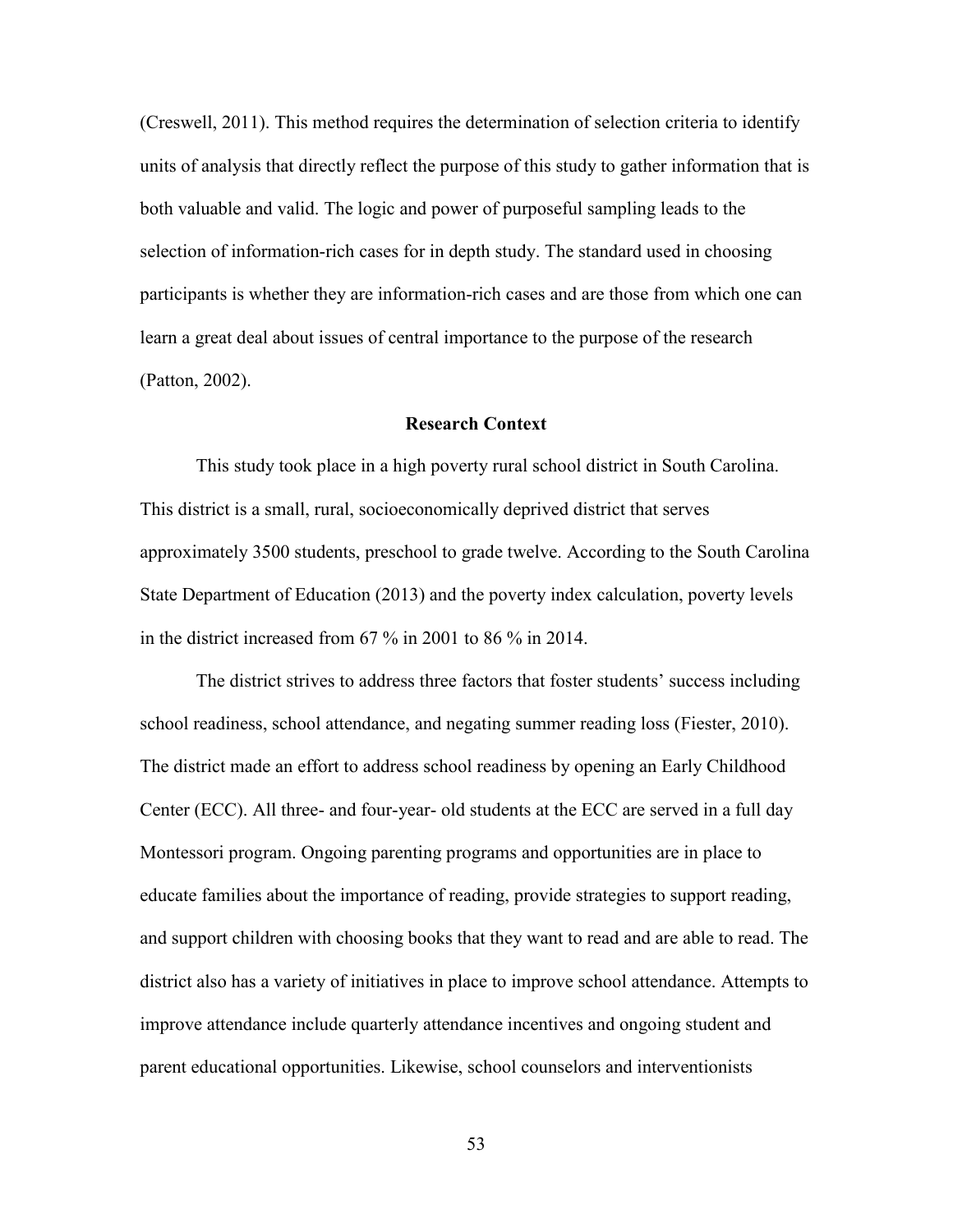identify students who are experiencing attendance issues and counsel the students helping them understand the importance of attending school.

The high poverty, rural school district values literacy and makes literacy a first priority. A number of literacy initiatives are in place throughout the district to enhance the culture of literacy and to promote reading. However, mitigating summer loss is one of the greatest challenges for the district. Measure of Academic Progress (MAP) assessment data revealed that the students in the district experienced significant declines in their reading achievement over the summer. To combat the summer reading loss and help students succeed academically, the district set a goal to combat the decline in reading achievement that students experience over the summer.

## **Procedures**

The high poverty, rural school district implemented its first summer reading program in the summer of 2012. The goal of the program was to begin mitigating summer reading loss. For the first year of the voluntary summer reading intervention program, students in grades 1-4 were the participants. For the next year summer's reading intervention program, the program included students in grades 1-4, in addition to students in grades 5-8. For the summer of 2014, students in grades 1-4 were the only participants in the program. For the second year of the summer reading intervention program, students were randomly assigned to one of the following groups: a) books only, b) books and encouragement postcards, or c) books, postcards, and lessons to accompany the books. Students who received encouragement postcards had the postcards mailed to their homes at certain times during the summer. The postcards were designed with messages to encourage students to read over the summer and served as reminders for students to read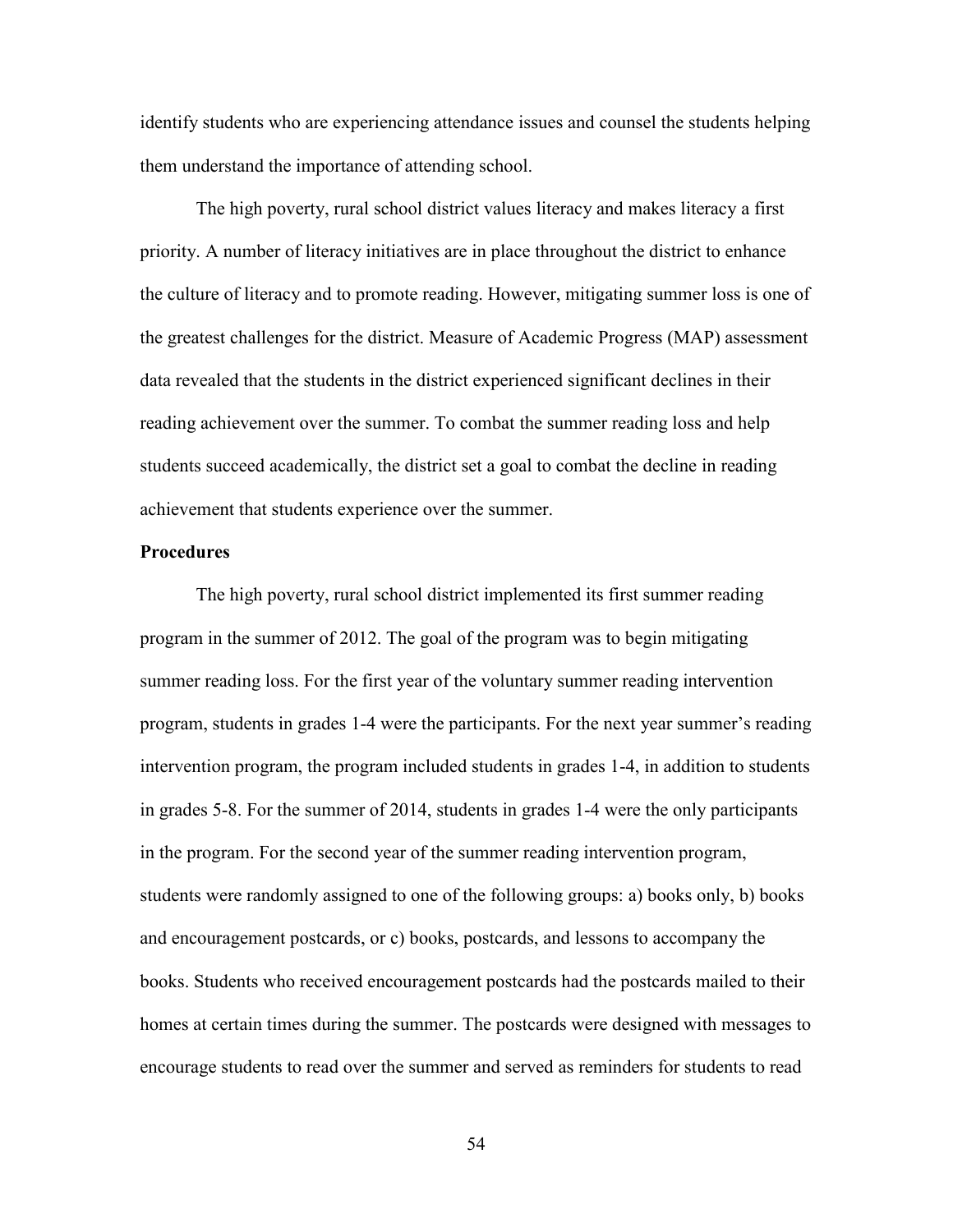their books. Students who received lessons and encouragement postcards, received lessons on reading fluency and reading comprehension before going home for summer break. During the summer 2014, students were assigned to either a group that received eight books of their choice and on their independent reading level, lessons, and encouragement postcards or a group that received eight books on their independent reading level, lessons, and phone call messages to their homes. The periodic phone messages reminded students about their summer reading and were recorded by the students' teachers before the summer break. The phone messages were delivered through the district's phone messaging system. The messages went to the students' homes phone every two weeks throughout the summer vacation. During summer 2015, students were assigned to either a group that received either (a) books of their choice and on their independent reading level, (b) books of their choice and on their independent reading level and encouragement postcards, or (c) books of their choice and on their independent reading level and phone messages.

Using funding from a three-year grant through a local foundation, books were purchased for the summer reading intervention program. The eight books that students received to read over the summer were selected and ordered based upon students' independent reading levels as indicated by the Fontas and Pinnel reading assessment. In addition, the books were selected based on titles that students expressed interest in and those deemed to be of high interest. Once the book order was received by the school district, the books were separated by independent reading levels and organized throughout the school in various rooms that represented the reading levels. The organization of the rooms for the books was in the format of a Book Fair and designed to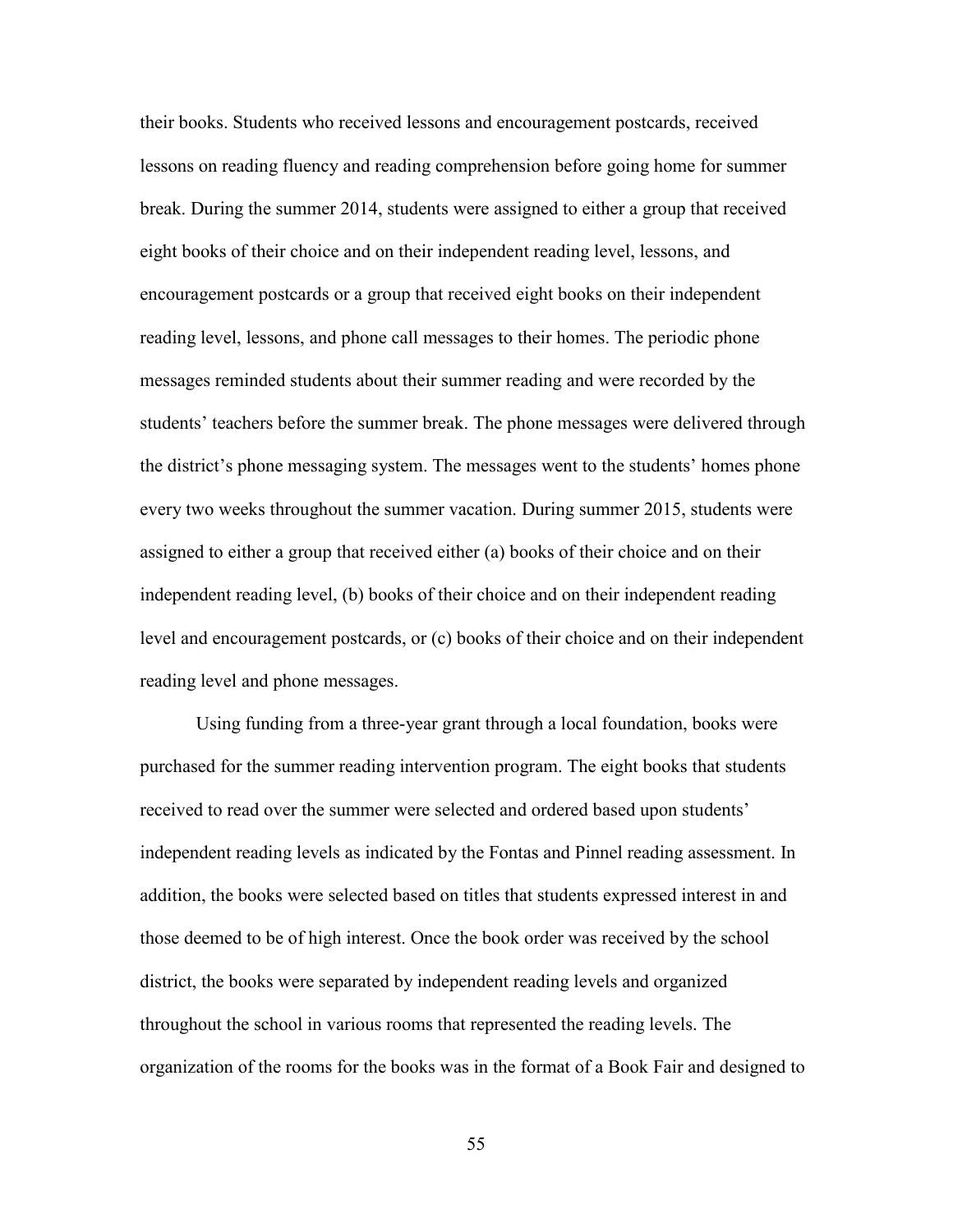give students a choice among high-interest novels on their reading levels. In addition, each room was color coded to represent the independent reading levels of the books in the room. Prior to the students selecting their books, their teachers were provided with rosters that included the appropriate color code for the room where the student could select books. At the end of the school year, 2015, each student was allowed to choose eight books, given the books free of charge. On the day students self-selected their books, they were issued a colored card by their teacher that matched the room with the books appropriate for their reading level as indicated on the student rosters. On the day, that students had the opportunity to choose their eight free books, literacy coaches, high school mentors, and teachers assisted students with going to the rooms matched to their color card and select eight books of their choice. Once in the rooms, high school mentors and literacy coaches assisted students with the selection of their books as needed. Students had unlimited time to choose their books. During the month of July, mid-point of the summer vacation, the district hosted a summer reading celebration where students and their families could enjoy authors, food, games, literacy based activities and a wide variety of other engaging activities.

# **Research Questions**

According to Merriam (2009), research questions reflect the researcher's thinking about the most significant factors to study. They guide the inquiry and determine the methodology for data collection and analysis.

The researcher examined the impact of a summer reading program. Specifically, the study determined if a voluntary summer reading intervention program makes a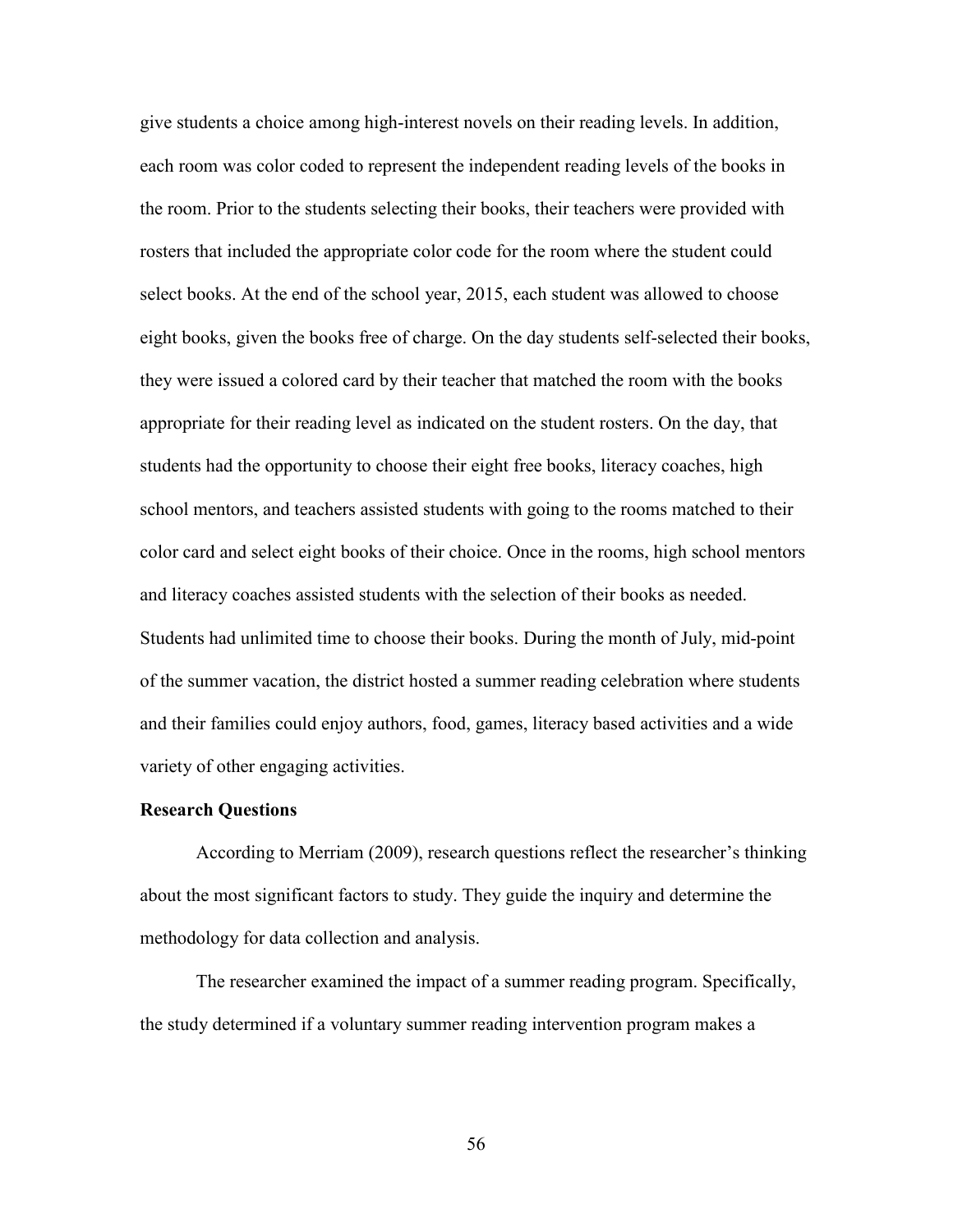difference in third grade students' reading achievement and reading motivation after one year of participation. The study was guided by the following research questions:

RQ1. What is the impact of the HSCB summer reading intervention program consisting of eight books on the reading achievement of third grade students in a rural school district?

RQ2. What is the impact of HSCB summer reading intervention program consisting of eight books on the reading motivation of third grade students in a rural school district?

RQ3. What is the impact of the HSCB summer reading intervention program consisting of eight books and phone calls on the reading achievement of third grade students in a rural school district?

RQ4. What is the impact of the HSCB summer reading intervention program consisting of eight books and phone calls on the reading motivation of third grade students in a rural school district?

RQ5. What are teachers' and instructional leaders' perceptions of the HSCB summer reading intervention program in a rural school district?

# **Data Collection**

The researcher had permission from the school district to fully access the existing data sets that were used in the study. Therefore, the study relied on existing data that was collected to measure students' achievement in reading and students' motivations to read and was obtained from the district's administrative files. The following data collection tools were used: the Measures of Academic Progress (MAP), Assessment in Reading, and the Motivation to Read Profile (MRP) Survey. The MAP Assessment and Motivation to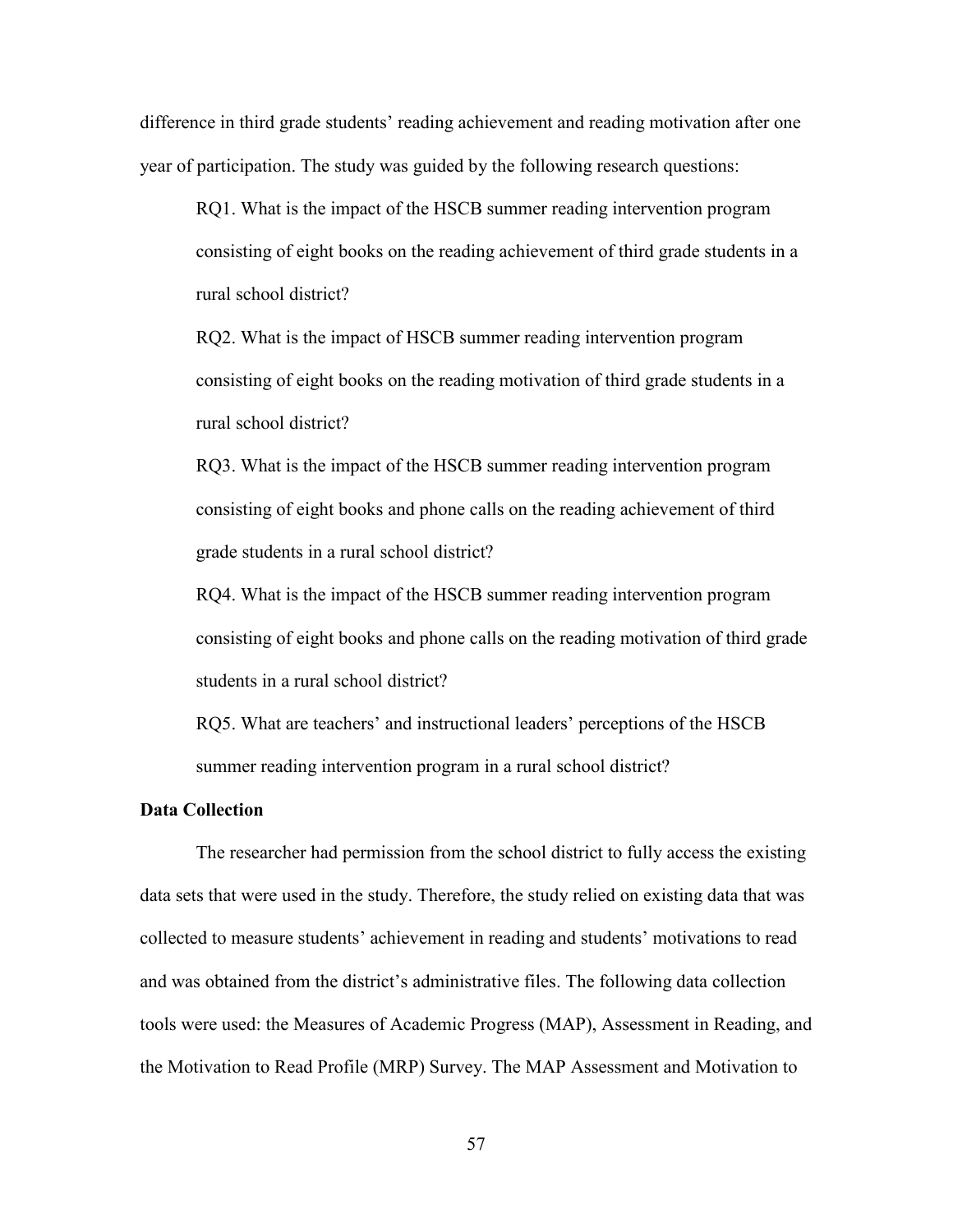Read Profile Survey were administered as a pre assessment (before the summer reading program) and post assessment (after the summer reading program). After submitting an IRB packet and gaining approval, the researcher executed the research.

**Reading Achievement Measure.** For the purpose of this study, reading achievement was measured using scores on the standardized Northwest Evaluation Assessment (NWEA) Measures of Academic Progress (MAP). All third grade students in the district under consideration have participated in the pre- and the post- test MAP testing. NWEA Measures of Academic Progress consist of a series of computer adaptive assessments that measure students' general knowledge in reading, language usage, and math (NWEA, 2015). The tests are not timed (NWEA, 2015). NWEA test results used the Rasch UnIT (RIT) scale to describe student achievement and growth (NWEA, 2015). The RIT score is an equal-interval score that relates to the curriculum scale in each subject, rather than having a basis in the performance level of specified student groups (NWEA, 2015).

The MAP assessment is a computer adaptive exam that is scaled to maintain vertical alignment across grade-levels and is aligned to state standards (NWEA, 2015). Scores from the RIT scale was used for the analysis. The RIT scale uses individual item difficulty values to estimate student achievement (NWEA, 2015). The RIT scale is an equal interval scale and relates the numbers on the scale to the difficulty of items on the tests (NWEA, 2015).

**Reading Motivation Measure.** The Motivation to Read Profile (MRP) Survey was used to obtain insights about individual students' reading motivation and development. The MRP consists of two basic instruments: The Reading Survey and The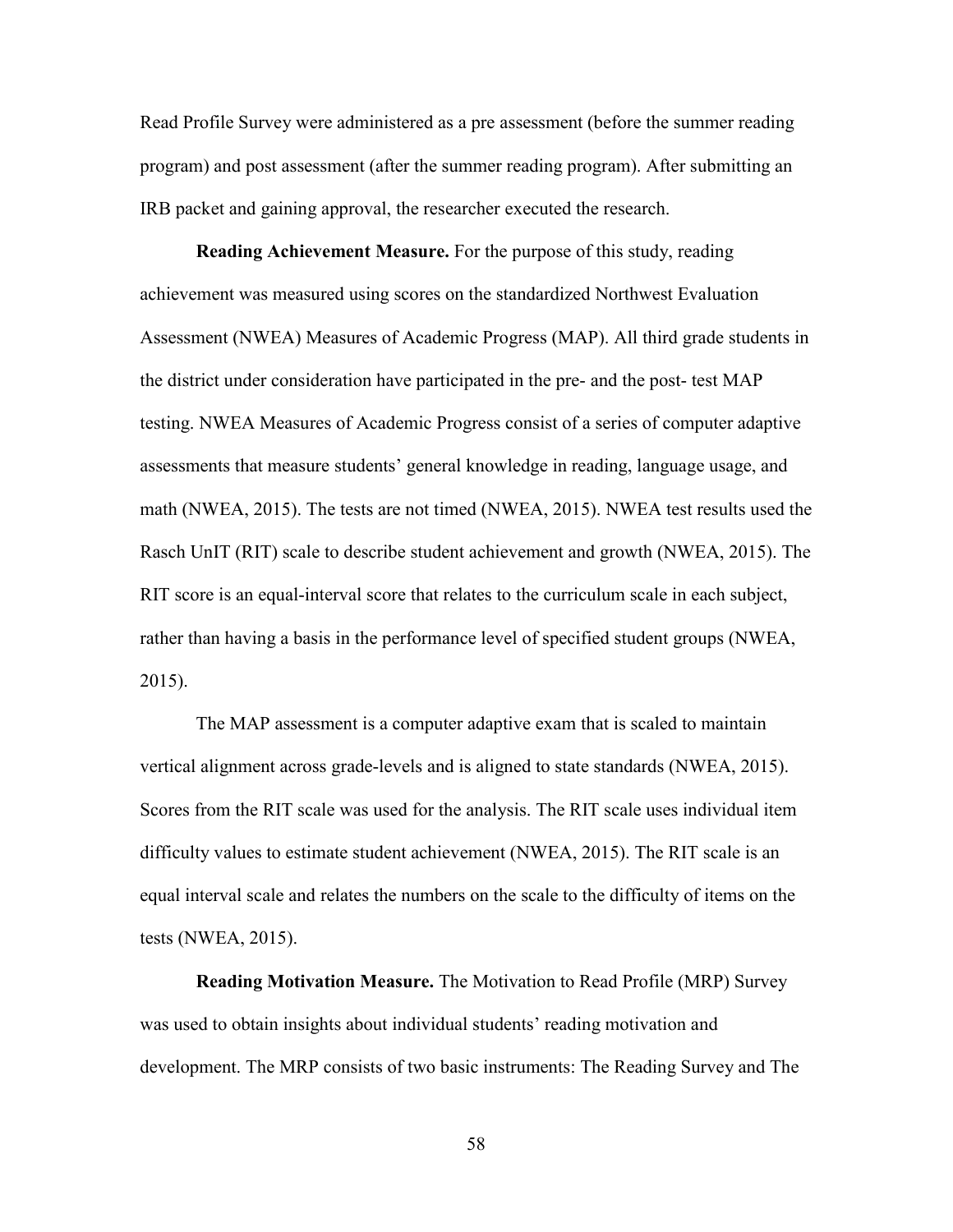Conversational Interview (Gambrell et al., 1996). The study used the survey to assess the specific dimensions of reading motivation, self-concept as a reader, and value of reading. The Reading Survey is a Likert-type response scale, self-report, group-administered instrument (Gambrell et al., 1996). The MRP instrument consists of 20 items. Ten items on the survey focus on self-concept as a reader and are designed to gain information about students' self-perceived competence in reading and self-perceived performance relative to peers (Gambrell et al., 1996). The 10 value-of-reading items are designed to gain information about how students value reading tasks and activities (Gambrell et al., 1996).

**Interviews.** To obtain data needed to answer the qualitative research question, an open-ended interview question was used in the study. Data from interviews with three teachers, literacy coach, and district administrator were analyzed. The teacher interviews were a path to understanding the impact of the voluntary summer reading intervention program from their perspectives as they worked with students after they participated in the summer reading program. The interview data from the literacy coach addressed the literacy coaches' role, perception of the program's implementation, and all factors that facilitated the implementation of the summer reading program. The district administrator's interview helped to gain the leader's perception of the coordinating, implementing, and monitoring the summer reading program as well as students' reading achievement progress once they returned to school in the fall.

According to Maxwell (2005), research questions formulate what you want to understand; your interview questions are what you ask people in order to gain that understanding. Glesne (2011) asserted, "the opportunity to learn about what you cannot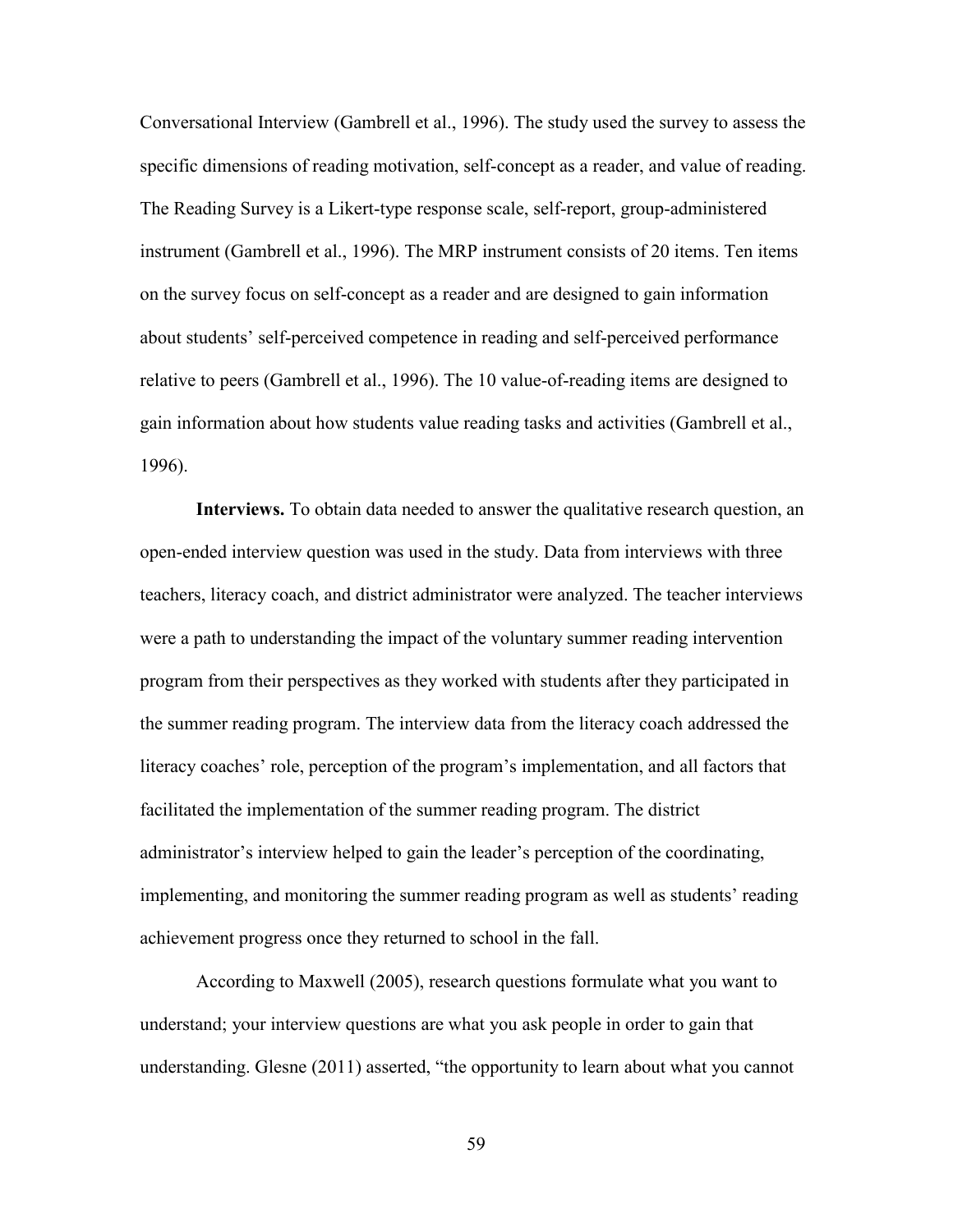see and to explore alternative explanations of what you do see is the special strength of interviewing in qualitative inquiry" (p. 25). Marshall and Rossman (2006) have identified interviewing as a useful way to get large amounts of data. The interviews were piloted with middle school teachers not participating in this study before being formally used with the teachers participating in the study.

Pre-obtained written permission to analyze the data was obtained from the participants. The researcher obtained consent by having the interviewee complete an informed consent form. Data reduction, using validated open, axial, and selective coding procedures was performed on the verbatim text.

# **Data Analysis**

To answer the research questions, quantitative and qualitative instruments were used to analyze the following data: NWEA Measures of Academic Progress (MAP) Assessment, Motivation to Read Profile Survey results, and interviews with teachers, the literacy coach, and district administrator.

Research Question 1 determined the impact of the HSCB summer reading intervention program consisting of eight books on the reading achievement of third grade students in a rural school district. Research Question 2 determined the impact of HSCB summer reading intervention program consisting of eight books on the reading motivation of third grade students in a rural school district. Research Question 3 determined the impact of the HSCB summer reading intervention program consisting of eight books and phone calls on the reading achievement of third grade students in a rural school district. Research Question 4 determined the impact of the HSCB summer reading intervention program consisting of eight books and phone calls on the reading motivation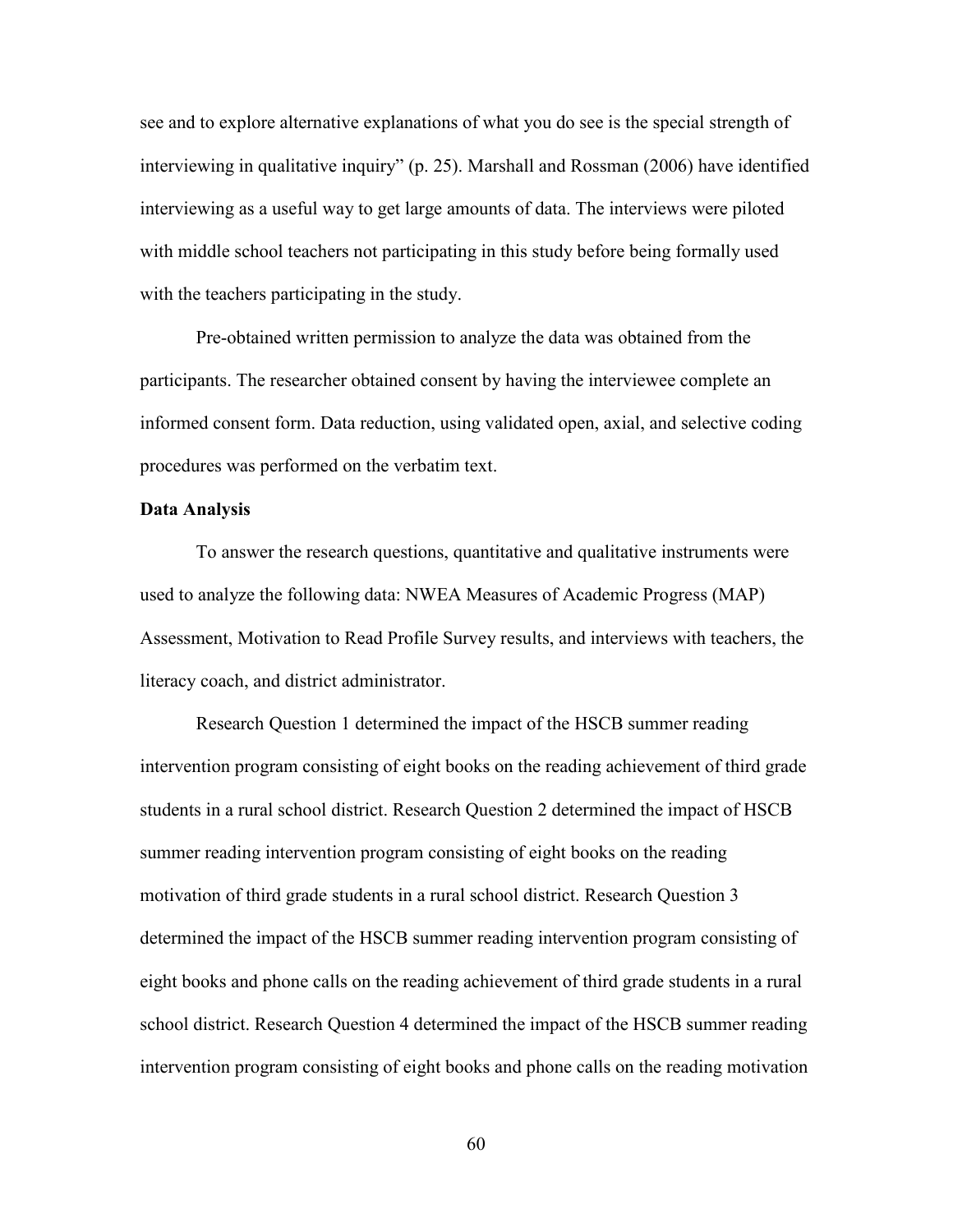of third grade students in a rural school district. Research Question 5 provided teachers' and instructional leaders' perceptions of the HSCB summer reading intervention program in a rural school district.

Research questions 1-4 were addressed using one tailed paired samples t-test. The items from the MRP survey were combined to create three scores: the self-concept subscale score, the value subscale score, and the (total) full survey score. The three scores were used as dependent variables in the paired samples t-test to assess the effect of the summer reading intervention program on motivation. A paired sample t-test was used to examine to assess the differences in reading motivation of the groups (books only and books/phone calls). The analysis was used to determine if there was a change in score from spring to fall.

SPSS (Statistical Package for the Social Sciences) software was used to perform the analyses. The analyses and hypotheses was organized to coincide with the research questions presented in the study.

Research Question 5 was addressed using interviews. Qualitative methods included interviews with three teachers, a literacy coach and district administrator. According to Glesne (2011), "Qualitative researchers have an active role in producing the data they record through the questions they ask and the social interactions in which they take part" (p. 47). Semi-structured interviews using an interview guide to ensure that the interviewer obtains similar information from each participant should keep the interactions focused (Merriam, 2009). The instrument used in this study was the in-depth interview. McMillan and Schumacher (2010) described the in depth interview as, "Use openresponse questions to obtain data on participants' meaning." The interviews were audio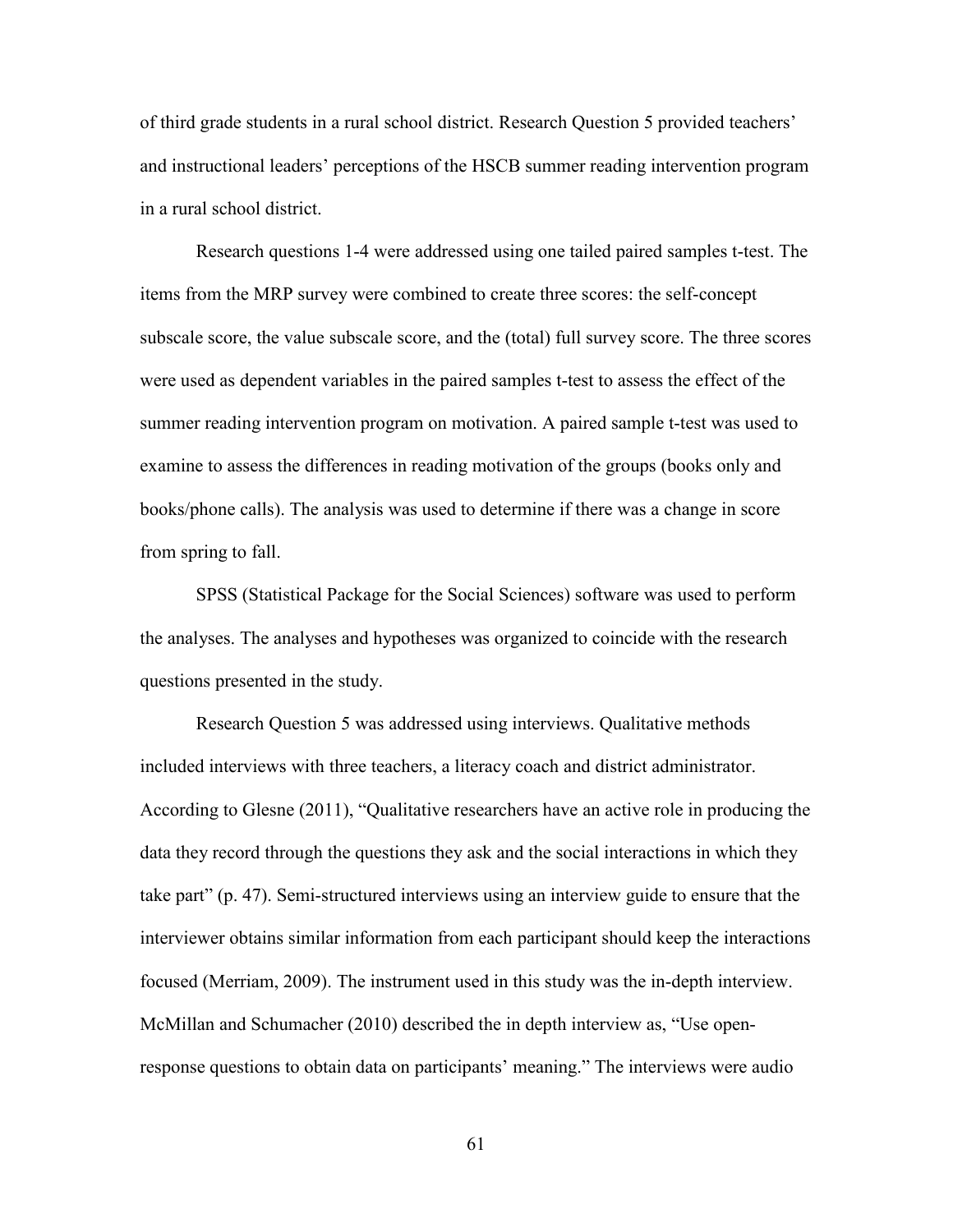recorded and transcribed. Coding procedures were used for the data collection. Codes was assigned to reference such items as perspectives held by the teachers, literacy coach and district administrator. Strauss and Corbin (1990) suggest coding procedures including: open coding, axial coding and selective coding. They describe open coding as data being broken down into discrete parts, closely examined, and compared for similarities and differences while axial coding puts those data back together in new ways by making connections in a category and its subcategories (Strauss & Corbin, 1990). Selective coding is used to identify the core category of data and relating it to other categories of data (Strauss & Corbin, 1990). Selective coding involves selecting a core category, systematically relating it to other categories, validating those relationships, and filling in categories that need further modification and development (Strauss & Corbin, 1990). The coding of the data helped the researcher analyze and describe developing themes. Describing and analyzing the themes from the data answered the research questions and formed an in depth understanding of the central phenomenon (Stauss  $\&$ Corbin, 1990).

Data triangulation was used for "convergence, corroboration, correspondence of results" from data in order to increase the validity of the study among multiple levels of bias and to gain an understanding of the impact of the summer reading program's impact on students' reading achievement and reading motivation (Greene, Caracelli, & Graham, 1989).

A triangulation design analyzed data from the interviews, reading achievement scores, and motivation to read profile scores. Using a concurrent triangulation strategy an assessment of the intervention's overall effectiveness relative to the project's objectives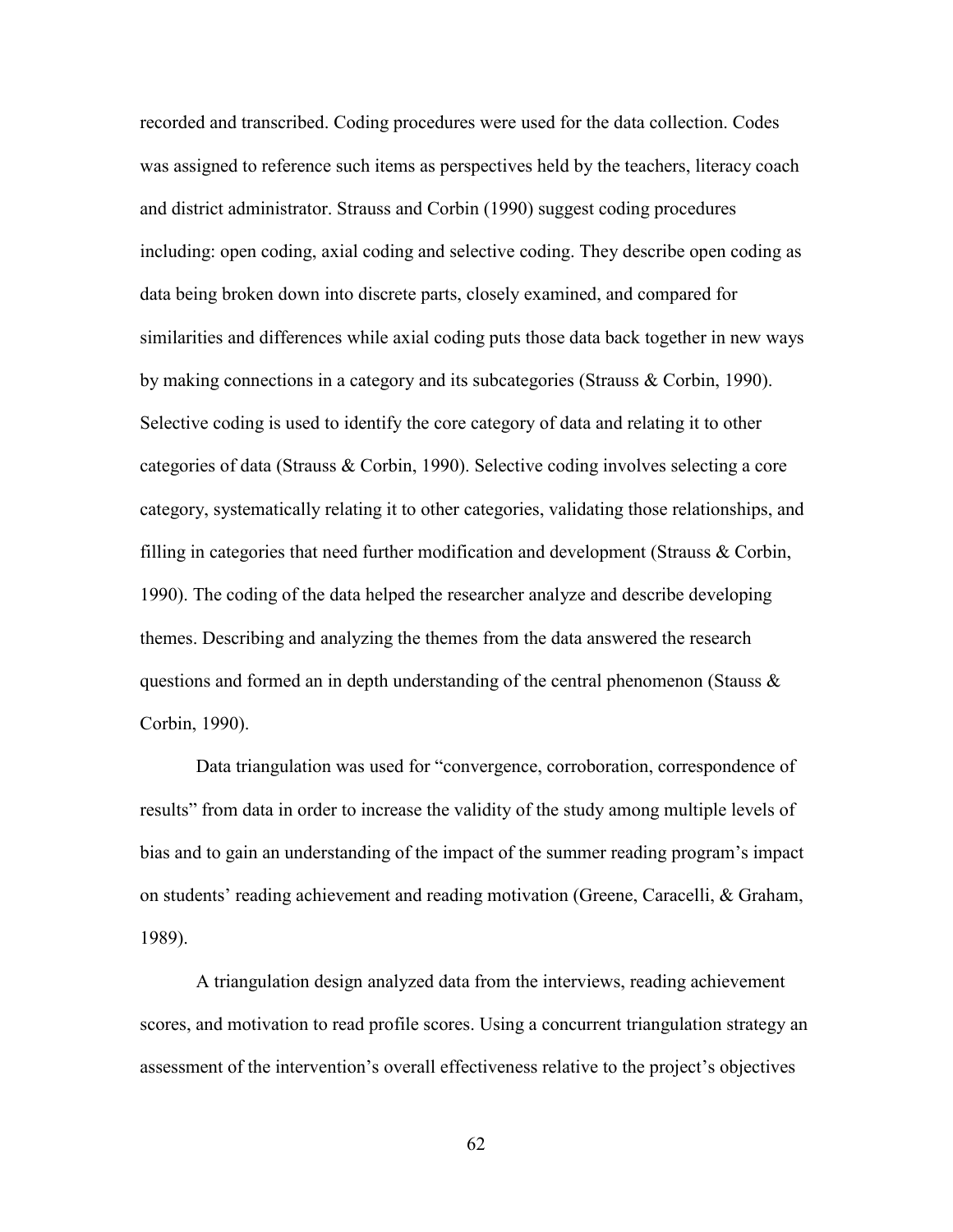was generated. The decision to use a concurrent triangulation design rested in the strategy's reputation for generating well-validated and substantiated findings as well as the relatively short data collection time period when compared to sequential strategies (Creswell, 2003).

### **Validity and Reliability**

Validity and reliability of both the data and findings was ensured by various means. Reliability refers to the extent to which the methods used in the study are consistent or can be replicated with similar results. The consistency would give the school confidence that the results actually represented the effectiveness of the program.

An assessment instrument is useful only if it is valid and reliable. Validity refers to the extent to which the researcher uses methods and procedures that ensure a high degree of research quality and rigor. Gall, Borg, and Gall (2003) described validity as the appropriateness, meaningfulness, and usefulness of the inferences made based on the data collected. There are a variety of ways to collect evidence and validity refers to the degree to which evidence supports any inferences of the researcher (Cresswell, 2013). On the other hand, reliability refers to the ability of the instrument to consistently measure that trait.

Yin (2011) emphasizes the use of construct validity, internal validity, external validity, and reliability to establish quality of research. Yin (2011) emphasizes that construct validity establishes correct operational measures for the concepts being studied. Yin (2011) recommends that researchers use three tactics to increase construct validity in the design of their study, by using multiple sources of evidence, establishing a chain of evidence, and having key informants review the draft of the case study report. Along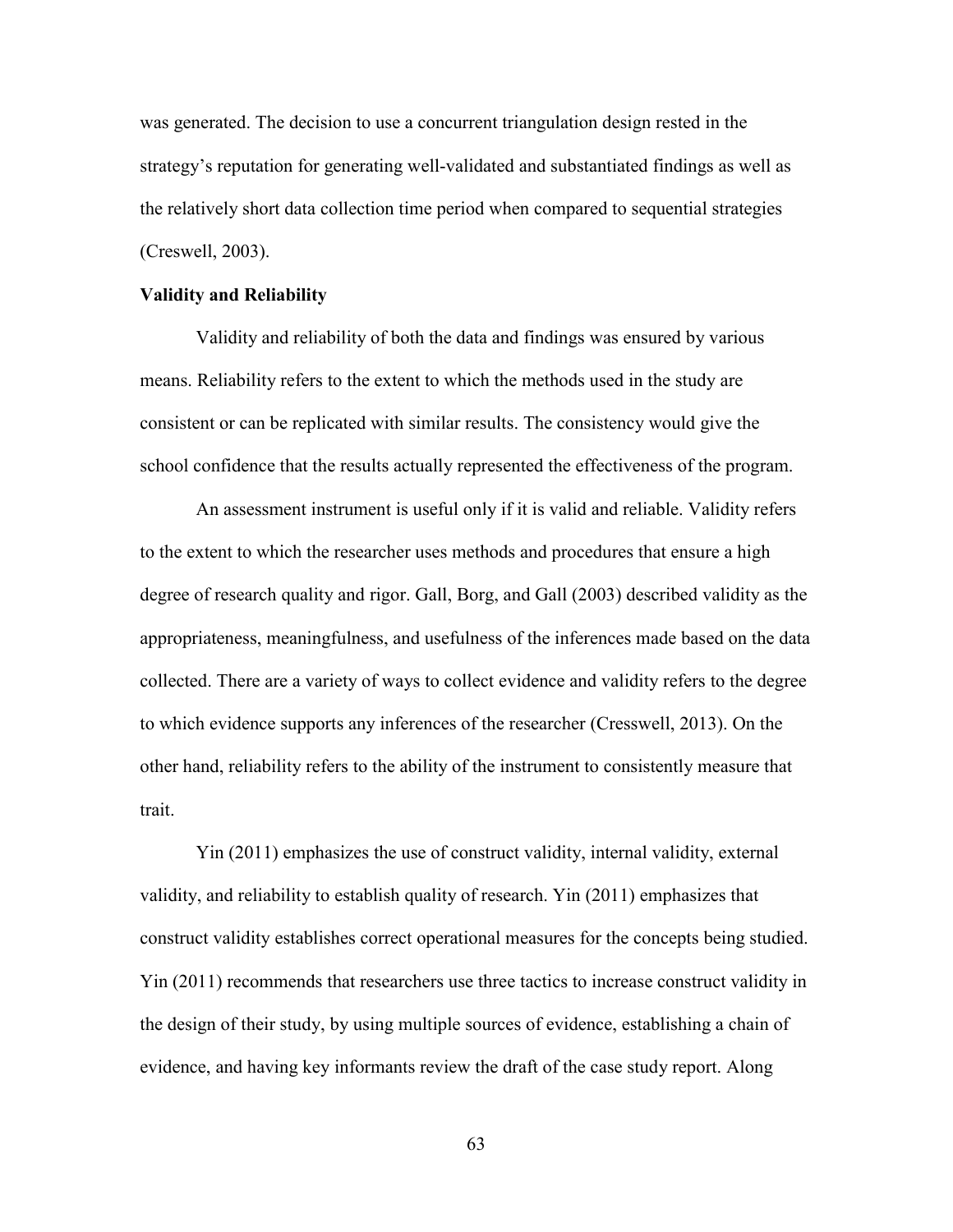these same lines, Yin (2011) also suggests that researchers increase the reliability of the information in a case study by establishing a clear chain of evidence that will allow an external observer to follow the derivation of any evidence from initial research questions to ultimate case study conclusions. Lincoln and Guba (1996) state the second test for judging the quality of a research design is internal validity and assessing internal validity is the central means for ascertaining the "truth value" of a given inquiry, that is, the extent to which it establishes how things really are and really work. Internal validity is also known as credibility, which is the degree of confidence that the findings of a particular inquiry have truth for the subjects with whom the study was carried out (Lincoln & Guba, 1996).

The different sources of data allowed for triangulation of the data, thereby enhancing reliability and validity of the data. Triangulation refers to checking the consistency of findings obtained by different methods of data-collection, checking the consistency of data obtained from different sources using the same method, using more than one researcher to review findings, repeating the same study in multiple sites of the same community or culture and using different perspectives or theories to interpret the data (Patton, 2001).

#### **Summary**

This combined methods study was designed to determine the impact that a voluntary summer reading intervention program had on students' reading achievement and reading motivation. Chapter Three presented an introduction to the methodology approach and design to the study. In addition, descriptive information that was used to answer the research questions were provided. The descriptive information included: the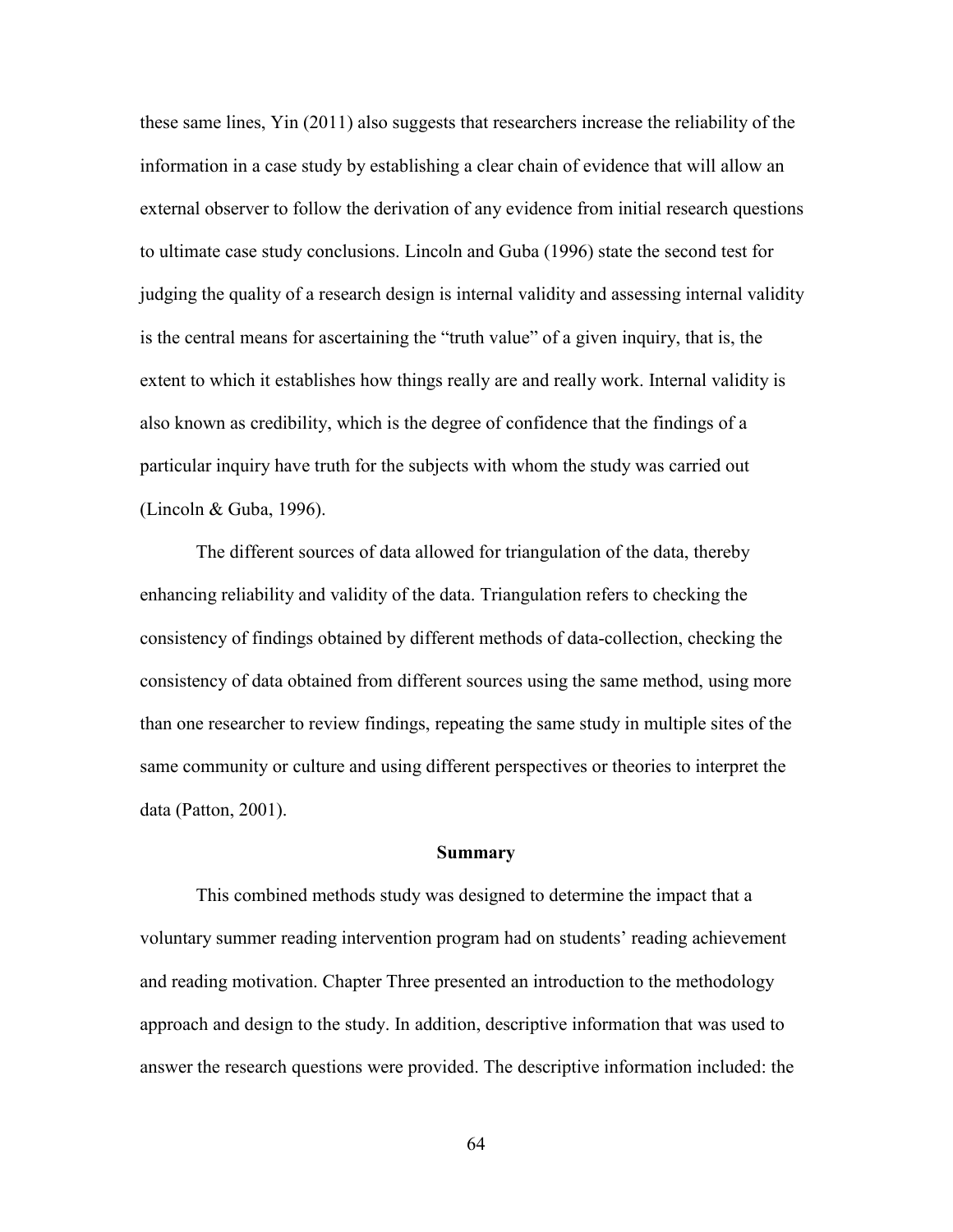participants, research site, study's validity and reliability, data collection and procedures, and data analysis. Finally, ethical considerations were addressed to ensure confidentiality.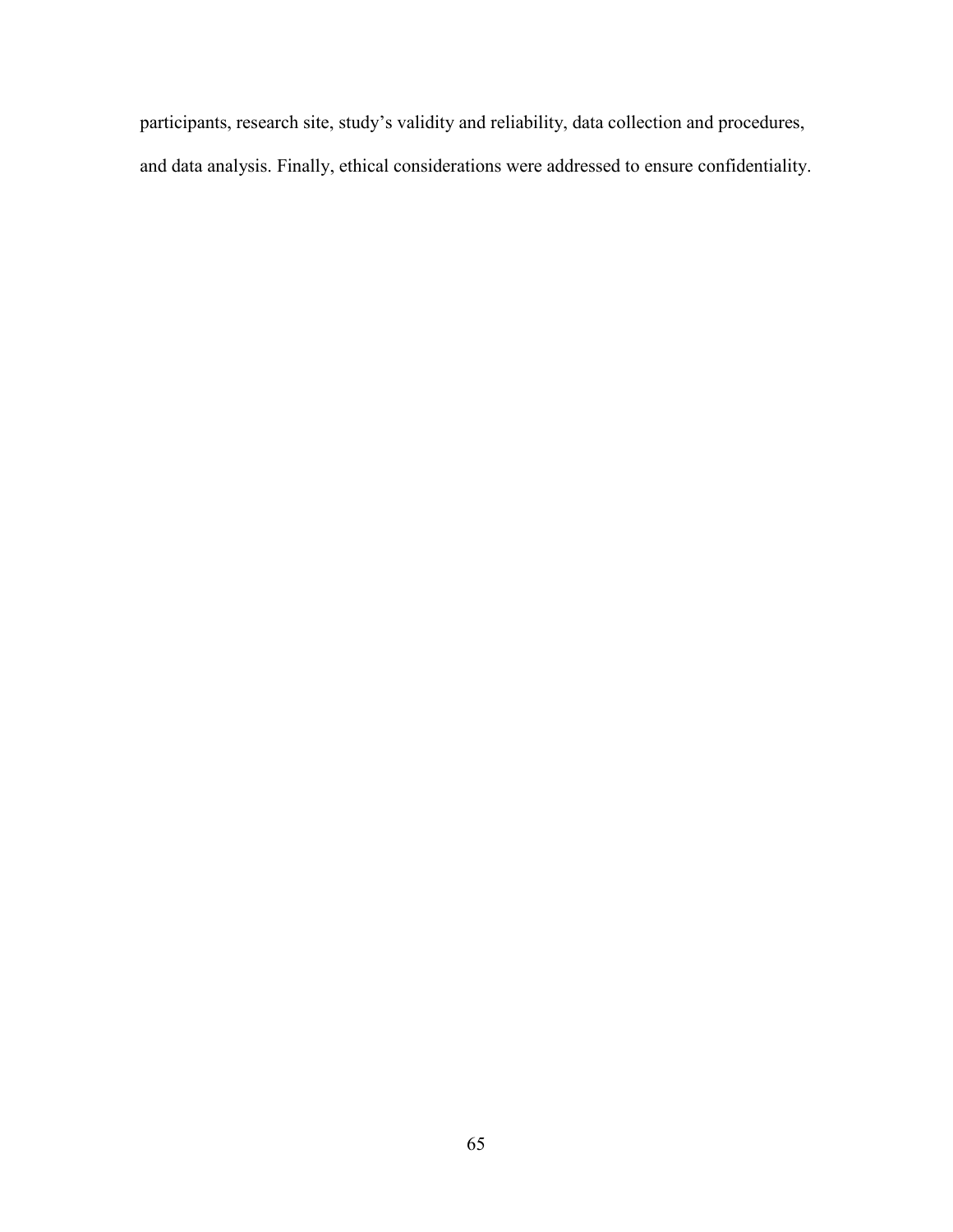# **CHAPTER FOUR**

## **FINDINGS**

The purpose of the study was to determine the impact of a voluntary summer reading intervention program that provided eight books to third grade students to read over the summer. Based on the literature, the goal of the summer reading intervention program was an attempt to mitigate reading loss and reading motivation that students experience during the summer, especially students living in poverty.

The methodology for this study was combined methods, in which both qualitative and quantitative data was collected, analyzed separately, and merged for interpretation related to the study. By gathering and analyzing both types of data sets, a comprehensive analysis of the research questions was achieved. Using the Statistics Package for the Social Sciences v. 22, paired t-tests were administered using data collected in the spring 2015 and fall 2015 before and after the summer reading intervention program. The MAP Reading scores and Motivation to Read Profile Survey scores provided information for the quantitative research questions. Data for the qualitative question was gathered using one question developed to gain free and open responses from the participants during a 20 to 30 minute interview. The question was open enough to allow them to elaborate beyond the question, as they felt necessary. The sampling consisted of teachers of third-grade students only, a literacy coach and a district administrator. The participants were all educators presently employed in the elementary school and school district.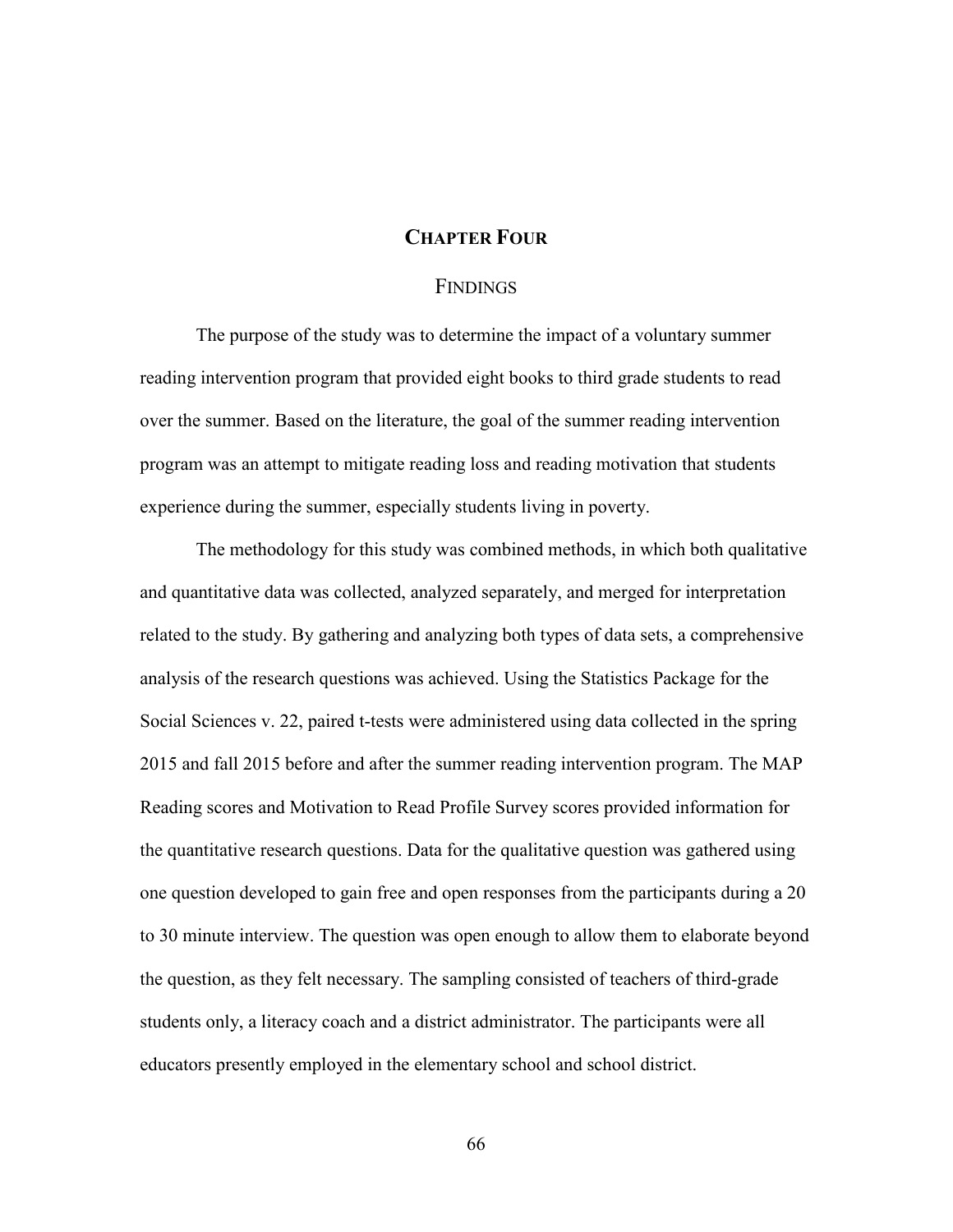The outcomes of the study help explain how a voluntary summer reading intervention program impacts third grade students' reading achievement and reading motivation.

The quantitative research questions of the study determined the difference that participation in a summer reading intervention program have on third grade students' reading achievement and reading motivation in a rural school district. The qualitative research question involved analyzing the perceptions of teachers and instructional leaders with respect to the effects of a summer reading intervention program on students' reading achievement and reading motivation. The research questions of this study are as follows:

RQ1. What is the impact of the HSCB summer reading intervention program consisting of eight books on the reading achievement of third grade students in a rural school district?

RQ2. What is the impact of HSCB summer reading intervention program consisting of eight books on the reading motivation of third grade students in a rural school district?

RQ3. What is the impact of the HSCB summer reading intervention program consisting of eight books and phone calls on the reading achievement of third grade students in a rural school district?

RQ4. What is the impact of the HSCB summer reading intervention program consisting of eight books and phone calls on the reading motivation of third grade students in a rural school district?

RQ5. What are teachers' and instructional leaders' perceptions of the HSCB summer reading intervention program in a rural school district?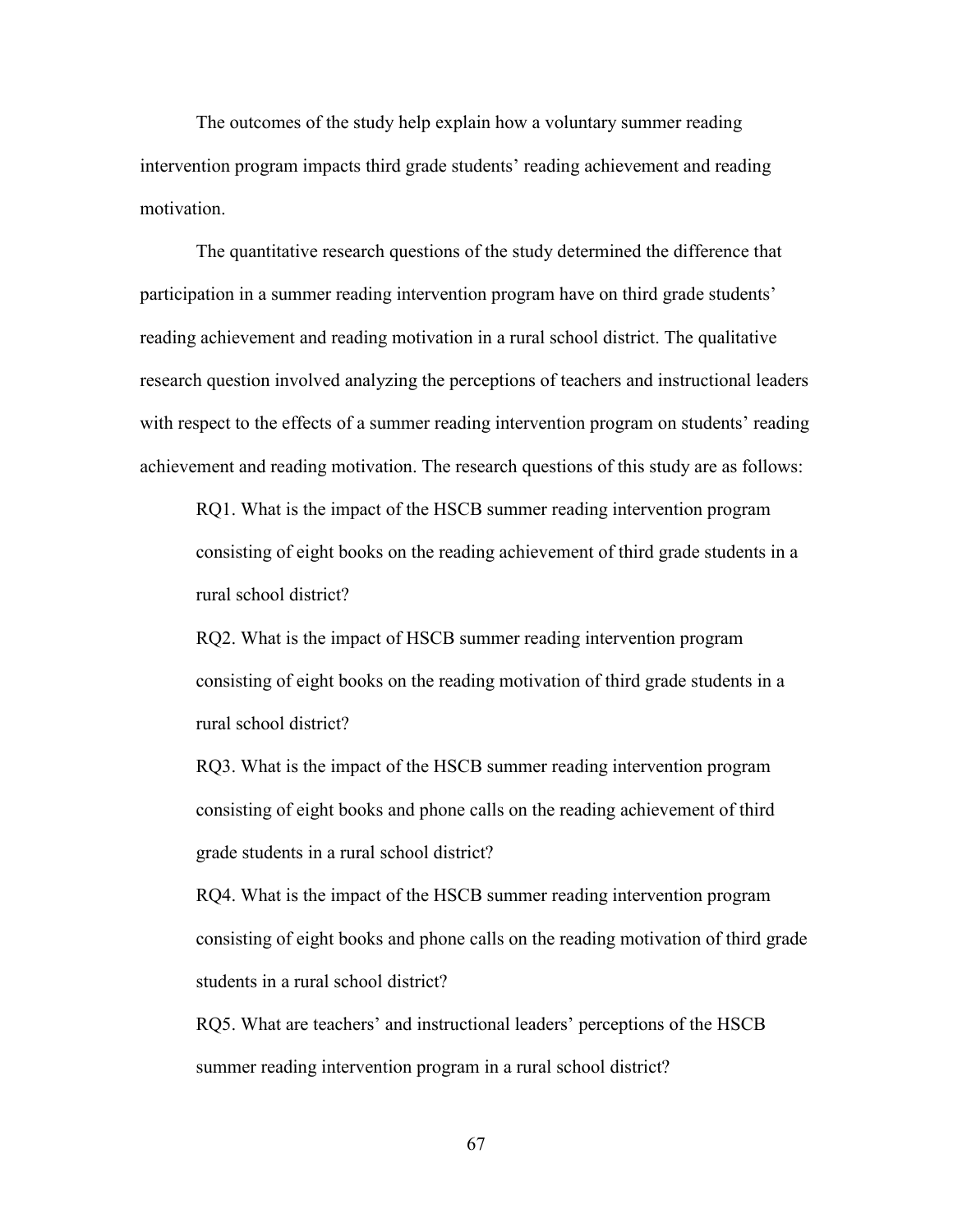The independent variable in research questions 1-4 was the HSCB voluntary summer reading intervention program. The goal was to ensure that students had access to books on their reading level and reading interest to read over the summer. The dependent variables in research questions 1-4 were the students' score on the MAP Reading Assessment and the Motivation to Read Profile Survey score. The spring (end of school year) reading achievement and reading motivation scores were compared to the students' scores on the same instruments used in the fall (beginning of school year). The goal was to determine if providing students with eight self-selected books on their independent reading level and preference to read over the summer would mitigate summer reading loss and develop a stronger sense in the student of being a confident reader who values reading.

This chapter provides the results from the statistical methods outlined in the previous chapter that were used to answer the research questions. The results of the data analysis for the study's research questions are presented separately for the research questions that were addressed using quantitative vs. qualitative methods. Research results for questions 1- 4 addressed using quantitative methods are presented first, followed by results for the qualitatively addressed research question 5. The statistical outcomes are provided for the quantitative research questions. Next, the results of the statistical tests are presented along with additional analyses of the data sets relevant to further investigation of the research questions.

### **Findings Related to Research Question 1**

The researcher collected data from the pretest/posttest MAP Reading Achievement scores to determine the difference between spring (difference in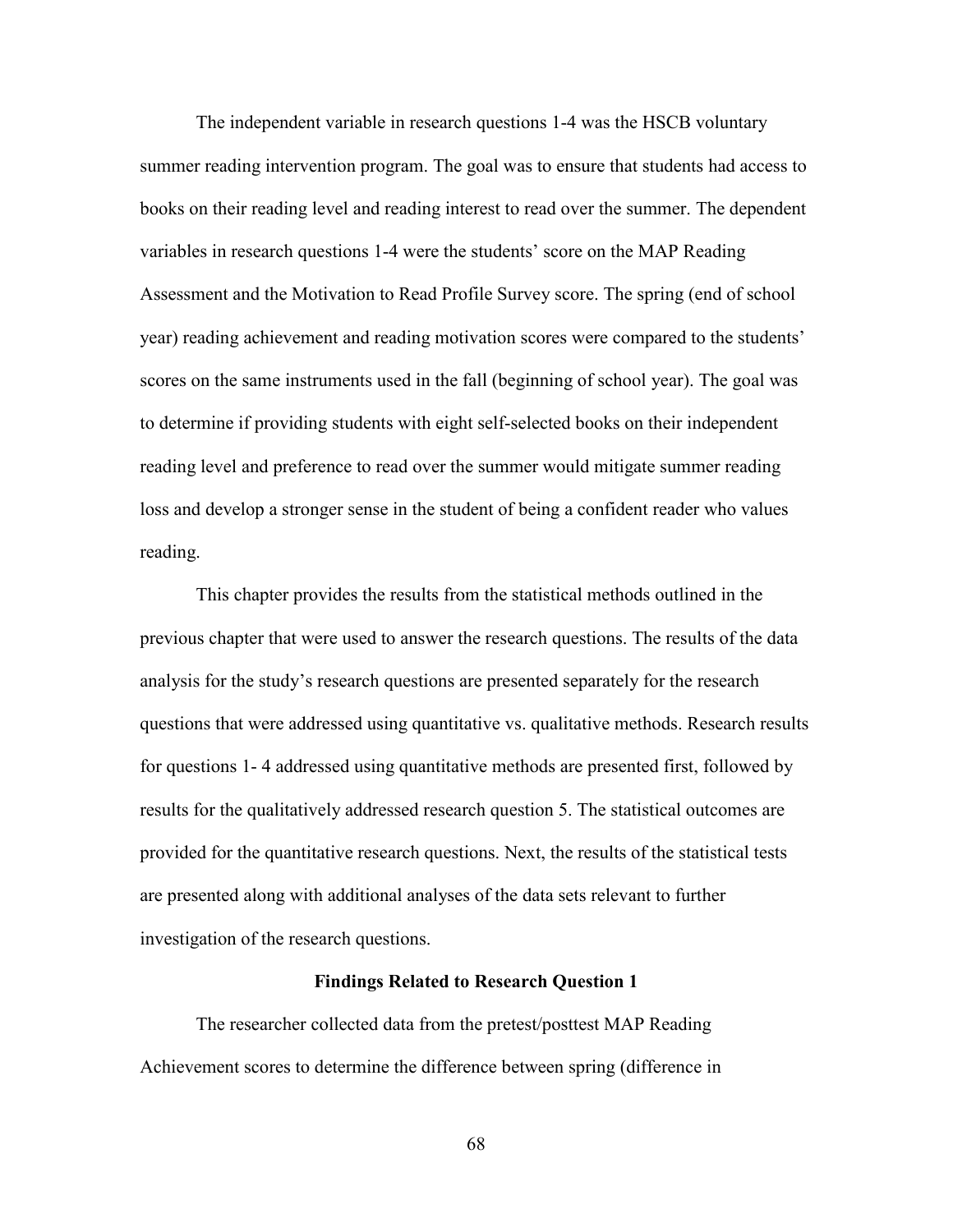pretest/posttest scores) and fall. The sample obtained for quantitatively addressing this study's research questions consisted of third grade students in an elementary school of a rural school district. The students were randomly assigned to a group (group 1) that received eight self-selected books matched to their independent reading level and interest.

| <b>Research Question</b>                                                                                                                                                                 | Measurement                      | Test          |
|------------------------------------------------------------------------------------------------------------------------------------------------------------------------------------------|----------------------------------|---------------|
| RQ1. What is the impact of the HSCB<br>summer reading intervention program<br>providing eight books on the reading<br>achievement of third grade students in<br>a rural school district? | MAP Reading<br>Achievement Score | Paired t-test |

*Figure 4.1.* Research Question 1.

A RIT score indicates the difficulty level at which the student is answering about 50% of the questions correctly (NWEA, 2015). RIT scores range from about 140 to 300. Students typically begin at a level of 140 to 190 in the third grade and progress to the level of 240 to 300 by the time they are assessed in high school. A typical high reading score is 240.

The results for this research question are shown below in Tables 4.1, 4.2, and 4.3. A paired-samples t-test was conducted to compare Spring MAP Reading RIT Scores to Fall MAP Reading RIT Scores. For the 3rd grade students participating in the summer reading intervention program (*N*=43), the test showed that the difference in the MAP Reading RIT scores between Spring (M=191.42, SD= 8.161) and Fall (M=192.09, SD=18.217) was not a statistically significant;  $t=$  (-.527) =, p = .3005. Further, in order to determine the magnitude of the difference the summer reading intervention program made on student's reading achievement, the effect size was calculated. The Cohen's effect size value (*d*=.037) suggested a small effect.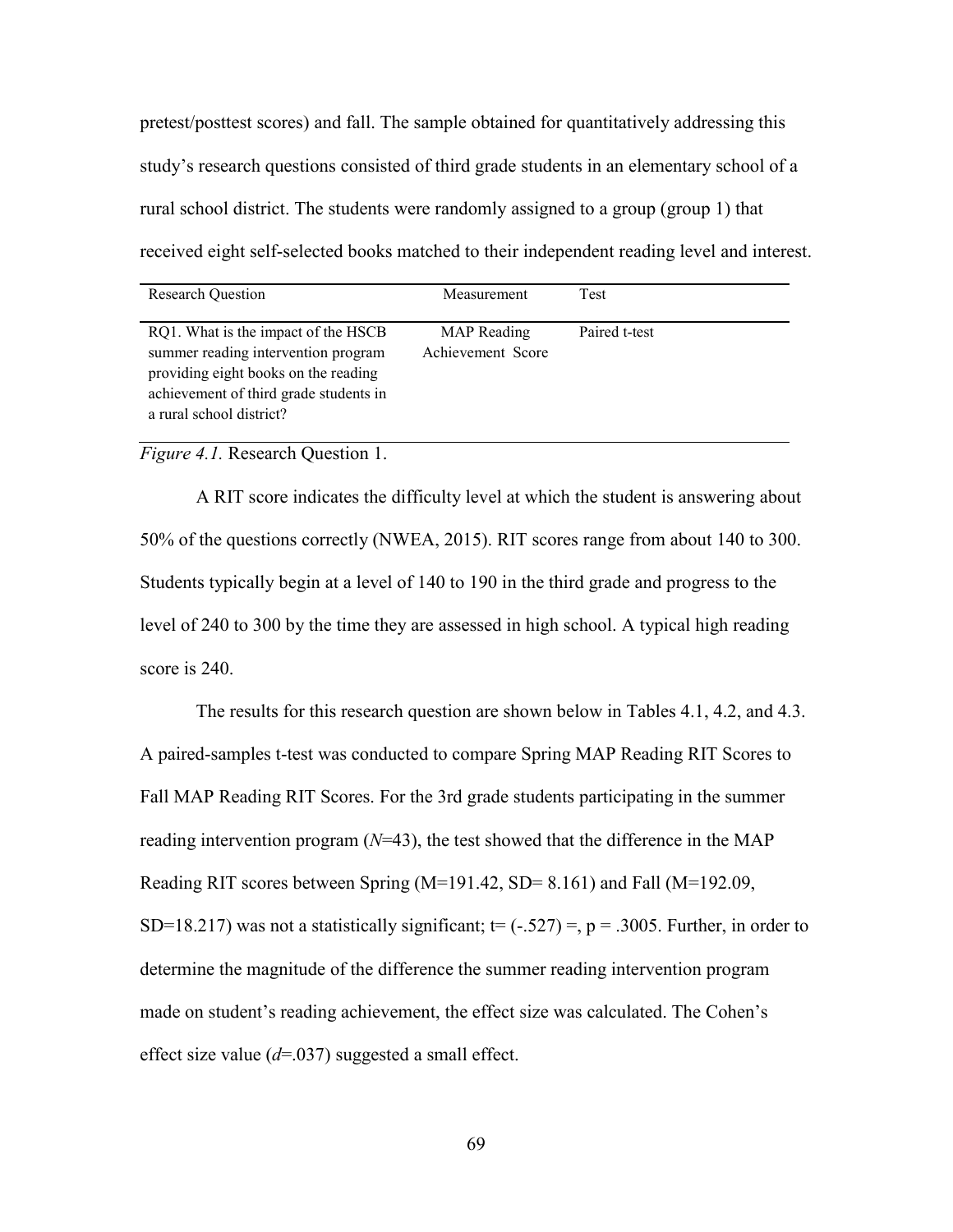## Table 4.1

*Difference in Change of Scores on Spring 2015 and Fall 2015 Reading Achievement*

|                                   | Mean   | n  | Std.<br>Deviation | Standard<br>Error Mean |
|-----------------------------------|--------|----|-------------------|------------------------|
| Spring 2015 MAP Reading RIT Score | 19142  | 43 | 18 161            | 2.770                  |
| Fall 2015 MAP Reading RIT Score   | 192.09 | 43 | 18 217            | 2.778                  |

## Table 4.2

*Paired Samples t-test Statistics for Table 1*

|                                                 | 95% Confidence Interval of the Difference |                       |                       |          |       |        |    |                      |
|-------------------------------------------------|-------------------------------------------|-----------------------|-----------------------|----------|-------|--------|----|----------------------|
| Spring 2015<br><b>MAP</b> Reading<br>Score      | Mean                                      | Std.<br>Deviatio<br>n | Std.<br>Error<br>Mean | Lower    | Upper | t      | df | Sig.<br>$(1-tailed)$ |
| and<br>Fall 2015<br><b>MAP</b> Reading<br>Score | $-.674$                                   | 8.397                 | 1.281                 | $-3.259$ | 1.910 | $-527$ | 42 | .3005                |

Table 4.3

*Paired Samples Correlations*

|                                       | N  | Correlation | Sig. |
|---------------------------------------|----|-------------|------|
| Spring 2015 MAP<br>Reading Score      | 43 | .893        | .000 |
| Fall 2015<br><b>MAP Reading Score</b> |    |             |      |

# **Findings Related to Research Question 2**

The researcher collected data from the pretest/posttest Motivation to Read Profile Survey scores to determine the difference between spring (difference in pretest/posttest scores) and fall. The sample obtained for addressing this study's quantitative research questions consisted of third grade students in a rural elementary school. The students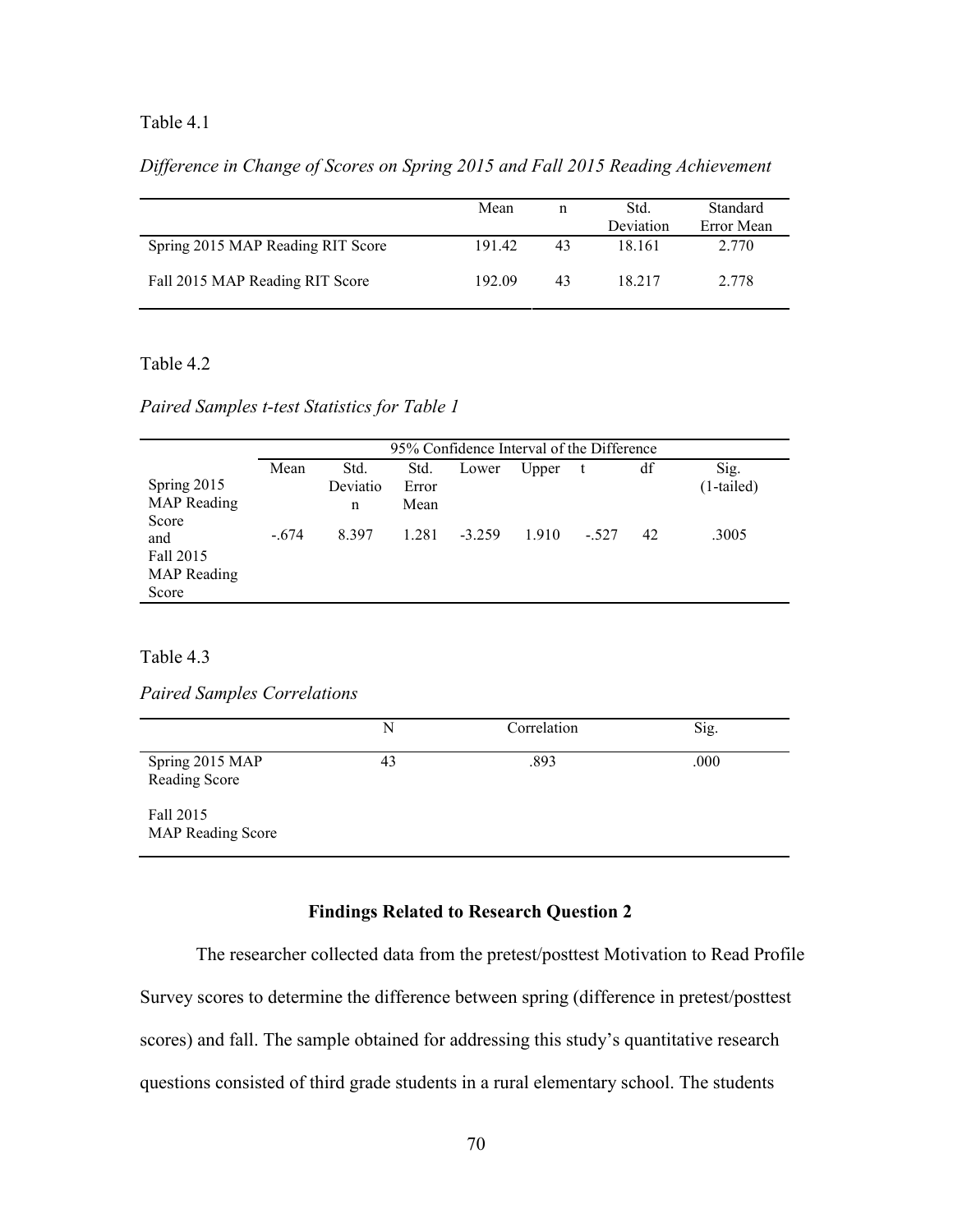were randomly assigned to a group (group 1) that received eight self-selected books on their independent reading level.

The results for this research question are shown below in Tables 4.4, 4.5, and 4.6. A paired-samples t-test was conducted to compare Spring Motivation to Read Profile Survey Scores to Fall Motivation to Read Profile Survey Scores. For the 3rd grade students participating in the summer reading intervention program (*N*= 26), the test showed that the difference in the Motivation to Read Profile Survey scores between Spring (M= 76.19, SD=11.239) and Fall (M=79.81, SD=10.334) was not a statistically significant;  $t = (-1.578)$ ,  $p = .0635$ . Further, in order to determine the magnitude of the difference the summer reading intervention program made on student's reading motivation, the effect size was calculated. The Cohen's effect size value (*d*=-0.35) suggested a small effect.

| <b>Research Question</b>                                                                                                                                                                 | Measurement                                       | Data Analysis |
|------------------------------------------------------------------------------------------------------------------------------------------------------------------------------------------|---------------------------------------------------|---------------|
| RQ 2. What is the impact of HSCB<br>summer reading intervention program<br>consisting of eight books on the reading<br>motivation of third grade students in a<br>rural school district? | Motivation to Read Profile<br><b>Survey Score</b> | Paired t-test |

*Figure 4.2.* Research Question 2.

### Table 4.4

*Difference in Change of Scores on Spring 2015 and Fall 2015 Reading Motivation*

|                                                     | Mean  | n  | Std.<br>Deviation | Standard<br>Error<br>Mean |
|-----------------------------------------------------|-------|----|-------------------|---------------------------|
| Spring 2015 Motivation to Read Profile Survey Score | 76.19 | 26 | 11.239            | 2.204                     |
| Fall 2015 Motivation to Read Profile Survey Score   | 79.81 | 26 | 10 334            | 2.027                     |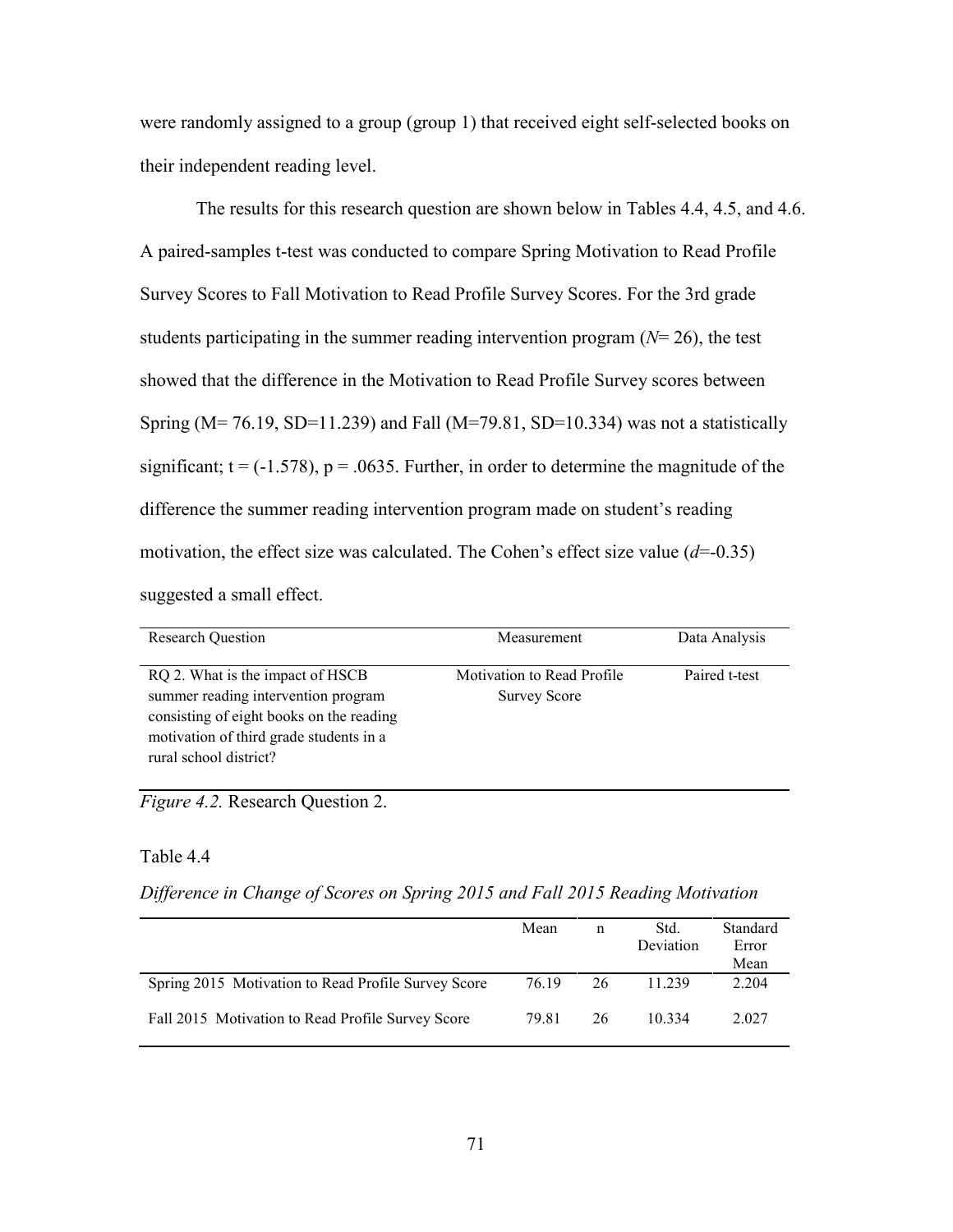## Table 4.5

*Paired Samples t-test Statistics for Table 4*

|                                      | 95% Confidence Interval of the Difference |                   |                       |         |       |          |    |                      |
|--------------------------------------|-------------------------------------------|-------------------|-----------------------|---------|-------|----------|----|----------------------|
| Spring 2015<br>Motivation<br>to Read | Mean                                      | Std.<br>Deviation | Std.<br>Error<br>Mean | Lower   | Upper |          | df | Sig.<br>$(1-tailed)$ |
| Fall 2015<br>Motivation<br>to Read   | 3.615                                     | 11.683            | 2.291                 | $-8334$ | 1.103 | $-1.578$ | 25 | .0635                |

### Table 4.6

*Paired Samples Correlations*

|                                | N  | Correlation | Sig. |  |
|--------------------------------|----|-------------|------|--|
| Spring 2015 Motivation to Read | 26 | .416        | .035 |  |
| Fall 2015 Motivation to Read   |    |             |      |  |

### **Findings Related to Research Question 3**

The researcher collected data from the pretest/posttest MAP Reading RIT scores to determine the difference between spring (difference in pretest/posttest scores) and fall. The sample obtained to address this study's quantitative research questions consisted of third grade students in an elementary school of a rural school district. The students were randomly assigned to a group (group 3) that received eight self-selected books on their independent reading level.

| <b>Research Question</b>                                                                                                                                                                                 | Measurement                      | Test          |
|----------------------------------------------------------------------------------------------------------------------------------------------------------------------------------------------------------|----------------------------------|---------------|
| RQ3. What is the impact of HSCB<br>summer reading intervention program<br>consisting of eight books and phone<br>calls on the reading achievement of third<br>grade students in a rural school district? | MAP Reading Achievement<br>Score | Paired t-test |

*Figure 4.3.* Research Question 3.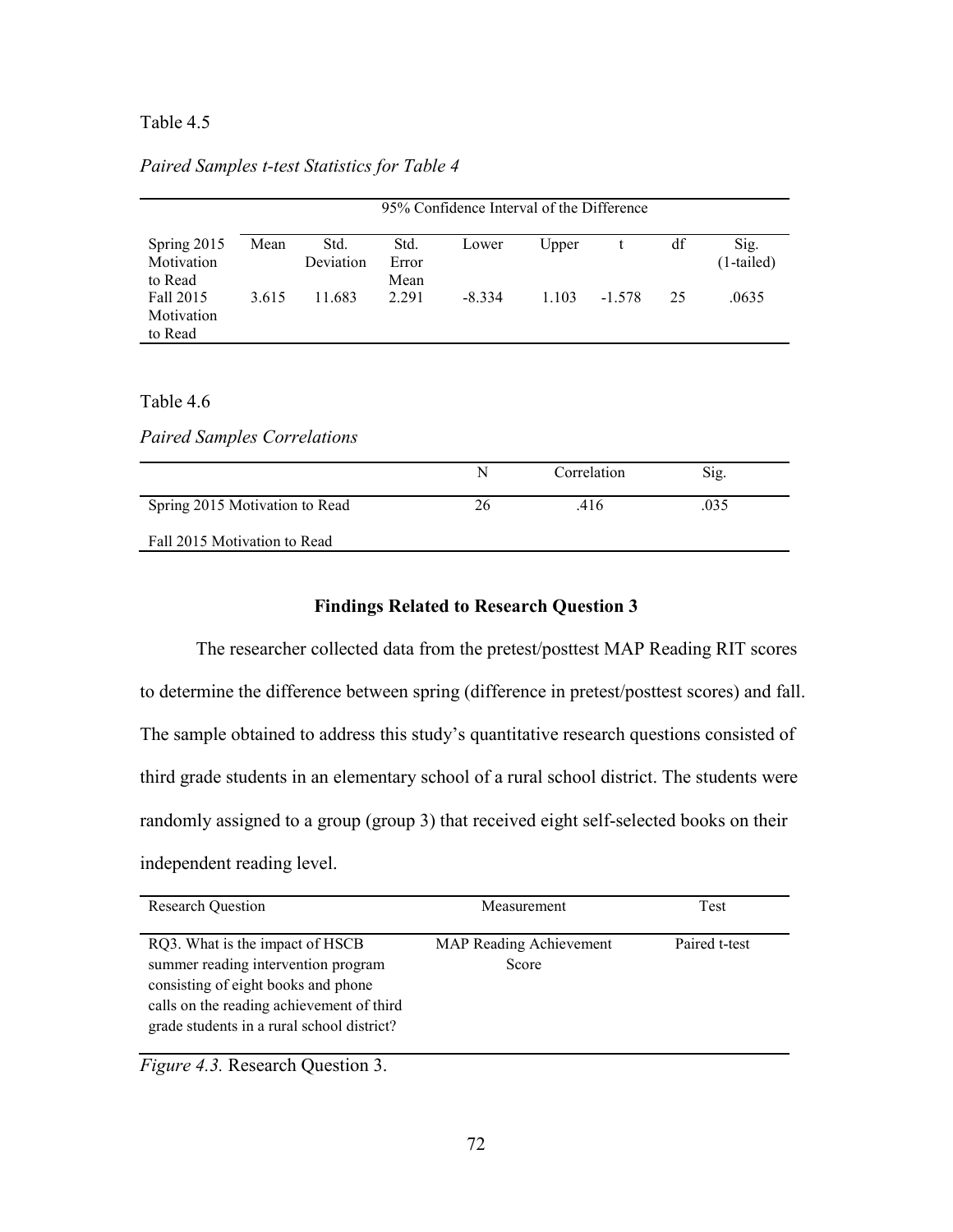A RIT score indicates the difficulty level at which the student is answering about 50% of the questions correctly (NWEA, 2015). RIT scores range from about 140 to 300. Students typically begin at a level of 140 to 190 in the third grade and progress to the level of 240 to 300 by the time they are assessed in high school. A typical high reading score is 240.

The results for this research question are shown below in Tables 4.7, 4.8, and 4.9. A paired-samples t-test was conducted to compare Spring MAP Reading Scores to Fall MAP Reading RIT Scores. For the 3rd grade students participating in the summer reading intervention program  $(N=24)$ , the test showed that the difference in the MAP Reading RIT scores between Spring (M=  $186.79$ , SD=  $17.98$ ) and Fall (M= $187.21$ , SD= $17.398$ ) was not a statistically significant;  $t = (-0.339)$ ,  $p = .005$ . Further, in order to determine the magnitude of the difference the summer reading intervention program made on student's reading achievement, the effect size was calculated. The Cohen's effect size value (*d*= - 0.024) suggested the effect was small.

Table 4.7

|                               | Mean   | N  | Std.<br>Deviation | Standard<br>Error Mean |
|-------------------------------|--------|----|-------------------|------------------------|
| Spring 2015 MAP Reading Score | 186.79 | 24 | 1798              | 3.633                  |
| Fall 2015 MAP Reading Score   | 187.21 | 24 | 17 398            | 3.551                  |

*Difference in Change of Scores on Spring 2015 and Fall 2015 Reading Achievement*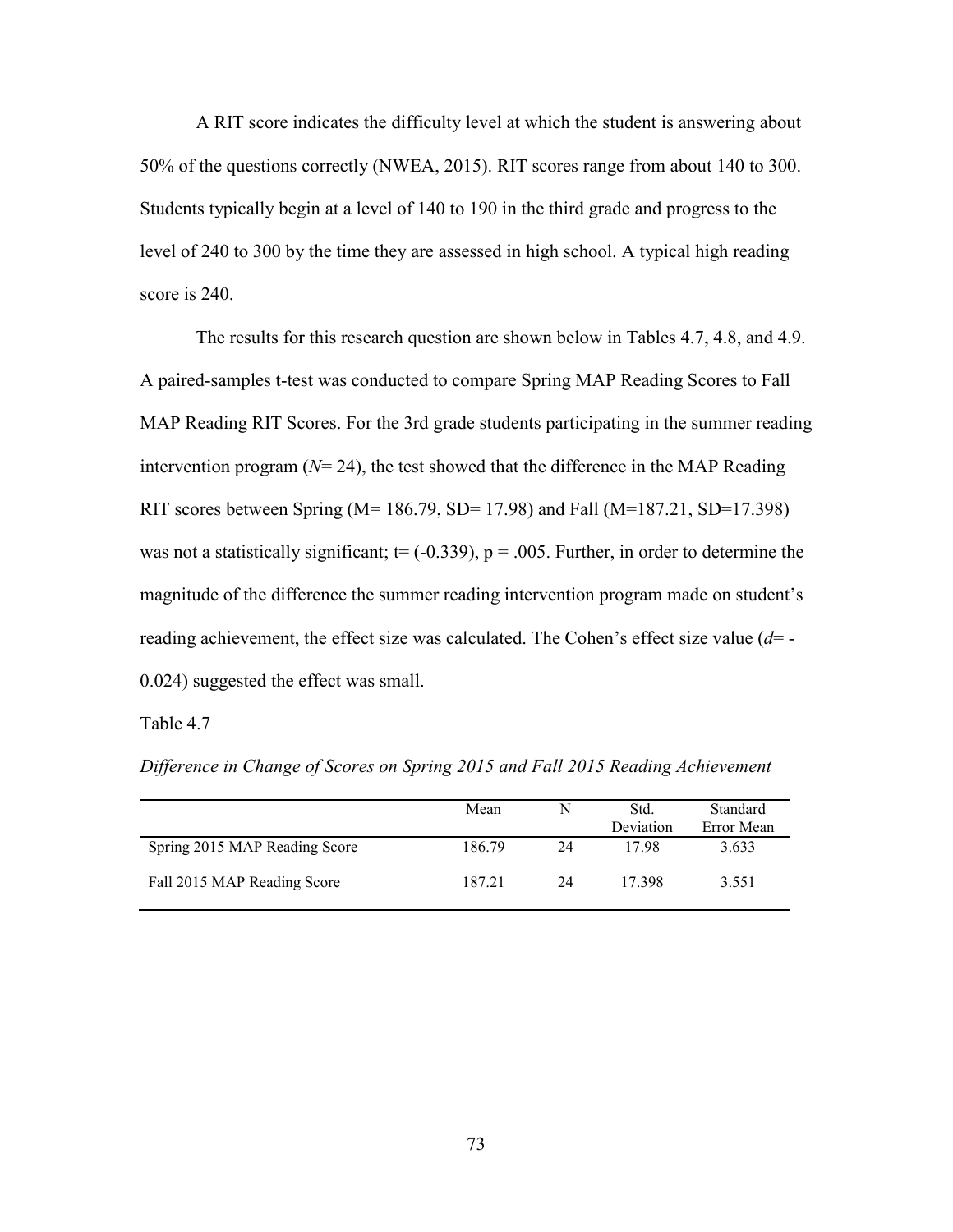## Table 4.8

|            |          |          |       | 95%        |       |          |    |              |
|------------|----------|----------|-------|------------|-------|----------|----|--------------|
| Spring     |          |          |       | Confidenc  |       |          |    |              |
| 2015 MAP   |          |          |       | e Interval |       |          |    | Sig.         |
| Reading    |          |          |       | of the     |       |          |    | $(1-tailed)$ |
| Score      |          |          |       | Difference |       |          | df |              |
|            | Mean     | Std.     | Std.  |            |       |          |    |              |
| Fall 2015  |          | Deviatio | Error |            |       |          |    |              |
| <b>MAP</b> |          | n        | Mean  | Lower      | Upper |          |    |              |
| Reading    | $-0.417$ | 6.021    | 1.229 | $-2.959$   | 2.126 | $-0.339$ | 23 | .185         |
| Score      |          |          |       |            |       |          |    |              |

### *Paired Samples t-test Statistics for Table 7*

### Table 4.9

*Paired Samples Correlations*

|                                         | N  | Correlation | Sig.  |
|-----------------------------------------|----|-------------|-------|
| Spring 2015<br><b>MAP Reading Score</b> | 24 | 0.942       | 0.000 |
| Fall 2015<br><b>MAP Reading Score</b>   |    |             |       |

## **Findings Related to Research Question 4**

The researcher collected data from the pretest/posttest Motivation to Read Profile Survey scores to determine the difference between spring (difference in pretest/posttest scores) and fall. The sample obtained for addressing this study's quantitative research questions consisted of third grade students in an elementary school of a rural school district. The students were randomly assigned to a group (group 3) that received eight self-selected books on their independent reading level.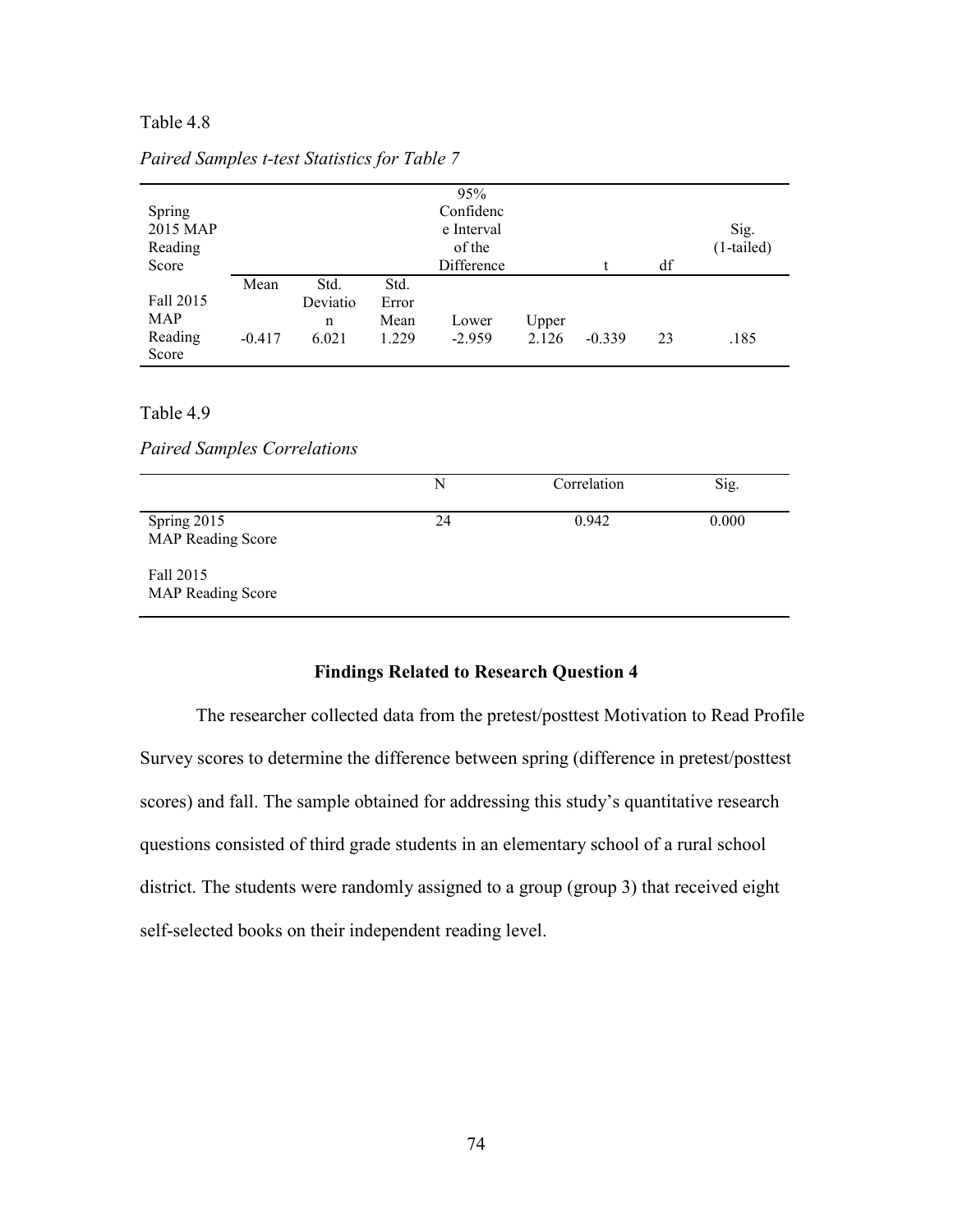| <b>Research Question</b>                                                                                                                                                                                      | Measurement                                              | Test          |
|---------------------------------------------------------------------------------------------------------------------------------------------------------------------------------------------------------------|----------------------------------------------------------|---------------|
| RQ4. What is the impact of<br>HSCB summer reading<br>intervention program consisting<br>of eight books and phone calls<br>on the reading motivation of<br>third grade students in a rural<br>school district? | <b>Motivation to Read Profile</b><br><b>Survey Score</b> | Paired t-test |

*Figure 4.4.* Research Question 4.

The results for this research question are shown below in Tables 4.10, 4.11, and 4.12. A paired sample t-test was conducted to compare Spring Motivation to Read Profile Survey Scores to Fall Motivation to Read Profile Survey Scores and determine if there was a difference. For  $3<sup>rd</sup>$  grade students participating in the summer reading intervention program (*N*=16), the test showed that the difference in the Motivation to Read Profile Survey scores between Spring  $(M=80.81, SD= 9.418)$  and Fall  $(M=80.13, SD=11.313)$ was not statistically significant;  $t = (.250)$ ,  $p = .005$ . Further, in order to determine the magnitude of the difference the summer reading intervention program made on student's reading motivation, the Cohen's effect size value ( $d=0.072$ ) suggested a small effect. Table 4.10

|                                          | Mean    | n  | Std.<br>Deviation | Standard<br>Error Mean |
|------------------------------------------|---------|----|-------------------|------------------------|
| Spring 2015 - Motivation to Read Profile | 80.8125 | 16 | 9.41785           | 2.35446                |
| <b>Survey Score</b>                      |         |    |                   |                        |
| Fall 2015 - Motivation to Read Profile   | 80.1250 | 16 | 11.31297          | 2.82824                |
| <b>Survey Score</b>                      |         |    |                   |                        |

*Difference in Change of Scores on Spring 2015 and Fall 2015 Reading Motivation*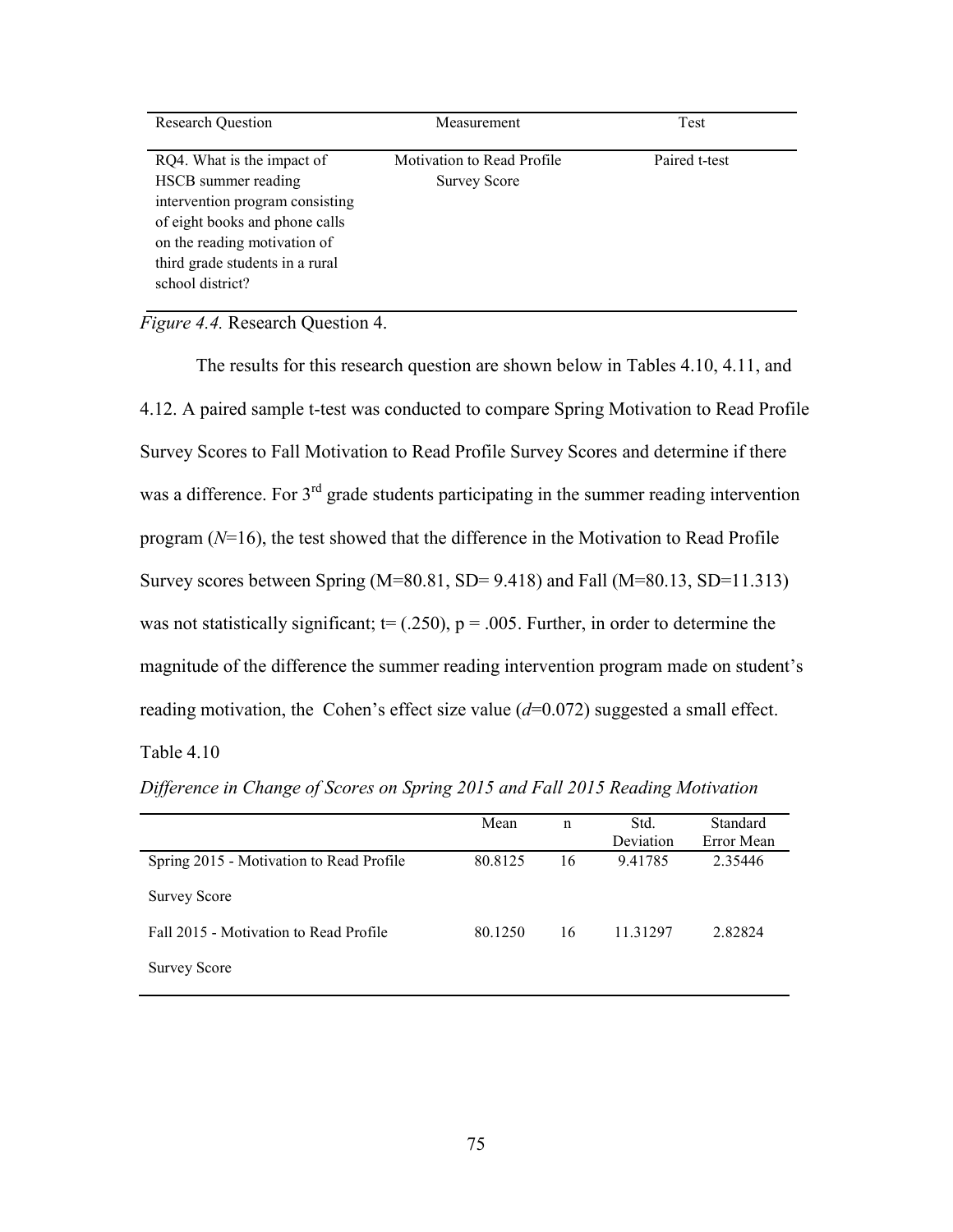## Table 4.11

|                                                                  | 95% Confidence Interval of the Difference |                   |                    |            |         |      |    |                      |
|------------------------------------------------------------------|-------------------------------------------|-------------------|--------------------|------------|---------|------|----|----------------------|
| Spring<br>2015                                                   | Mean                                      | Std.<br>Deviation | Std. Error<br>Mean | Lower      | Upper   | t    | df | Sig.<br>$(1-tailed)$ |
| Motivation<br>to Read<br>Profile<br>Survey<br>Score              | .68750                                    | 11.01949          | 2.75487            | $-5.18437$ | 6.55937 | .250 | 15 | .403                 |
| Fall 2015<br>Motivation<br>to Read<br>Profile<br>Survey<br>Score |                                           |                   |                    |            |         |      |    |                      |

## *Paired Samples t-test Statistics for Table*

## Table 4.12

*Paired Samples Correlations*

|                                                               | N  | Correlation | Sig. |
|---------------------------------------------------------------|----|-------------|------|
| Spring 2015 Motivation to Read Profile<br><b>Survey Score</b> | 16 | .447        | .083 |
| Fall 2015 Motivation to Read Profile<br><b>Survey Score</b>   |    |             |      |

# **Findings Related to Research Question 5**

| <b>Research Ouestion</b>                                                                                              | Measurement |            |
|-----------------------------------------------------------------------------------------------------------------------|-------------|------------|
| RQ5. What are teachers' perceptions of<br>the effects of HSCB with or without<br>phone calls of third grade students? | Perceptions | Interviews |

*Figure 4.5.* Research Question 5.

# **Overview of Teachers and Instructional Leaders**

The researcher collected data for the qualitative research question which involved

analyzing a literacy coach's, teacher's and district administrator's perceptions of the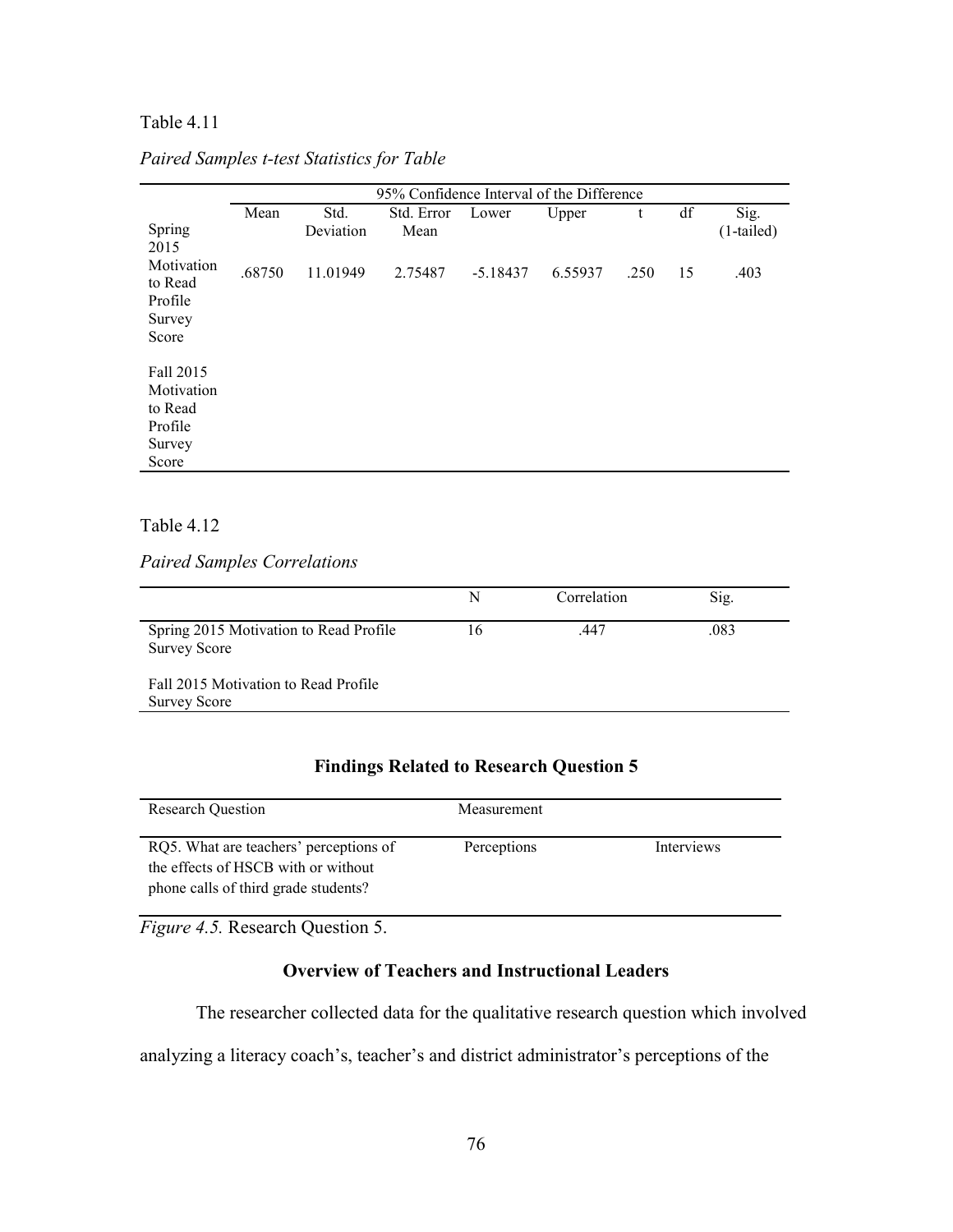summer reading intervention program on students' reading achievement and reading motivation.

**Participant 1:** Teacher A has 17 years of teaching experience. She has a master's degree. The researcher knew the teacher and had an established relationship prior to the interview, which resulted in a comfortable interview process.

**Participant 2:** Teacher B has approximately 28 years of experience with a master's degree with 30 additional graduate hours. She has taught various grade levels of elementary school. The interview took place at the researcher's house. The researcher has an established relationship with the teacher and she readily answered each question thoughtfully.

**Participant 3:** Teacher C has 16 years teaching experience. She has a master's degree. The interview was conducted in the researcher's home. The researcher has known the teacher over 10 years before she became a teacher, so there was an established relationship.

**Participant 4:** The literacy coach has over 21 years teaching experience but is no longer a classroom teacher. She has a doctoral degree in Curriculum Studies. She has coordinated and implemented the district's summer reading program for 4 years. The literacy coach and the researcher have an established relationship. The interview was conducted at a restaurant and was relaxed. The literacy coach has extensive knowledge in literacy and experience with developing and facilitating summer reading programs. She was able to share her deep knowledge of pedagogy, reading engagement, and the process of reading throughout the interview.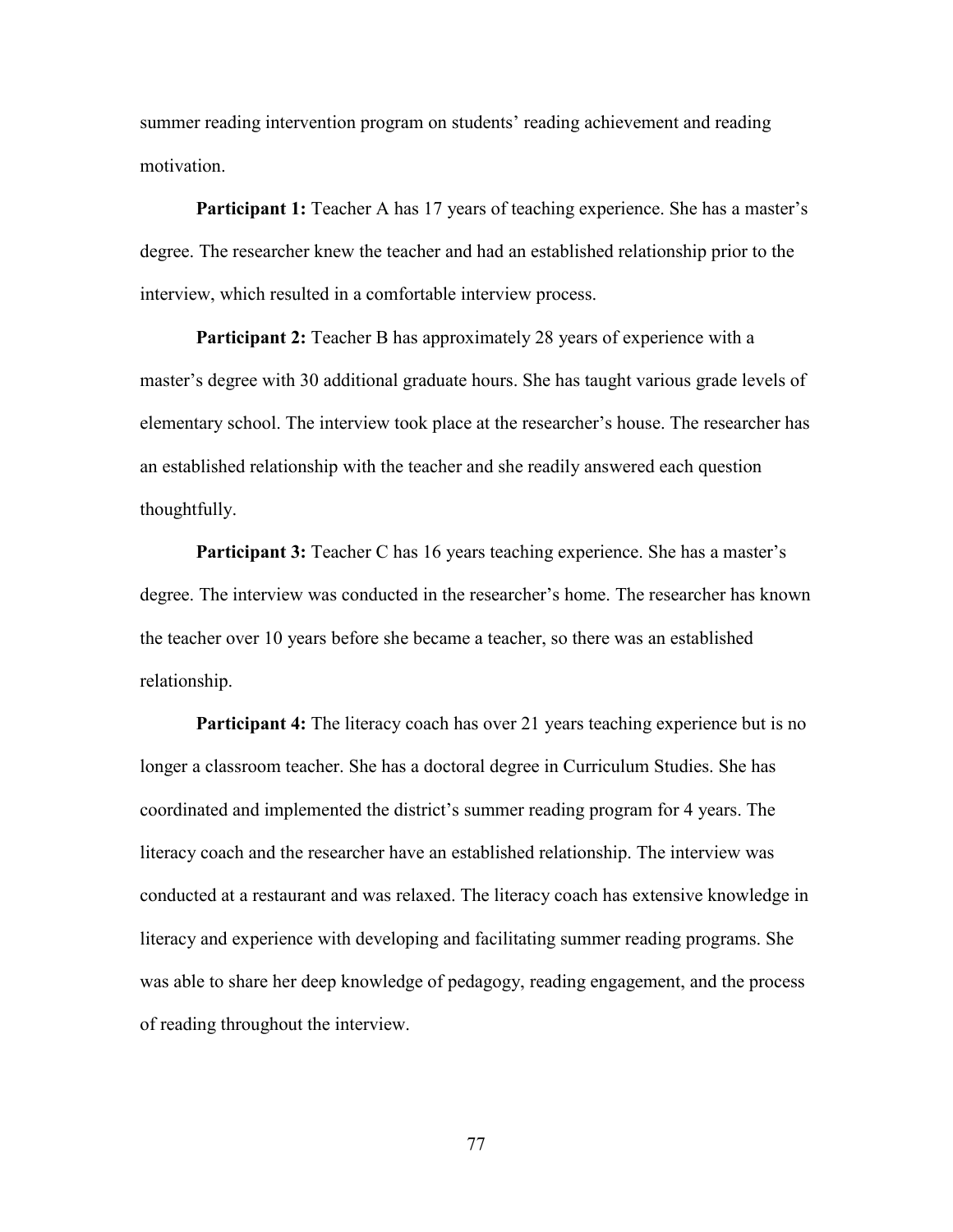**Participant 5:** The district administrator worked in the school district for 24 years. He was a biology teacher, elementary school Assistant Principal, Principal, and Associate Superintendent for 8 years. He was a supportive district leader who had a passion for literacy and helping students overcome barriers with reading. He was instrumental in starting the summer reading program for district as well as finding funding for the program. Various literacy initiatives in the district and the summer reading program evolved from his vision.

### **Summary of Themes**

The following question was asked during the interviews: "What comments do you have about the impact of the 2015 summer reading intervention program on your student's reading achievement and reading motivation?"

As a result of the question asked and answers provided, several themes surfaced. The themes identified were:

- Access to Books
- Mitigation of Summer Reading Loss
- Impact of the program
- Impact on Families and Community
- Reading Motivation and Engagement
- Reading Achievement

### **Theme #1: Access to Books**

The participants felt that providing access to books had a powerful impact especially because the students are from homes that do not have access to books. Not only was it exciting and fun for the students to receive the eight new free books that they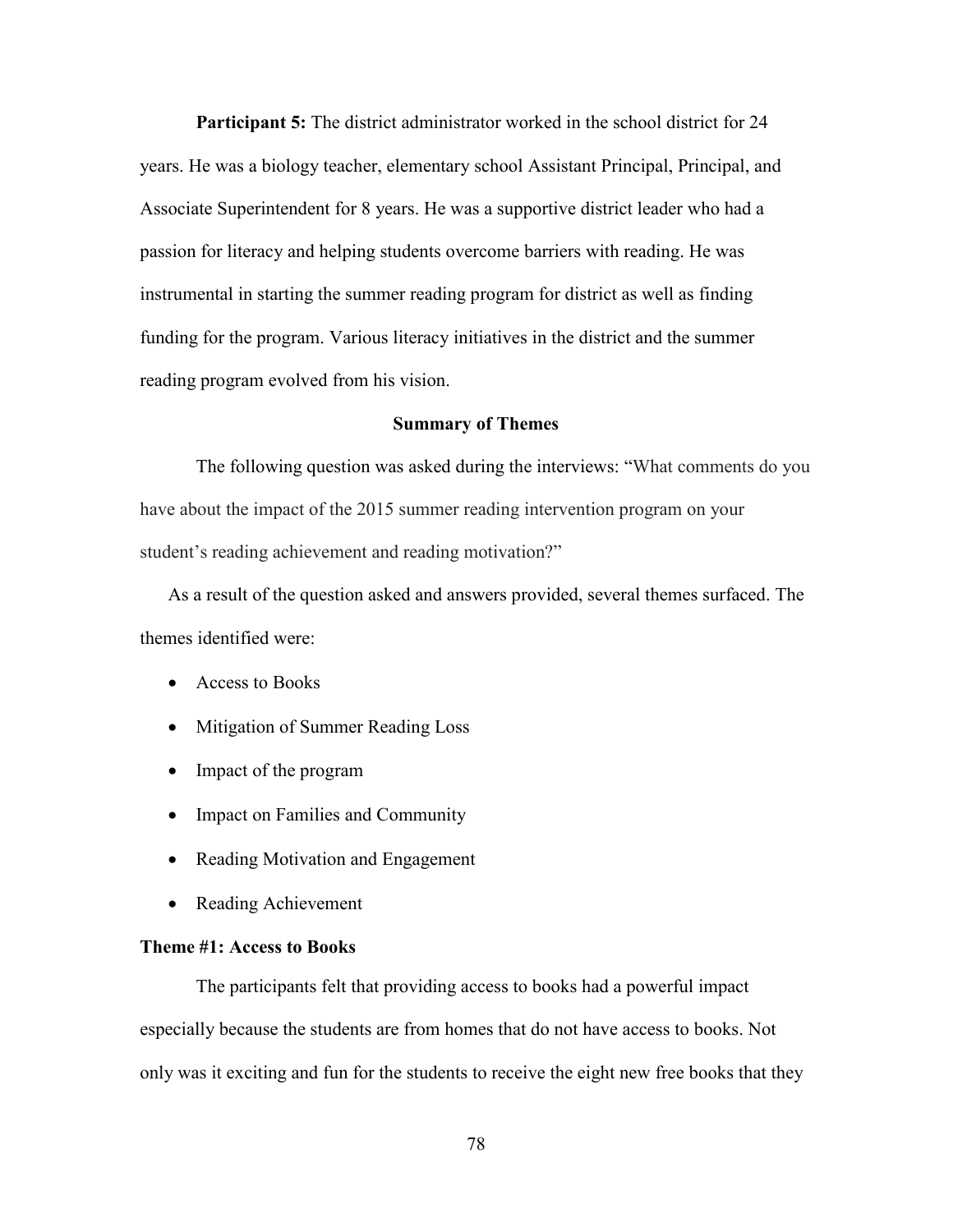chose to take home, but the books provided an opportunity for students to practice reading more at home. The district administrator indicated that the books made a positive difference. He stated, "Providing students access to books during the summer has also positively impacted the overall attitude and culture of literacy throughout the community." Teacher C explained, "I think the summer reading intervention program is a great way to encourage reading in a fun, engaging way when students have the opportunity to "shop" for high interest books. Research supports the program." Teacher C shared an insert, which stated,

A study of summer setback among economically disadvantaged elementary school students by Allington et al. (2010) concluded that 'This study provides the best evidence to date that ensuring easy and continuing access to self-selected books for summer reading is one potential strategy for addressing summer reading setback and, therefore, addressing the reading achievement gap that exists between students from more and less economically advantaged families'(p. 423- 424).

## **Theme # 2: Mitigation of Summer Reading Loss**

Another theme that emerged from the data related to the impact of the summer reading intervention program on mitigating reading loss over the summer. Each participant felt that the summer reading intervention program addressed the patterns of reading loss the students experienced prior to the implementation of the summer reading intervention program.

The district administrator stated, "Based on longitudinal data, the summer reading intervention program implemented in a rural high-poverty school district has mitigated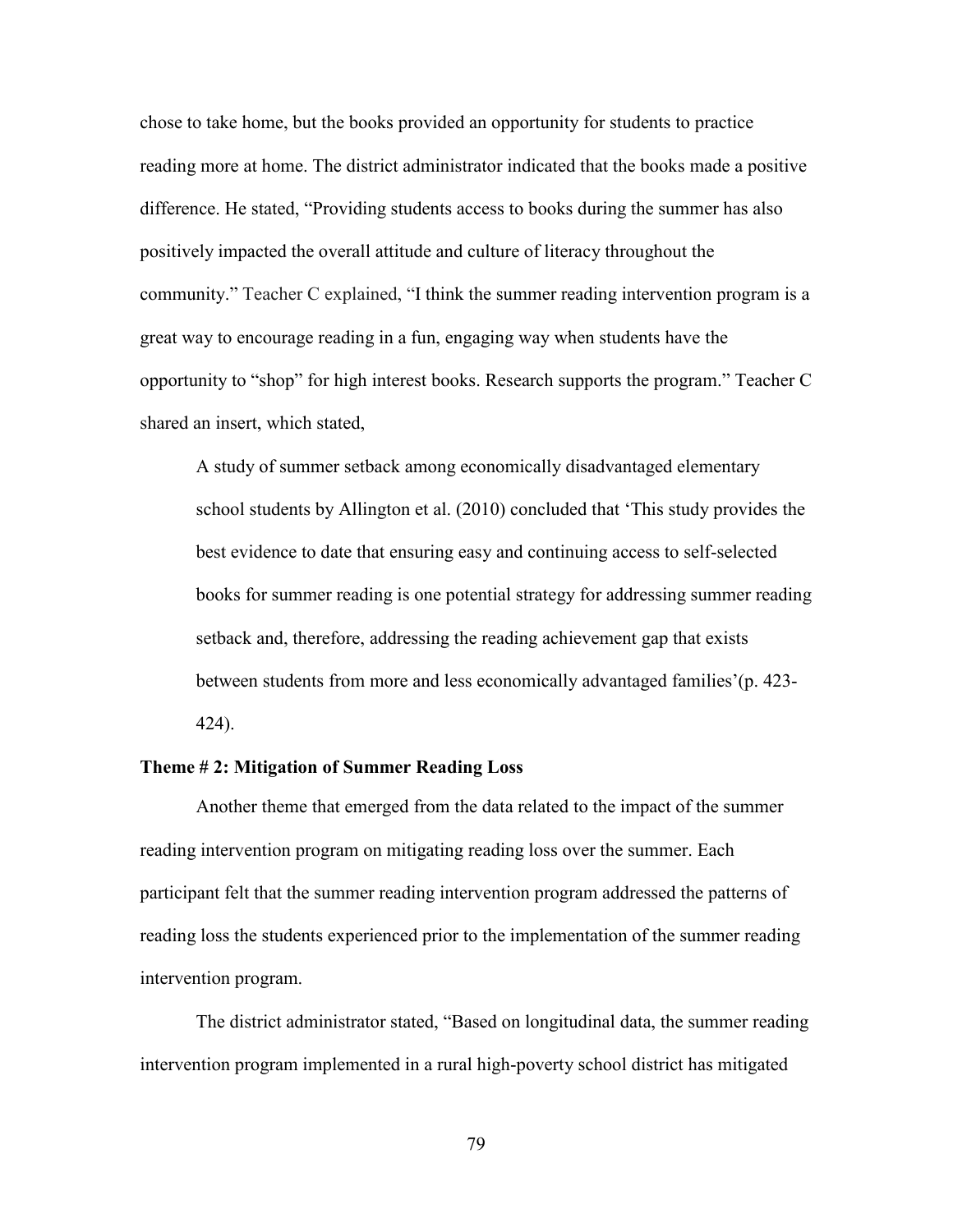summer learning loss for students in grades one through four." He also mentioned, "The experimental design of the summer reading intervention program provided valuable information to guide system practice relative to the strategies that were most successful in either mitigating learning loss or, in many cases, promoting growth in student reading measures."

### **Theme #3: Impact of the Program**

The district administrator stated, "Based on analysis of the data the, program was most effective in grades six through eight which provides evidence for expansion into additional grade levels."

## **Theme #4: Impact of the Program on Families**

Closely related to the impact of the program on the students is the third theme of the study, impact on families and community. Providing books to students for multiple years in the early grades has enabled families to create home libraries that can be used by siblings for voluntary reading. The literacy coach stated,

As we move forward, what I hope to see is that children, that it becomes kind of a snowball effect. While we continue to give the books to children I want to see younger brothers and sisters coming to school and already knowing what it is like to have a home library and parents who continue to attend our parenting meetings and ask about the books and talk about creating a space for reading in their home and a place for all the books to come. The parent piece is so critical to the summer loss especially but also just to create a community of readers and ultimately that's our goal is to become a community who is known for their commitment to reading and the enjoyment of reading.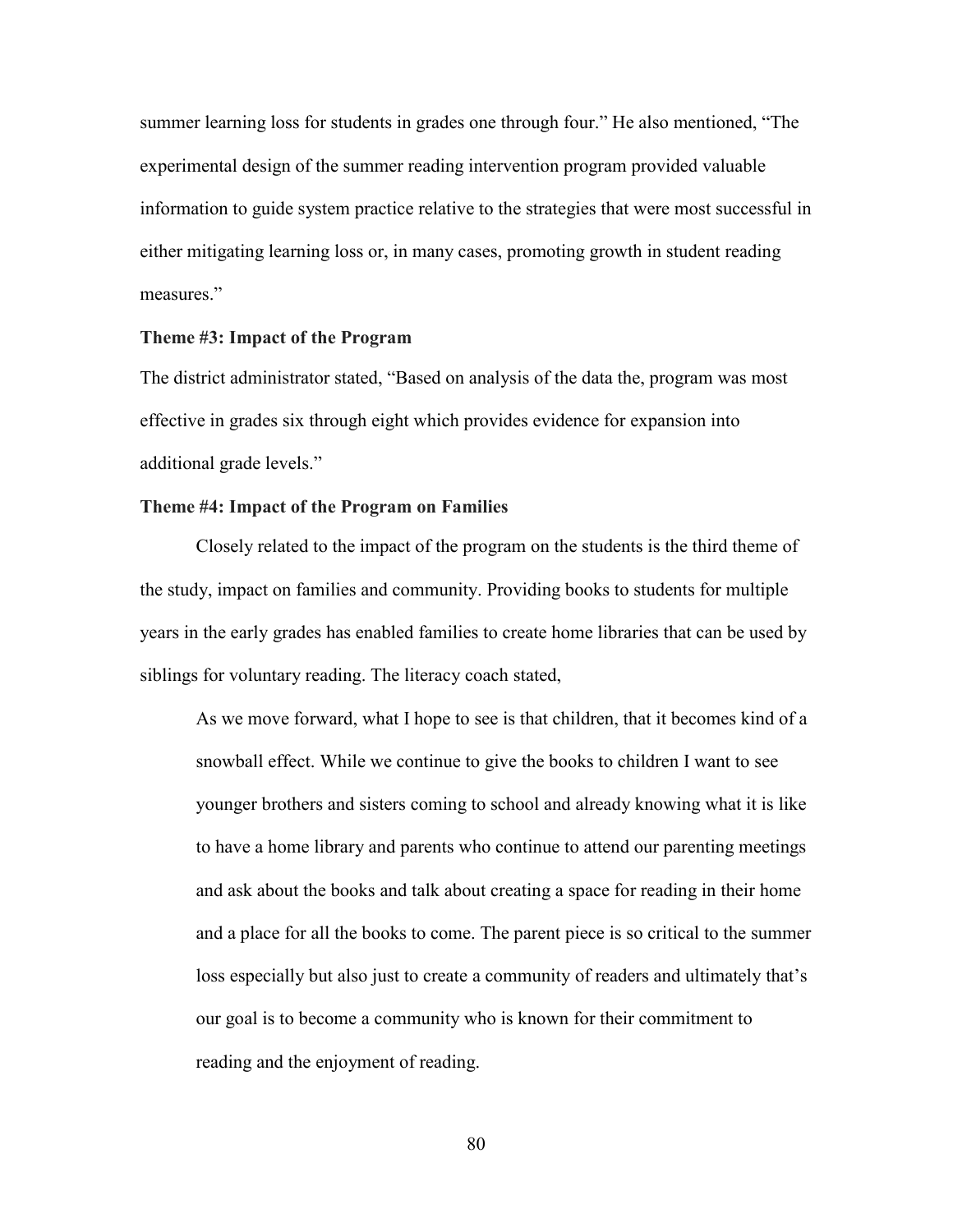### **Theme #5: Views of Reading Motivation and Engagement**

Each of the participants felt that students benefited from the summer reading intervention program. Teacher A said,

Did not lose her gains from the 2014-2015 school year, it made her  $4<sup>th</sup>$  grade year much easier. I think that did make her somewhat more willing to read although it still isn't her favorite thing to do. The pressure to do well in school coming from home really overshadowed everything.

The literacy coach's perception of the summer reading intervention program were positive. She emphasized,

When we look at data, historically from previous years, each year of the summer reading, we see a higher engagement in the classrooms. We see that when teachers work on stamina and looking at stamina charts, the students accelerate much more quickly from 5 minutes to 10 minutes to we had some that started out the year at 15 minutes which is definitely different than the years past that could be contributed to the summer reading.

She continued stating,

The biggest impact that I get to see every summer is when we give the books out and there is still a week left of school and the students come off the buses bringing the books back even though they are told not to and to keep them for the summer but they are so excited and usually they have read 2 or 3 of them before the summer or summer reading begins just because they are excited and the comments they make like these are my books and I am going to add these to my library, I know where they are going. It's an amazing site to see students file off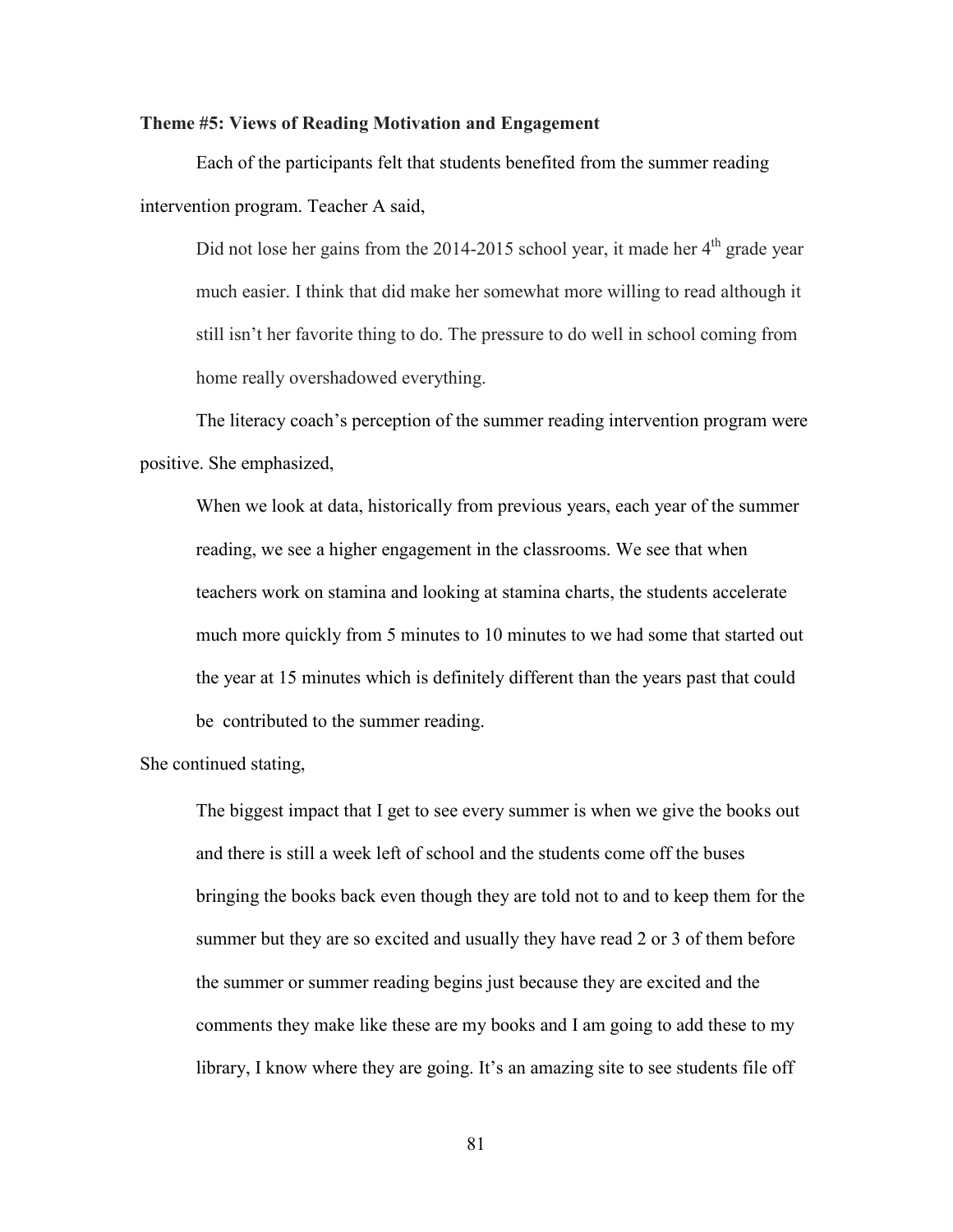the bus the morning before school gets out and every single child walks by you reading a book.

The students who truly did read over the summer many of them came back from the summer knowing what books they wanted to read next and so much with the stamina issue it was students being able to choose just right books easier because they had books in mind and they had some experiences with the book give away the spring before and see lots of titles that they want to read.

### **Theme # 6: Impact of the Program on Reading Achievement**

Concerning the participants, the literacy coach explained,

For the students who participated in the summer reading intervention program it was mixed. We do not ever have completely accurate data on who actually did the reading. Based on their letters, the students who completed their summer, my summer as a reader, showed they had been reading, I would say a high percentage of them demonstrated no summer loss and we did have a small percentage who saw an increase in their reading level over the summer.

Teacher B and Teacher C both felt like they had specific students who showed a difference in reading achievement after partaking in the summer reading intervention program. Teacher B reflected on two of students who came to mind when she reflected on the summer reading program. Teacher B stated,

The program impacted the readers in different ways. One of my students reading achievement increased during the year. Her love of reading increased- as well as her fluency, accuracy, and comprehension. She enjoyed telling me her "connections" to the story as well as making connections to characters. She really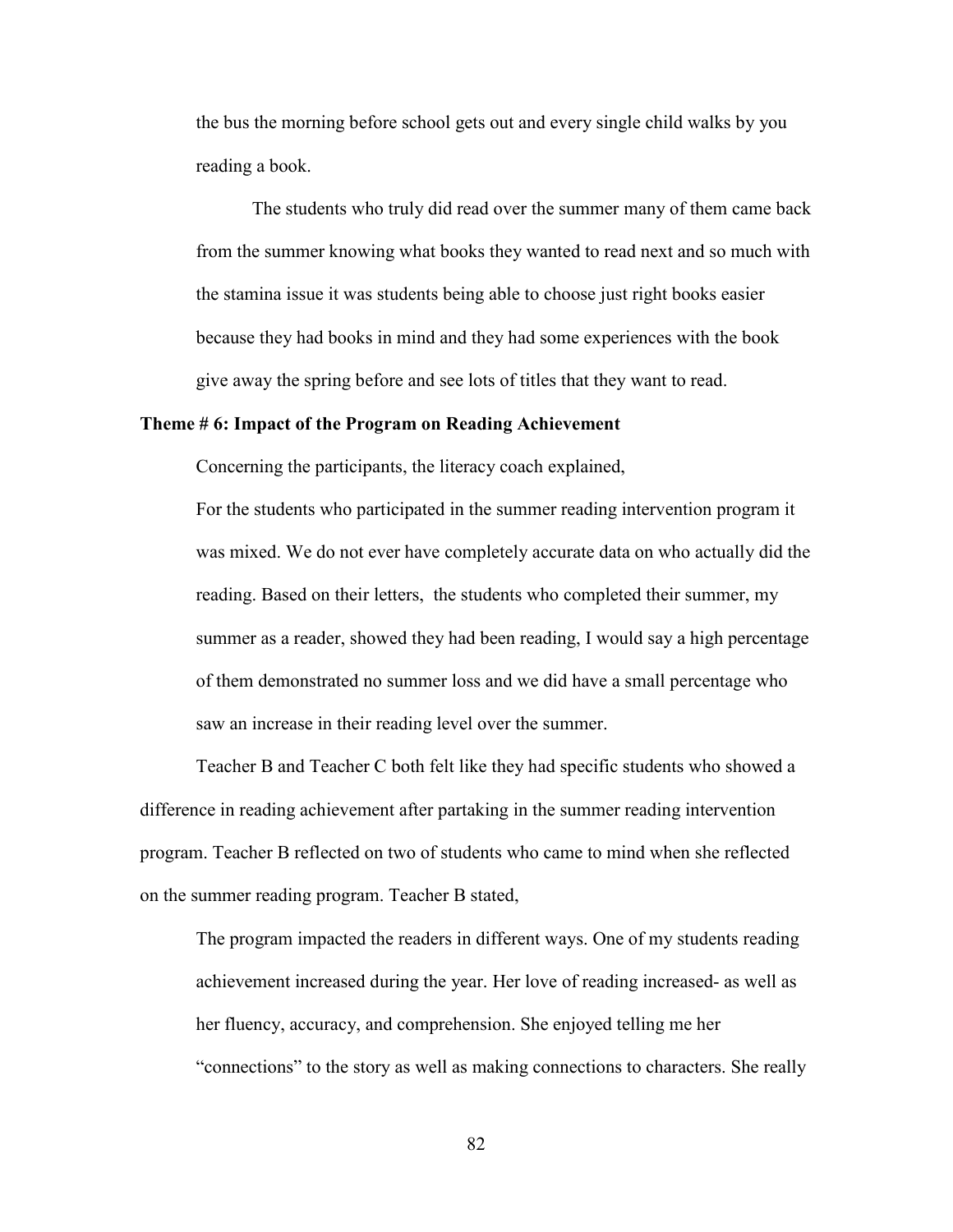enjoyed our study on character traits – physical vs. emotional. She loved to draw visual images during our Read-Aloud book and even had a few other little girls help her draw all the characters from the Humphrey series written by Betty G. Birney. The characters were so adorable, I laminated them and put them in the hall advertising the book. Another student demonstrated improvement in reading achievement during third grade. Her comprehension increased as well as her love of reading. She learned to make connections and used her connections to draw conclusions and make inferences.

Teacher C stated,

At the end of the Spring 2015 academic school year, one of my students was reading near the beginning of grade 1. She knew a small amount of sight words such as; it, I, the, and too. She struggled with words like; and, has, and here. Her handwriting was extremely illegible and her spelling was very weak. She was unable to write any correct writing sequences in a given 4 minute time frame. She was able to read only 20 words per minute on a grade 1 reading fluency passage. After participating in the summer program, her Fall 2015 benchmark score was at the mid-grade 1 reading level. She picked up on a larger chunk of sight words, relied less on pictures, and began using more reading strategies to help with unfamiliar words. However, her written expression skills, including spelling, did not offer much progress.

While all of the data outcomes in this study did not translate into significant increased scores, reducing students' resistance to read was meaningful for teachers and students. Teachers believed that students, who participated in the summer reading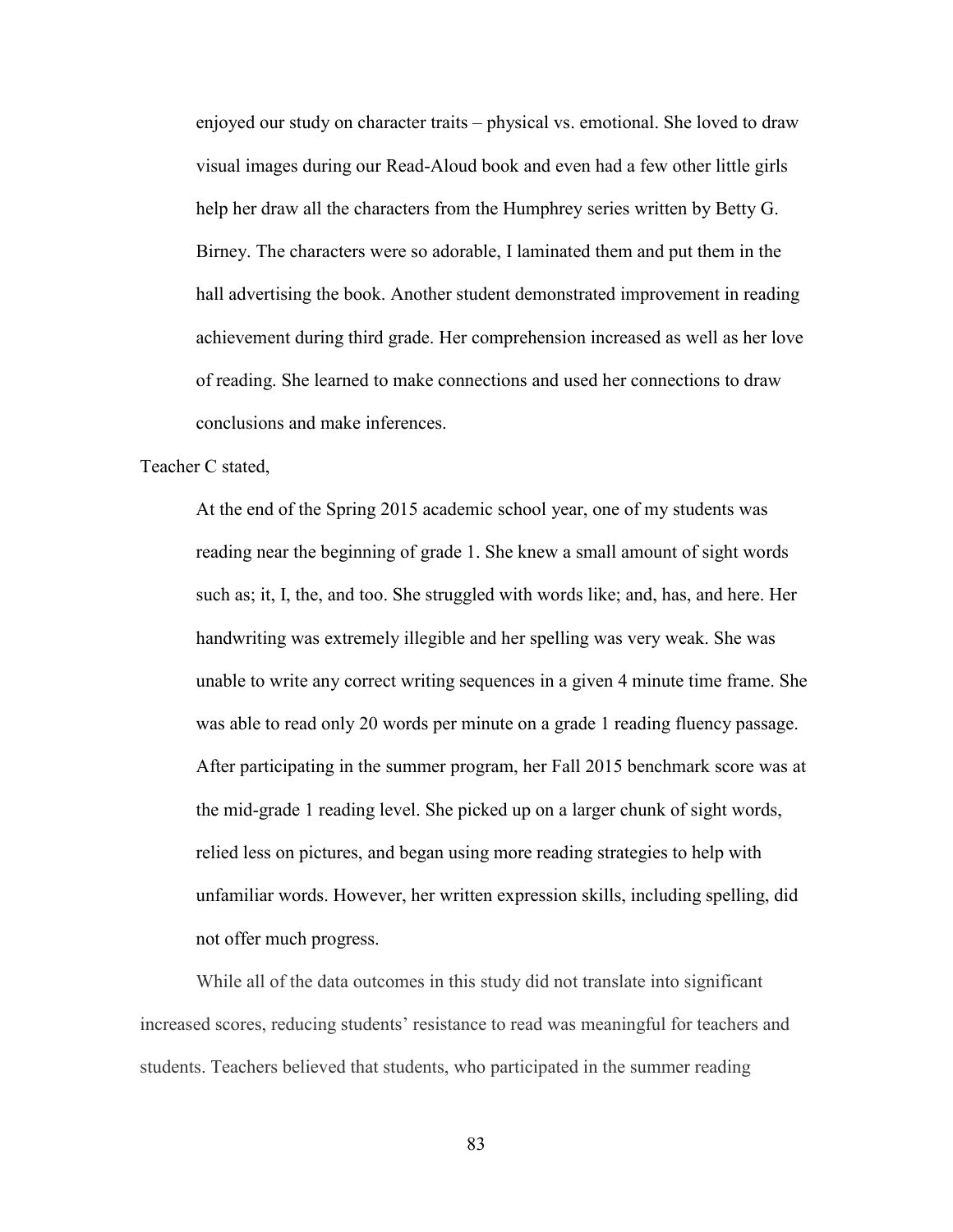intervention program returned to school the following school year with a positive attitude about reading, were more confident in the classroom, had a desire to read beyond what was expected, and perceived reading as important. Teachers also observed that students entered the school year ready to learn, had improved reading achievement outcomes, appeared to have enjoyed reading more, and were more motivated to read.

The structure and components of the summer reading intervention program, teacher's understanding of the more children read, the better their reading achievement will become, and teacher's attitudes towards supporting students as readers helped to change students' attitudes towards reading. Similar to the impact that the summer reading intervention program had on students' excitement about reading, the program increased teachers' knowledge, level of confidence and excitement about supporting their students as readers. As teachers' knowledge and attitudes transformed, they were more effective with supporting their readers through curriculum and instruction. Both teachers and students were excited about receiving the free books for the summer reading intervention program. Many teachers' attitudes shifted to being excited after recognizing and witnessing the benefits of the summer reading intervention program including their students having books to read on their reading level, books in their homes, and opportunities to read over the summer to mitigate summer reading loss.

#### **Summary**

This chapter presented quantitative and qualitative data from different instruments and integrated the results using a combined-methods model in order to address the research questions within the study. The researcher examined each question with a statistical analysis and a presentation of text that addressed the research questions.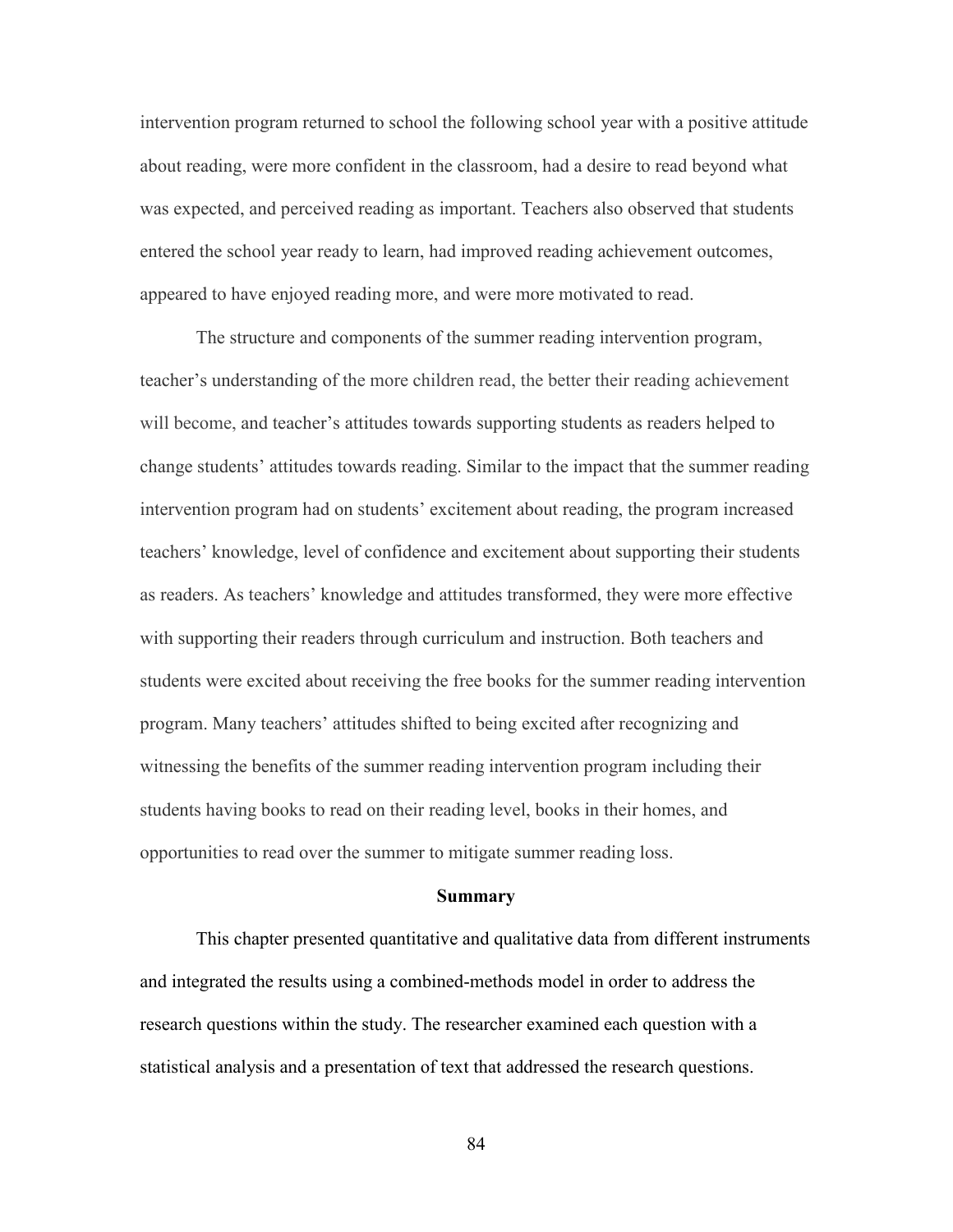Research Question 1 focused on the impact of the HSCB summer reading intervention program consisting of eight books on the reading achievement of third grade students.

Research Question 2 focused on the impact of HSCB summer reading intervention program consisting of eight books on the reading motivation of third grade students in a rural school district.

Research Question 3 focused on the impact of the HSCB summer reading intervention program consisting of books and phone calls on the reading achievement of third grade students in a rural school district.

Research Question 4 focused on the impact of the HSCB summer reading intervention program consisting of books and phone calls on the reading motivation of third grade students in a rural school district.

Research Question 5 focused on teachers' and instructional leaders' perceptions of the HSCB summer reading intervention program in a rural school district.

The data was analyzed to determine the impact of the summer reading intervention program, *Hot Summer, Cool Books* (HSCB) implemented over the summer of 2015 on third grade students in a rural high poverty school district. The results indicated that there was no significant difference in the reading achievement and reading motivation after participating in the summer reading intervention program. The perception data indicated that the summer reading intervention program made a difference for the students who participated in the program.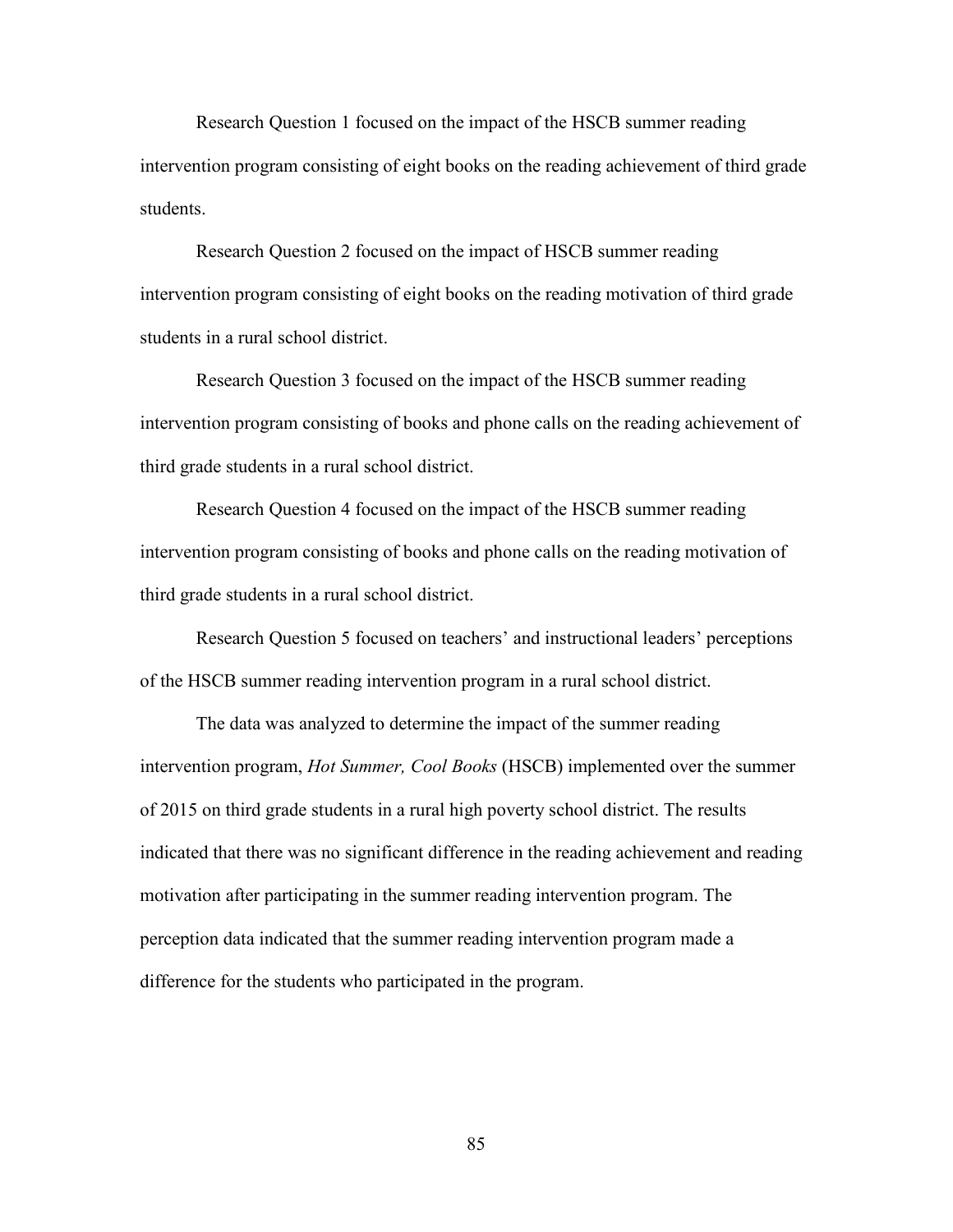# **CHAPTER FIVE**

## **DISCUSSION**

This study was designed to determine the impact of the summer reading intervention program, *Hot Summer, Cool Books* (HSCB) implemented over the summer of 2015 on third grade children in a rural, high-poverty school district. Three instruments were used in this research study. These instruments included MAP Reading Assessment, Motivation to Read Profile Survey, and interviews.

In an effort to combat summer reading loss and improve students' motivation to read, a rural school district began implementing a summer reading intervention program in 2012. This study focused on the implementation of the 2015 summer reading program. The program provided students with eight books matched to their reading level and reading interest in order for them to have access to books and engage in reading. In a 2004 study, researchers found that students who read four or five books over the summer could prevent summer learning loss (Allington et al., 2010). The school district in this study also anticipated that giving students free books would provide access to books, help to create or add to their home library. Each of these ideas would increase students' motivation to read and help them to avoid decline in their reading skills while at home for summer vacation. The research questions of this study were to determine the following: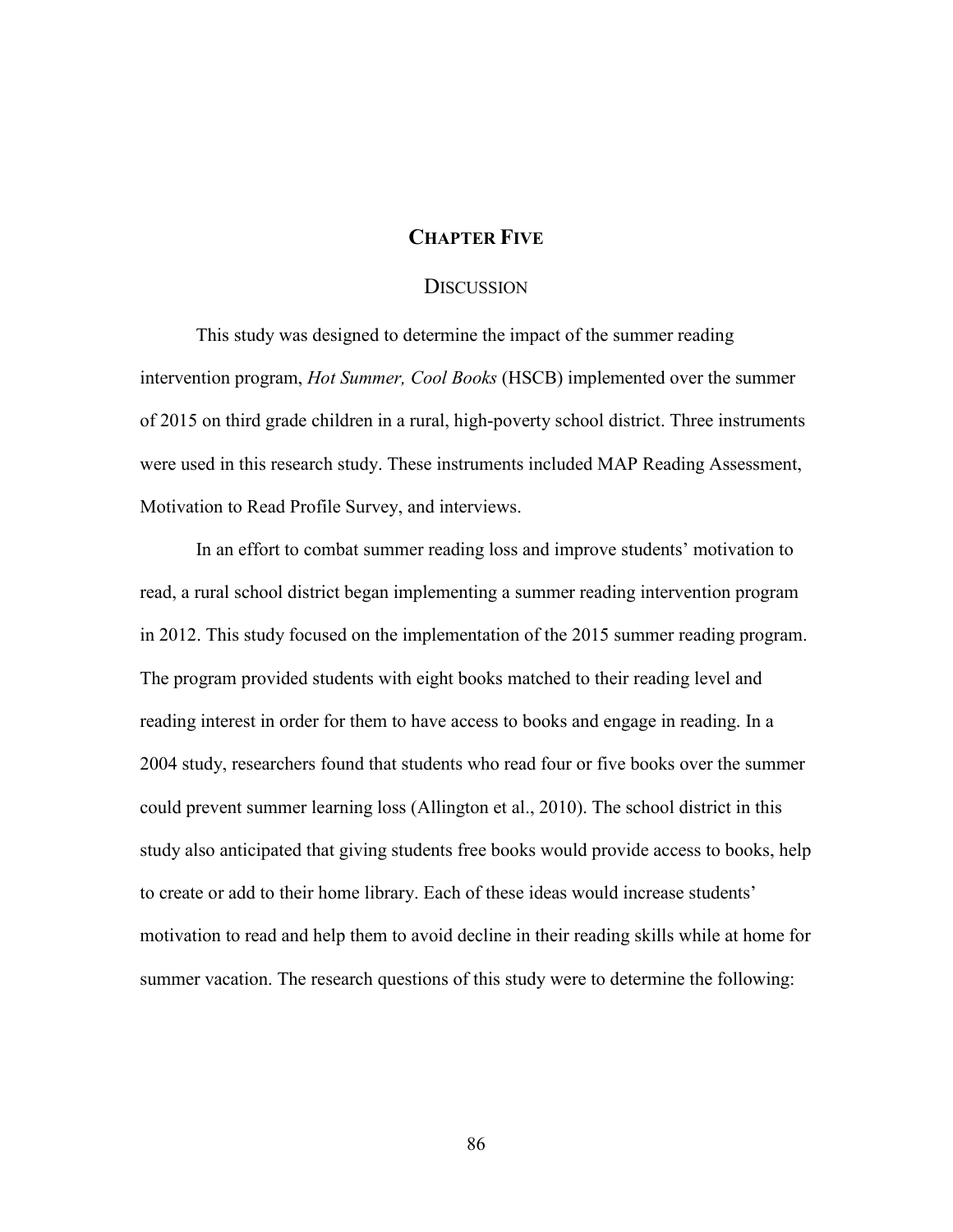RQ1. What is the impact of the HSCB summer reading intervention program consisting of eight books on the reading achievement of third grade students in a rural school district?

RQ2. What is the impact of HSCB summer reading intervention program consisting of eight books on the reading motivation of third grade students in a rural school district?

RQ3. What is the impact of the HSCB summer reading intervention program consisting of eight books and phone calls on the reading achievement of third grade students in a rural school district?

RQ4. What is the impact of the HSCB summer reading intervention program consisting of eight books and phone calls on the reading motivation of third grade students in a rural school district?

RQ5. What are teachers' and instructional leaders' perceptions of the HSCB summer reading intervention program in a rural school district?

It was anticipated that the program would reduce or eliminate summer reading loss for the participants and positively impact reading motivation. The existing research indicated that students who do not have access to books over the summer suffer from declines in reading achievement (Allington et al., 2010). Likewise, readers who are motivated will engage in more reading. Providing books matched to students' reading levels and reading interest should reduce this loss as the students will be more likely to read over the summer. It was also expected that students' confidence in reading and motivation to read would improve as a result of participation in the program.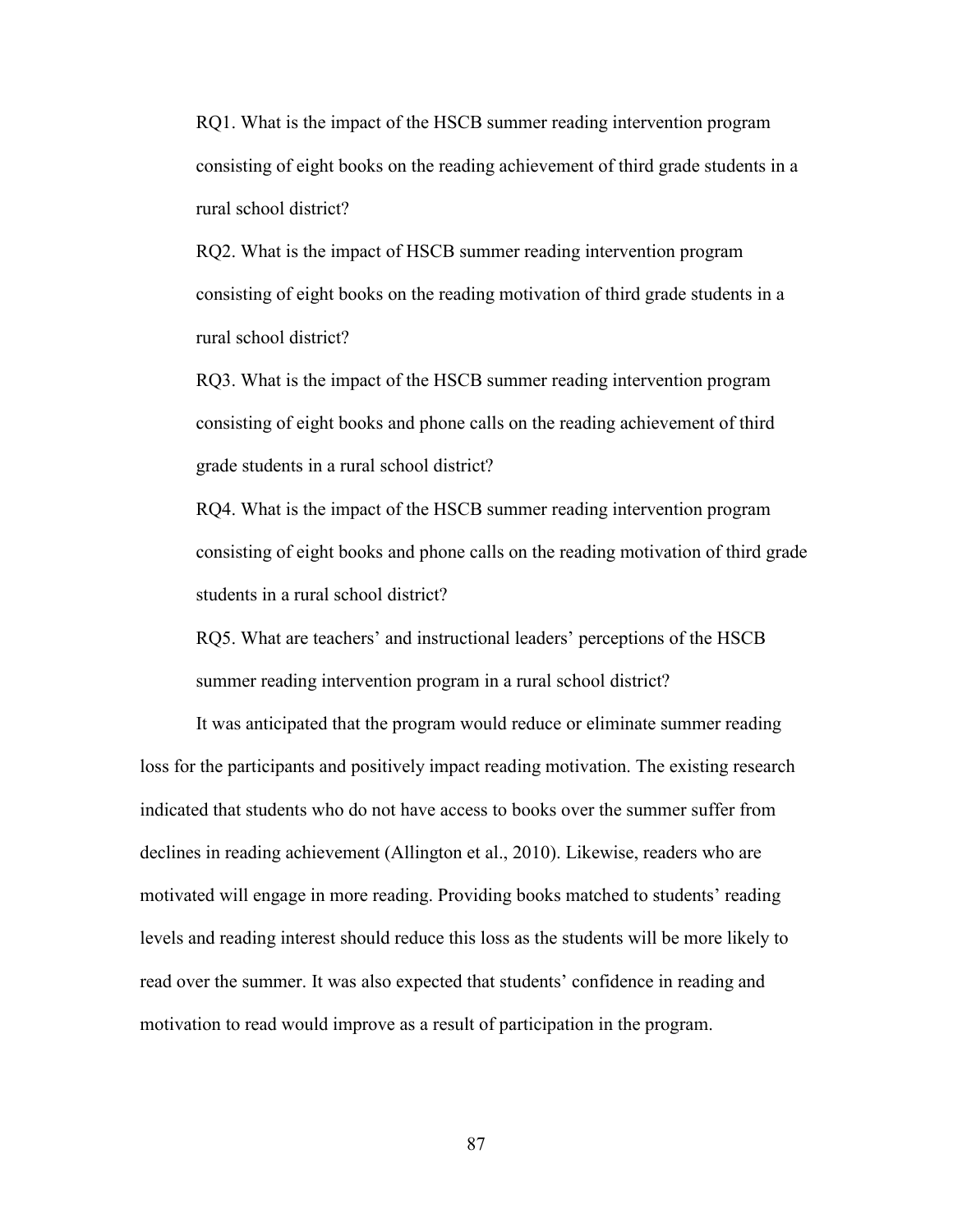#### **Interpretation of the Data**

An analysis of the data helped to determine the impact the summer reading intervention program, *Hot Summer, Cool Books* (HSCB) implemented over the summer of 2015 had on third grade children's reading achievement and reading motivation. The researcher gathered data to determine the impact of the summer reading program had on students' reading achievement and reading motivation by determining the difference between the students' reading achievement and reading motivation before and after participating in the program. Data also helped to conclude how teachers and district instructional leaders' perceived the impact of the summer reading program on the students' reading achievement and reading motivation. The results of this combinedmethods research was gathered using two quantitative instruments and a qualitative instrument.

Previous longitudinal research data for the *Hot Summer, Cool Books* program consistently showed a reduction in the amount of learning loss experienced over the summer months in experimental groups. The quantitative data, provided through the MAP Reading assessments and the Motivation to Read Profile Survey, did not show a statistically significant difference in the reading achievement and reading motivation pre and post scores for the 2015 implementation of the program. Results of the study did not show the significant differences as supported by other research that show when students who participate in summer reading programs they will score higher on reading achievement tests at the beginning of their fourth grade year than the students who did not participate in a program. However, the findings indicate that participation in a summer reading intervention program combats summer reading loss. As the reading loss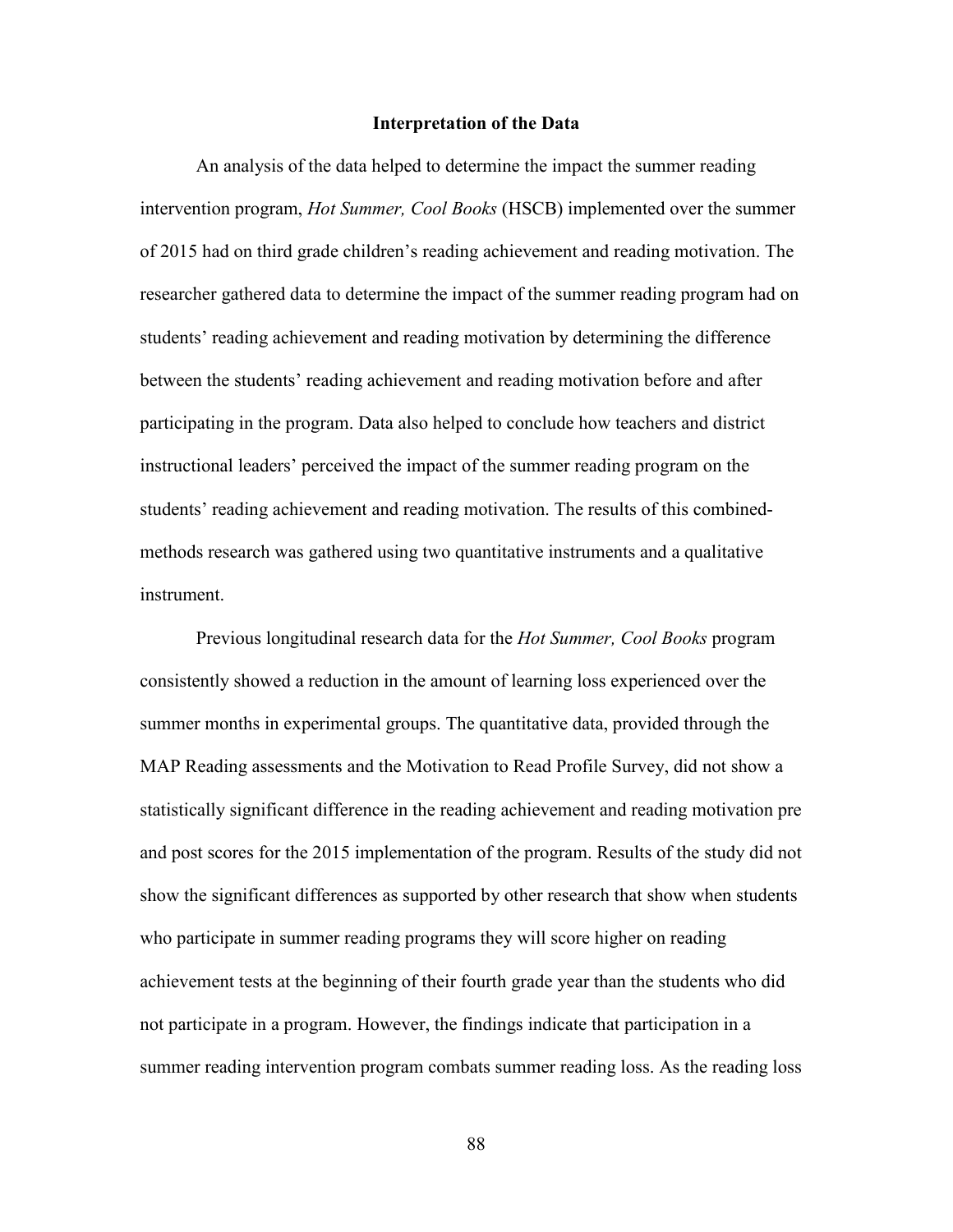is continuously addressed and mitigated each summer through a summer reading intervention program that provides access to books, it is predicted that students will score higher on reading achievement tests at the beginning of the school year.

Additionally, the qualitative data, provided through interviews indicated that the participants felt the HSCB summer reading intervention program was beneficial to students. The teachers and instructional leaders reported that the students who participated in the program demonstrated improved reading skills, reading motivation, reading enjoyment, and confidence in reading. The data collected from the interviews was supportive of the literature on summer reading intervention programs and reading motivation.

### **Implications of Findings**

The research findings on summer reading intervention programs should inform school districts, policy, and efforts to design effective interventions to support students' reading achievement during the summer vacation. The consistent finding that children living in poverty have the greatest need for summer reading programs suggest that when designing and implementing summer reading intervention programs, they must include effective practices and be implemented with fidelity. Using the research that has identified research-based best practices for implementing school reading intervention programs, efforts to design and implement effective summer reading intervention programs should include components, strategies, and resources that have been shown to be effective.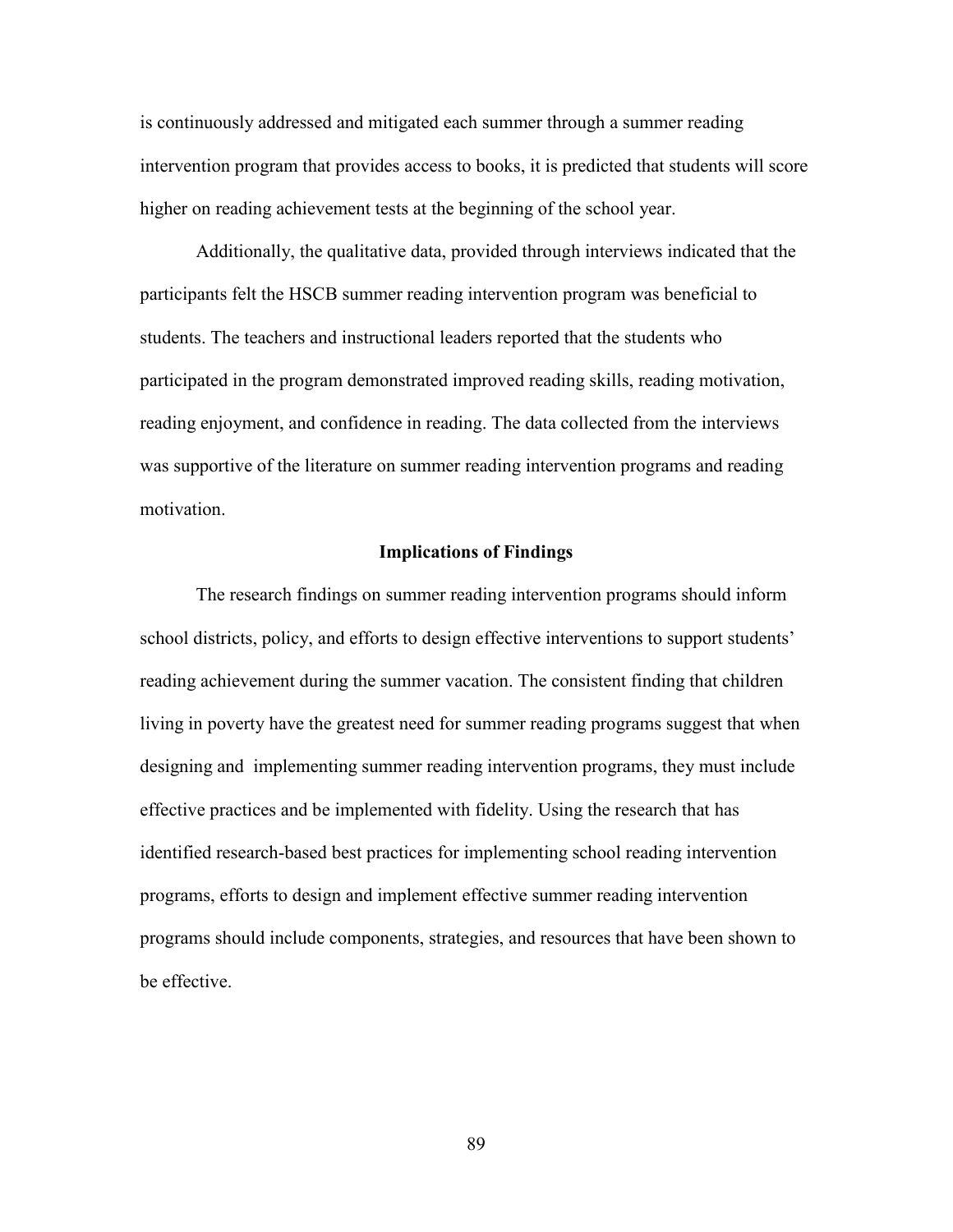### **Connections to Other Research**

The outcomes of the study connect to other bodies of research on providing students with access to books and participation in summer reading intervention programs supports students reading achievement and reading motivation. Bodies of research suggest that increasing low-income students' access to books during the summer months fosters reading activity thus minimizes summer reading loss (Allington & McGill-Franzen, 2008). Furthermore, existing bodies of research on the implementation of summer reading programs have documented summer reading programs as an intervention to mitigate summer reading loss (Allington, 2012). While the difference in reading achievement scores for students who participated in the summer reading intervention program were not statistically significantly different, the small difference suggests that the program made a difference. The outcomes for the qualitative research question analyzing the perceptions and attitudes of teachers and instructional leaders with respect to the effects of summer reading intervention program on students' reading achievement and reading motivation connects to bodies of research that suggest increasing low-income students' access to books during the summer months fosters reading activity and thus minimize summer reading loss (Allington & McGill-Franzen, 2008).

### R**ecommendations for Future Studies**

After analyzing the results of this study there are several recommendations that could be made for future research based on this study. Most research on summer reading programs have focused on the effects of summer reading programs. Studies on summer reading loss provide students with books as an intervention. However, they do not measure whether students have read the provided books. To gain an understanding of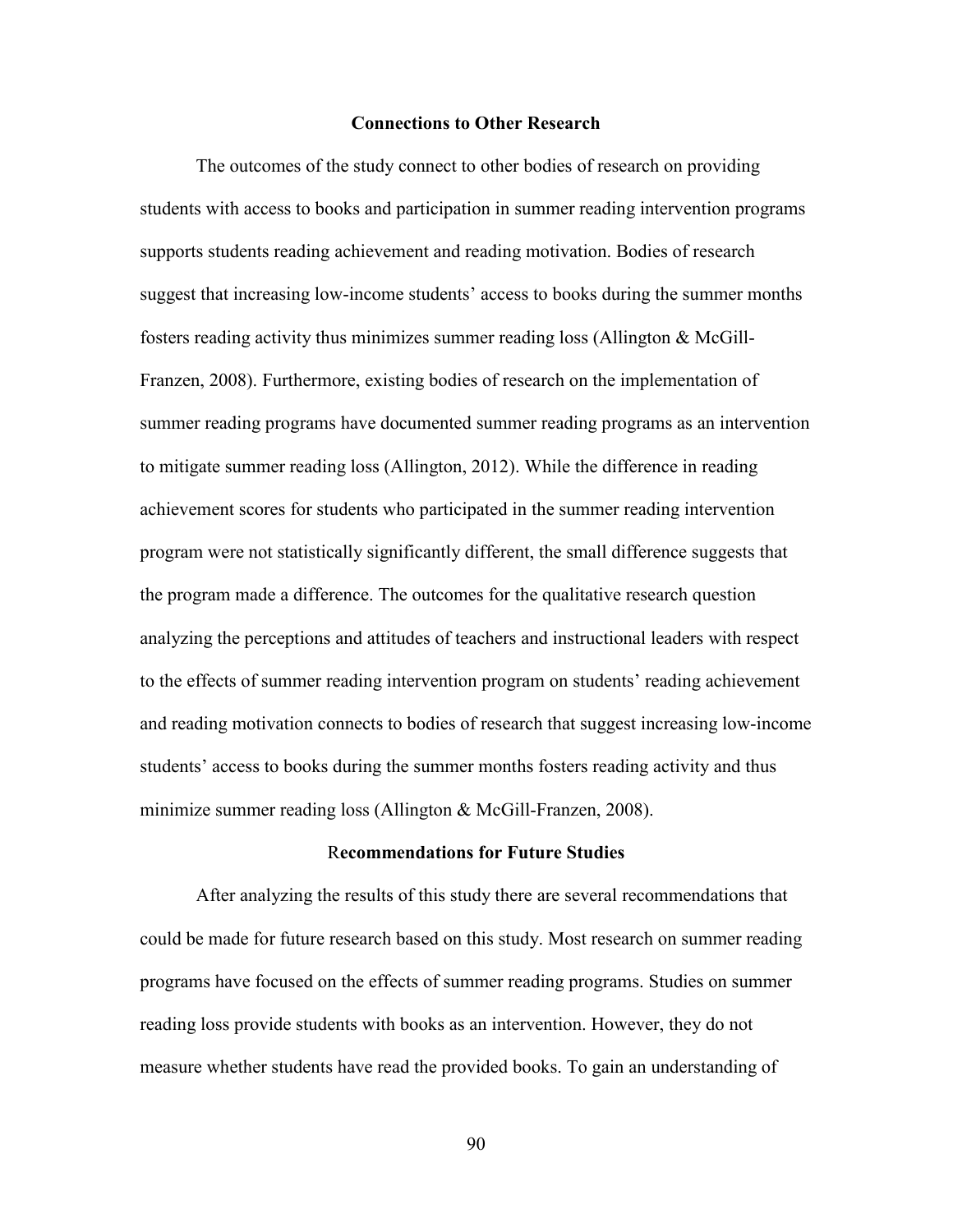what students do with the books provided for summer reading, the types of experiences students had over the summer, and what educational activities they engaged in during the summer, data should be collected. Likewise, a reading log signed by a parent/guardian that includes the free books students read for the program and any books beyond the free books provided by the program should be collected from participants. Studies show that different methods including phone calls are made to students' homes to encourage student to read over the summer. Because often the phone calls do not reach the students' home for various reasons, other methods to improve this contact feature to encourage support should be explored.

### **Researcher's Claim**

Despite the challenges associated with planning, implementing, maintaining, and funding a summer reading program, the district in this study is committed to providing a meaningful, purposeful summer reading program in efforts to combat summer reading loss. The supportive leadership from the district administrator who valued the program and dedication of the dedicated and knowledgeable literacy coaches who executed the program's vision made a significant positive difference in the lives of children in the district. The school district's efforts to address the needs of students to be able to read on grade level and combat the potential for achievement loss over the summer three years prior to the Read Succeed Act, made a significant difference in helping to increase students' engagement in literacy, promote life-long reading, and create a culture of reading in the schools and the school community. Furthermore, the district's proactive approach to not only provide students with access to books, but provide books that appeal to the students' interests through a highly structured summer reading program made a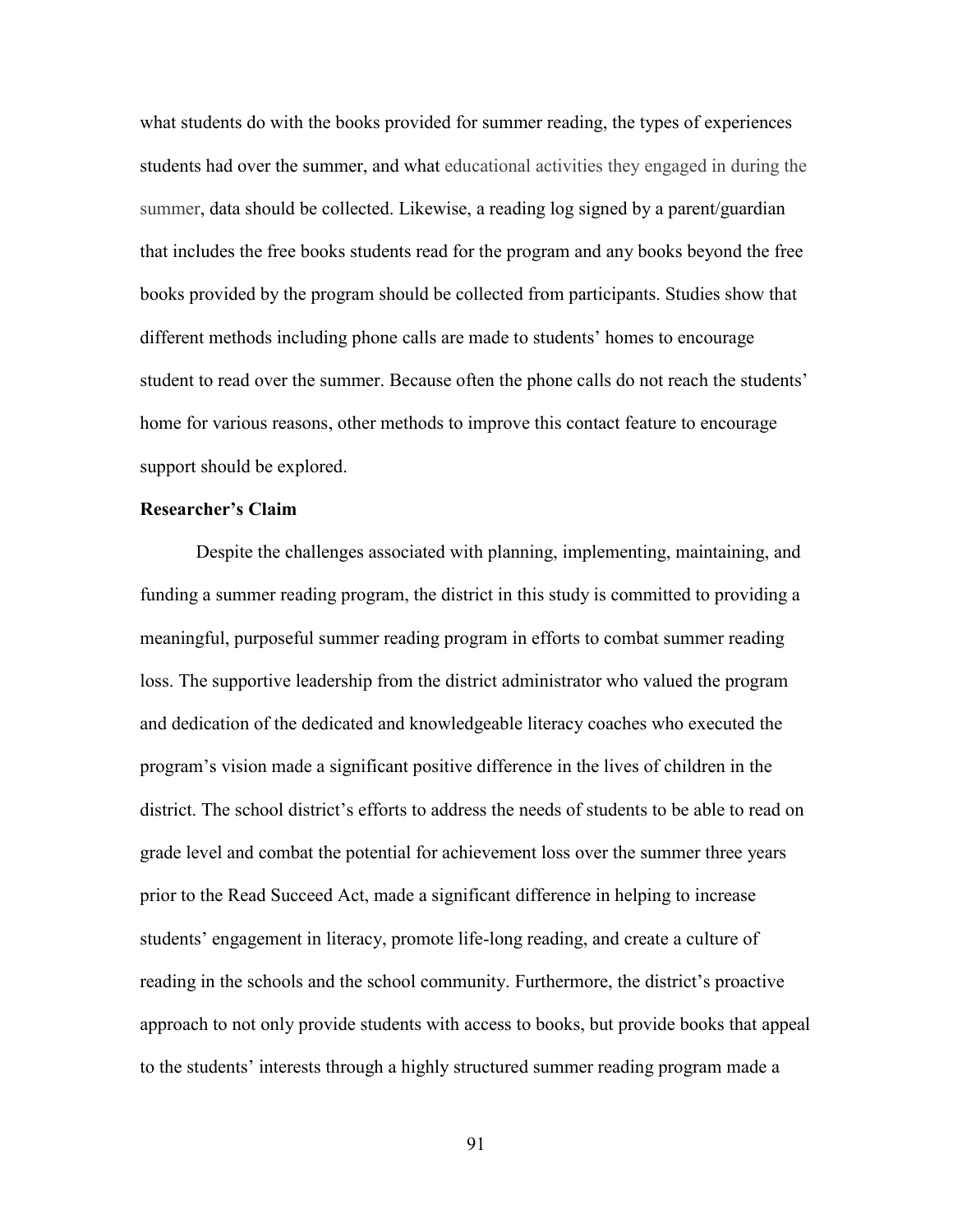significant positive difference in students' reading achievement and student's attitudes toward reading. The students demonstrated consistent gains in their academic achievement and displayed positive feelings regarding the summer reading program each summer. Likewise, students and parents expressed positive attitudes about having choice in their reading selection and the opportunity to read over the summer. Not only has the summer reading program had a positive impact on students but also it has had a significant impact on families and community members. Parents value the opportunity to engage in reading with their children throughout the summer with books that their children enjoy reading. Homes where families did not value reading transitioned to homes that had a desire to devote family time to reading. Similarly, parents and siblings expressed positive thoughts about having books at home and having opportunities to engage in reading. Older children in some homes spent time reading to younger siblings as a result of having books in the home to read. As community members understood the district's efforts and the importance of reading, they began to support and collaborate with the school district seeking ways to extend opportunities for students, families, and other community members. In addition, the district was able to establish partnerships with a number of churches, businesses, and civic organizations that believed in their work towards increasing opportunities to read and create a culture of reading. They partnered with the school district to support the summer reading intervention program in various ways. Overall, the district has made differences in mitigating summer reading loss. In the future, now that they have lessened or stopped the reading loss for many students, they will begin to experience increased gains in the reading achievement of their students.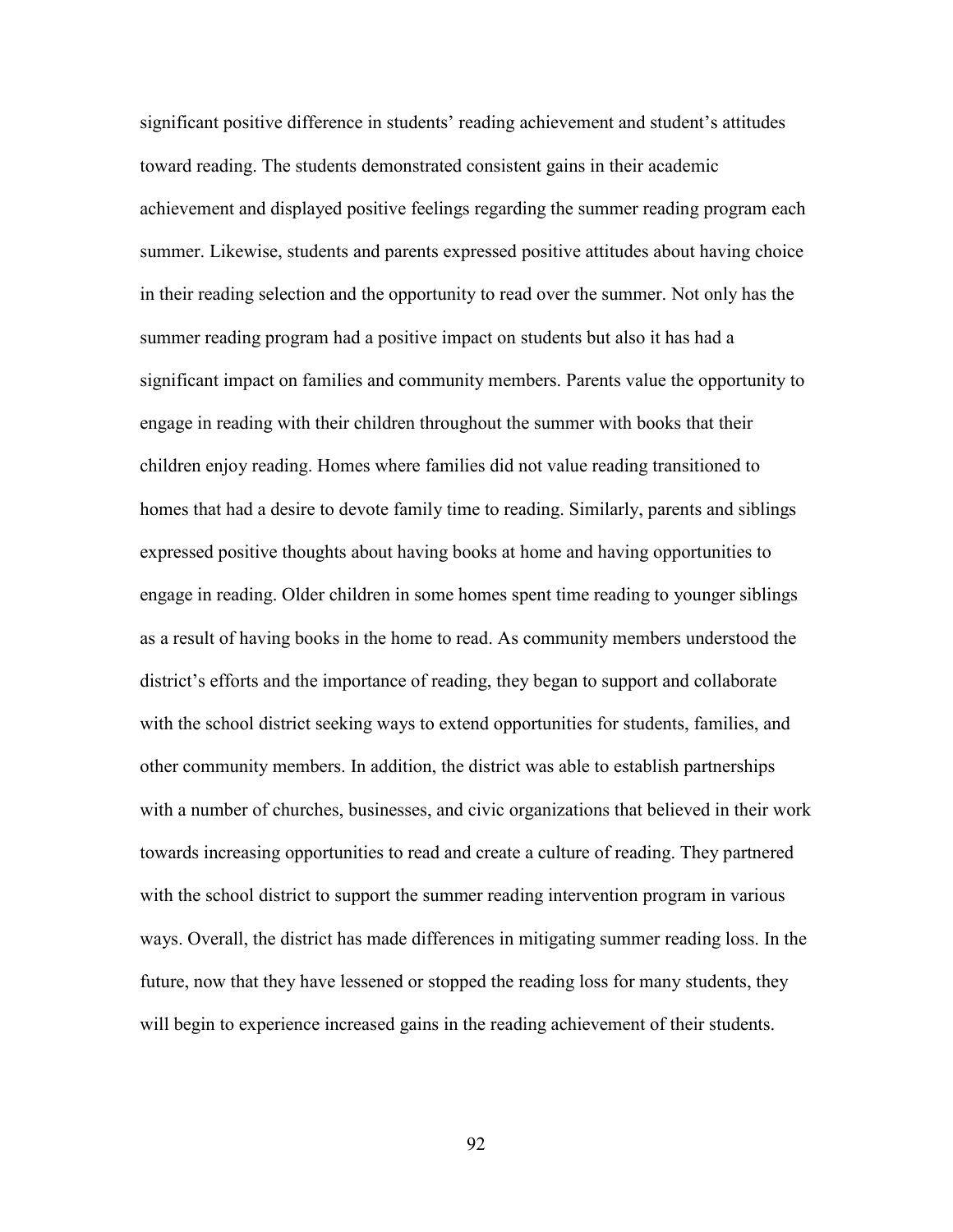## **Conclusion**

Combating summer reading loss is a crucial piece to the success of students reading achievement. Many researchers have written about the problems of summer reading loss and access to print. Researchers have also written that students' lack of motivation leads to decreased efforts to read frequently, which results in low reading achievement. Through this combined methods this study explored the impact of the summer reading intervention program on students' reading achievement and motivation in high poverty rural school districts. Based on the themes that emerged from this study, recommendations were made to strengthen existing summer school programs. Finally, the results of this study show that further studies are needed on summer programs that impact student achievement and reading motivation.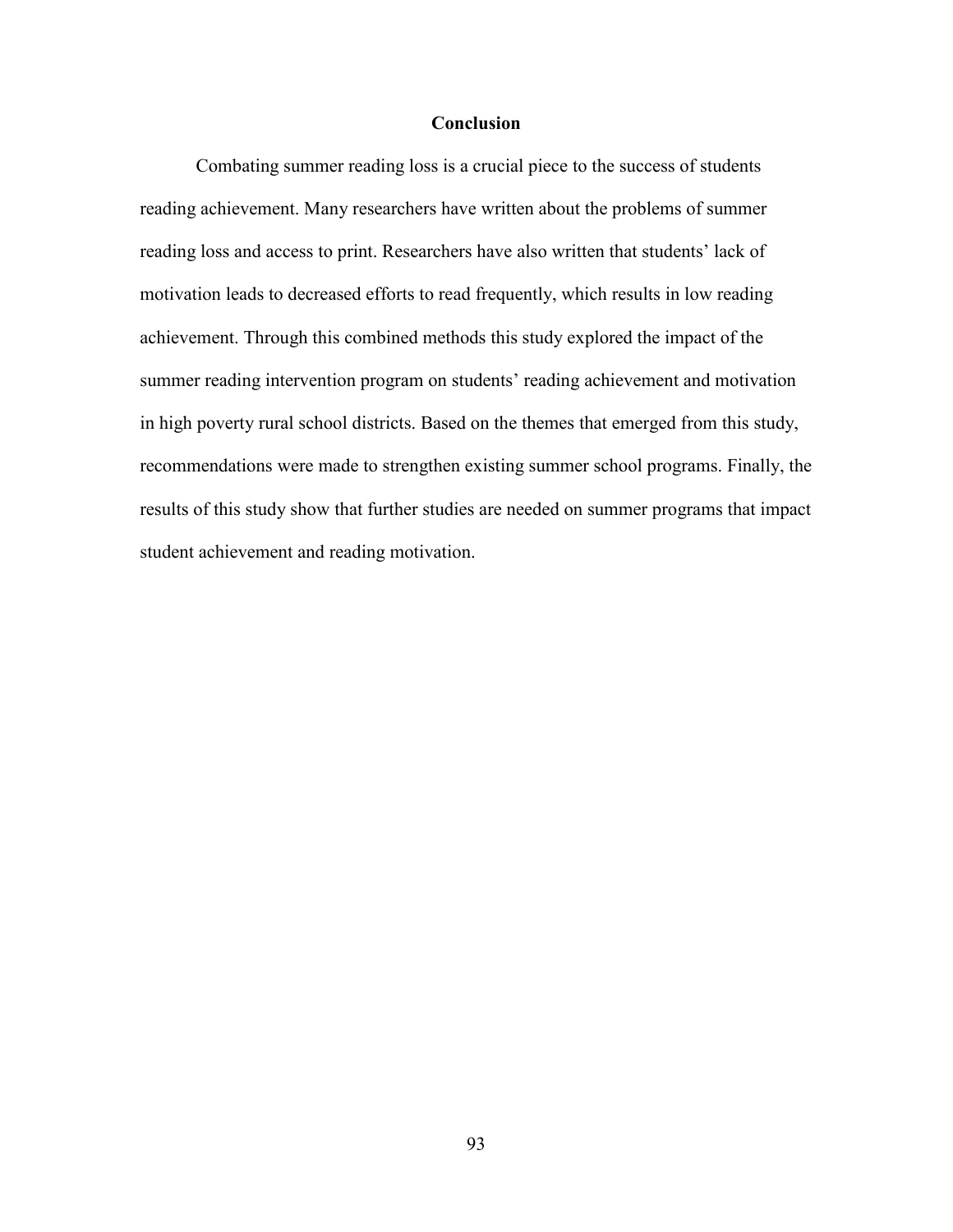## **REFERENCES**

- Alexander, J., & Filler, R. C. (1976). *Attitudes and reading*. Newark, DE: International Reading Association, Reading Series.
- Alexander, K. L., Entwisle, D. R., & Olson, L. S. (2001). Schools, achievement, and inequality: A seasonal perspective. *Educational Evaluation and Policy Analysis, 23*, 171-191.
- Alexander, K. L., Entwisle, D., & Olson, L. S. (2001). Schools, achievement, and inequality: A seasonal perspective. In G. Bohrman & M. Boulay (Eds.), *Summer learning: Research, policies, and programs* (pp. 25-52). Mahwah, NJ: Erlbaum.
- Alexander, K. L., Entwisle, D. R., & Olson, L. S. (2007). Lasting consequences of the summer learning gap. *Baltimore American Sociological Review, 72*, 167-180.
- Alexander, K. L., Entwisle, D. R., & Olson, L. S. (2007). Summer learning and its implications: Insights from the beginning school study. *New Directions for Youth Development, 114*, 11-31.
- Allington, R. L. (2010). Addressing summer reading setback among economically disadvantaged elementary students. *Reading Psychology, 31*(5), 411-427.
- Allington, R. L. (2012). *What really matters for struggling readers: Designing researchbased programs* (3rd ed.). Boston, MA: Allyn & Bacon.
- Allington, R. L., Guice, S., Baker, K., Michaelson, N., & Li, S. (1995). Access to books: Variations in schools and classrooms. *The Language and Literacy Spectrum,* 5, 23-25.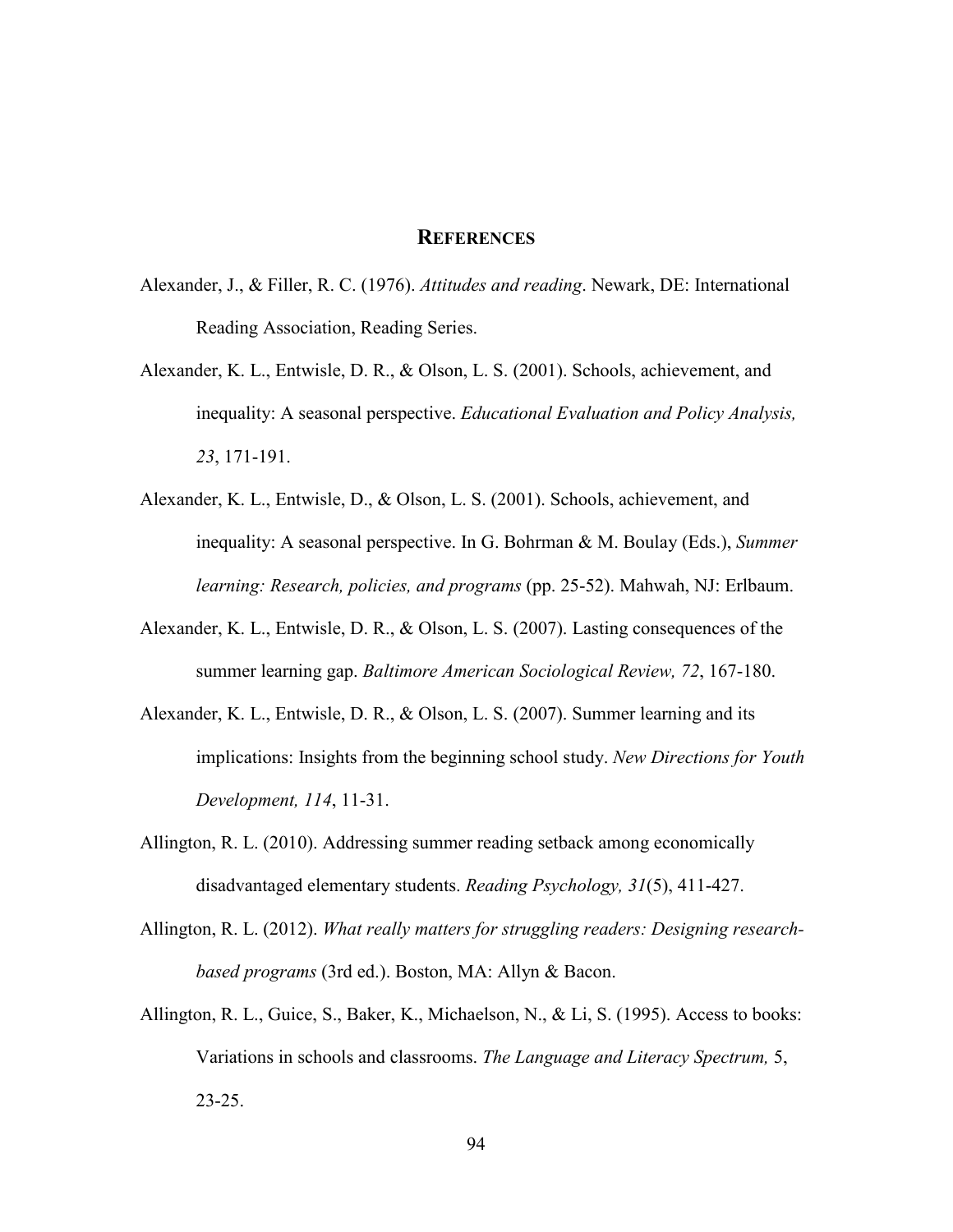- Allington, R. L., & McGill-Franzen, A. (2003). Use students' summer-setback months to raise minority achievement. *Education Digest,* 19-25.
- Allington, R. L., & McGill-Franzen, A. (2003). The impact of summer setback on the reading achievement gap. *Phi Delta Kappan, 85*, 68-75.
- Allington, R. L., & McGill-Franzen, A. (2008, April). Got books? *Educational Leadership, 65*(7), 20-23.
- Allington, R., & McGill-Franzen, A. (2009). Why summers matter in the rich/poor achievement gap. *Teachers College Record*.
- Allington, R. L., & McGill-Franzen, A. (2013). *Summer reading: Closing the rich/poor reading achievement gap.* New York, NY: Teachers College Press.

Allington, R. L., McGill-Franzen, A. M., Camilli, G., Williams, L., Graff, J., & Zeig, J. (2007). *Ameliorating summer reading setback among economically disadvantaged elementary students*. Paper presented at the American Educational Research Association, Chicago.

- Allington, R. L., McGill-Franzen, A., Camilli, G., Williams L., Graff, J., Zeig, J., Zmach, C., & Nowak, R. (2010). Addressing summer reading setback among economically disadvantaged elementary students. *Reading Psychology, 31*, 411- 427.
- Anderson, A. B., & Stokes, S. J. (1984). Social and institutional influences on the development and practice of literacy. In H. Goelman, A. Oberg, & F. Smith (Eds.), *Awakening to literacy* (pp. 24-37). Exeter, NH: Heinemann.
- Applegate, A. J., & Applegate, M. D. (2010). A study of thoughtful literacy and the motivation to read. *The Reading Teacher, 64*, 226-234.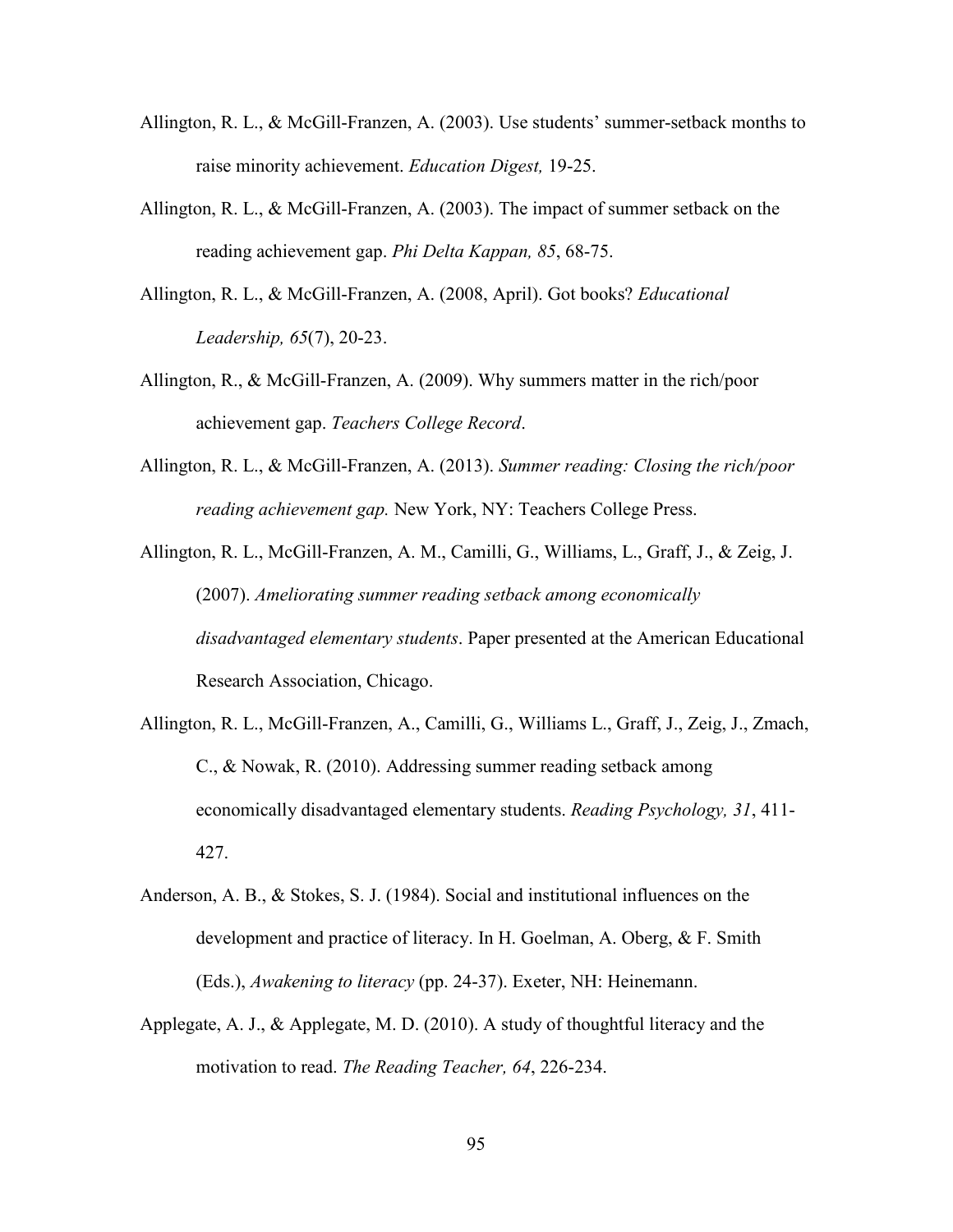- Asher, S. R., Hymel, S., & Wigfield, A. (1978). Influence of topic interest on children's reading comprehension. *Journal of Reading Behavior, 10*(1), 35-47.
- Athey, I. (1982). Reading: The affective domain reconceptualized. In B. A. Hutson (Ed.), *Advances in reading/language research* (Vol. 1., pp. 203-218). Greenwich, CT: JAI Press.
- Baker, L., & Wigfield, A. (1999). Dimensions of children's motivation for reading and their relations to reading activity and reading achievement*. Reading Research Quarterly, 34*, 452-477.
- Bandura, A. (1982). Self-efficacy mechanism in human agency. *American Psychologist, 37*, 122-147.
- Bandura, A. (1984). Recycling misconceptions of perceived self-efficacy. *Cognitive Therapy and Research, 8*, 231-255.
- Bandura, A. (1993). Perceived self-efficacy in cognitive development and functioning. *Educational Psychologist, 28*, 117-148.
- Bandura, A. (1995). Self-efficacy. In A. S. R. Manstead & M. Hewstone (Eds.), *Blackwell encyclopedia of social psychology* (pp. 453-454). Oxford, UK: Blackwell.
- Bandura, A., Barbaranelli, C., Caprara, G. V., & Pastorelli, C. (1996). Mechanisms of moral disengagement in the exercise of moral agency. *Journal of Personality and Social Psychology, 71*, 364-374.

Bandura, A. (1997). *Self-efficacy: The exercise of control*. New York, NY: Freeman.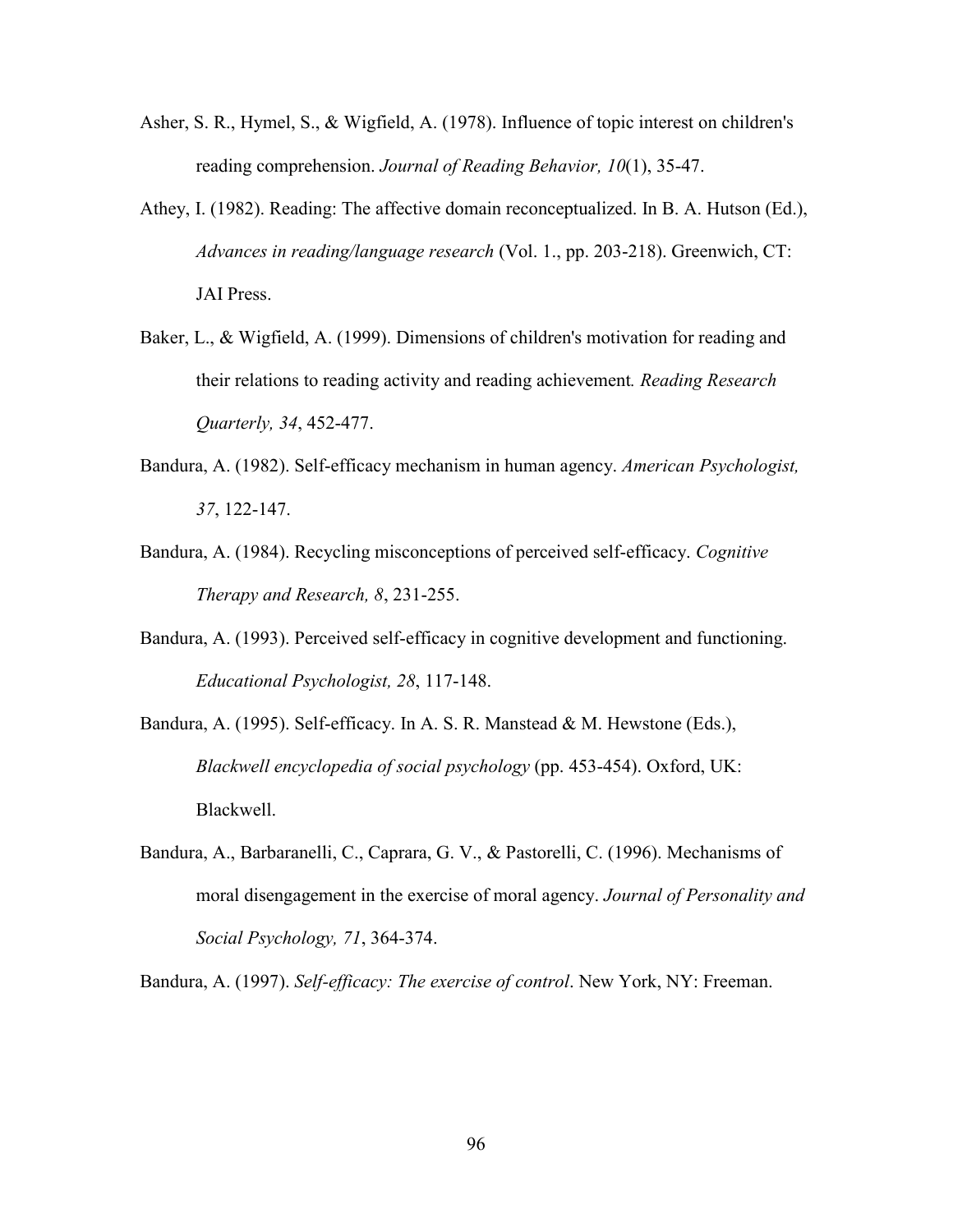Bandura, A. (2000). Self-efficacy: The foundation of agency. In W. J. Perrig  $\& A$ . Grob (Eds.), *Control of human behavior, mental processes and consciousness* (pp. 17- 33). Mahwak, NJ: Erlbaum.

- Bandura, A., & Cervone, D. (1983). Self-evaluative and self-efficacy mechanisms governing the motivational effects of goal systems. *Journal of Personality and Social Psychology, 45*, 1017-1028.
- Bandura, A., & Schunk, D. H. (1981). Cultivating competence, self-efficacy, and intrinsic interest through proximal self-motivation. *Journal of Personality and Social Psychology, 41*, 586-598.
- Becker, M., McElvany, N., & Kortenbruck, M. (2010). Intrinsic and extrinsic reading motivation as predictors of reading literacy: A longitudinal study. *Journal of Educational Psychology, 102*(4), 773-785.
- Bokelman, M. (2005). How school librarians can motivate students to become readers. *Current Studies in Librarianship*, *29*(1/2), 27-35.
- Bokhorst-Heng, W., & Pereira, D. (2008). Non at-risk-adolescents' attitudes towards reading in a Singapore secondary school. *Journal of Research in Reading, 31*(3), 285-301.
- Bong, M., & Skaalvik, E. M. (2003). Academic self-concept and self-efficacy: How different are they really? *Educational Psychology Review, 15*, 1-40.
- Bouffard-Bouchard, T., Parent, S., & Larivee, S. (1991). Influence of self-efficacy on self-regulation and performance among junior and senior high-school age students. *International Journal of Behavioral Development, 14*, 153-164.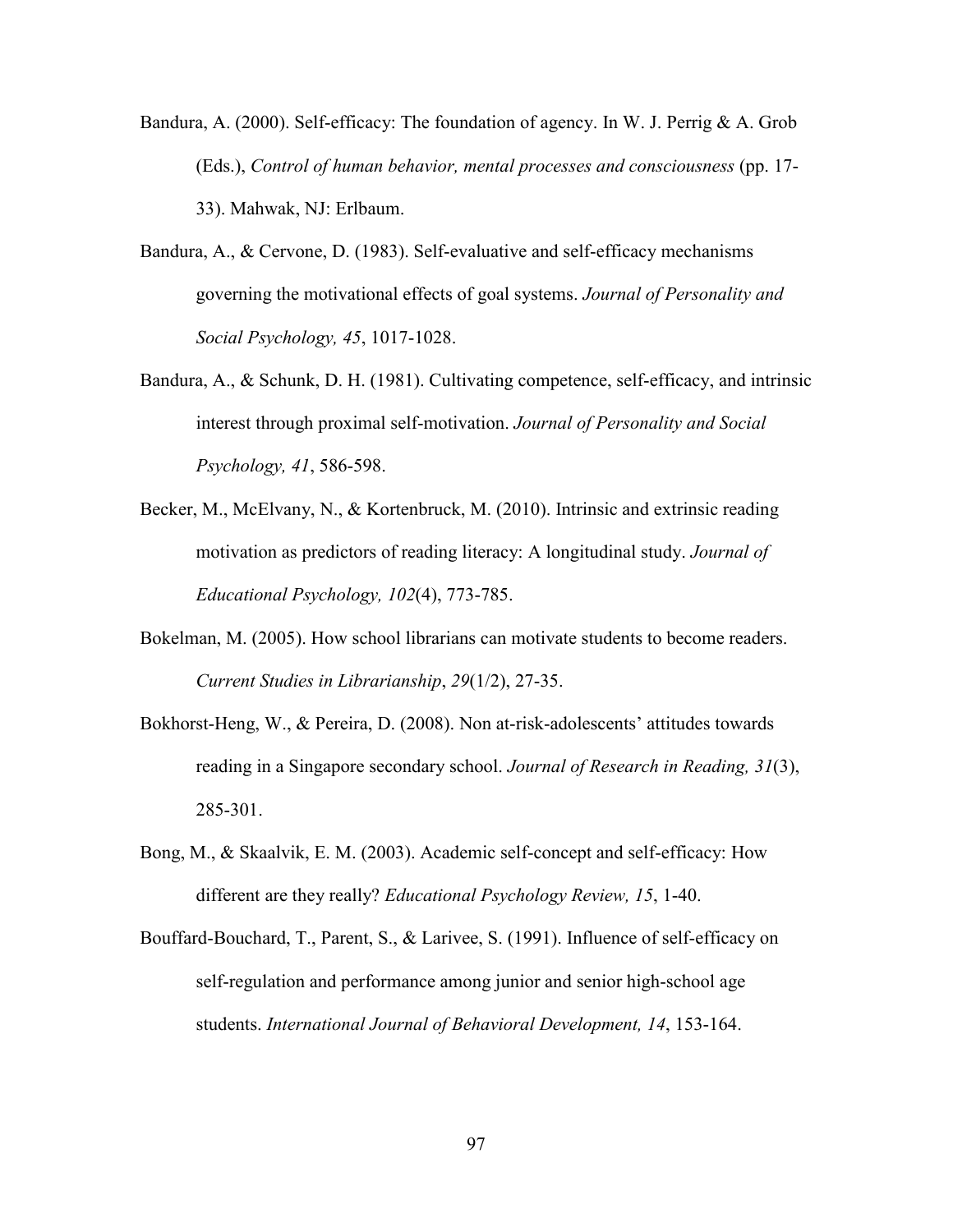- Bracey, G. W. (2002). Summer loss: The phenomenon on one wants to deal with. *Phi Delta Kappan*, *84*(1), 12.
- Bus, A. G., Van Ijzendoorn, M. H., & Pellegrini, A. D. (1995). Joint book reading makes for success in learning to read: A meta-analysis on intergenerational transmission of literacy. *Review of Educational Research, 65,* 1-21.
- Butkowsky I. S., & Willows D. M. (1980). Cognitive-motivational characteristics of children varying in reading ability: Evidence for learned helplessness in poor readers. *Journal of Educational Psychology, 72*, 408-422.
- Butler, T. L. (2010). *The effects of summer reading programs on low-income English language learners' and low-income English L1s' reading achievement in grades 2-4*. Retrieved from ProQuest Dissertations and Theses database.
- Cambria, J., & Guthrie, J. T. (2010). Motivating and engaging students in reading. *The NERA Journal, 46*(1).
- Carter, B. (1996). Hold the applause!: Do accelerated reader (TM) and electronic bookshelf (TM) send the right message?. *School Library Journal*, *42*(10), 22-25.
- Chapman, J. W., & Tunmer, W. E. (1995). Development of young children's reading selfconcepts: An examination of emerging subcomponents and their relationship with reading achievement. *Journal of Educational Psychology*, *87*(1), 154.
- Chapman, J. W., & Tunmer, W. E. (1997). A longitudinal study of beginning reading achievement and reading self-concept. *British Journal of Educational Psychology, 67*, 279-291.
- Cole, J. E. (2002). What motivates students to read? Four literacy personalities. *The Reading Teacher*, *56*(4), 326-336.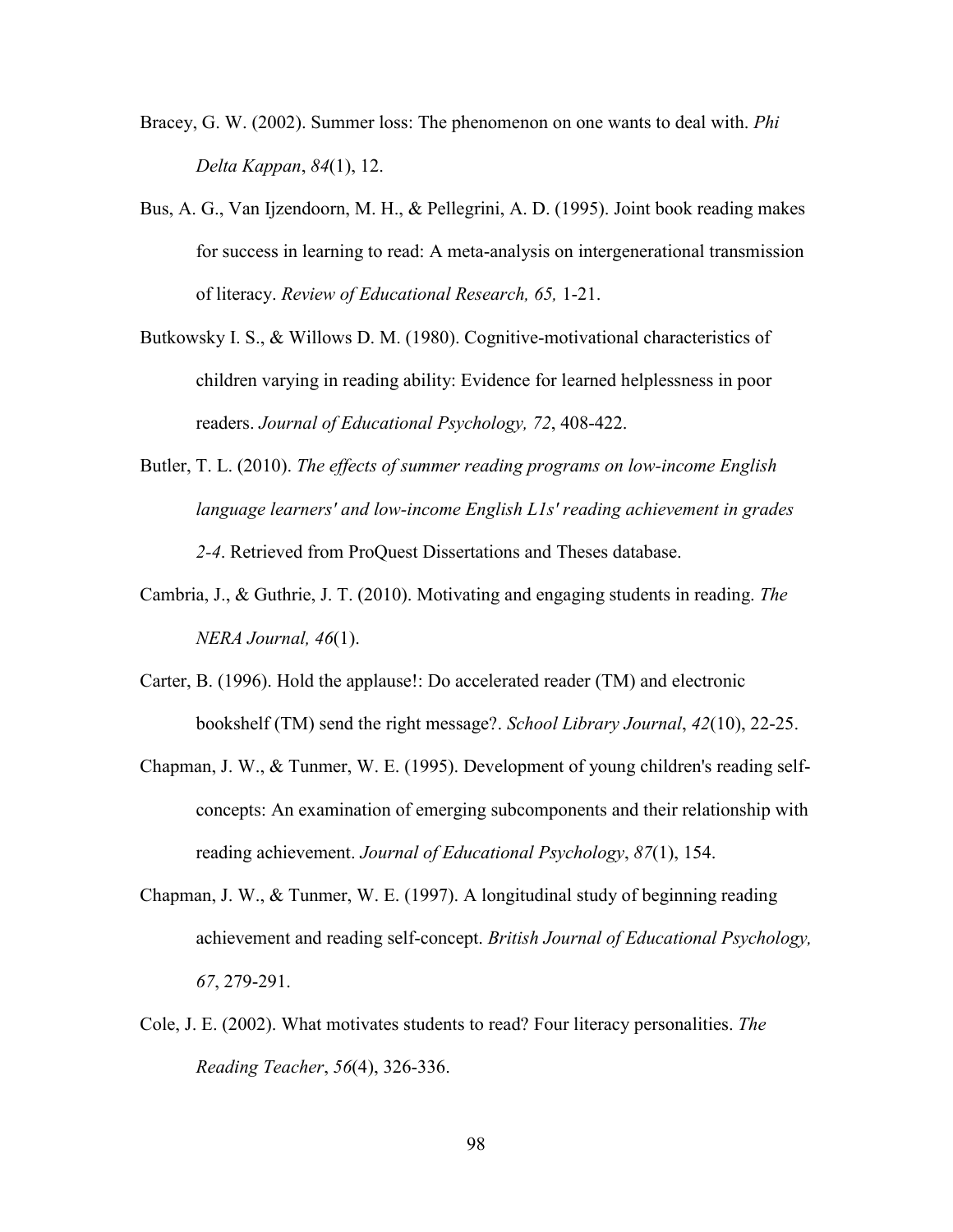- Coley, J. D., & Hoffman, D. M. (1990). Overcoming learned helplessness in at risk readers. *Journal of Reading, 33*, 497-502.
- Condron, D. J. (2009). Social class, school and non-school environments, and black/white inequalities in children's learning. *American Sociological Review*, *74*(5), 685-708.
- Constantino, R. (2005). Print environments between high and low socioeconomic status communities. *Teacher Librarian, 32*(3), 22–25.
- Cooper, H. (2003, May). *Summer learning loss: The problem and some solutions*. ERIC Digest. Retrieved from http://www.eric.ed.gov
- Cooper, H., Charlton, K., Valentine, J. C., & Muhlenbruck, L. (2000). Making the most of summer school: A meta-analytic and narrative review. *Monographs of the Society for Research in Child Development, 65*, 1-18.
- Cooper, H., Nye, B., & Linsey, J., & Greathouse, S. (1996). The effects of summer vacation on achievement test scores: A narrative and meta-analytic review. *Review of Educational Research, 66*(3)*,* 227‐268.
- Covington, M. W. (1984). The motive for self-worth. In R. Ames & C. Ames (Eds.), *Research on motivation in education* (Vol. 1., pp. 77-113). New York, NY: Academic Press.
- Creswell, J. W., & Plano, C. V. L. (2011). *Designing and conducting mixed methods research*. Los Angeles, CA: SAGE Publications.
- Cronbach, L. J. (1951). Coefficient alpha and the internal structure of tests. *Psychometrika*, *16*(3), 297-334.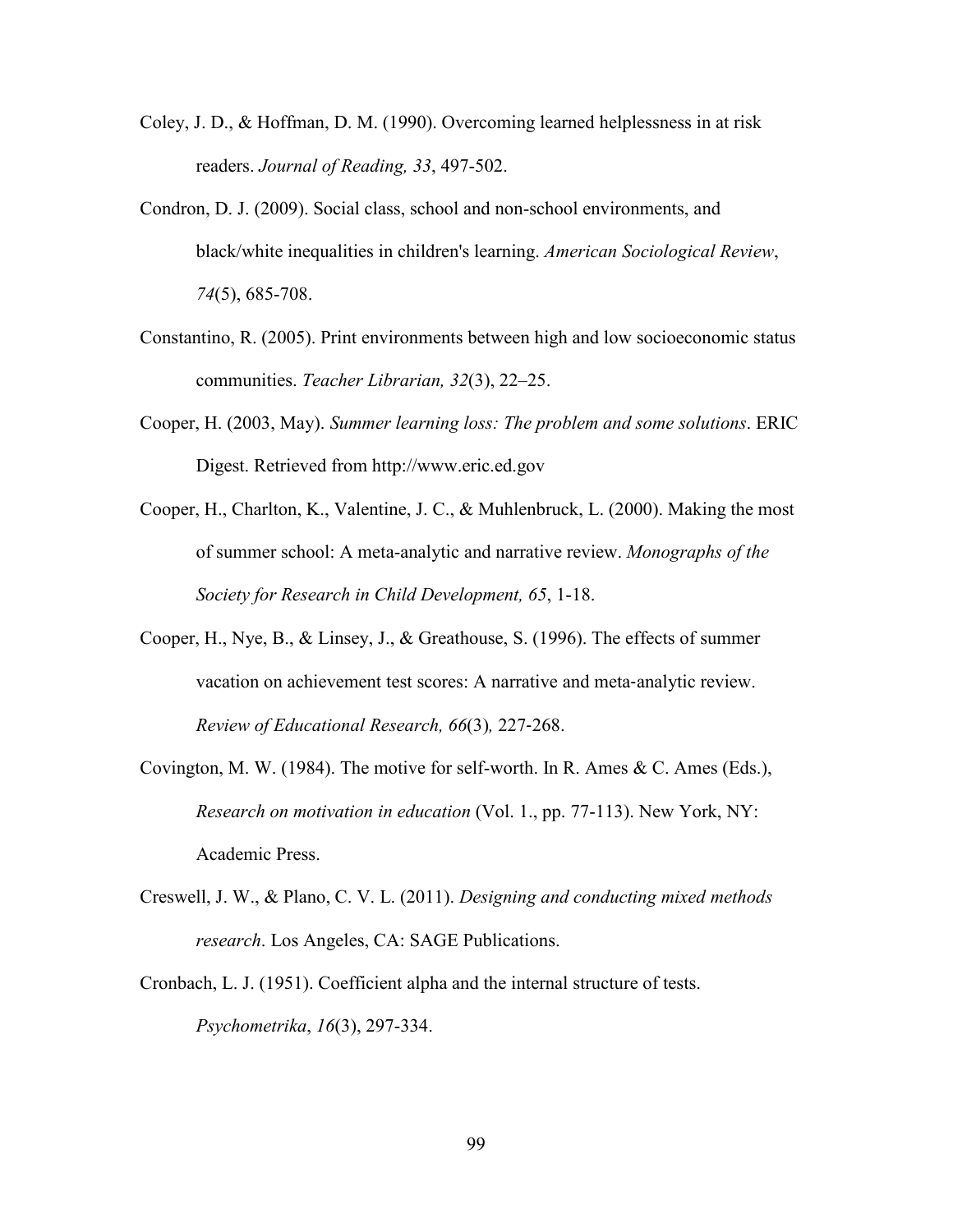- Crowell, D. C., & Klein, T. W. (1981). Preventing summer loss of reading skills among primary children. *Reading Teacher, 34*(5), 561-564.
- Csikszentmihalyi, M. (1990). *Flow: The psychology of optimal experience.* New York, NY: Harper Perennial.
- Cunningham, A. E., & Stanovich, K. E. (1990). Assessing print exposure and orthographic processing skill in children: A quick measure of reading experience. *Journal of Educational Psychology, 82*, 733-740.
- Cunningham, A. E., & Stanovich, K. E. (1997). Early reading acquisition and its relation to reading experience and ability 10 years later. *Developmental Psychology*, *33*(6), 934.
- David, J. (1979). *A descriptive study of Title I summer programs*. Menlo Park, CA: Stanford Research Institute.
- Deci, E. L., & Ryan, R. M. (1985). The general causality orientations scale: Selfdetermination in personality. *Journal of Research in Personality*, *19*(2), 109-134.
- Deci, E. L., & Ryan, R. M. (2000). The 'what' and 'why' of goal pursuits: Human needs and the self‐determination of behavior. *Psychological Inquiry, 11*, 227‐268.
- De Naeghel, J., Van Keer, H., Vansteenkiste, M., & Rosseel, Y. (2012). The relation between elementary students' recreational and academic reading motivation, 98 reading frequency, engagement, and comprehension: A self-determination theory perspective. *Journal of Educational Psychology, 104*(4), 1006-1021.
- Denton K., & Jerry W. (2002). Children's reading and mathematics achievement in kindergarten and first grade. Retrieved from https://nces.ed.gov/pubsearch/pubsinfo.asp?pubid=2002125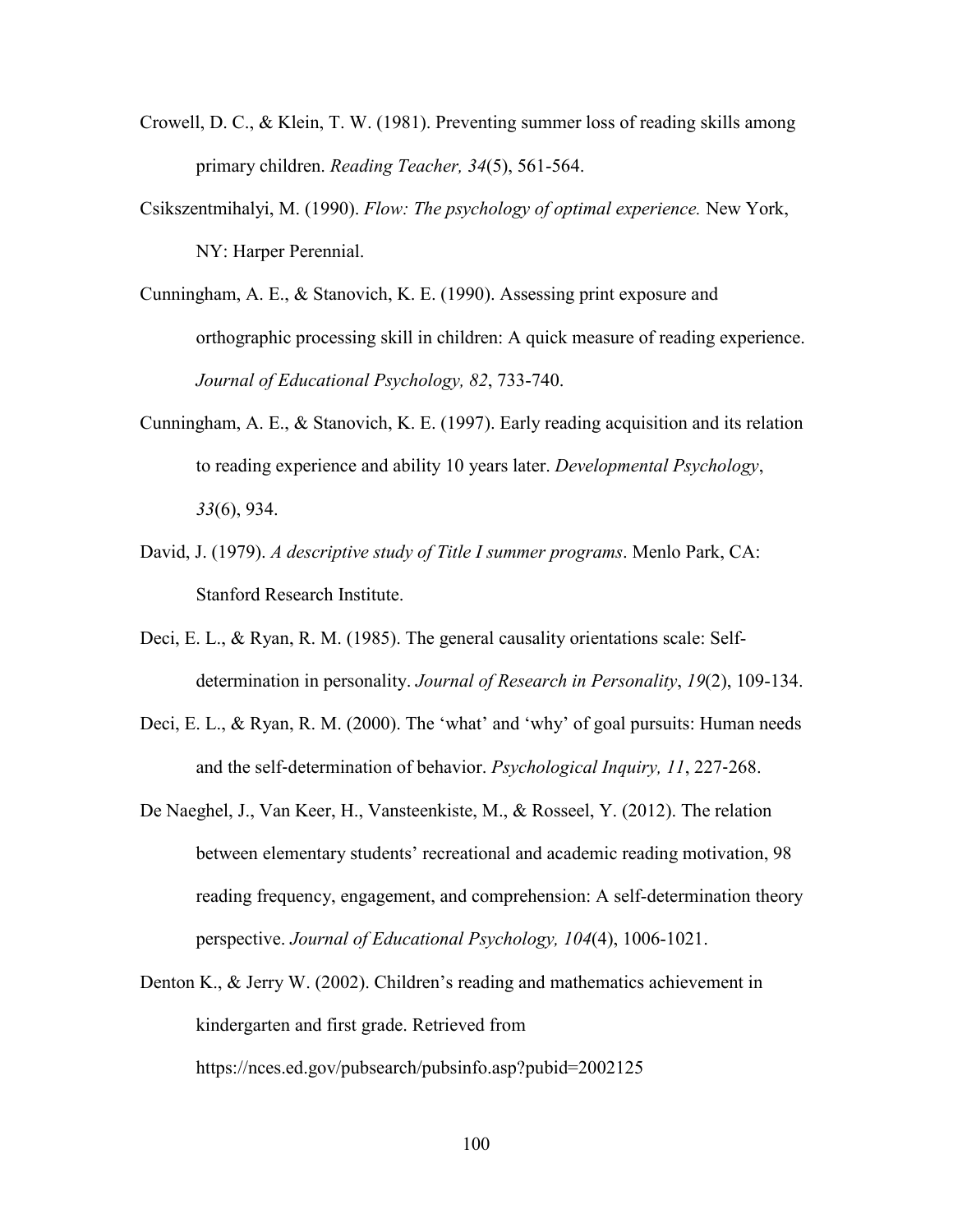- Downey, D., von Hippel, P., & Broh, B. (2004). Are schools the great equalizer? Cognitive inequality during the summer months and the school year. *American Sociological Review, 69*, 613-635.
- Durkin, D. (1966). Children who read early: Two longitudinal studies. Retrieved from https://eric.ed.gov/?id=ED019107
- Eccles, J. (1983). Expectancies, values and academic behaviors. In J. T. Spence (Ed.), *Achievement and achievement motives* (pp. 75-146). San Francisco, CA: Freeman.
- Eccles, J. S., Wigfield, A., & Schiefele, U. (1998). Motivation to succeed. In: W. Damon (Series Ed.) & N. Eisenberg (Volume Ed.) *Handbook of child psychology* (5th ed., Vol. III., pp. 1017-1095). New York, NY: Wiley
- Elley, W. B. (1992). *How in the world do students read? IEA study of reading literacy*. Retrieved from https://eric.ed.gov/?id=ED360613
- Entwhistle, D., & Alexander, K. (1992). Summer setback: Race, poverty, school composition and mathematics achievement in the first two years of school. *American Sociological Review, 57*(1), 72-84.
- Entwisle, D., & Alexander, K. (1994). Winter setback: The racial composition of schools and learning to read. *American Sociological Review, 59*, 446-60.
- Entwisle, D. R., Alexander, K. L., & Olson, L. S. (2000). Early work histories of urban youth. *American Sociological Review*, 279-297.
- Entwisle, D. R., Alexander, K. L., & Olson, L. S. (2001). Keep the faucet flowing: Summer learning and home environment. *American Educator, 25*(3), 11-15, 47.
- Evans, R. I. (1989). *Albert Bandura: The man and his ideas—a dialogue*. Westport, CN: Praeger Publishers.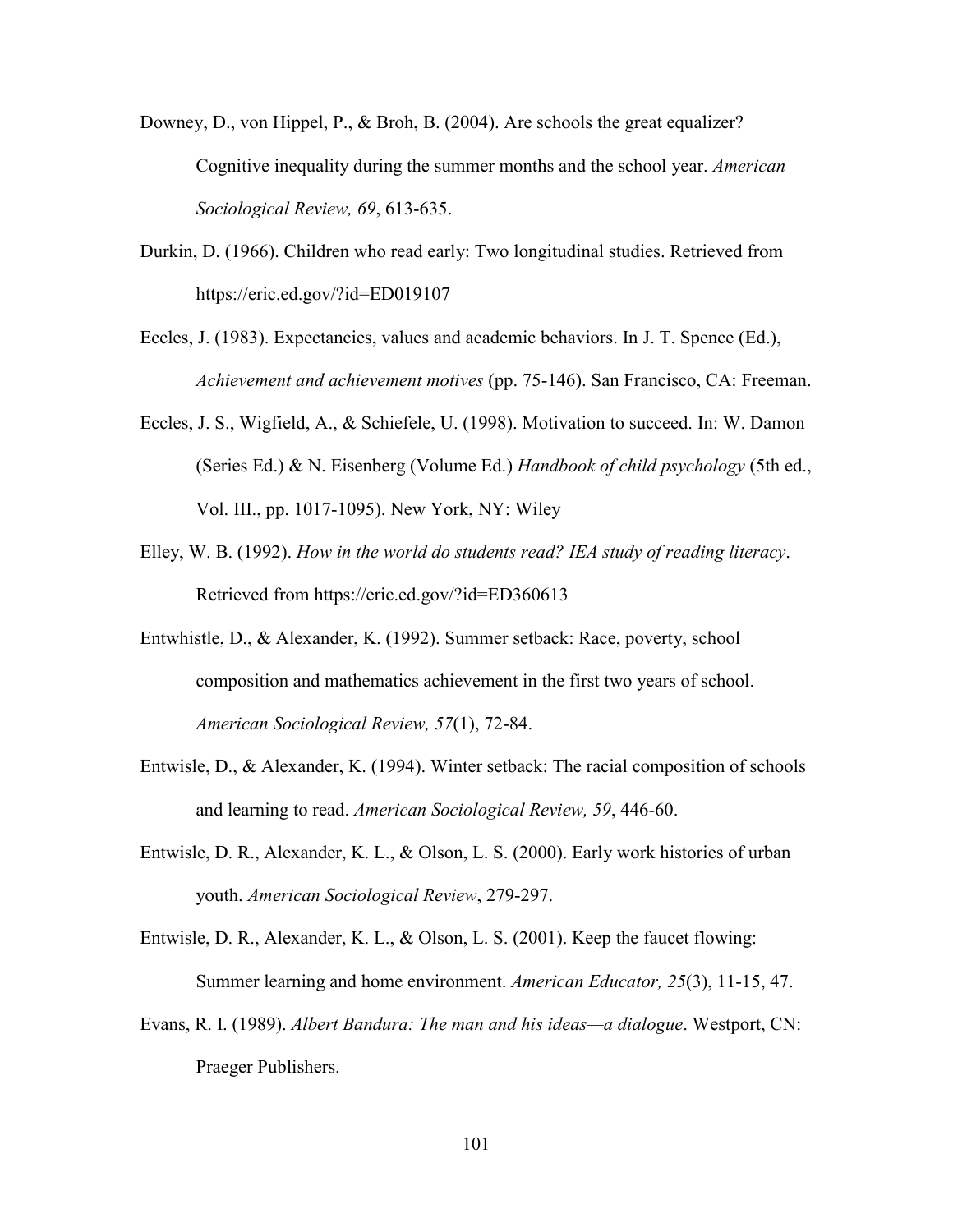- Evans, M., Kelley, J., Sikorac, J., & Treimand, D. (2010). Family scholarly culture and educational success: Books and schooling in 27 nations. *Research in Social Stratification and Mobility, 28*, 171-197.
- Fawson, P. C., & Moore, S. A. (1999). Reading incentive programs: Beliefs and practices. *Reading Psychology, 20*, 325-340.

Fiester, L. (2010). *Early warning! Why reading by the end of third grade matters. A Kids Count Special Report*. Retrieved from http://www.aecf.org/~/media/Pubs/Initiatives/

KIDS%20COUNT/123/2010KCSpecReport/AEC\_report\_color\_highres.pdf

- Fountas, I. C., & Pinnell, G. S. (1996). *Guided reading, good first teaching for all children*. Portsmouth, NH: Heinemann
- Fountas, I. C., & Pinnell, G. S. (2001). *Guiding readers and writers: Teaching comprehension, genre, and content literacy*. Portsmouth, NH: Heinemann.
- Fryer, R. G., & Levitt, S. D. (2002). *Understanding the Black–White test score gap in the first two years of school*. Cambridge, MA: National Bureau of Economic Research.
- Gall, M. D., Borg, W. R., & Gall, J. P. (2003). *Educational research: An introduction* (7th ed.). White Plains, NY: Longman.
- Gall, M. D., Gall, J. P., Borg, W. R. (2006). *Educational research: An introduction* (8th ed.). Boston, MA: Allyn & Bacon.
- Gambrell, L. B. (1996). Creating classroom cultures that foster reading motivation. *The Reading Teacher, 50*(1), 14-25.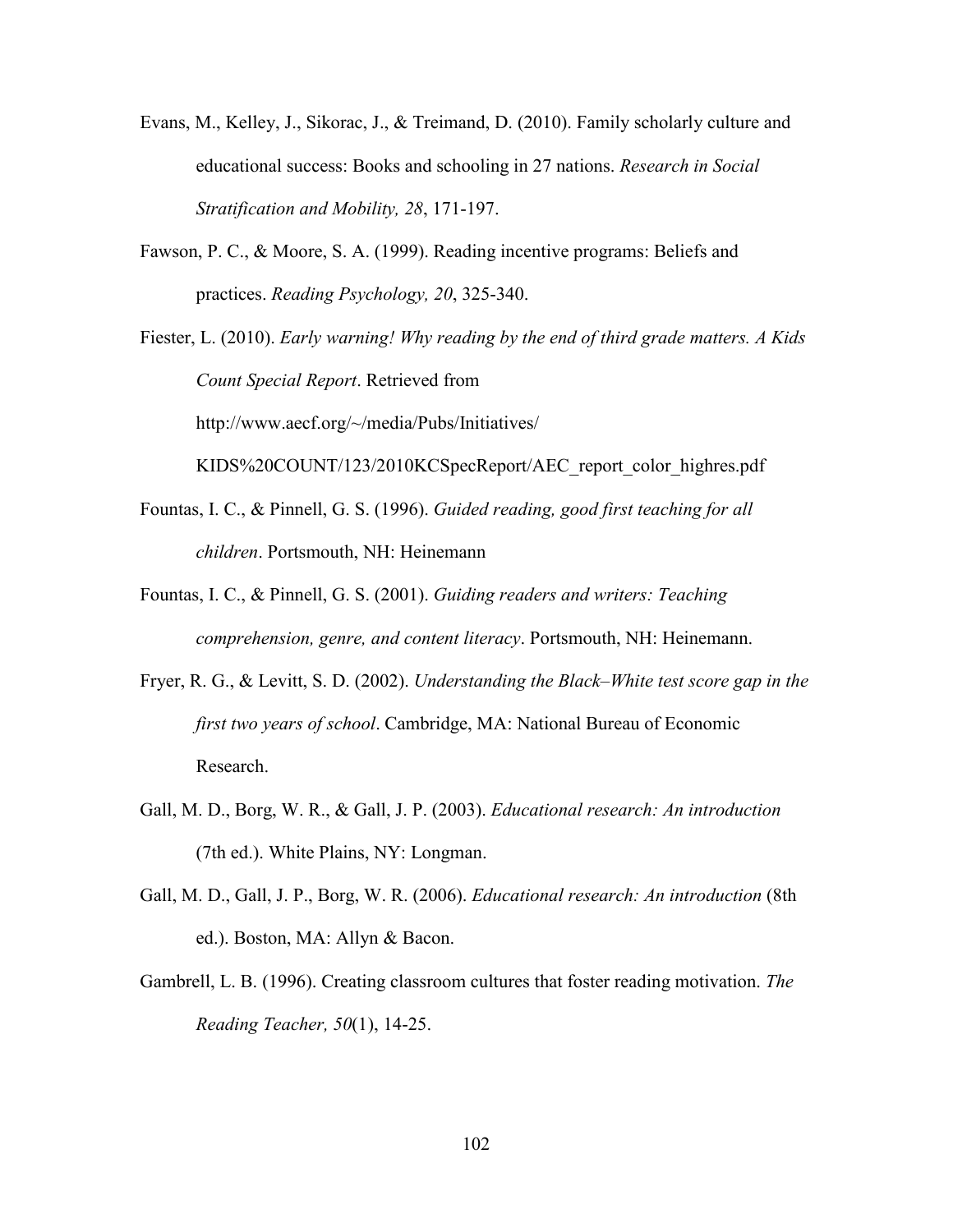- Gambrell, L. B., & Morrow, L. M. (1996). Creating motivating contexts for literacy learning. In L. Baker, P. Afflerbach, & D. Reinking (Eds.), *Developing engaged readers in home and school communities* (pp. 115-136). Hillsdale, NJ: Erlbaum.
- Gambrell, L. B., Palmer, B. M., Codling, R. M., & Mazzoni, S. A. (1996). Assessing motivation to read. *The Reading Teacher, 49*, 518-533.
- Glesne, C. (2011). *Becoming qualitative researchers: An introduction* (4th ed.). Boston, MA: Pearson Education, Inc.
- Gottfried, A. E. (1985). Academic intrinsic motivation in elementary and junior high school students. *Journal of Educational Psychology*, *77*(6), 631.
- Greaney, V., & Hegarty, M. (1987). Correlates of leisure-time reading. *Journal of Research in Reading, 10*, 3-20.
- Greene, J. C., Caracelli, V. J., & Graham, W. F. (1989). Toward a conceptual framework for mixed-method evaluation designs. *Educational Evaluation and Policy Analysis*, *11*(3), 255-274.
- Grolnick, W. S. (2002). *The psychology of parental control: How well-meant parenting backfires*. Retrieved from https://eric.ed.gov/?id=ED467276
- Guay, F., Ratelle, C. F., & Chanal, J. (2008). Optimal learning in optimal contexts: The role of self-determination in education. *Canadian Psychology/Psychologie Canadienne*, *49*(3), 233.
- Guthrie, J. T., McRae, A., & Klauda, S. L. (2007). Contributions of concept-oriented reading instruction to knowledge about interventions for motivations in reading. *Educational Psychologist, 42*(4), 237-250.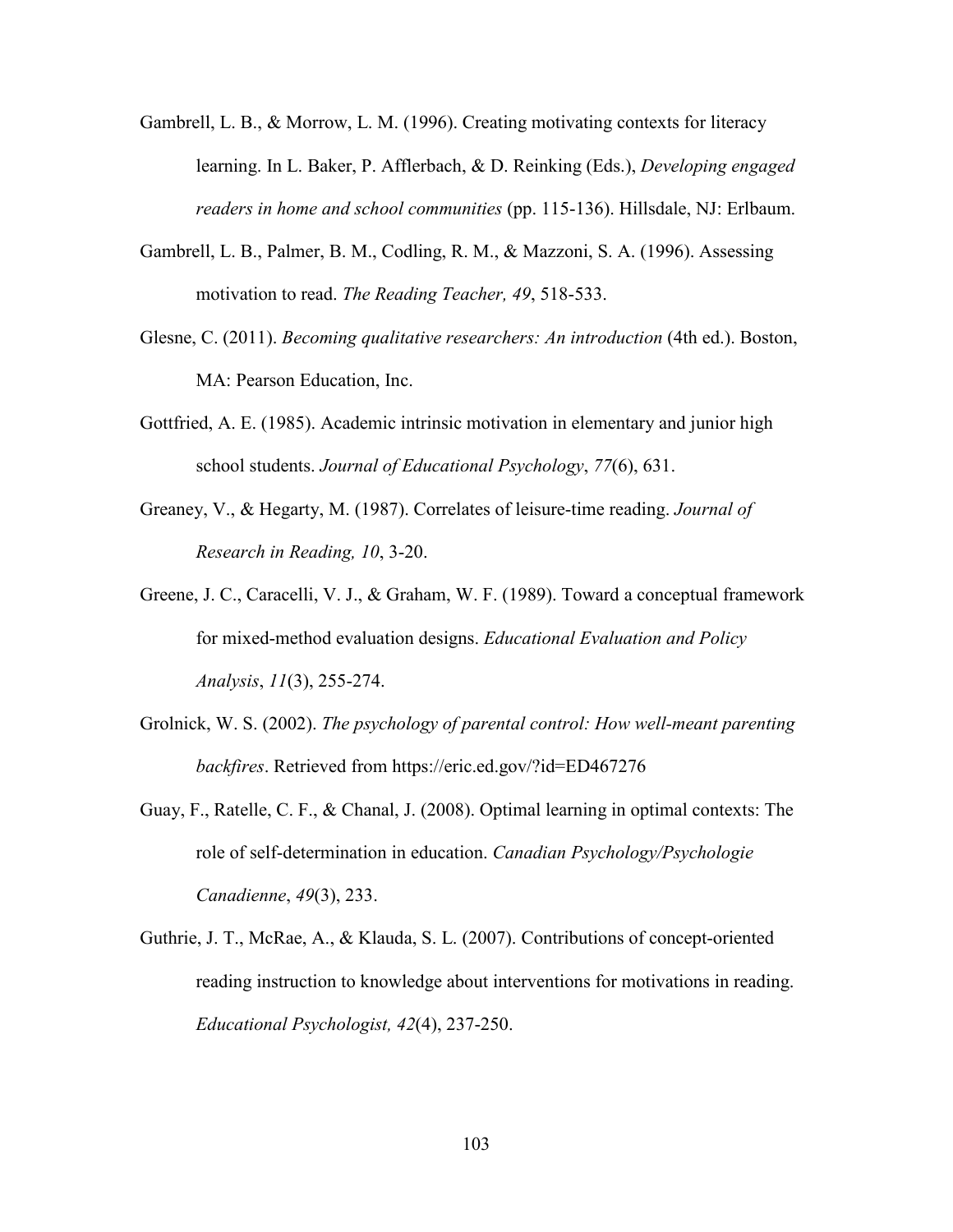- Guthrie, J. T., Schafer, W. D., & Huang, C. (2001). Benefits of opportunity to read and balanced instruction on the NAEP. *The Journal of Educational Research, 96*, 145- 162.
- Guthrie, J. T., Schafer, W., Wang, Y., & Afflerbach, P. (1993). *Influences of instruction on reading engagement: An empirical exploration of a social-cognitive framework of reading activity* (Research Rep. No. 3). Athens, GA: National Reading Research Center.
- Guthrie, J. T., Van Meter, P., McCann, A., Wigfield, A., Bennett, L., Poundstone, C., … Mitchell, A. (1996). Growth of literacy engagement: Changes in motivations and strategies during Concept-Oriented Reading Instruction. *Reading Research Quarterly, 31*, 306-332.
- Guthrie, J. T., & Wigfield, A. (2000). Engagement and motivation in reading. In R. Barr, M. L. Kamil, P. Mosenthal, & P. D. Pearson (Eds.), *Handbook of reading research* (Vol. 3). White Plains, NY: Longman Publishing Group.
- Guthrie, J. T., & Humenick, N. M. (2004). Motivating students to read: Evidence for classroom practices that increase reading motivation and achievement. In. P. McCardle & V. Chhabra. (Eds.), *A voice of evidence in reading research* (pp. 329-354). Baltimore, MD: Brookes Publishing.
- Hardre, P. L., & Reeve, J. (2003). A motivational model of rural students' intentions to persist in, versus drop out of, high school. *Journal of Educational Psychology, 95*, 347–356.
- Harter, S. (1978). Effectance motivation reconsidered. Toward a developmental model. *Human Development*, *21*(1), 34-64.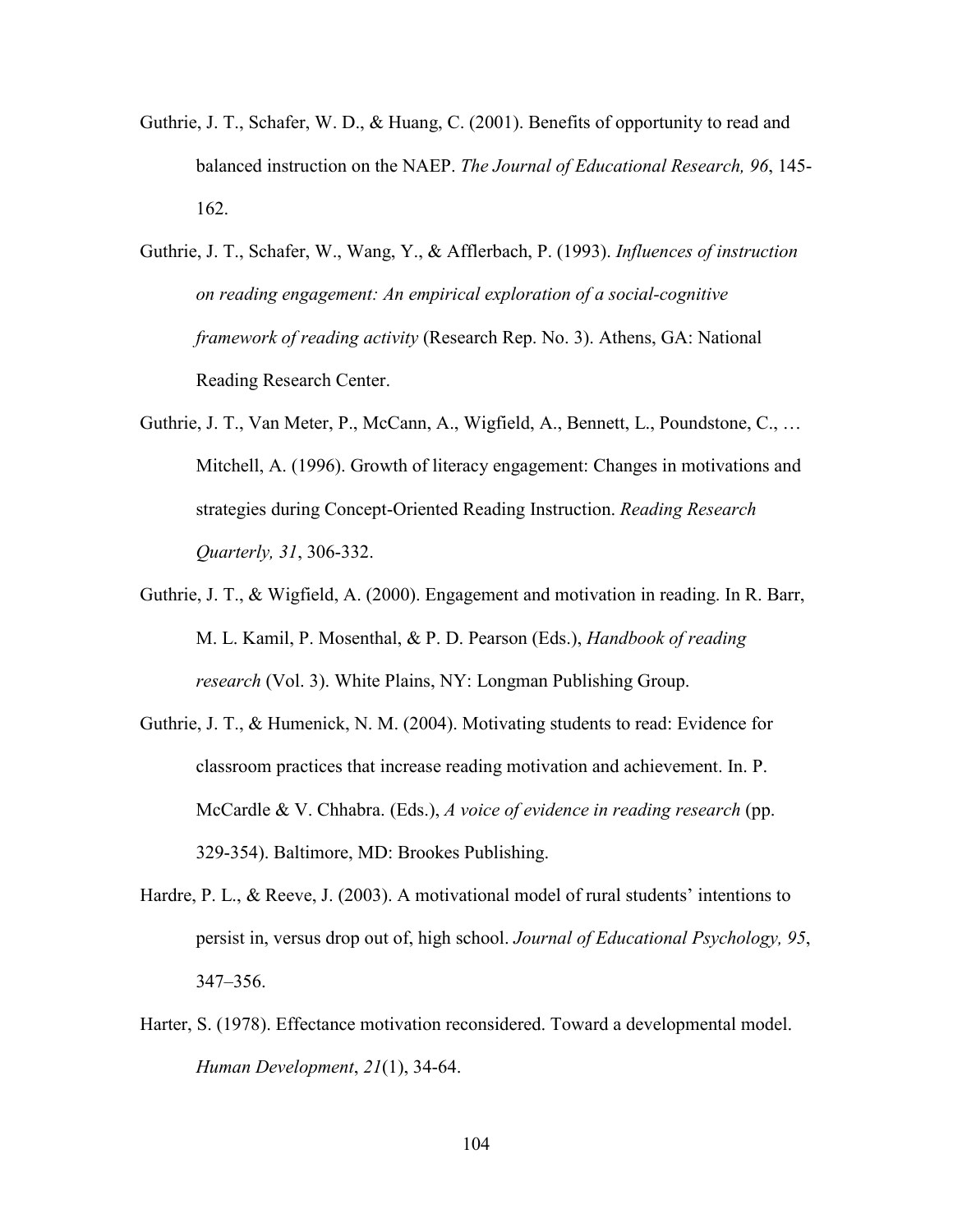- Healy, A. K. (1965). Effects of changing children's attitudes toward reading. *Elementary English*, *42*(3), 269-272.
- Henk, W. A., & Melnick, S. A. (1995). The Reader Self-Perception Scale (RSPS): A new tool for measuring how children feel about themselves as readers. *The Reading Teacher*, *48*(6), 470-482.
- Heyns, B. (1978). Schooling and cognitive development: Is there a season for learning? *Child Development, 58*, 1151-1160.
- Helf, S., Konrad, M., & Algozzine, B. (2008). Recouping and rethinking the effects of summer vacation on reading achievement. *Journal of Research in Reading, 31*, 420-428.
- Heyns, B. (1978). *Summer learning and the effects of schooling*. New York, NY: Academic Press.
- Horrigan, J. B. (2015). The numbers behind the broadband 'homework gap.' *Pew Research Center Fact Tank* (April 20, 2015). Retrieved from http://www. pewresearch. org/facttank/2015/04/20/the-numbers-behind-the-broadbandhomework-gap
- Katzir, T., Lesaux, N. K., & Kim, Y. S. (2009). The role of reading self-concept and home literacy practices in fourth grade reading comprehension. *Reading and Writing*, *22*(3), 261-276.
- Kim, J. (2004). Summer reading and the ethnic achievement gap. *Journal of Education for Students Placed at Risk, 9*(2), 169-170.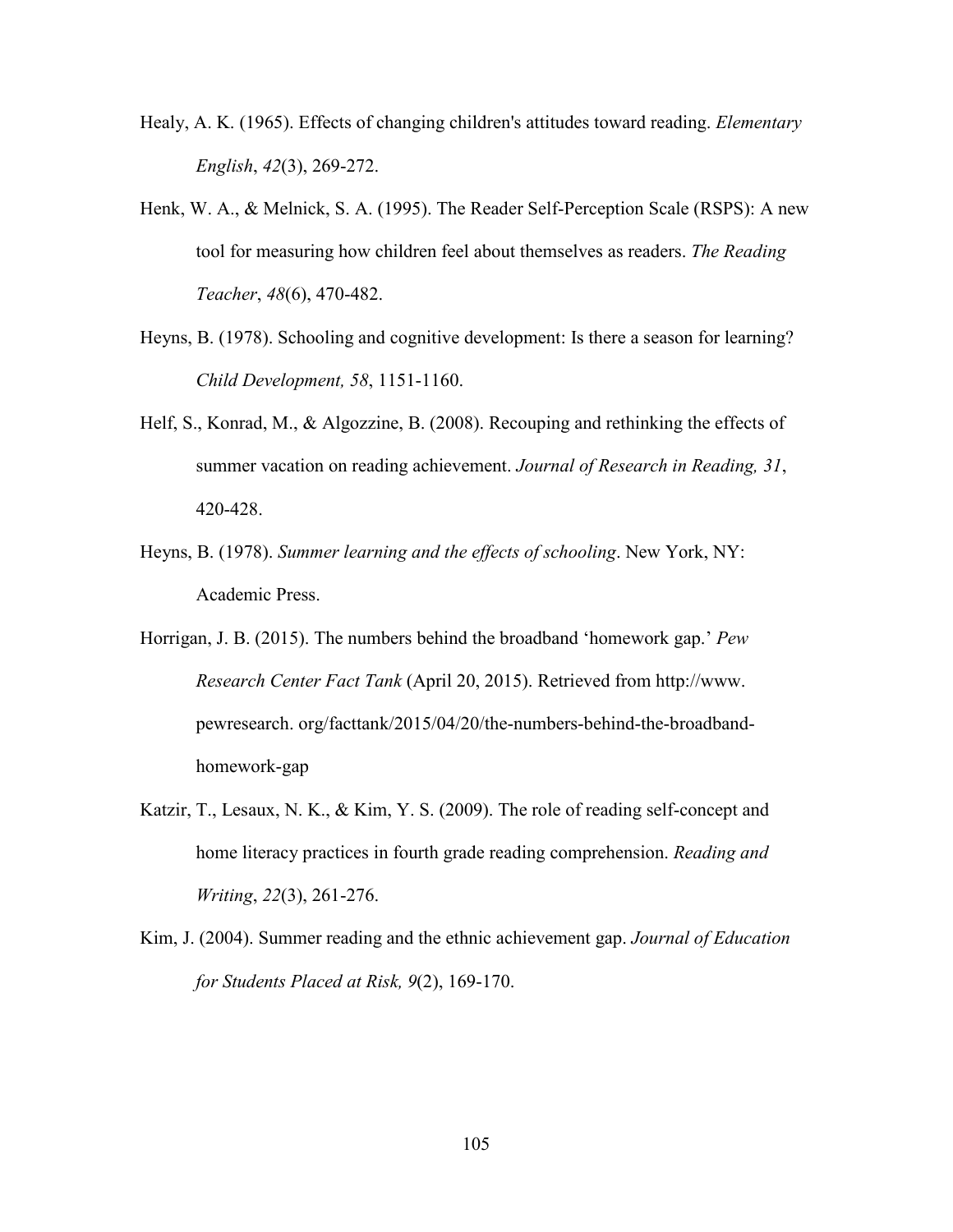- Kim, J. (2006). Effects of a voluntary summer reading intervention on reading achievement: Results from a randomized field trial. *Educational Evaluation and Policy Analysis, 28*(4), 335-355.
- Kim, J. S. (2007). The effects of a voluntary summer reading intervention on reading activities and reading achievement. *Journal of Educational Psychology, 99*, 505- 515.
- Kim, J. S., & Guryan, J. (2010). The efficacy of a voluntary summer book reading intervention for low-income Latino children from language minority families. *Journal of Educational Psychology, 102*, 20-31.
- Kim, J. S., & White, T. G. (2008). Scaffolding voluntary summer reading for children in grades 3 to 5: An experimental study. *Scientific Studies of Reading, 12*, 1-23.
- Kim, J. S., & White, T. G. (2011). [Solving the problem of summer reading loss.](http://literacy-reforms.gse.harvard.edu/publications/solving-problem-summer-reading-loss) *The Phi Delta Kappan, 92*(7), 64-67.
- Lau, K., & Chan, D. (2003). Reading strategy use and motivation among Chinese good and poor readers in Hong Kong. *Journal of Research in Reading, 26*, 177-190.
- Lincoln, Y. S., Lynham, S. A., & Guba, E. G. (2011). Paradigmatic controversies, contradictions, and emerging confluences, revisited. *The Sage Handbook of Qualitative Research*, *4*, 97-128.
- Logan, S., & Medford, E. (2011). Gender differences in the strength of association between motivation, competency beliefs and reading skill. *Educational Research, 53,* 85-94.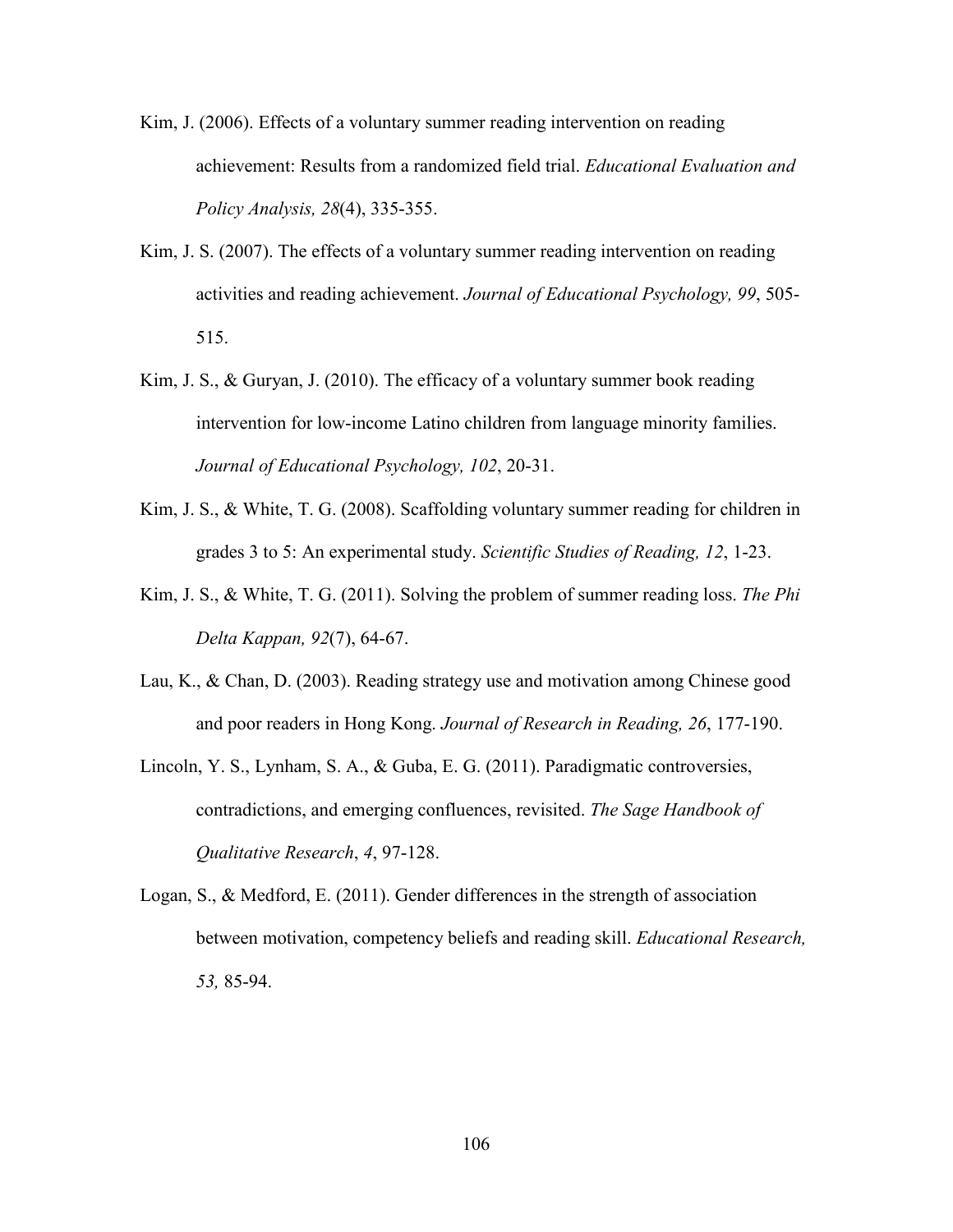- Logan, S., Medford, E., & Hughes, N. (2011). The importance of intrinsic motivation for high and low ability readers' reading comprehension performance. *Learning and Individual Differences*, *21*(1), 124-128.
- Marshall, C., & Rossman, G. (2006). Designing qualitative research, (4th ed.). Thousand Oaks, CA: Sage.
- Mraz, M., & Rasinski, T. V. (2007). Summer reading loss. *The Reading Teacher*, *60*(8), 784-789.
- Mathewson, G. C. (1994). Model of attitude influence upon reading and learning to read. In R. B. Ruddell & H. Singer (Eds.), *Theoretical models and processes of reading* (3rd ed., pp. 1131-1161). Newark, DE: International Reading Association.
- McGill-Franzen, A. M., Lanford, C., & Adams, E. (2002). Learning to be literate: A comparison of five urban early childhood programs. *Journal of Educational Psychology, 94*(3), 443-464.
- McGill- Franzen, A. N. (2005). In the press to scale up, what is at risk? *Reading Research Quarterly*, *40*(3), 366-370.
- McKenna, M. C., Kear, D. J., & Ellsworth, R. A. (1995). Children's attitudes toward reading: A national survey. *Reading Research Quarterly*, 934-956.
- McMillan, J. H., & Schumacher, S. (2010). *Research in education: Evidence-based inquiry* (7th ed.). Boston, MA: Pearson.
- McMullin, D. J., & Steffen, J. J. (1982). Intrinsic motivation and performance standards. *Social Behavior and Personality: An International Journal*, *10*(1), 47-56.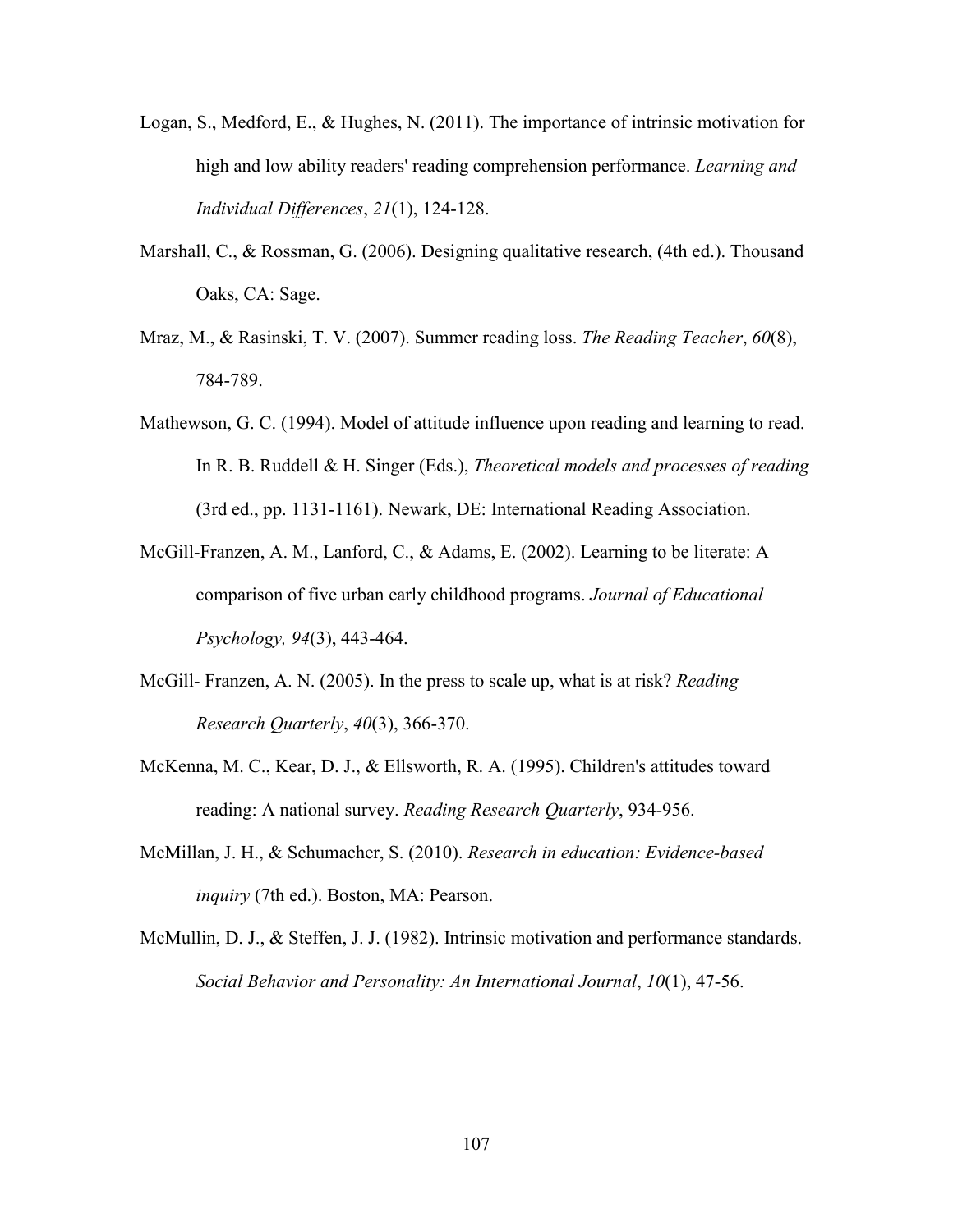- McQuillan, J., & Rodrigo, V. (1998). Literature-based programs for first language development: Giving native bilinguals access to books. *Literacy, Access and Libraries Among the Language Minority Population*, 209-240.
- Merriam, S. B. (2009). *Qualitative research: A guide to design and implementation: Revised and expanded from qualitative research and case study applications in education*. San Francisco, CA: Jossey-Bass.
- Mraz, M., & Rasinski, T. V. (2007). Summer reading loss. *The Reading Teacher*, *60*(8), 784-789.
- National Research Council. (1998). *Preventing reading difficulties in young children*. Washington, DC: National Academies Press.
- Neuman, S. B., & Celano, D. (2001). Access to print in low‐income and middle‐income communities: An ecological study of four neighborhoods. *Reading Research Quarterly*, *36*(1), 8-26.
- Neuman, S. B., & Celano, D. (2006). The knowledge gap: Implications of leveling the playing field for low‐income and middle‐income children. *Reading Research Quarterly*, *41*(2), 176-201.
- Neuman, S. B., & Celano, D. (2012). *Giving our children a fighting chance: Poverty, literacy, and the development of information capital*. New York, NY: Teachers College Press.
- Northwest Evaluation Association. (2015). Measures of academic progress. Retrieved from https://eric.ed.gov/?id=ED568352
- Oldfather, P., & Wigfield, A. (1996). Children's motivations for literacy learning. *Developing Engaged Readers in School and Home Communities*, 89-113.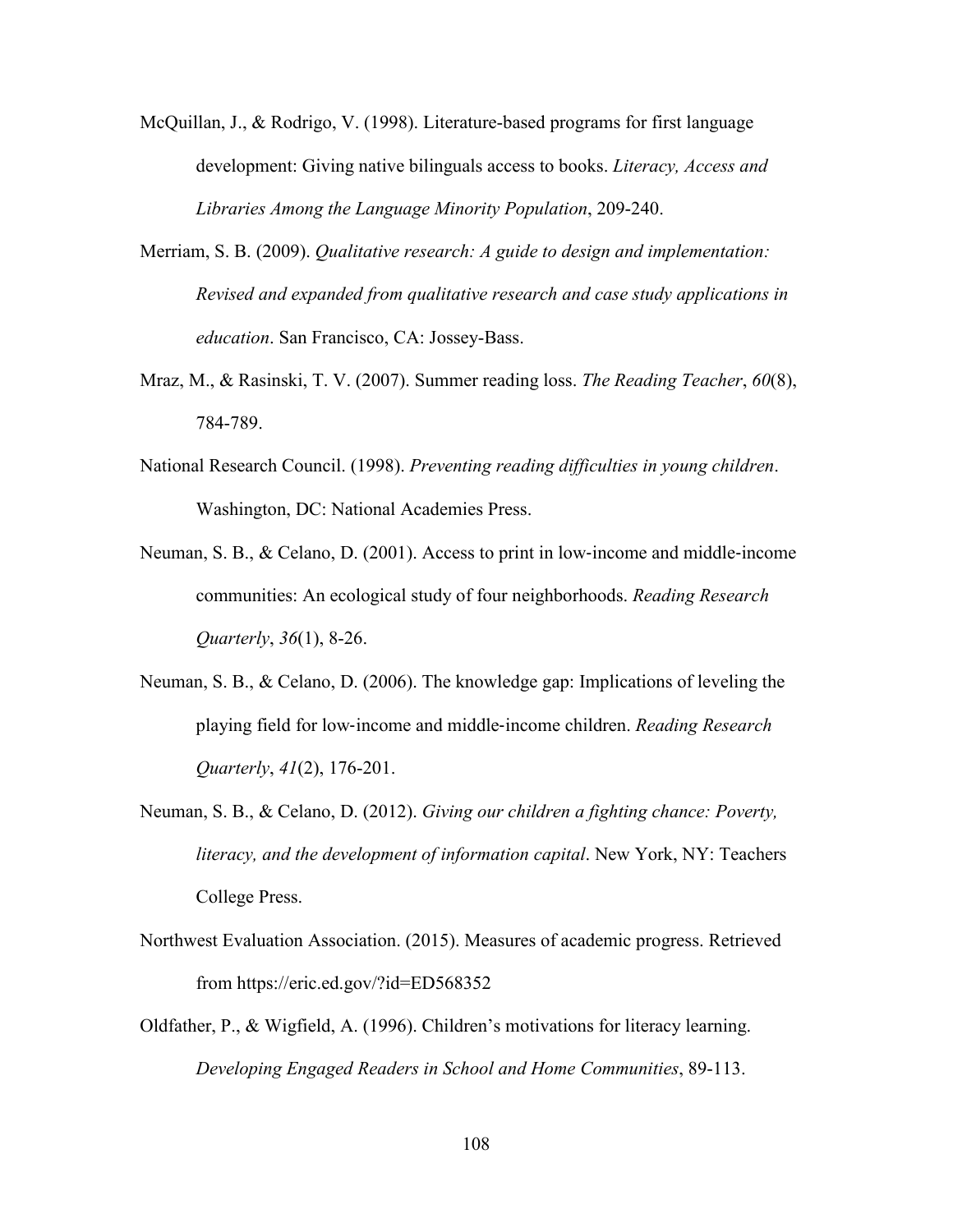- Pajares, F. (1997). Current directions in self-efficacy research. *Advances in Motivation and Achievement*, *10*(149), 1-49.
- Patton, M. Q. (2002). Two decades of developments in qualitative inquiry a personal, experiential perspective. *Qualitative Social Work*, *1*(3), 261-283.
- Pavonetti, L. M., Brimmer, K. M., & Cipielewski, J. F. (2002). Accelerated Reader: What are the lasting effects on the reading habits of middle school students exposed to Accelerated Reader in elementary grades? *Journal of Adolescent & Adult Literacy*, *46*(4), 300-311.
- Pintrich, P. R., & De Groot, E. V. (1990). Motivational and self-regulated learning components of classroom academic performance. *Journal of Educational Psychology*, *82*(1), 33.
- Pintrich, P., & Schunk, D. (1996). The role of expectancy and self-efficacy beliefs. *Motivation in Education: Theory, Research & Applications*, (3).
- Pintrich, P. R., & Schunk, D. H. (2002). *Motivation in education: Theory, research, and applications* (2nd ed.). Columbus, OH: Merrill Prentice Hall.
- Rasinski, T. V., & Fredericks, A. D. (1991). The second best reading advice for parents (working with parents). *Reading Teacher*, *44*(6), 438-439.
- Retelsdorf, J., Köller, O., & Möller, J. (2011). On the effects of motivation on reading performance growth in secondary school. *Learning and Instruction*, *21*(4), 550- 559.
- Schunk, D. H. (1990). Goal setting and self-efficacy during self-regulated learning. *Educational Psychologist*, *25*(1), 71-86.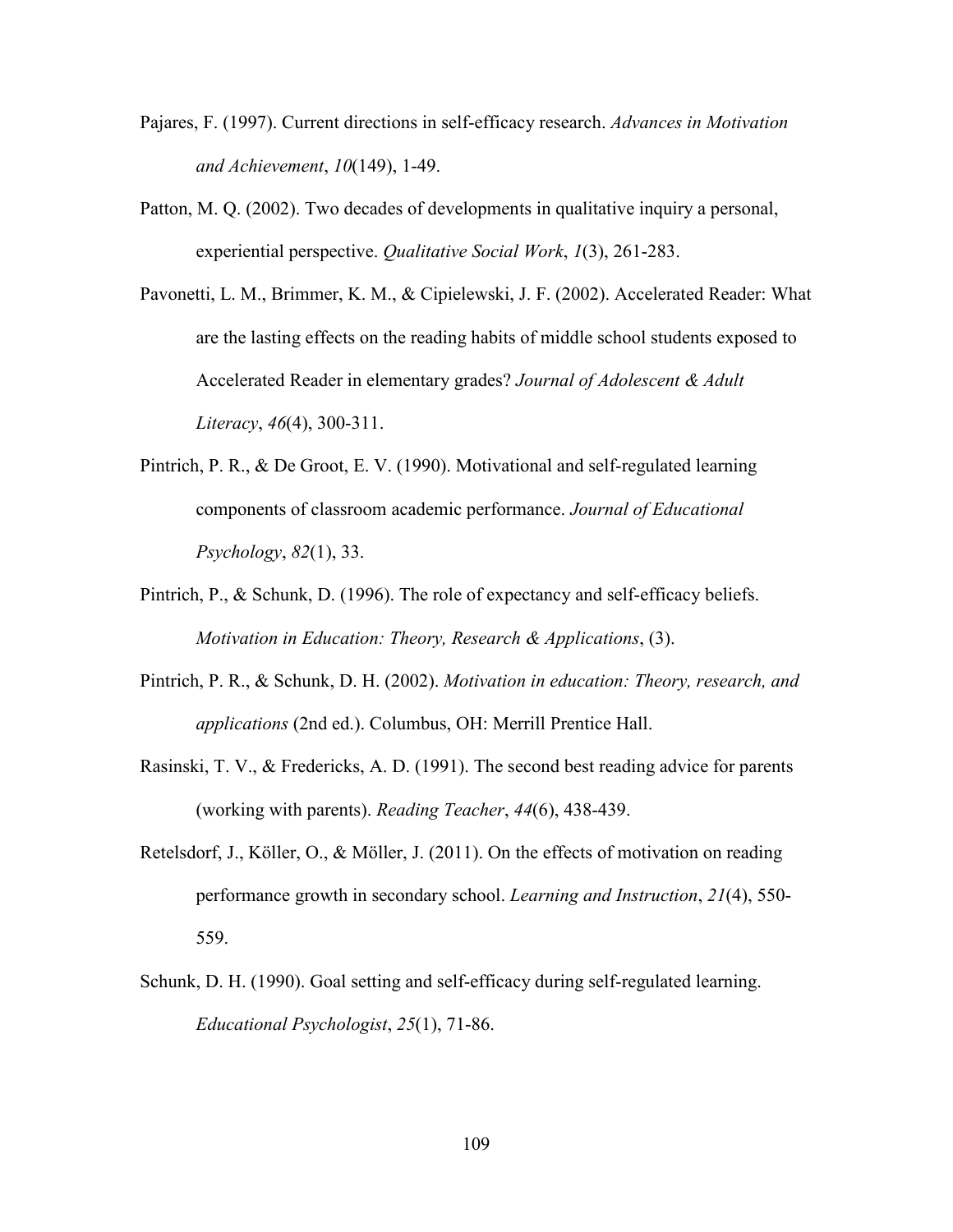- Schunk, D. H. (2000). *Learning theories: An educational perspective*. Upper Saddle River, N.J: Merrill.
- Schunk, D. H., & Rice, J. M. (1993). Strategy fading and progress feedback: Effects on self-efficacy and comprehension among students receiving remedial reading services. *Journal of Special Education, 27*, 257-276.
- Schunk, D. H., & Zimmerman, B. J. (1997). Social origins of self-regulatory competence. *Educational Psychologist, 32*, 195-208.
- Skinner, E. A., Wellborn, J. G., & Connell, J. P. (1990). What it takes to do well in school and whether I've got it: A process model of perceived control and children's engagement and achievement in school. *Journal of Educational Psychology, 82*, 22-32.
- Smith, M. C. (1990). A longitudinal investigation of reading attitude development from childhood to adulthood. *Journal of Educational Research, 83*(4), 215-219.
- Snow, C., Burns, M. S., & Griffin, P. (1998). *Preventing reading difficulties in young children*. Washington, DC: National Academy Press.
- South Carolina Department of Education. *Read to Succeed*. Retrieved from http://ed.sc.gov/instruction/early-learning-and-literacy/read-to-succeed1/
- Strauss, A., & Corbin, J. (1990). *Basics of qualitative research* (Vol. 15). Newbury Park, CA: Sage.
- Storch, S. A., & Whitehurst, G. J. (2001). The Role of family and home in the literacy development of children from low‐income backgrounds. *New Directions for Child and Adolescent Development*, *2001*(92), 53-72.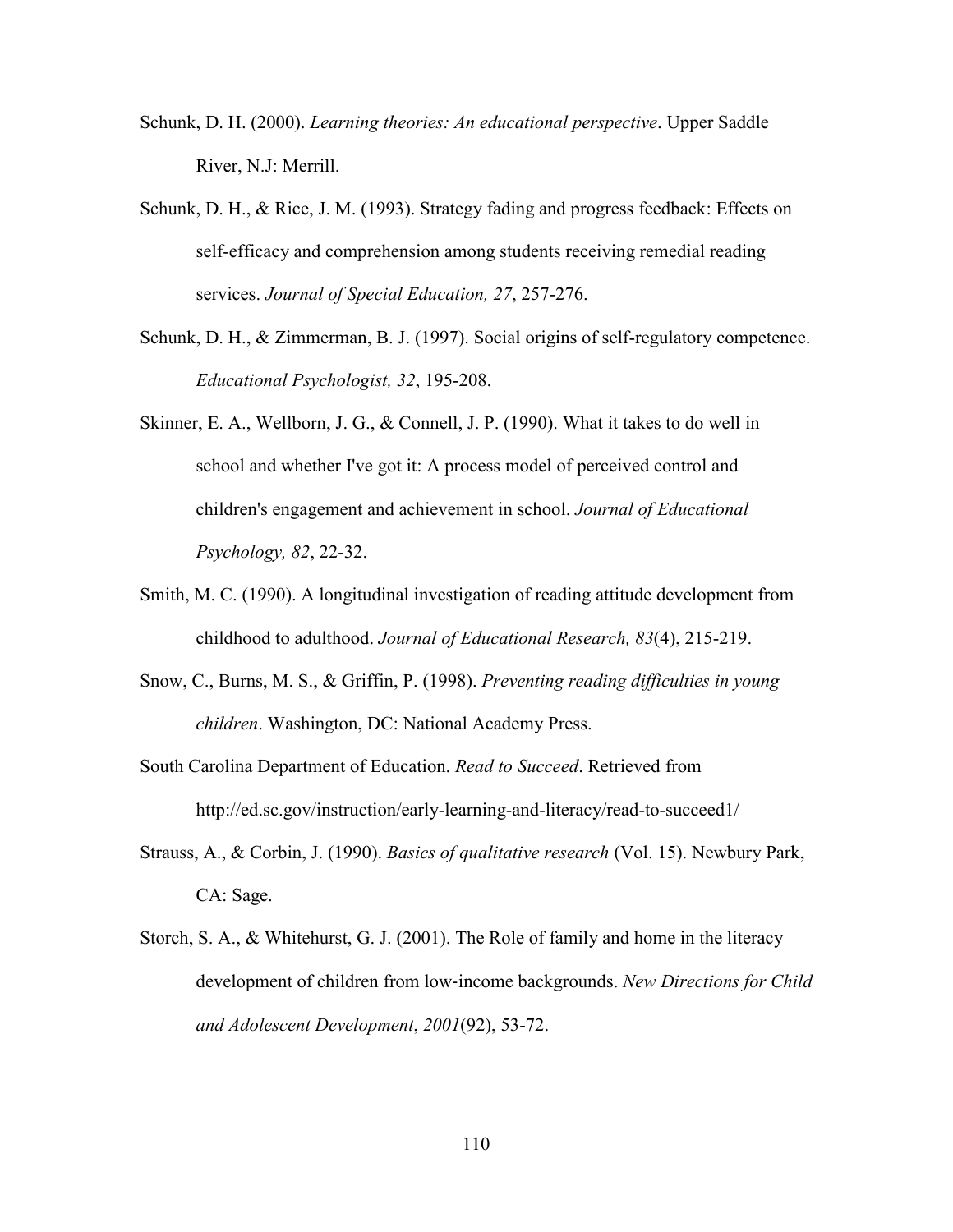- Sweet, A. P., & Guthrie, J. T. (1994). *Teacher perceptions of students' motivation to read*. Washington, DC: National Reading Research Center.
- Sweet, A. P., Guthrie, J. T., & Ng, M. M. (1998). Teacher perceptions and student reading motivation. *Journal of Educational Psychology*, *90*(2), 210.

Terzian, M., & Moore, K. A. (2009). *What works for summer learning programs for lowincome children and youth: Preliminary lessons from experimental evaluations of social interventions*. Retrieved from http://www.wallacefoundation.org/knowledge-center/Documents/Effective-and-Promising-Summer-Learning-Programs-Fact-Sheet.pdf

- Vernon-Feagans, L., Hammer, C. S., Miccio, A., Manlove, E., Neuman, S. B., & Dickinson, D. K. (2001). Early language and literacy skills in low-income African American and Hispanic children. *Handbook of Early Literacy Research*, *1*, 192- 210.
- Walberg, H. J., & Ling Tsai, S. (1985). Correlates of reading achievement and attitude: A national assessment study. *The Journal of Educational Research*, *78*(3), 159-167.
- Wang, X. (2000). Children's attitudes toward reading and their literacy development. *Journal of Instructional Psychology, 27*, 120-125.
- Wang, C., & Pape, S. J. (2007). A probe into three Chinese boys' self-efficacy beliefs learning English as a second language. *Journal of Research in Childhood Education, 21*(4), 364-377.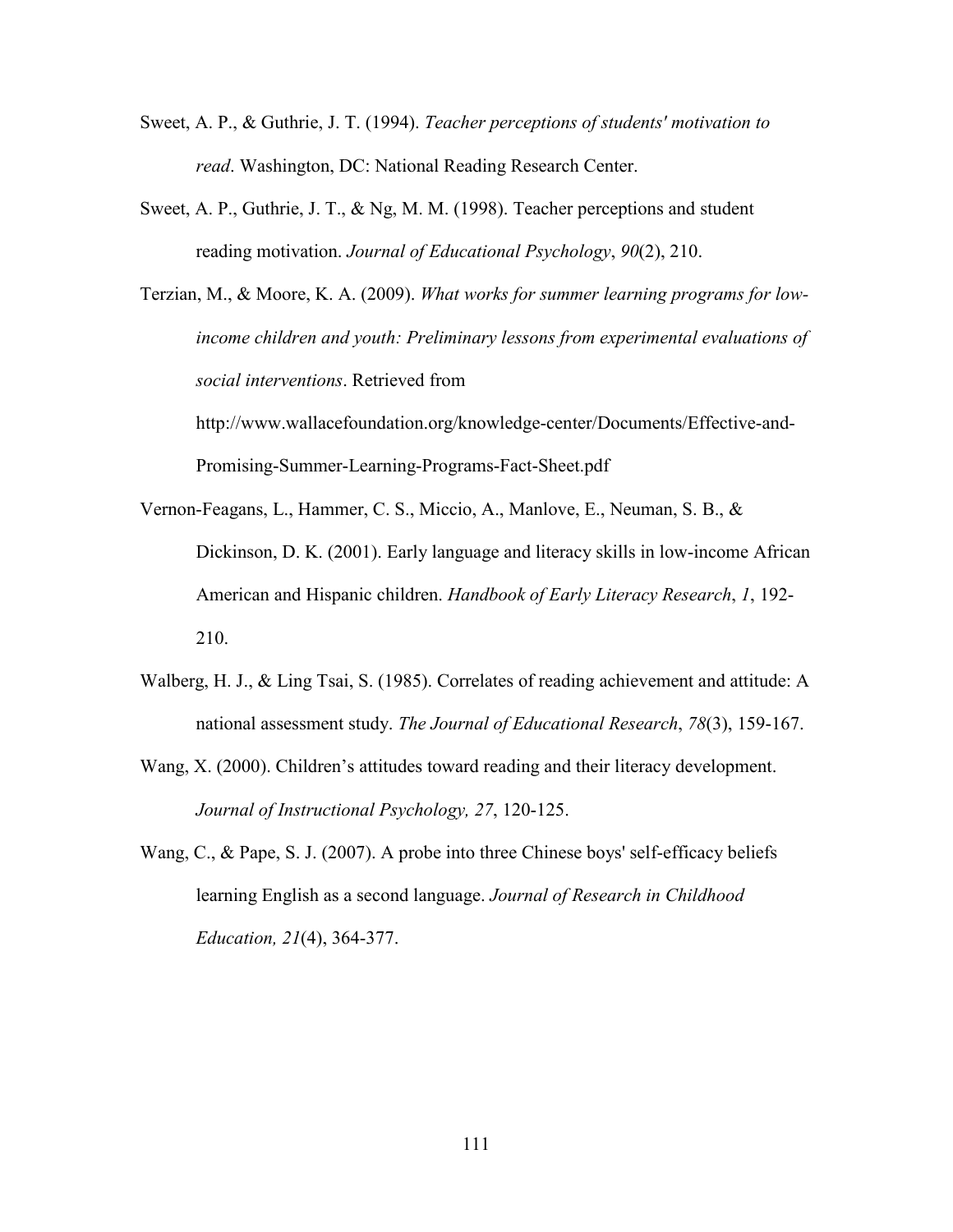- Wang, J. H. Y., & Guthrie, J. T. (2004). Modeling the effects of intrinsic motivation, extrinsic motivation, amount of reading, and past reading achievement on text comprehension between U.S. and Chinese students. *Reading Research Quarterly, 39*, 162-186.
- White, W. (1906). Reviews before and after vacation. *American Education*, *10*(3), 185- 188.
- Wigfield, A., Eccles, J. S., & Rodriguez, D. (1998). Chapter 3: the development of children's motivation in school contexts. *Review of Research in Education*, *23*(1), 73-118.
- Wigfield, A., & Guthrie, J. T. (1997). Relations of children's motivation for reading to the amount and breadth of their reading. *Journal of Educational Psychology*, *89*(3), 420.
- Wigfield, A., & Guthrie, J. T. (2000). Engagement and motivation in reading. *Handbook of Reading Research*, *3*, 403-422.
- Wixson, K. K., & Lipson, M. Y. (1991). Perspectives on reading disability research. In R. Barr, M. Kamil, P. Mosenthal, & P. D. Pearson (Eds.), *Handbook of reading research* (Vol. II., pp. 539-570). New York, NY: Longman.
- Worthen, B. R., Sanders, J. R., & Fitzpatrick, J. L. (1997). *Educational evaluation: Alternative approaches and practical guidelines* (2nd ed.). White Plains, NY: Longman.

Yin, R. (2011). *Qualitative research from start to finish*. New York, NY: Guilford Press.